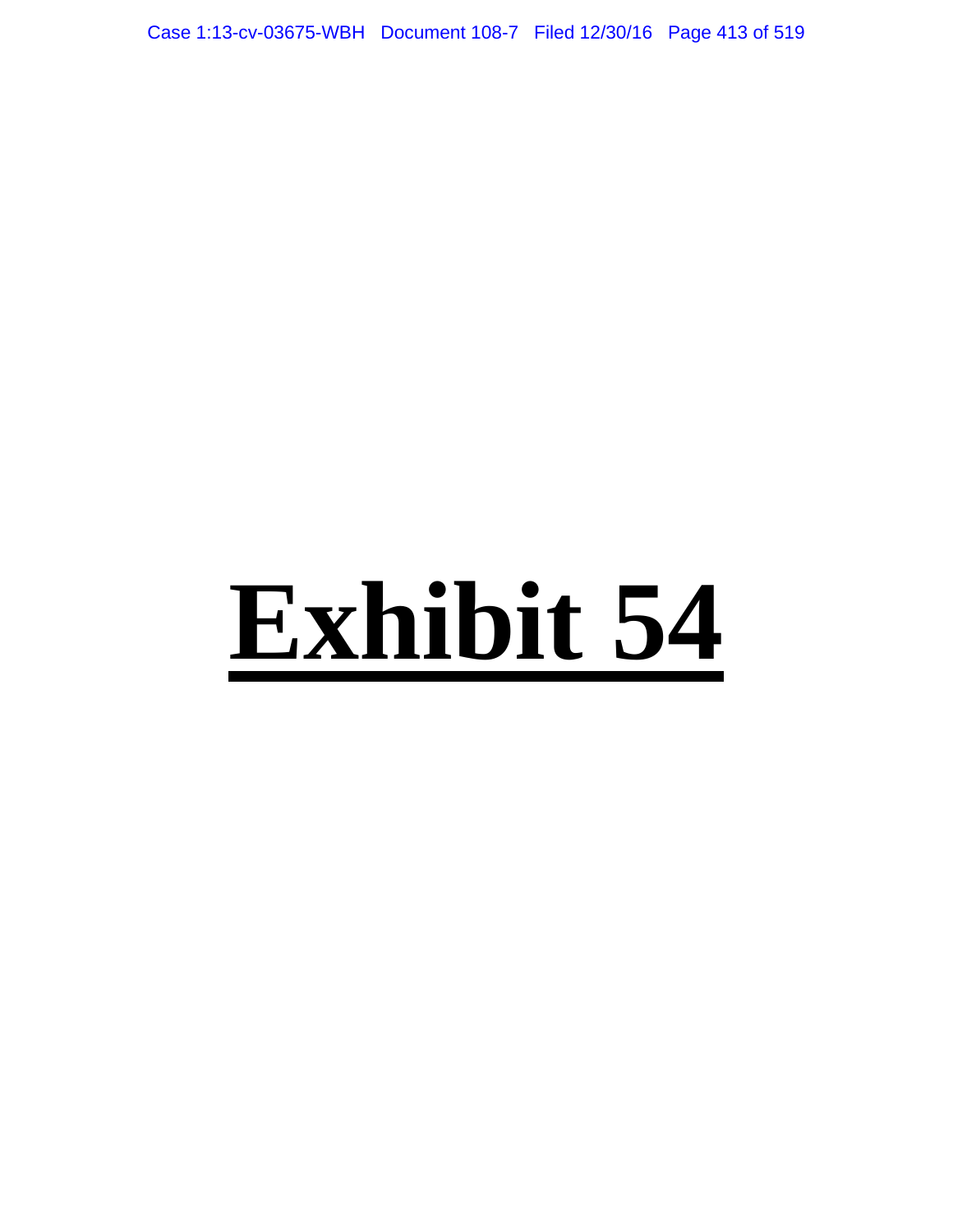|                |                                                     | Page 1           |  |
|----------------|-----------------------------------------------------|------------------|--|
| $\mathbf{1}$   | James P. Kababick                                   |                  |  |
| $\overline{a}$ | IN THE UNITED STATES DISTRICT COURT                 |                  |  |
| 3              | FOR THE NORTHERN DISTRICT OF GEORGIA                |                  |  |
| 4              | ATLANTA DIVISION                                    |                  |  |
| 5              |                                                     |                  |  |
| 6              | UNITED STATES OF AMERICA,                           |                  |  |
| 7              | Plaintiff,                                          | Civil Action No. |  |
| 8              | VS.                                                 | $1:13-cv-13675-$ |  |
| 9              | UNDETERMINED QUANTITIES OF<br>1,3-DIMETHYLAMYLAMINE | WBH-JCF          |  |
| 10             | $HCl (DMAA)$ ,                                      |                  |  |
| 11             | Defendant,                                          |                  |  |
| 12             | and                                                 |                  |  |
| 13             | HI-TECH PHARMACEUTICALS,<br>INC., and JARED WHEAT,  |                  |  |
| 14             |                                                     |                  |  |
|                | Claimants.                                          |                  |  |
| 15             |                                                     |                  |  |
|                |                                                     |                  |  |
| 16             |                                                     |                  |  |
| 17             | Deposition of James P. Kababick                     |                  |  |
| 18             | Washington, DC                                      |                  |  |
| 19             | Friday, November 18, 2016                           |                  |  |
| 20             | 9:32 a.m.                                           |                  |  |
| 21             |                                                     |                  |  |
| 22             |                                                     |                  |  |
| 23             |                                                     |                  |  |
| 24             | Job No. 114994                                      |                  |  |
| 25             | Reported by: Laurie Donovan, RPR, CRR               |                  |  |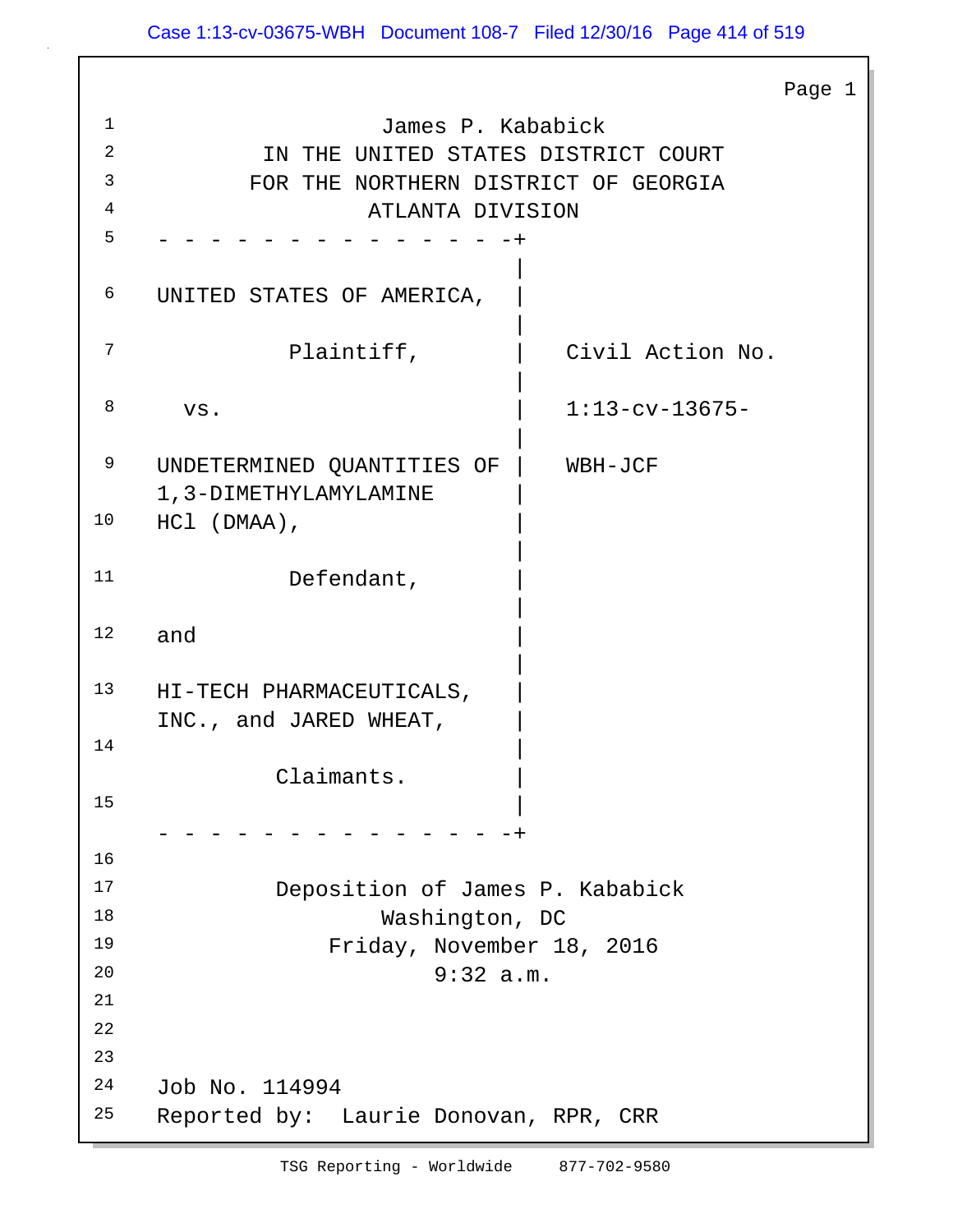|                | Page 2                                                                               |              | Page 3                                                               |
|----------------|--------------------------------------------------------------------------------------|--------------|----------------------------------------------------------------------|
| 1              | James P. Kababick                                                                    | $\mathbf{1}$ | James P. Kababick                                                    |
| 2              | Deposition of                                                                        | 2            | <b>APPEARANCES</b>                                                   |
| 3              | <b>JAMES P. KABABICK</b>                                                             | 3            | ON BEHALF OF THE PLAINTIFF:                                          |
| 4              |                                                                                      | 4            | U.S. Department of Justice                                           |
| 5              | Held at the offices of:                                                              | 5            | 450 Fifth Street, NW                                                 |
| 6              | U.S. Department of Justice                                                           | 6            | Washington, DC 20530                                                 |
| 7              | <b>Consumer Protection Branch</b>                                                    | 7            | By: Claude Scott, Esq.                                               |
| 8              | 450 Fifth Street, NW                                                                 | 8            | and                                                                  |
| 9              | Washington, DC 20530                                                                 | 9            | United States Attorney's Office                                      |
| 10             |                                                                                      | 10           | Northern District of Georgia                                         |
| 11             |                                                                                      | 11           | 75 Ted Turner Drive                                                  |
| 12             |                                                                                      | 12           | Atlanta, Georgia 30303                                               |
| 13<br>14       |                                                                                      | 13<br>14     | By: David O'Neal, Esq.                                               |
| 15             |                                                                                      | 15           |                                                                      |
| 16             |                                                                                      | 16           |                                                                      |
| 17             |                                                                                      | 17           |                                                                      |
| 18             | Taken pursuant to notice, before                                                     | 18           |                                                                      |
| 19             | Laurie Donovan, Registered Professional                                              | 19           | ON BEHALF OF THE DEFENDANTS:                                         |
| 20             | Reporter, Certified Realtime Reporter, and                                           | 20           | Epstein Becker & Green                                               |
| 21             | Notary public in and for the District of                                             | 21           | One Gateway Center                                                   |
| 22             | Columbia.                                                                            | 22           | Newark, New Jersey 07102                                             |
| 23             |                                                                                      | 23           | By: Sheila Woolson, Esq.                                             |
| 24             |                                                                                      | 24           |                                                                      |
| 25             |                                                                                      | 25           |                                                                      |
|                |                                                                                      |              |                                                                      |
|                | Page 4                                                                               |              | Page 5                                                               |
| 1              |                                                                                      | $\mathbf{1}$ |                                                                      |
| $\overline{a}$ | James P. Kababick                                                                    | 2            | James P. Kababick                                                    |
| 3              | <b>EXAMINATION INDEX</b><br><b>PAGE</b>                                              | 3            | (Exhibits continued)<br>EXHIBIT<br><b>DESCRIPTION</b><br><b>PAGE</b> |
| $\overline{4}$ | EXAMINATION BY MS. WOOLSON  6, 162                                                   | 4            | Exhibit 9 Fleming et al article, Bates                               |
| 5              | EXAMINATION BY MR. O'NEAL 161                                                        | 5            | number GOV-0278669 $\dots$<br>-80                                    |
| 6              |                                                                                      | 6            | Exhibit 10 Li et al article, Bates number                            |
| 7              |                                                                                      | 7            | GOV-027941  98                                                       |
| 8              |                                                                                      | 8            | - - - -<br>Exhibit 11 Email chain discussing the Li                  |
| 9              |                                                                                      | 9            | paper, Bates ElSohly 2626 98                                         |
| 10             | EXHIBITS                                                                             | 10           | Exhibit 12 Newmaster et al article, Bates                            |
| 11             | <b>DESCRIPTION</b><br>PAGE<br><b>EXHIBIT</b>                                         | 11           | $GOV-031305$ 118                                                     |
| 12             | Exhibit 1 Rule 26 Rebuttal Expert Report                                             | 12           | Exhibit 13 Appendix K: Guidelines for                                |
| 13             | of James P. Kababick  18                                                             | 13           | Dietary Supplements and                                              |
| 14<br>15       | Exhibit 2 Email chain, Bates number                                                  | 14<br>15     | Botanicals, Bates GOV-030720 130                                     |
| 16             | $GOV-006988$ 41                                                                      | 16           | Exhibit 14 Lucas et al article 135                                   |
| 17             | Exhibit 3 Ping et al paper, Bates number                                             | 17           | Exhibit 15 Email chain, Bates number                                 |
| 18             |                                                                                      | 18           | Exhibit 16 Article from New Zealand                                  |
| 19             | Exhibit 4 ElSohly et al 2012 article  68<br>Exhibit 5 ElSohly et al 2014 article  68 | 19           | regarding classification of                                          |
| 20             | Exhibit 6 Lisi et al 2011 article, Bates                                             | 20           | 1,3-dimethylamylamine  152                                           |
| 21             |                                                                                      | 21           |                                                                      |
| 22             | Exhibit 7 Di Lorenzo et al 2012 article                                              | 22           |                                                                      |
| 23             | Bates GOV-027966  75                                                                 | 23           |                                                                      |
| 24<br>25       | Exhibit 8 Email chain with attachment,<br>Bates number ElSohly 2267  78              | 24<br>25     |                                                                      |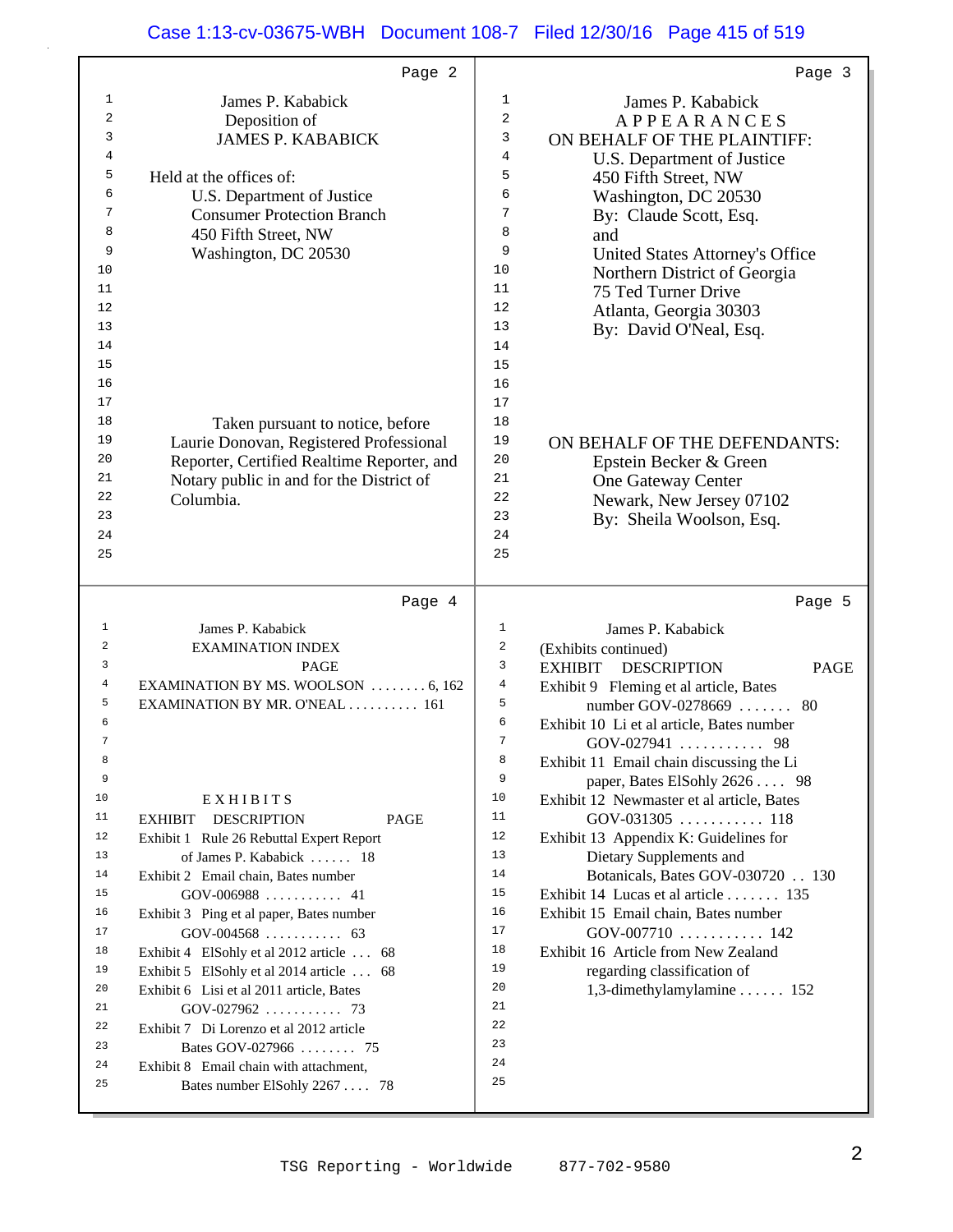|                | Page 6                                             |              | Page 7                                             |
|----------------|----------------------------------------------------|--------------|----------------------------------------------------|
| 1              | James P. Kababick                                  | $\,1$        | James P. Kababick                                  |
| $\overline{2}$ | <b>PROCEEDINGS</b>                                 | $\sqrt{2}$   | question, I'm going to assume that you heard it,   |
| 3              | JAMES PETER PAUL KABABICK,                         | 3            | understood it, and are answering it to the best    |
| 4              | having been first duly sworn, testified            | 4            | your ability.                                      |
| 5              | upon his oath as follows:                          | 5            | It's important that you keep your                  |
| 6              | EXAMINATION BY COUNSEL FOR DEFENDANT               | 6            | responses verbal, because the court reporter can't |
| 7              | BY MS. WOOLSON:                                    | 7            | take down gestures or nods of the head, and it's   |
| 8              | Q Good morning.                                    | 8            | important that I let you finish your answer before |
| 9              | A Good morning.                                    | 9            | I begin my next question, and likewise you let me  |
| 10             | Q We met a few minutes ago. We're here             | 10           | finish my question before you begin your answer,   |
| 11             | today to take your deposition.                     | 11           | because the court reporter cannot take down two    |
| 12             | Have you ever had your deposition taken            | 12           | people talking at the same time. Well, she can,    |
| 13             | before?                                            | 13           | but she prefers not to.                            |
| 14             | A No, I haven't.                                   | 14           | And from time to time Mr. O'Neal may               |
| 15             | Q I'm going to give you some basic                 | 15           | interpose an objection to a question. If he does,  |
| 16             | instructions about how today is going to proceed.  | 16           | just refrain from answering until the attorneys    |
| 17             | A Okay.                                            | 17           | have worked it out. He will instruct you whether   |
| 18             | Q You're going to be answering questions           | 18           | or not to answer the question.                     |
| 19             | under oath, and even though we're in an informal   | 19           | Finally, if you need to take a break at            |
| 20             | setting, your answers can be used just as if we    | 20           | any time, let me know. Other than when a question  |
| 21             | were in court, so it's important that you make     | 21           | is pending, we can take a break.                   |
| 22             | sure you hear and understand my questions.         | 22           | Do you understand those instructions?              |
| 23             | If you don't hear it, let me know, and             | 23           | A Yes.                                             |
| 24             | I'll repeat it. If you don't understand it, let    | 24           | Q What did you do to prepare for your              |
| 25             | me know, and I'll rephrase it. If you answer a     | 25           | deposition today?                                  |
|                |                                                    |              |                                                    |
|                | Page 8                                             |              | Page 9                                             |
|                |                                                    |              |                                                    |
| 1              | James P. Kababick                                  | $\mathbf{1}$ | James P. Kababick                                  |
| $\sqrt{2}$     | A I reviewed the scientific papers and             | 2            | dietary ingredients; and also related to examining |
| 3              | data presented to me, the documents, and then I    | 3            | components of materials that might be under the    |
| $\overline{4}$ | reviewed my expert report again, and yesterday I   | 4            | ability of the eye to see, so you need a           |
| 5              | met with counsel.                                  | 5            | microscope to see.                                 |
| 6              | Q Okay, and don't tell me anything about           | 6            | Q And you said you took graduate courses           |
| 7              | your discussions with counsel.                     | 7            | in psychopharmacology.                             |
| 8              | Can you give me the benefit of your                | 8            | What is your undergraduate degree in?              |
| 9              | educational background.                            | 9            | A Undergraduate, I have a bachelor's of            |
| 10             | A Yes. I trained in psychopharmacology in          | $10$         | science in business administration and a           |
| 11             | grad school. I didn't complete my graduate degree  | 11           | bachelor's of science in psychology.               |
| 12             | in that. I went into the workforce.                | 12           | Q And I take it from your earlier                  |
| 13             | I studied gas chromatography and                   | 13           | testimony, you do not have an advanced degree      |
| 14             | separation science with Walter Jennings, who       | 14           | beyond a bachelor's degree; is that correct?       |
| 15             | pioneered modern column chromatography, analytical | 15           | A I do not have a degree beyond a                  |
| 16             | column chromatography.                             | 16           | bachelor's degree.                                 |
| 17             | And I've trained in the private sector             | 17           | Q And can you give me the benefit of your          |
| 18             | extensively in separation science, separating      | $18\,$       | work history.                                      |
| 19             | compounds, analytical chemistry, and also trained  | 19           | A Yes. I have about 23 years of                    |
| 20             | at FDA in botanical microscopy and forensic        | $20$         | experience in natural products chemistry,          |
| 21             | microscopy.                                        | 21           | analytical chemistry, and separation science.      |
| 22             | Q What is botanical microscopy?                    | 22           | Q When you say you have 23 years of                |
| 23             | A It's utilizing microscopic examination,          | 23           | experience, can you tell me where you gained that  |
| 24             | a microscope, to determine identity, authenticity  | 24           | experience?                                        |
| 25             | of botanical ingredients; in our case, used as     | 25           | A Sure. I worked in the private sector             |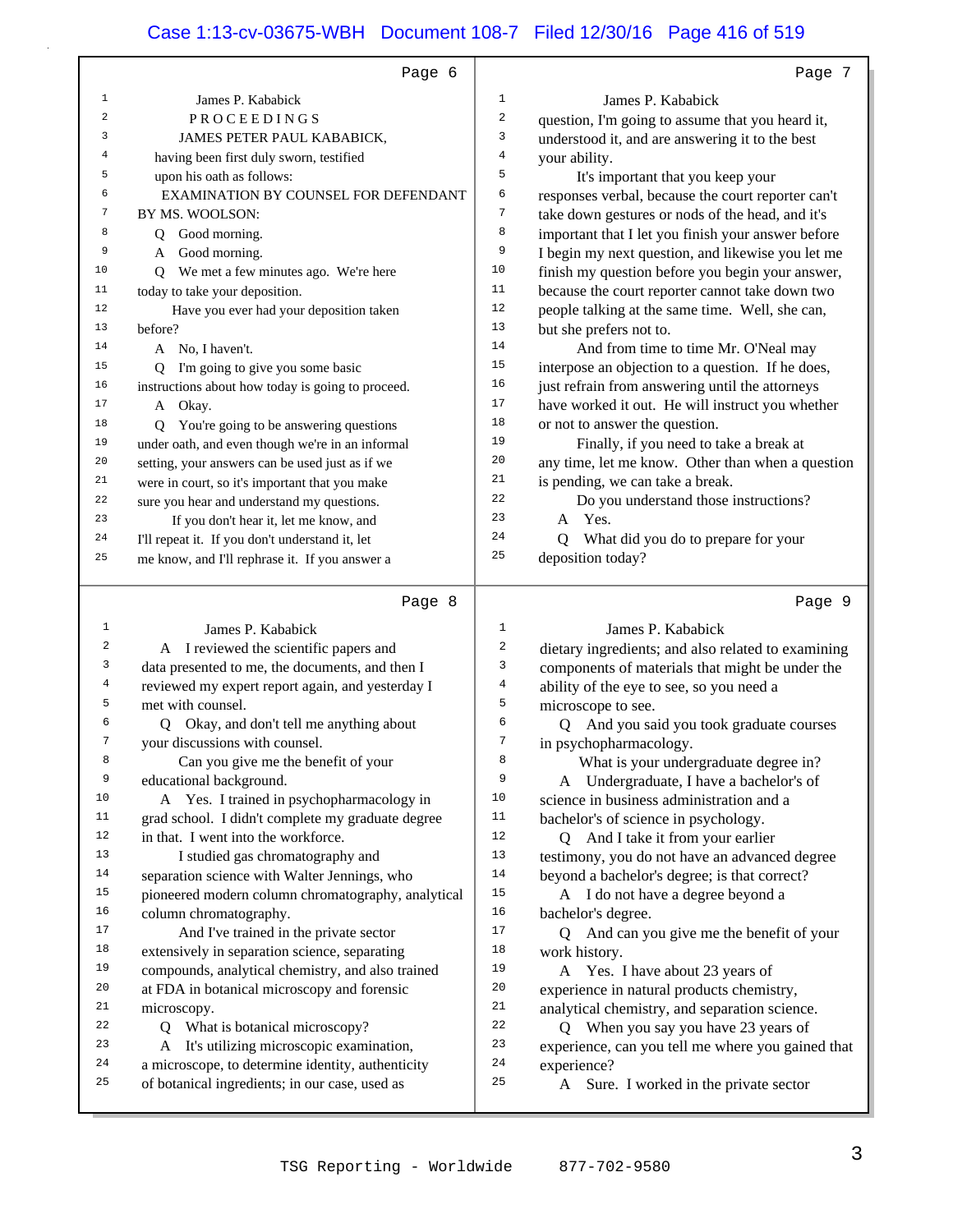|              | Page 10                                                                                 | Page 11                                                                         |  |
|--------------|-----------------------------------------------------------------------------------------|---------------------------------------------------------------------------------|--|
| $\mathbf{1}$ | James P. Kababick                                                                       | $\mathbf{1}$<br>James P. Kababick                                               |  |
| $\sqrt{2}$   | here originally at Chromascentia, which was                                             | 2<br>rotation -- as well as measurements of different                           |  |
| 3            | involved in analysis of essential oils for                                              | 3<br>classes of compounds through chemical analysis.                            |  |
| 4            | authenticity, and then formed Flora Research                                            | 4<br>Q Okay, and while you were at                                              |  |
| 5            | Laboratories in '93, and we started applying the                                        | 5<br>Chromascentia, did you ever have occasion to                               |  |
| 6            | techniques of microscopy and chromatography to                                          | 6<br>review any essential oils from -- we'll start off                          |  |
| $\sqrt{ }$   | testing dietary ingredients of natural products.                                        | 7<br>at Geranium plants. We'll keep it simple.                                  |  |
| 8            | And I have not only worked extensively                                                  | 8<br>Yes.<br>$\mathsf{A}$                                                       |  |
| 9            | in the field but have taken an extensive number of                                      | 9<br>How often did you examine essential oils<br>$\overline{Q}$                 |  |
| 10           | continuing education training courses. Then also                                        | 10<br>of Geranium plants while you were at                                      |  |
| 11           | I have participated in a lot of scientific society                                      | 11<br>Chromascentia?                                                            |  |
| 12           | panels, and I teach at university as well.                                              | 12<br>A I don't know at what interval, but I was                                |  |
| 13           | Q And you said initially you worked at                                                  | 13<br>analyzing oils daily, and I analyzed a large                              |  |
| 14           | Chromascentia?                                                                          | 14<br>number of them.                                                           |  |
| 15           | A Yes.                                                                                  | 15<br>Q And when you say you "analyzed" them,                                   |  |
| 16           | And you were examining essential oils?<br>$\overline{Q}$                                | 16<br>what did do you with this analysis? What was it                           |  |
| 17           | $\mathbf{A}$<br>Yes.                                                                    | 17<br>used for?                                                                 |  |
| 18           | $\overline{Q}$<br>And what techniques were you using to                                 | 18<br>A To characterize the oil for its                                         |  |
| 19           | examine the oils?                                                                       | 19<br>authenticity as well as to determine the levels of                        |  |
| 20           | A Gas chromatography and what we call                                                   | 20<br>desirable components.                                                     |  |
| 21           | physiochemical analysis.                                                                | 21<br>Q And you were doing this analysis for                                    |  |
| 22           | Q What do you mean by "physiochemical                                                   | 22<br>customers or clients of the lab?                                          |  |
| 23           | analysis"?                                                                              | 23<br>A Both for customers and internally for                                   |  |
| 24           | A That's the analysis of physical                                                       | 24<br>the company for the research of their line.                               |  |
| 25           | properties of the oil -- so density, specific                                           | 25<br>What was their line?<br>Q                                                 |  |
|              |                                                                                         |                                                                                 |  |
|              | Page 12                                                                                 | Page 13                                                                         |  |
| 1            | James P. Kababick                                                                       | 1<br>James P. Kababick                                                          |  |
| 2            | Essential oils.<br>A                                                                    | 2<br>Is that related only to Geranium?<br>A                                     |  |
| 3            | They had their own line of essential<br>Q                                               | 3<br>Yes.<br>Q                                                                  |  |
| 4            | oils?                                                                                   | 4<br>A No, I did not.                                                           |  |
| 5            | A<br>Yes.                                                                               | 5<br>Now, you mentioned that you created<br>$\overline{Q}$                      |  |
| 6            | Okay, and when you were doing this<br>$\mathbf{Q}$                                      | 6<br>Flora Research Labs.                                                       |  |
| 7            | analysis, did these -- strike that.                                                     | 7<br>Who are the members or owners of Flora                                     |  |
| $\,8\,$      | When you were doing this analysis, were                                                 | 8<br>Research?                                                                  |  |
| 9            | you provided with the oils themselves as opposed                                        | 9<br>A Flora Research Laboratories is owned by                                  |  |
| 10           | to having to extract the oil from the plant?                                            | 10<br>myself, and Dana Neal is my partner.                                      |  |
| 11           | A Are you speaking to Geranium in                                                       | 11<br>Is Dana Neal your wife?<br>0                                              |  |
| 12           | particular?                                                                             | 12<br>Yes.<br>A                                                                 |  |
| 13<br>14     | Q We can keep it specific to Geranium.                                                  | 13<br>It's just the two of you who own the<br>Q<br>14                           |  |
| 15           | Yes, the oils were provided.<br>A                                                       | company?<br>15                                                                  |  |
| 16           | And do you know from what geographic<br>$\mathbf{O}$                                    | Yes.<br>$\mathbf{A}$<br>16<br>0                                                 |  |
| 17           | regions these oils came from?                                                           | Has it always been just the two of you<br>17<br>that owned the company?         |  |
| 18           | A Yes. They came from Egypt, outside of<br>the Cairo area, as well as China, the Yunnan | 18<br>A Yeah. Originally it was myself, and                                     |  |
| 19           | province. Those are the major ones. There are                                           | 19<br>then both of us.                                                          |  |
| 20           | others, but I don't know all the provinces. It                                          | 20<br>Okay. Are you the sole director at<br>Q                                   |  |
| 21           | was quite a while back.                                                                 | 21<br>Flora Research, or are there other directors?                             |  |
| 22           | Q And did you author or coauthor any                                                    | 22<br>I'm the only director.<br>A                                               |  |
| 23           | studies or papers regarding this analysis of                                            | 23<br>And who are Flora Research's largest<br>Q                                 |  |
| 24<br>25     | essential oils that you did while you were at<br>Chromascentia?                         | 24<br>customers currently?<br>25<br>I'm unable to answer that, because I'm<br>A |  |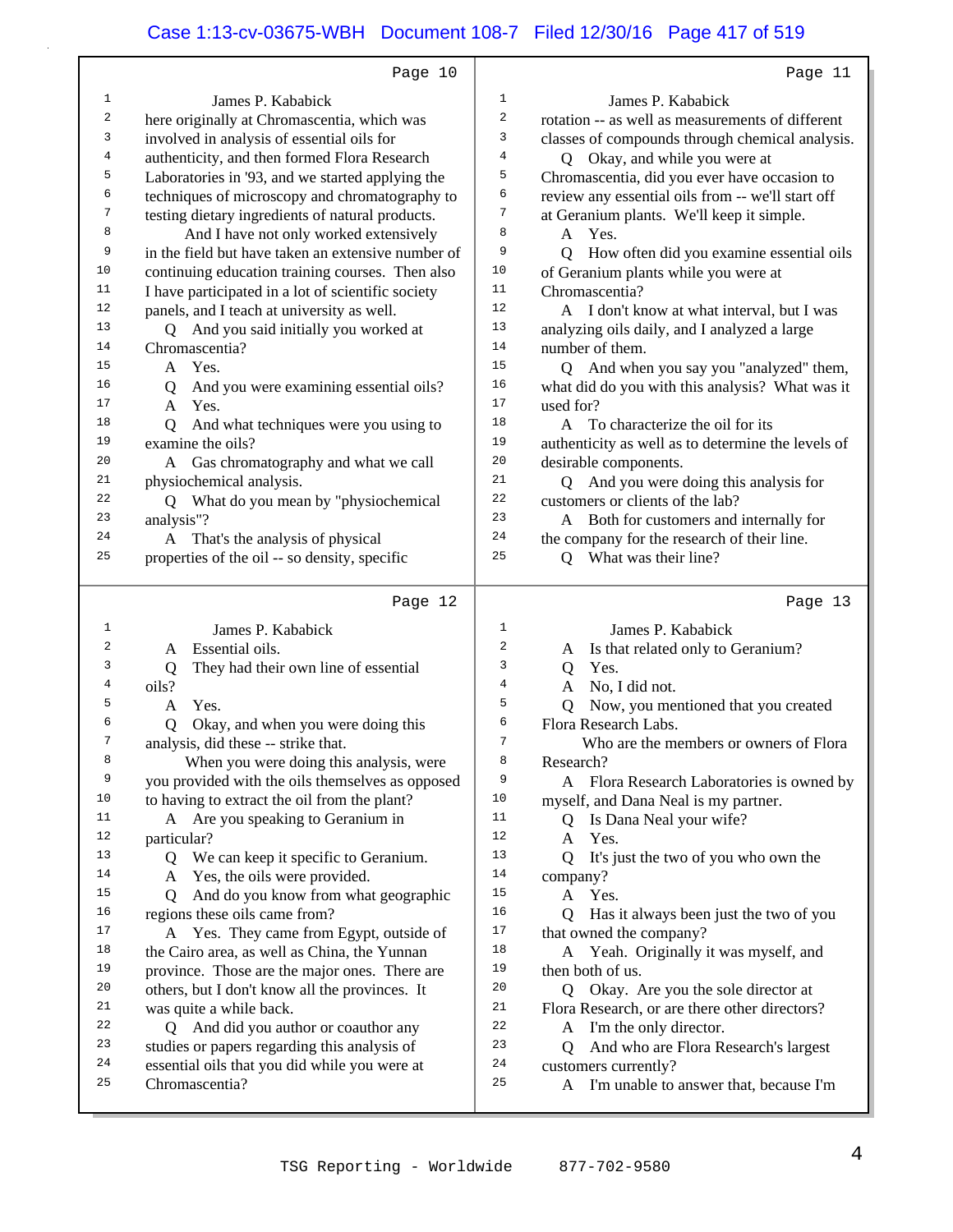|                         | Page 14                                                                                              |                  | Page 15                                                                          |
|-------------------------|------------------------------------------------------------------------------------------------------|------------------|----------------------------------------------------------------------------------|
| 1                       | James P. Kababick                                                                                    | 1                | James P. Kababick                                                                |
| 2                       | bound to confidentiality under contract with                                                         | 2                | MS. WOOLSON: Okay.                                                               |
| 3                       | clients.                                                                                             | 3                | BY MS. WOOLSON:                                                                  |
| 4                       | MS. WOOLSON: Okay. This came up                                                                      | 4                | Q Just so you understand, I'm not going                                          |
| 5                       | earlier this week with Dr. Brown, and what                                                           | 5                | to simply allow you to refuse to answer the                                      |
| 6                       | Mr. Scott and I discussed was having the                                                             | 6                | question. We're going to try and take steps to                                   |
| 7                       | United States go back and see whether or not                                                         | 7                | make sure that you can answer the question and do                                |
| 8                       | this information can be provided pursuant to                                                         | 8                | it in a way that does not violate your contractual                               |
| 9                       | the confidentiality order that's in place in                                                         | 9                | obligations.                                                                     |
| 10                      | this case.                                                                                           | 10               | As you sit here today, can you tell me                                           |
| 11                      | MR. O'NEAL: Okay.                                                                                    | 11               | if Flora Research Labs does work for any United                                  |
| 12                      | MS. WOOLSON: So I would suggest we                                                                   | 12               | States governmental agency?                                                      |
| 13                      | proceed similarly and see whether you can get                                                        | 13               | A Can you clarify that just a little bit?                                        |
| 14                      | that information. If not, we'll have to take                                                         | 14               | Sure. Does Flora Research do work for<br>Q                                       |
| 15                      | whatever necessary steps we have to take with                                                        | 15               | the FDA?                                                                         |
| 16                      | the court.                                                                                           | 16               | A We don't do compensated work for the FDA                                       |
| 17                      | MR. O'NEAL: Sure. I would think                                                                      | 17               | directly. We do work for companies that may have                                 |
| 18                      | this would be handled in whatever way you                                                            | 18               | samples in detention and need data packages                                      |
| 19                      | discussed with Mr. Scott previously. We                                                              | 19               | submitted from private labs. They're called                                      |
| 20                      | don't represent him in his individual                                                                | 20               | "detention without physical examination."                                        |
| 21                      | capacity, and so whatever his contractual                                                            | 21               | Q And when you say "detention without                                            |
| 22                      | obligations are, I have to take him at face                                                          | 22               | physical examination," what do you mean?                                         |
| 23                      | value, but certainly we will, you know, with                                                         | 23               | A When a product comes into the United                                           |
| 24<br>25                | everyone, see what can be done and resolve it                                                        | 24<br>25         | States, it may be subject to an import alert, and                                |
|                         | in the same manner.                                                                                  |                  | if it's subject to an import alert, it's detained                                |
|                         |                                                                                                      |                  |                                                                                  |
|                         | Page 16                                                                                              |                  | Page 17                                                                          |
| 1                       | James P. Kababick                                                                                    | 1                | James P. Kababick                                                                |
| $\overline{\mathbf{c}}$ |                                                                                                      | $\boldsymbol{2}$ | ag research services.                                                            |
| 3                       | without testing by FDA sometimes, and it's up to<br>the company to show that it meets specifications | 3                | Q Okay, and what do you do for ag                                                |
| 4                       | and is not adulterated. So we do that work.                                                          | 4                | research?                                                                        |
| 5                       | Q And does Flora Research Labs currently                                                             | 5                | A We were given a grant to develop some                                          |
| 6                       | do work for the National Institutes of Health?                                                       | 6                | techniques for identity of botanicals using                                      |
| 7                       | A Not currently.                                                                                     | 7                | spectroscopy.                                                                    |
| 8                       | Has it in the past?<br>Q                                                                             | 8<br>Q           | And do you know which botanicals are at                                          |
| 9                       | Yes.<br>A                                                                                            | 9<br>issue?      |                                                                                  |
| 10                      | Q<br>When is the last time it did work for                                                           | 10               | A We're actually working on ginseng.                                             |
| 11                      | NIH?                                                                                                 | 11<br>Q          | And how long have you been doing that                                            |
| 12                      | I believe around 2006 we were given a<br>A                                                           | 12               | work, "you" meaning Flora Research Labs?                                         |
| 13                      | grant to develop some test methodology.                                                              | 13               | A A few years now.                                                               |
| 14                      | What was the test methodology?<br>O                                                                  | 14<br>Q          | So other than FDA, NIH, and the                                                  |
| 15                      | It was a technique for quantifying<br>$\mathbf{A}$                                                   | 15<br>16         | Department of Agriculture, are there any other                                   |
| 16<br>17                | benzene in liquid supplements, specifically                                                          | 17               | agencies of the federal government for which Flora                               |
| 18                      | resulting from the decomposition of the                                                              | 18               | Research Labs is currently doing work?                                           |
| 19                      | preservative system.                                                                                 | 19<br>0          | A Not that I can recall.                                                         |
| 20                      | Q So we talked about FDA. We've talked                                                               | 20               | Are there other agencies of the federal                                          |
| 21                      | about NIH. I'm going to exhaust my vocabulary of<br>acronyms very quickly.                           | 21               | government for which Flora Research Labs has done<br>work in the last ten years? |
| 22                      | Any other agency of the United States                                                                | 22               | A Not that I can recall.                                                         |
| 23                      | government for which Flora Research Labs is                                                          | 23<br>O          | And when I asked you earlier about the                                           |
| 24                      | currently doing work?                                                                                | 24               | largest customers, were those customers in private                               |
| 25                      | A Yes. The US Department of Agriculture's                                                            | 25               | industry or were they in government?                                             |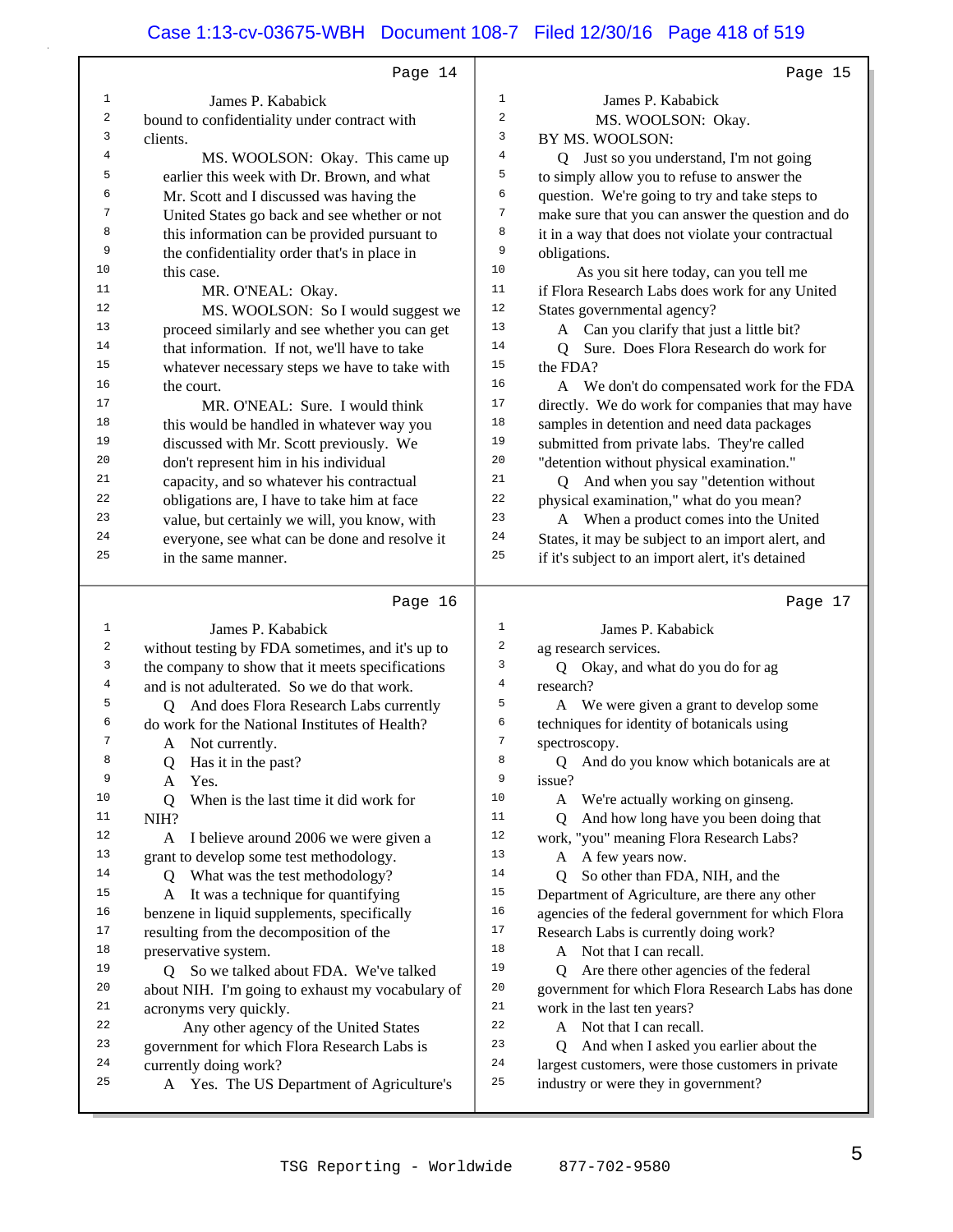|          | Page 18                                                                |                         | Page 19                                                                              |
|----------|------------------------------------------------------------------------|-------------------------|--------------------------------------------------------------------------------------|
| 1        | James P. Kababick                                                      | 1                       | James P. Kababick                                                                    |
| 2        | A Private industry.                                                    | $\overline{\mathbf{c}}$ | report?                                                                              |
| 3        | Q Mr. Kababick, would you agree with me                                | 3                       | Q Yes.                                                                               |
| 4        | that it's important for a scientist to approach                        | 4                       | Speak to people regarding the nature of<br>$\mathbf{A}$                              |
| 5        | research impartially?                                                  | 5                       | the report or its contents?                                                          |
| 6        | A Yes.                                                                 | 6                       | Q Yes. Either.                                                                       |
| 7        | And would you agree with me that it's<br>$\overline{Q}$                | 7                       | A Not regarding this work, no.                                                       |
| 8        | important for a scientist to evaluate research                         | 8                       | Q Did you tell anyone that you were going                                            |
| 9        | impartially?                                                           | 9                       | to be an expert witness in this case, other than                                     |
| 10       | A Yes.                                                                 | 10                      | the government?                                                                      |
| 11       | (Exhibit 1 was marked for                                              | 11                      | A I've only told people that are being an                                            |
| 12       | identification.)                                                       | 12                      | expert witness for the DoJ.                                                          |
| 13       | BY MS. WOOLSON:                                                        | 13                      | $\overline{Q}$<br>And who have you told?                                             |
| 14       | Q I'm going to show you what's been marked                             | 14                      | A My attorney.                                                                       |
| 15       | as Exhibit 1.                                                          | 15                      | And by your attorney, you mean someone<br>$\mathbf{O}$                               |
| 16       | Have you seen Exhibit 1 before today?                                  | 16                      | other than the attorneys for the United States?                                      |
| 17       | A Yes, I have.                                                         | 17                      | A Yeah, our company's, yeah, and of                                                  |
| 18       | And what is Exhibit 1?<br>Q                                            | 18                      | course, staff people that need to know that I'm                                      |
| 19       | I'm sorry?<br>A                                                        | 19                      | out of the office, what's going on.                                                  |
| 20       | What is Exhibit 1?<br>$\overline{Q}$                                   | 20                      | Q And have you spoken to any colleagues                                              |
| 21       | A It's my expert rebuttal report.                                      | 21                      | outside of Flora Research about your expert work                                     |
| 22       | And in preparing your expert rebuttal<br>$\mathbf{O}$                  | 22                      | in this case?                                                                        |
| 23       | report, did you speak to anyone other than the                         | 23                      | A No, I haven't spoken about the expert                                              |
| 24       | attorneys for the government?                                          | 24                      | work.                                                                                |
| 25       | A You mean as far as preparing this                                    | 25                      | And in preparing your report, did anyone<br>Q                                        |
|          |                                                                        |                         |                                                                                      |
|          | Page 20                                                                |                         | Page 21                                                                              |
| 1        | James P. Kababick                                                      | 1                       | James P. Kababick                                                                    |
| 2        | assist you?                                                            | 2                       | A I developed it at the laboratory to                                                |
| 3        | A No.                                                                  | 3                       | describe the specific and unique approach to                                         |
| 4        | Did anyone review a draft of the report<br>$\overline{O}$              | 4                       | analysis.                                                                            |
| 5        | other than the attorneys for the United States or                      | 5                       | Q So this is a term that you created to                                              |
| 6        | the attorney for your company?                                         | 6                       | describe what you do?                                                                |
| 7        | A No.                                                                  | 7                       | A Yes.                                                                               |
| 8        | In paragraph 1 of your report where --<br>Q                            | 8                       | You also testified earlier that you were<br>Q.                                       |
| 9        | you're discussing your qualifications, and you say                     | 9                       | trained as a -- I think I asked you this --                                          |
| $10$     | you are a "phytoforensic scientist."                                   | 10                      | botanical microscopist.                                                              |
| $1\,1$   | What do you mean by "phytoforensic                                     | 11                      | We talked about that. Sorry.                                                         |
| $1\,2$   | scientist"?                                                            | 12                      | What is the standardized phytoforensic                                               |
| 13       | A Phytoforensic science is the application                             | 13                      | approach and the cross-over analytical technique                                     |
| 14       | of diverse analytical techniques in the evaluation                     | 14                      | that you refer to in your report?                                                    |
| 15       | of natural products and dietary ingredients,                           | 15                      | A The standardized phytoforensic approach,                                           |
| 16       | specifically focused on global food safety,                            | 16                      | or SPA, and the crossover analytical technique, or                                   |
| 17       | quality.                                                               | $17\,$                  | CAT, are two techniques for the systematic review                                    |
| 18       | Q And if I were to go look up the term                                 | $18\,$                  | of forensic data relative to this dietary                                            |
| 19       | "phytoforensic scientist," is that a defined term?                     | 19                      | supplement industry, as well as the analysis of                                      |
| 20       | A Yes. Actually, it's a term we developed                              | 20                      | data involved in the investigation of issues that                                    |
| 21       | for this field that I pioneered, but you'll see                        | 21<br>22                | stakeholders might be having let's say with a                                        |
| 22<br>23 | references to it in LCGC Magazine and other                            | 23                      | product formulation challenge, qualifying                                            |
| 24       | resources.                                                             | 24                      | materials, things like that.                                                         |
| 25       | Q When you say "it's a term we developed,"<br>who do you mean by "we"? | 25                      | The standardized approach is the<br>methodology by which material might be examined, |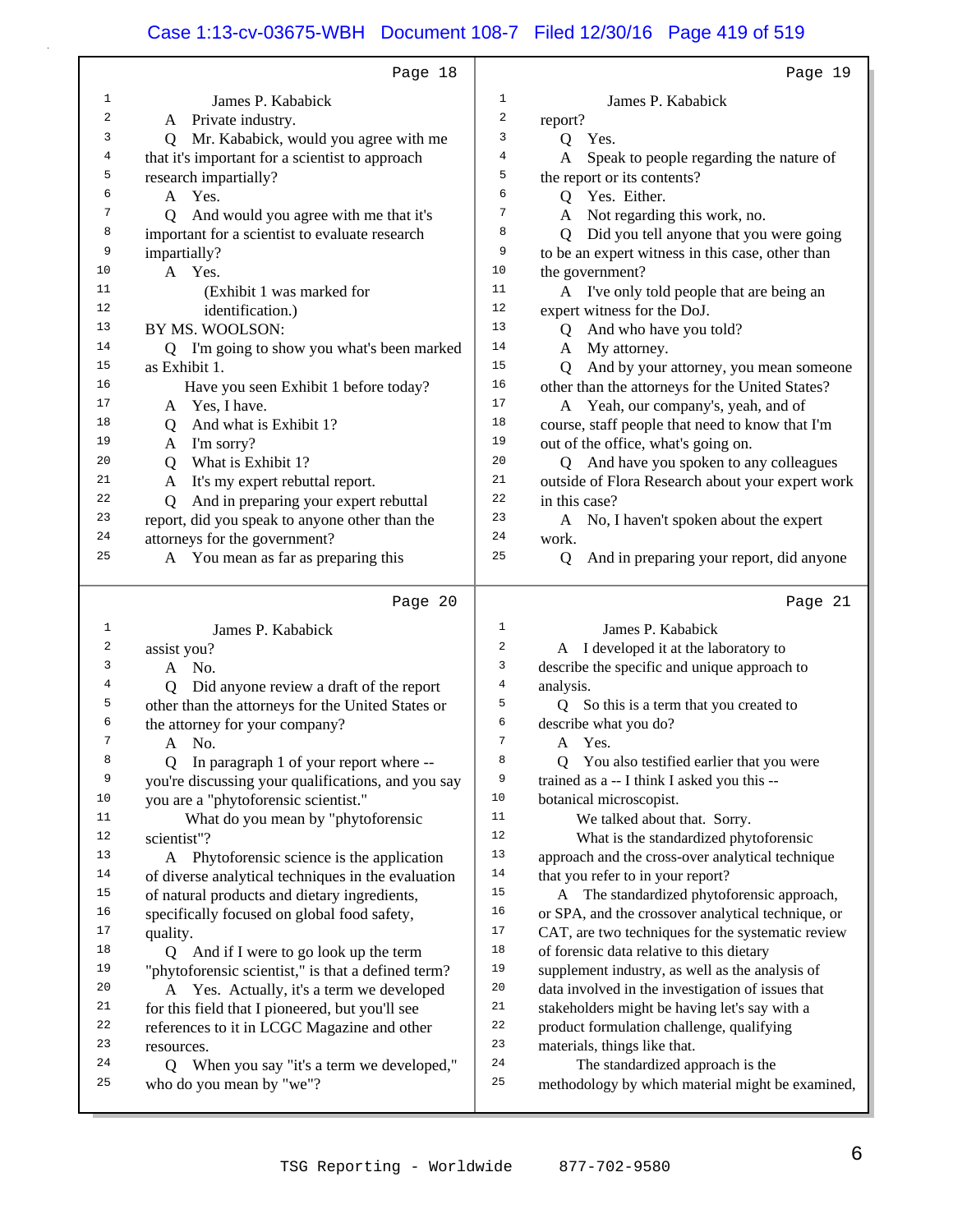|                  | Page 22                                                                                          |                | Page 23                                                                                               |
|------------------|--------------------------------------------------------------------------------------------------|----------------|-------------------------------------------------------------------------------------------------------|
| $\mathbf{1}$     | James P. Kababick                                                                                | $\mathbf{1}$   | James P. Kababick                                                                                     |
| $\boldsymbol{2}$ | and crossover analytical technique is the approach                                               | 2              | How do you have a standardized approach                                                               |
| 3                | to utilize orthogonal methodologies to help form a                                               | 3              | for something that's not routine?                                                                     |
| $\overline{4}$   | better picture of what's going on and what                                                       | $\overline{4}$ | A This is the reason we developed this, is                                                            |
| 5                | approaches might be utilized depending on what                                                   | 5              | that a lot of stakeholders were challenged with                                                       |
| 6                | data is already at hand.                                                                         | 6              | this problem of how to approach the unknown, and                                                      |
| 7                | Q So let me see if I understand what you                                                         | 7              | from years of experience doing this, I organized a                                                    |
| 8                | just said.                                                                                       | 8              | flow path for doing that and how we would gather                                                      |
| 9                | The standardized method approach that                                                            | 9              | information, review information, design                                                               |
| 10               | you're talking about, standardized phytoforensic                                                 | 10             | experiments, and continue through that process.                                                       |
| 11               | approach is an attempt to create sort of a                                                       | 11             | And what is that flow path?<br>$\overline{O}$                                                         |
| 12               | operating procedure by which to approach any                                                     | 12             | The flow path? I'll have to refer to my<br>A                                                          |
| 13               | phytoforensic examination of a substance, like a                                                 | 13             | data on that. I wrote up a paper on that, but I                                                       |
| 14               | number of steps that you would walk through to do                                                | 14             | don't remember all the steps off the top of my                                                        |
| 15               | the analysis?                                                                                    | 15             | head right now.                                                                                       |
| 16               | A It's for specifically -- we're dealing                                                         | 16             | Q And what's the name of that paper?                                                                  |
| 17               | with issues of unknowns or with evaluating a                                                     | 17             | A It's actually the -- the paper is a --                                                              |
| 18               | material where routine standard methods aren't out                                               | 18             | it was actually a poster, standardized                                                                |
| 19               | there to answer the question specifically, or                                                    | 19             | phytoforensic approach scientific poster that I                                                       |
| 20               | where the answer is something that you need to                                                   | 20             | presented at AOAC, and then there's a PowerPoint                                                      |
| 21               | approach in different ways to get a better rounded                                               | 21             | that was presented at the United States                                                               |
| 22               | view of it. It's not really addressing things                                                    | 22             | Pharmacopeia Dietary Supplements Workshop.                                                            |
| 23<br>24         | that are routine and worked out, but more of the                                                 | 23<br>24       | Q So this standard approach or this flow                                                              |
| 25               | emerging and nonroutine things.                                                                  | 25             | path -- excuse me -- is a poster in a PowerPoint,<br>correct?                                         |
|                  | I guess I'm confused then.<br>0                                                                  |                |                                                                                                       |
|                  |                                                                                                  |                |                                                                                                       |
|                  | Page 24                                                                                          |                | Page 25                                                                                               |
| 1                | James P. Kababick                                                                                | 1              | James P. Kababick                                                                                     |
| 2                | A Well, I've developed a poster PowerPoint                                                       | 2              | might have a part of the puzzle or part of the                                                        |
| 3                | to cover it, to provide resources to others.                                                     | 3              | understanding, so reaching out to your peers and                                                      |
| 4                | Q Okay, and this flow path is not                                                                | 4              | colleagues and industry in the scientific fields,                                                     |
| 5                | incorporated into any study or publication beyond                                                | 5              | looking at the scientific literature that's out                                                       |
| 6                | this poster and this PowerPoint, correct?                                                        | 6              | there, searching publications, including books,                                                       |
| 7                | A I'm sorry. I'm not sure I understand.                                                          | $\overline{7}$ | and gathering data.                                                                                   |
| 8                | The flow path, is it the subject of any<br>O                                                     | 8              | So the first step is to gather data and                                                               |
| 9<br>10          | publication or paper or article beyond just this                                                 | 9<br>10        | review it, and also in defining exactly what the                                                      |
| 11               | PowerPoint and this poster?                                                                      | 11             | issue is, and taking that data, putting it                                                            |
| 12               | A I believe it has been addressed in some                                                        | 12             | together into a cohesive understanding of what's                                                      |
| 13               | other articles in the industry educational                                                       | 13             | known to date, and then designing experimental                                                        |
| 14               | resources, and I'm actually submitting a paper                                                   | 14             | tests to approach the problem.<br>$\overline{O}$                                                      |
| 15               | regarding it to a journal.<br>Q And when did you prepare this poster                             | 15             | And is there a particular process that<br>you follow in designing these tests?                        |
| 16               | and/or PowerPoint?                                                                               | 16             | A Yeah, it depends on what the test is and                                                            |
| 17               | A I don't remember the exact date, but                                                           | 17             | what the problem is.                                                                                  |
| 18               | about two or three years ago. I'd have to check                                                  | 18             | And what's after designing the test?<br>Q                                                             |
| 19               | to be sure exactly.                                                                              | 19             | Conducting the test examinations.<br>A                                                                |
| 20               | Q And understanding that you don't                                                               | 20             | And after you conduct the test?<br>Q                                                                  |
| 21               | remember all of the steps of the flow path, what                                                 | 21             | Reviewing the data to make a<br>A                                                                     |
| 22               | steps do you remember?                                                                           | 22             | determination of what is found and where that                                                         |
| 23               | A The first thing that I outline is                                                              | 23             | points you, and then you would regroup and                                                            |
| 24<br>25         | collecting information, so a review of the<br>literature, tapping resources like colleagues that | 24<br>25       | determine what next steps need to be taken, either<br>further experiments, whether or not you resolve |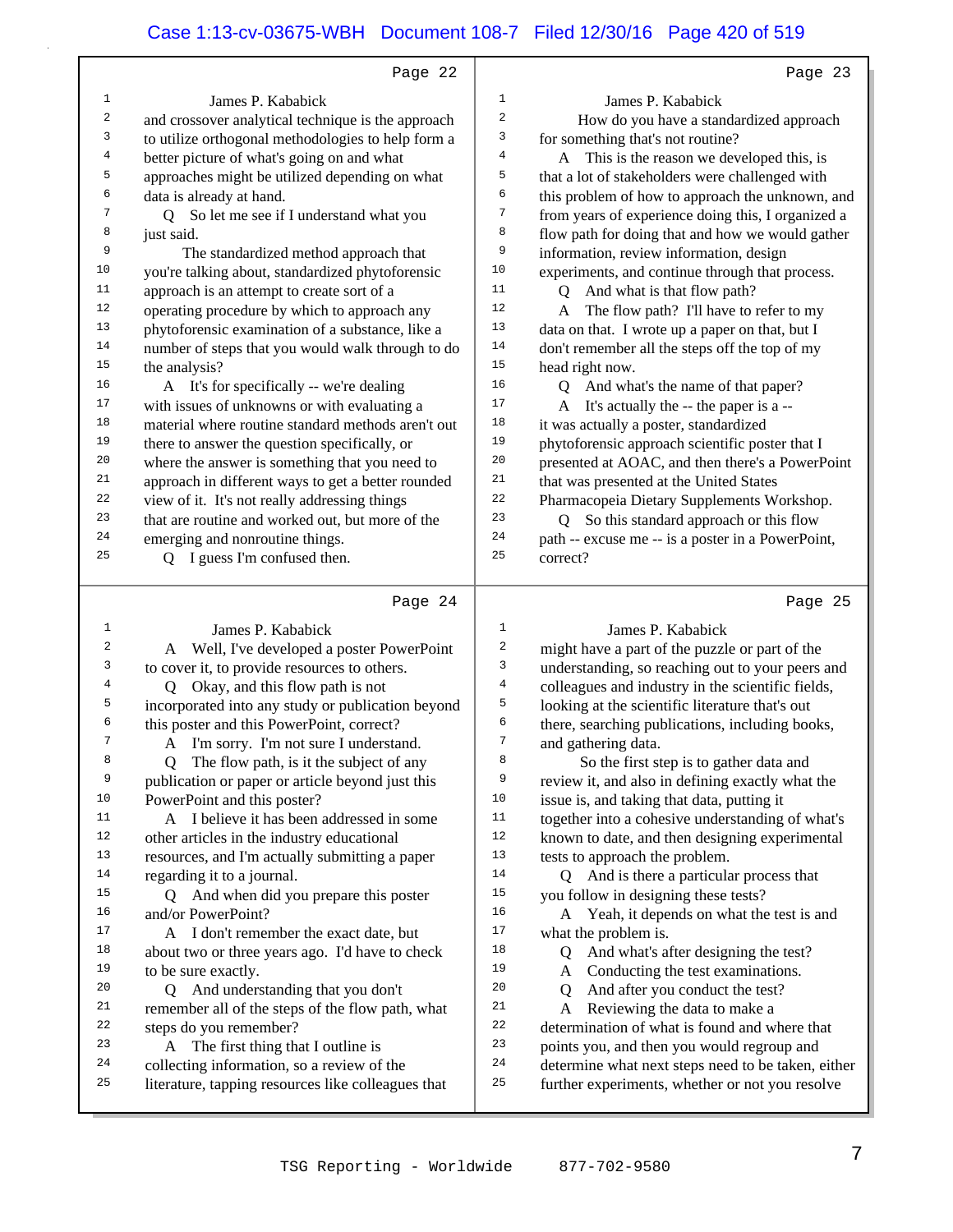|              | Page 26                                                                           |          | Page 27                                                                   |
|--------------|-----------------------------------------------------------------------------------|----------|---------------------------------------------------------------------------|
| $\mathbf{1}$ | James P. Kababick                                                                 | 1        | James P. Kababick                                                         |
| 2            | the issue or got the answers to the questions,                                    | 2        | other aspects of manufacturing or crop production                         |
| 3            | make discoveries.                                                                 | 3        | that might impart knowledge indirectly.                                   |
| 4            | Q So this seems pretty much like the                                              | 4        | Q And the cross-over analytical techniques                                |
| 5            | scientific method that most scientists follow when                                | 5        | that you were discussing, I think you used the                            |
| 6            | they are doing research, correct?                                                 | 6        | word "orthogonal."                                                        |
| 7            | A Basically, yes. The difference is that                                          | 7        | Do you simply mean by that, using                                         |
| 8            | a lot of times with these issues, because there                                   | 8        | multiple different techniques in the analysis?                            |
| 9            | are not canned methods or approaches, a lot of my                                 | 9        | A Yeah, there's different techniques to                                   |
| 10           | colleagues and peers that have come to me and been                                | 10       | approach the analysis.                                                    |
| 11           | stuck or unsure what to do, this provides a                                       | 11       | Q So, for example, liquid chromatography,                                 |
| 12           | framework of a way to think "outside the box," so                                 | 12       | mass spectrometry, gas chromatography, that sort                          |
| 13           | to speak.                                                                         | 13       | of thing?                                                                 |
| 14           | Q Okay, and when you talked about -- well,                                        | 14       | A Yes, those could be components.                                         |
| 15           | actually, let me back up.                                                         | 15       | Okay. Looking at your expert report,<br>$\overline{Q}$                    |
| 16           | What part of this flow path is                                                    | 16       | which we've marked as Exhibit 1, in paragraph 8                           |
| 17           | outside-the-box thinking, in your mind?                                           | 17       | you say, "I served on the National Institutes of                          |
| 18           | A The things that I see a lot of times are                                        | 18       | Health R15 and R21 grant committees."                                     |
| 19           | in the designing of experiments that people often                                 | 19       | Do you see that?                                                          |
| 20           | forget or get pigeonholed into thinking a certain                                 | 20       | A Yes.                                                                    |
| 21           | way about what they're going to analyze, so maybe                                 | 21       | And what was your role on those<br>$\overline{Q}$                         |
| 22           | going directly after some target or analyte, but                                  | 22       | committees?                                                               |
| 23           | that may not provide the answer to the question.                                  | 23       | I was a phytochemistry expert.<br>A                                       |
| 24           | And so I talk about looking at other                                              | 24       | And what were you reviewing?<br>Q                                         |
| 25           | things that might be impurities from process or                                   | 25       | I was reviewing grant applications<br>A                                   |
|              |                                                                                   |          |                                                                           |
|              | Page 28                                                                           |          | Page 29                                                                   |
| 1            | James P. Kababick                                                                 | 1        | James P. Kababick                                                         |
| 2            | involving natural products research for                                           | 2        | years.                                                                    |
| 3            | college-level undergraduates and general grant                                    | 3        | And were you compensated for your work<br>$\mathbf{O}$                    |
| 4            | applications.                                                                     | 4        | in reviewing NIH grants?                                                  |
| 5            | Q And with whom did you serve on that                                             | 5        | A No. It was volunteer. The                                               |
| 6            | committee?                                                                        | 6        | reimbursement for travel expenses was given,                              |
| 7            | Guido Palli, who is from University of<br>A                                       | 7        | though.                                                                   |
| 8            | Chicago Urbana-Champaign, and there were several                                  | 8        | And do you currently review grants for<br>Q.                              |
| 9            | medical doctors and academics, statisticians. I                                   | 9        | any United States government agency?                                      |
| 10           | don't remember everybody's name, though.                                          | 10       | No, I don't.<br>A                                                         |
| 11           | Anybody from NIH?<br>Q                                                            | 11       | Okay. Now back to the question where<br>O                                 |
| 12           | A I don't recall if there was -- no.                                              | 12       | I'm going to mispronounce something.                                      |
| 13           | Well, yes. I'm sorry. The chair or person                                         | 13       | What is Synutra Pure?                                                     |
| 14           | heading up the committee was an NIH person.                                       | 14       | Is that here in the --<br>A                                               |
| 15           | Q Do you know who that was?                                                       | 15       | No, it's not in your report.<br>$\mathbf{Q}$                              |
| 16           | I don't recall offhand.<br>A                                                      | 16       | Synutra Pure is a company that is<br>A                                    |
| 17           | Were there any other government<br>O                                              | 17       | involved in the distribution of chondroitin                               |
| 18           | personnel on the committee that you recall?                                       | 18       | sulphate.                                                                 |
| 19<br>20     | A I don't recall if there were.                                                   | 19<br>20 | And what is your connection to Synutra<br>Q                               |
| 21           | Do you still review grants for NIH?<br>Q                                          | 21       | Pure?                                                                     |
| 22           | Not currently.<br>A                                                               | 22       | We did some joint research with Synutra<br>A                              |
| 23           | When did you last review grants for NIH?<br>Q                                     | 23       | Pure as well as Tampa Bay Analytical Research and                         |
| 24           | I don't recall the exact time.<br>A                                               | 24       | United States Pharmacopeia in investigating an                            |
| 25           | The last five years, ten years?<br>Q<br>Well, definitely within the last ten<br>A | 25       | adulterant found in chondroitin.<br>Q Who did you work with at Tampa Bay? |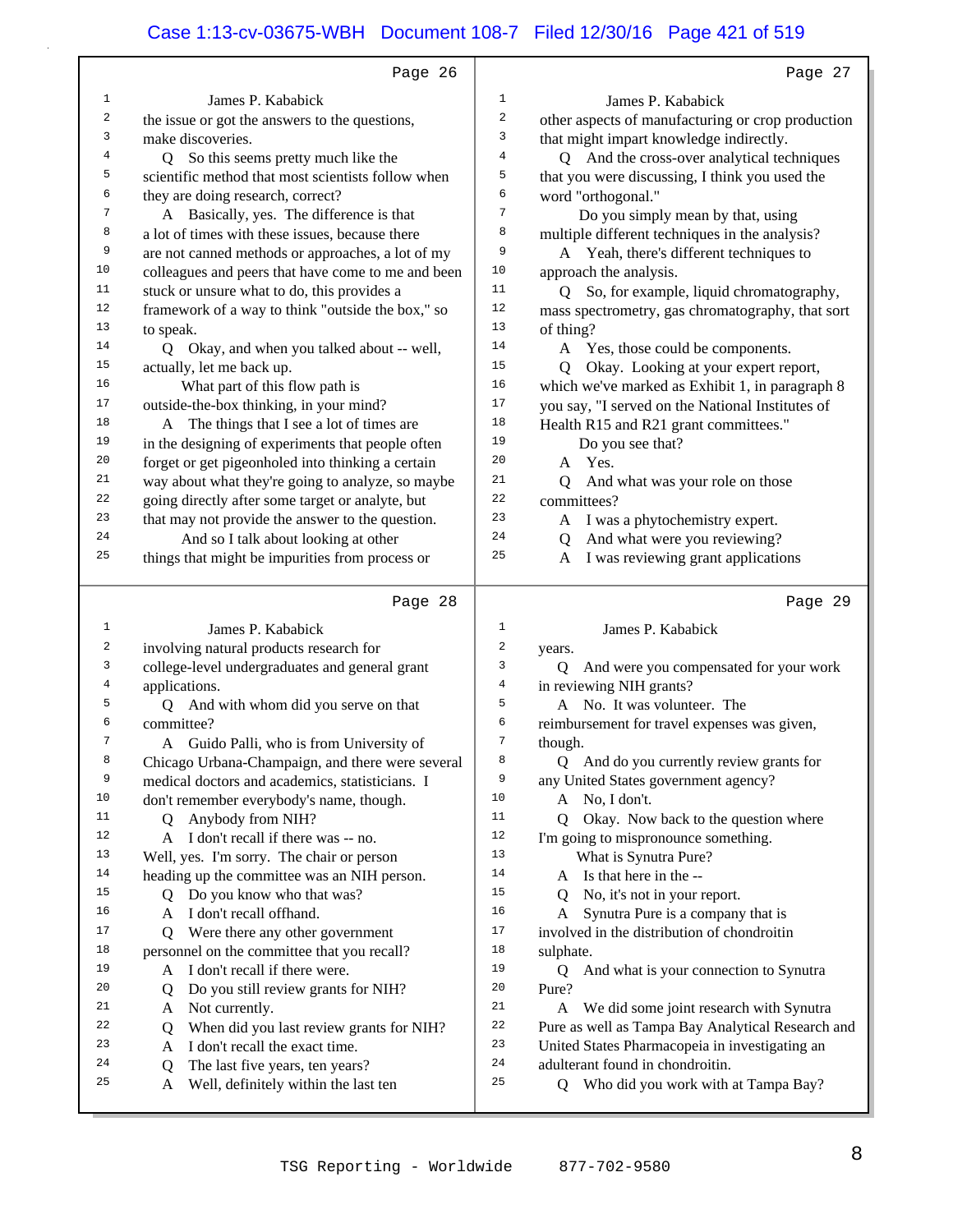|          | Page 30                                                                                              | Page 31                                                                               |
|----------|------------------------------------------------------------------------------------------------------|---------------------------------------------------------------------------------------|
| 1        | James P. Kababick                                                                                    | $1\,$<br>James P. Kababick                                                            |
| 2        | With Mark Roman, who is deceased at this<br>A                                                        | $\overline{\mathbf{c}}$<br>contacted them to talk about the impurity, and it          |
| 3        | time.                                                                                                | 3<br>piqued my interest as a researcher. A lot of our                                 |
| 4        | How about U.S. Pharmacopeia?<br>Q                                                                    | $\bf 4$<br>clients use chondroitin, and they had concerns                             |
| 5        | Christy -- I don't remember her last<br>A                                                            | 5<br>about that contaminant, so I felt it would be good                               |
| 6        | name. She's an NMR spectroscopist.                                                                   | $\epsilon$<br>for our company to try to help research and                             |
| 7        | And who did you work with at Synutra<br>Q                                                            | $\boldsymbol{7}$<br>understand it so we could help our clients test.                  |
| 8        | Pure?                                                                                                | 8<br>So we got involved with them and USP and Tampa Bay                               |
| 9        | Weigo, W-E-I-G-O.<br>A                                                                               | $\,9$<br>to see if we could help identify it, which we were                           |
| 10       | And other than this work you did on the<br>0                                                         | 10<br>able to do and write the paper.                                                 |
| 11       | chondroitin compound, do you have any other                                                          | 11<br>Q What work specifically did your company                                       |
| 12       | interest in Synutra Pure?                                                                            | 12<br>do?                                                                             |
| 13       | A We did conduct some analysis on some                                                               | 13<br>A We did a combination of FTIR, infrared                                        |
| 14       | chondroitin.                                                                                         | 14<br>spectroscopy, as well as differential scanning                                  |
| 15       | And how long ago did you do that work?<br>$\mathbf{O}$                                               | 15<br>calorimetry, DSC, and then we also did some                                     |
| 16       | I don't remember the exact date.<br>A                                                                | 16<br>cellulose acetate membrane electrophoresis to                                   |
| 17       | And how did you come to be involved in<br>$\mathbf{O}$                                               | $17$<br>separate the compound.                                                        |
| 18       | that work?                                                                                           | 18<br>Q And did you personally do this work, or                                       |
| 19       | A You mean the work that I published with                                                            | 19<br>did people who work at Flora Research do this                                   |
| 20       | Synutra Pure and USP?                                                                                | 20<br>work?                                                                           |
| 21       | Q Yes.                                                                                               | 21<br>A Both.                                                                         |
| 22       | Okay. There was an article regarding<br>A                                                            | 22<br>What did you personally do?<br>$\mathbf Q$                                      |
| 23       | the 01. They named the contaminate 01 they were                                                      | 23<br>A I actually collected infrared data and                                        |
| 24       | trying to identify, and I had done a lot of work                                                     | 24<br>calorimetry data, and I did also the                                            |
| 25       | on chondroitin sulphate in the industry and                                                          | 25<br>electrophoresis, but I also had staff involved                                  |
|          |                                                                                                      |                                                                                       |
|          | Page 32                                                                                              | Page 33                                                                               |
| 1        |                                                                                                      | 1<br>James P. Kababick                                                                |
| 2        | James P. Kababick                                                                                    | 2<br>Q                                                                                |
| 3        | with me working.<br>Q And other than that research that you've                                       | Have you authored any papers with her?<br>3<br>A<br>Yes.                              |
| 4        | talked about, that we've just talked about, did                                                      | 4<br>How many?<br>$\mathbf Q$                                                         |
| 5        | you do any other work with Synutra Pure?                                                             | 5<br>I wrote an article for Nutraingredients<br>$\mathbf{A}$                          |
| 6        | Just the couple of samples that we<br>A                                                              | 6<br>or nutrition -- let me see. I'm trying to                                        |
| 7        | analyzed for them of chondroitin.                                                                    | 7<br>remember the name of that trade publication.                                     |
| 8        | Q And do you or does your wife have any                                                              | 8<br>Nutraceuticals World. We wrote a paper together.                                 |
| 9        | ownership interest in Synutra Pure?                                                                  | 9<br>I believe we authored some publications together,                                |
| 10       | A No.                                                                                                | 10<br>but I would have to look it up to be sure.                                      |
| 11       | Do you or your wife have any ownership<br>Q                                                          | 11<br>Do you know who Frank Jaksch is?<br>Q                                           |
| 12       | interest in any dietary supplement?                                                                  | 12<br>$\mathbf{A}$<br>Yes.                                                            |
| 13       | A No.                                                                                                | 13<br>Who is he?<br>$\overline{Q}$                                                    |
| 14       | Any company that makes dietary<br>0                                                                  | 14<br>Frank Jaksch runs ChromaDex.<br>A                                               |
| 15       | supplements, I should say.                                                                           | 15<br>What is ChromaDex?<br>Q                                                         |
| 16       | A No.                                                                                                | 16<br>They are a company that provides<br>A                                           |
| 17<br>18 | Do you know Paula Brown?<br>Q                                                                        | 17<br>analytical standards, analytical services and<br>18                             |
| 19       | Yes.<br>A                                                                                            | consulting services, as well as some ingredients<br>19                                |
| 20       | Who is she?<br>Q<br>A                                                                                | in the industry.<br>$20\,$<br>$\overline{O}$                                          |
| 21       | Paula Brown is a scientist in Canada.                                                                | And how do you know Mr. Jaksch?<br>21<br>When he started ChromaDex, he solicited<br>A |
| 22       | She's at British Columbia Institute of Technology,<br>and she serves on various AOAC committees that | 22<br>our business to buy standards, and I knew some                                  |
| 23       | I've been involved with as well, and she's                                                           | 23<br>scientists that worked there, and so we did                                     |
| 24       | organized symposia that I've spoken at, things                                                       | $2\sqrt{4}$<br>business together and know each other from                             |
| 25       | like that.                                                                                           | 25<br>meetings and things like that.                                                  |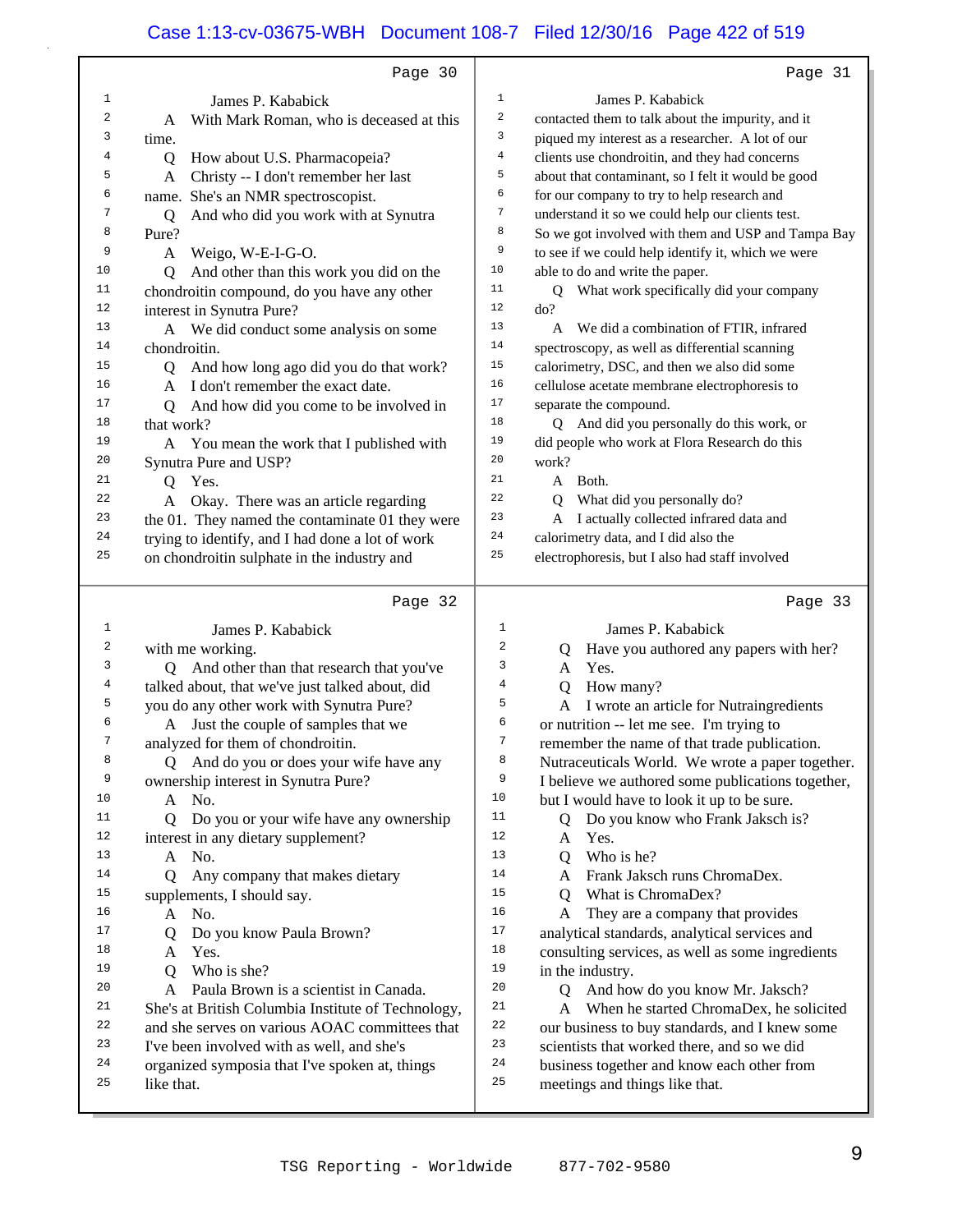|          | Page 34                                                   |                | Page 35                                                                                         |
|----------|-----------------------------------------------------------|----------------|-------------------------------------------------------------------------------------------------|
| 1        | James P. Kababick                                         | 1              | James P. Kababick                                                                               |
| 2        | When you say "did business together," do<br>Q             | $\sqrt{2}$     | She published a paper, and I've heard<br>A                                                      |
| 3        | you mean anything other than supplying standards?         | 3              | her speak at some conferences.                                                                  |
| 4        | A Yeah, well, we purchased standards from                 | $\overline{4}$ | Q When you say she published a paper, what                                                      |
| 5        | them, from ChromaDex.                                     | 5              | paper? I mean obviously it sticks out in your                                                   |
| 6        | Q When is the last time you spoke to                      | 6              | mind, so I want to know why.                                                                    |
| 7        | Mr. Jaksch?                                               | 7              | A Yes, it was a paper on DMAA in Geranium.                                                      |
| 8        | A Oh, I would think several years ago, two                | 8              | Have you ever discussed that paper with<br>$\mathbf{O}$                                         |
| 9        | or three years ago.                                       | 9              | her?                                                                                            |
| 10       | Q Does your company still buy standards                   | 10             | Yeah, I emailed her about that.<br>A                                                            |
| 11       | from ChromaDex?                                           | 11             | And what was the subject of your email,<br>$\mathbf{O}$                                         |
| 12       | A I believe we occasionally do, yes.                      | 12             | the substance of your emails, I should say?                                                     |
| 13       | Q Do you know what standards you buy from                 | 13             | A Just congratulating her on the paper                                                          |
| 14       | ChromaDex?                                                | 14             | that -- you know, appreciating that it helped shed                                              |
| 15       | A I know we purchased creatine ethyl                      | 15             | more light on the issue.                                                                        |
| 16       | ester. I'm not sure what else, but occasionally           | 16             | Q And did she publish this paper with                                                           |
| 17       | we will get phytochemical materials or dietary            | 17             | anyone else? Did she have coauthors?                                                            |
| 18       | ingredient materials.                                     | 18             | A I believe she did, yes.                                                                       |
| 19       | Q Okay. Do you know who Amy Eichner is?                   | 19             | Do you know who they were?<br>Q                                                                 |
| 20       | A Yes.                                                    | 20             | Not offhand. I would have to check.<br>A                                                        |
| 21       | Who is she?<br>Q                                          | 21             | Do you know Joseph Betz?<br>Q                                                                   |
| 22       | She's a scientist at USADA.<br>A                          | 22             | Yes.<br>A                                                                                       |
| 23       | That's U-S-A-D-A?<br>Q                                    | 23             | Who is he?<br>$\overline{Q}$                                                                    |
| 24       | Yes, I believe it's USADA.<br>A                           | 24             | Joseph Betz is the director of the NIH<br>A                                                     |
| 25       | How do you know Ms. Eichner?<br>Q                         | 25             | Office of Dietary Supplements Methods and                                                       |
|          |                                                           |                |                                                                                                 |
|          |                                                           |                |                                                                                                 |
|          | Page 36                                                   |                | Page 37                                                                                         |
| 1        | James P. Kababick                                         | $\mathbf{1}$   | James P. Kababick                                                                               |
| 2        | <b>Standards Division.</b>                                | 2              | chair of the methods committee, as well as                                                      |
| 3        | Q And how do you know him?                                | 3              | participating in symposia that were put together.                                               |
| 4        | A He was my instructor when I was trained                 | $\bf 4$        | I've interacted with Joe quite a while.                                                         |
| 5        | at FDA. At that time he was at FDA.                       | 5              | Q You mentioned that the FDA funded, I                                                          |
| 6        | And what training specifically did you<br>$\mathbf{Q}$    | 6              | think you said various official methods that were                                               |
| 7        | receive from him?                                         | 7              | to be developed by the AOAC.                                                                    |
| 8        | A Botanical microscopy.                                   | 8              | A The NIH had a funding mechanism. I                                                            |
| 9        | And how rigorous -- let me rephrase the<br>Q              | 9              | believe it was an interagency NIH/FDA funded                                                    |
| 10<br>11 | question.                                                 | 10             | mechanism. They contracted with AOAC, which holds                                               |
| 12       | How long did the training last?                           | 11             | official methods which are recognized as                                                        |
| 13       | A It was a 40-hour training course.                       | $1\,2$<br>13   | enforcement methods, and to develop priority                                                    |
| 14       | Over what period of time?<br>Q                            | 14             | methods for testing supplements.                                                                |
| 15       | A It was one week intensive.                              | 15             | Q So let me make sure I understand.                                                             |
| 16       | And other than that training class with<br>$\overline{Q}$ | 16             | The NIH/FDA interagency funding was                                                             |
| 17       | Mr. Betz, have you worked with him on anything            | 17             | provided to the AOAC to develop methods?                                                        |
| 18       | else?<br>Yes.<br>A                                        | 18             | A Yes.<br>$\mathbf{Q}$                                                                          |
| 19       | What?<br>Q                                                | 19             | And you were part of the AOAC committee                                                         |
| 20       | A He's been actively involved in AOAC                     | 20             | that received that funding to develop the methods?                                              |
| 21       | International, which is a scientific society that         | 21             | A Well, I was a volunteer on the committee                                                      |
| 22       | I'm a fellow in, and he has been involved in the          | 22             | that provided the work of review and study. The                                                 |
| 23       | funding of the various official methods that were         | 23             | AOAC funding was to essentially support the<br>infrastructure and mechanism of the organization |
| 24       | contracted by the agency for AOAC for development         | 24             | toward that end.                                                                                |
| 25       | of dietary supplement testing, and my work as the         | 25             | And by "organization," you mean the<br>$\overline{Q}$                                           |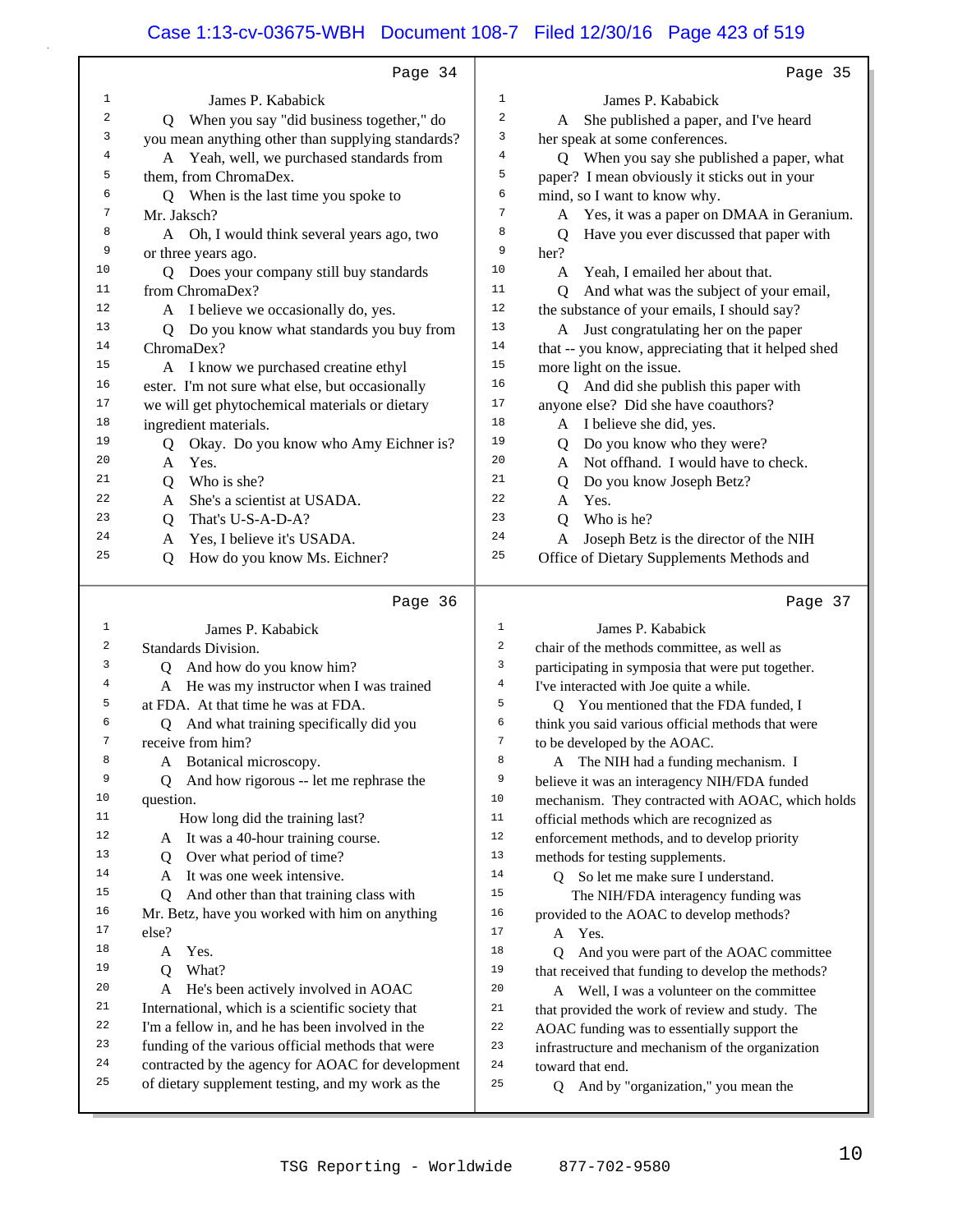|              | Page 38                                                                                        |                | Page 39                                                  |
|--------------|------------------------------------------------------------------------------------------------|----------------|----------------------------------------------------------|
| 1            | James P. Kababick                                                                              | 1              | James P. Kababick                                        |
| 2            | AOAC?                                                                                          | 2              | A Yes. I believe it was around 2006. I'd                 |
| 3            | A Yes.                                                                                         | 3              | have to verify.                                          |
| 4            | And who did the actual work, if you<br>Q                                                       | 4              | Was that the only NIH funding?<br>Q                      |
| 5            | will, of developing those methods?                                                             | 5              | To my knowledge, yes.<br>A                               |
| 6            | A It was a variety of sources. Sometimes                                                       | 6              | You mentioned Mark Roman earlier.<br>O.                  |
| 7            | there was funding mechanism for somebody to                                                    | 7              | Have you published any papers with Mark                  |
| 8            | develop what we call a single lab validated                                                    | 8              | Roman or done any work beyond the chondroitin            |
| 9            | method. Sometimes there were calls for methods                                                 | 9              | studies that we discussed?                               |
| 10           | where people would submit methods, candidate                                                   | 10             | A Yes. I worked on the study of a product                |
| 11           | methods, and sometimes a method would be                                                       | 11             | called Nucleomaxx, which was a subject of a              |
| 12           | considered as a potential viable method, and maybe                                             | 12             | clinical trial, and I did some mass spectrometry         |
| 13           | after review it was determined additional work was                                             | 13             | as part of that paper -- or poster, I should say.        |
| 14           | needed to flesh it out.                                                                        | 14             | Q Is that the only other work you've done                |
| 15           | So there were a variety of ways those                                                          | 15             | with Mr. Roman that you recall as you sit here           |
| 16           | came in.                                                                                       | 16             | today?                                                   |
| 17           | Q When you say there was funding for a                                                         | 17             | A Mark and I did quite a bit of work over                |
| 18           | single laboratory validation method, did Flora                                                 | 18             | the years together, and I believe there were some        |
| 19           | Research receive any funding for such methods?                                                 | 19             | other papers published. We worked extensively            |
| 20           | A Not through the AOAC mechanism, no.                                                          | 20             | together on AOAC committees, since we both served        |
| 21           | Through some other mechanism?<br>Q                                                             | 21             | on the Committee K.                                      |
| 22           | A Well, the previously disclosed funding I                                                     | 22             | Q And what is Committee K?                               |
| 23           | received from NIH for the benzene study was to                                                 | 23             | A That's the methods committee on dietary                |
| 24           | develop a method, single lab method.                                                           | 24             | supplements. And then we served on various expert        |
| 25           | Q Did I ask you when you did that work?                                                        | 25             | review panels in AOAC.                                   |
|              |                                                                                                |                |                                                          |
|              |                                                                                                |                |                                                          |
|              | Page 40                                                                                        |                | Page 41                                                  |
| $\mathbf{1}$ | James P. Kababick                                                                              | 1              | James P. Kababick                                        |
| 2            | Do you have any patents in your name?<br>Q                                                     | $\overline{a}$ | for some reason you need to distinguish among            |
| 3            | A I do not.                                                                                    | 3              | types of Geranium, let me know, but otherwise I'm        |
| 4<br>5       | Are you a co-author of any patents?<br>Q                                                       | $\,4$<br>5     | going to assume, if we're talking about Geranium,        |
| 6            | No.<br>A                                                                                       | 6              | we're talking about Pelargonium graveolens. Okay?        |
| 7            | Earlier this morning you mentioned DMAA.<br>Q                                                  | $\overline{7}$ | Okay.<br>A                                               |
| 8            | What is DMAA?                                                                                  | 8              | Thank you.<br>Q                                          |
| 9            | A DMAA, as I use the term, refers to the                                                       | 9              | A Before we go further, would it be okay                 |
| 10           | compound methylhexaneamine.<br>Q                                                               | 10             | if I used the restroom real quick?<br>MS. WOOLSON: Sure. |
| 11           | And just so we're all on the same page                                                         | 11             |                                                          |
| 12           | for the duration of the deposition, if I refer to                                              | 12             | (Whereupon, a short recess was                           |
| 13           | this as "DMAA," you will understand that to be                                                 | 13             | taken.)<br>(Exhibit 2 was marked for                     |
| 14           | methylhexaneamine?<br>A Yes.                                                                   | 14             | identification.)                                         |
| 15           | I just find it easier for me to say DMAA<br>Q                                                  | 15             | BY MS. WOOLSON:                                          |
| 16           | than all those letters.                                                                        | 16             | Q When we broke, we talked about some                    |
| 17           | Sure.<br>A                                                                                     | 17             | shorthand that we were going to use for the day,         |
| 18           | The other thing is, are you familiar<br>$\mathbf{Q}$                                           | 18             | at least to try to use for the day to make things        |
| 19           | with the term "Pelargonium graveolens"?                                                        | 19             | a little more straightforward.                           |
| 20           | A Yes.                                                                                         | 20             | How many years, Mr. Kababick, have you                   |
| 21           | Are you comfortable if we refer to that<br>$\mathbf{Q}$                                        | 21             | been trying to get DMAA banned?                          |
| 22           | as Geranium?                                                                                   | 22             | MR. O'NEAL: Object to the form.                          |
| 23           | It is a Geranium.<br>A                                                                         | 23             | THE WITNESS: I haven't been trying                       |
| 24<br>25     | Okay. So we'll just refer to that as<br>Q<br>Geranium. If during the course of your deposition | 24<br>25       | to get DMAA banned.                                      |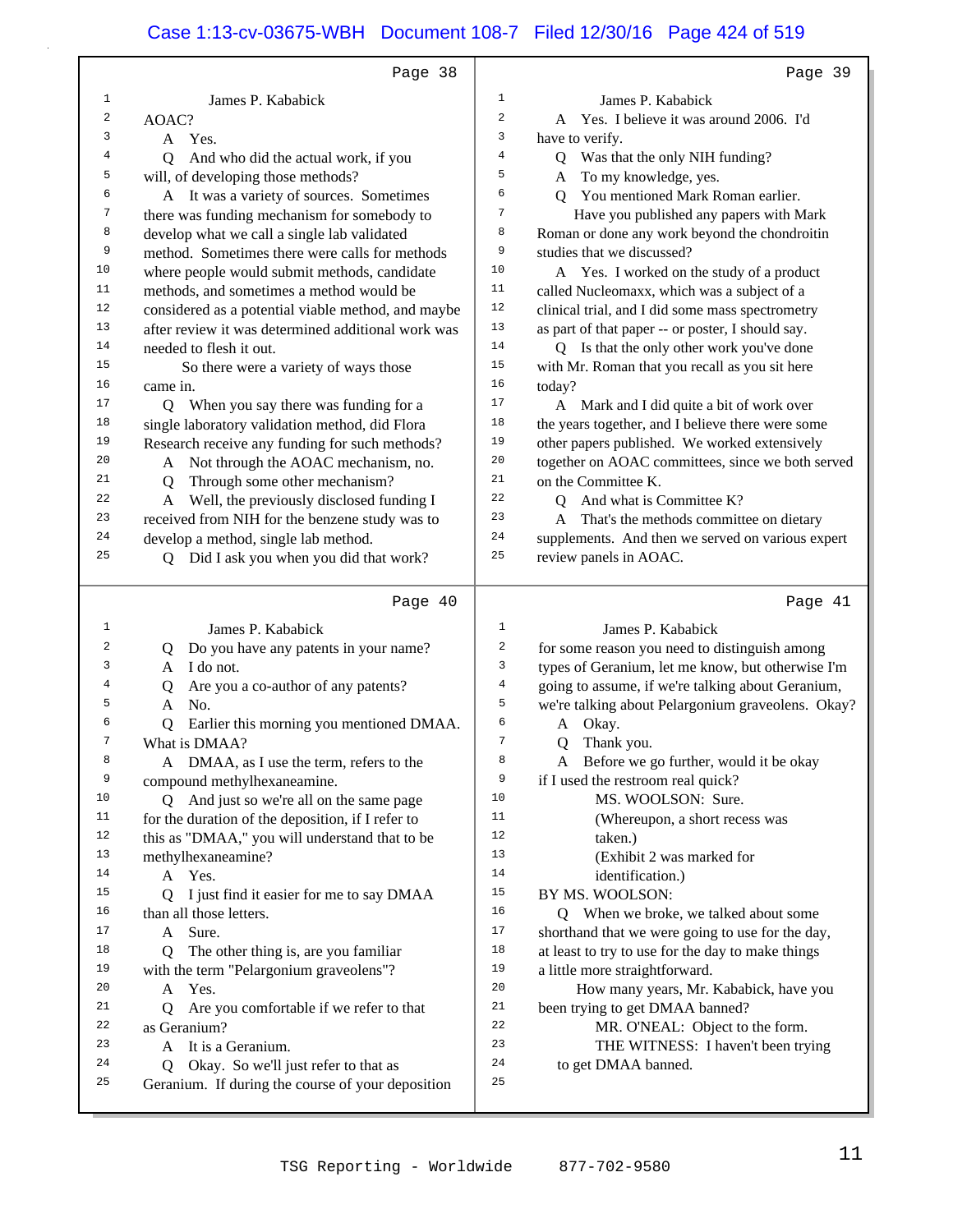# Case 1:13-cv-03675-WBH Document 108-7 Filed 12/30/16 Page 425 of 519

|          | Page 42                                                          |                | Page 43                                                                                      |
|----------|------------------------------------------------------------------|----------------|----------------------------------------------------------------------------------------------|
| 1        | James P. Kababick                                                | 1              | James P. Kababick                                                                            |
| 2        | BY MS. WOOLSON:                                                  | 2              | A I don't recall, actually.                                                                  |
| 3        | $Q$ No?                                                          | 3              | Q If you look at the email at the top of                                                     |
| 4        | No.<br>$\mathbf{A}$                                              | $\overline{4}$ | the page, it appears that somehow your                                                       |
| 5        | Q Let me show you what's been marked as                          | 5              | communication went to Daniel Fabricant.                                                      |
| 6        | Exhibit 2.                                                       | 6              | Do you see that?                                                                             |
| 7        | (Witness peruses document.)                                      | 7              | A You mean right here?                                                                       |
| 8        | THE WITNESS: Okay.                                               | 8              | Q Yeah, in the middle. Directly above the                                                    |
| 9        | BY MS. WOOLSON:                                                  | 9              | "James Neal Kababick to James Neal Kababick,"                                                |
| 10       | Have you seen Exhibit 2 before?<br>Q                             | 10             | there is a to-from that says "from Daniel                                                    |
| 11       | Pardon me?<br>A                                                  | 11             | Fabricant."                                                                                  |
| 12       | Have you seen Exhibit 2 before?<br>Q                             | 12             | Do you see that?                                                                             |
| 13       | Not as this exhibit, no.<br>A                                    | 13             | A Where it looks like this is part of                                                        |
| 14       | Okay. Do you recognize Exhibit 2 as, in<br>$\mathbf{O}$          | 14             | something he sent?                                                                           |
| 15       | part, an email that you sent regarding DMAA?                     | 15             | Yes.<br>Q                                                                                    |
| 16       | A It appears to be so, yes.                                      | 16             | Yes.<br>A                                                                                    |
| 17       | And this was in January of 2012,<br>Q                            | 17             | Who is Daniel Fabricant?<br>$\mathbf{O}$                                                     |
| 18       | correct?                                                         | 18             | A He is the CEO of the Natural Products                                                      |
| 19       | A Yes, that's the set date on here.                              | 19             | Association.                                                                                 |
| 20       | And it says "from James Neal Kababick to<br>Q                    | 20             | Q Is he also an FDA employee?                                                                |
| 21       | James Neal Kababick."                                            | 21             | A He was formally [sic].                                                                     |
| 22       | Do you see that?                                                 | 22             | And do you know why --<br>Q                                                                  |
| 23       | A Yes.                                                           | 23             | MR. O'NEAL: Did you mean                                                                     |
| 24       | Q To whom did you send this email other                          | 24             | "formerly"?                                                                                  |
| 25       | than yourself?                                                   | 25             | THE WITNESS: Yeah, he was at FDA.                                                            |
|          |                                                                  |                |                                                                                              |
|          | Page 44                                                          |                | Page 45                                                                                      |
| 1        | James P. Kababick                                                | 1              | James P. Kababick                                                                            |
| 2        | MS. WOOLSON: As opposed to                                       | 2              | Q And as you sit here today, you can't                                                       |
| 3        | "formally"?                                                      | 3              | recall why you sent this email or to whom you sent                                           |
| 4        | THE WITNESS: Yes, formerly.                                      | 4              | this email?                                                                                  |
| 5        | Currently he's at --                                             | 5              | A No. No, I can't.                                                                           |
| 6        | MR. O'NEAL: I don't think anybody                                | 6              | And if we were to look at your email in<br>Q                                                 |
| 7        | is informally at FDA.                                            | 7              | its native format, would we be able to see if you                                            |
| 8        | BY MS. WOOLSON:                                                  | 8              | blind-copied people on this email?                                                           |
| 9        | Q Do you know why you would have been                            | 9              | A I'm not sure I understand.                                                                 |
| 10       | sending to Mr. Fabricant information about DMAA?                 | 10             | Do you know what a blind copy is?<br>Q                                                       |
| 11       | MR. O'NEAL: Object as to form.                                   | 11             | Yeah, I do, but what's the "native"<br>A                                                     |
| 12       | Assumes a fact not in evidence.                                  | 12             | format"?                                                                                     |
| 13       | THE WITNESS: Could you ask the                                   | 13             | Q It's a format in which you can look at                                                     |
| 14       | question again, please.                                          | 14             | emails. It preserves all the original data.                                                  |
| 15       | BY MS. WOOLSON:                                                  | 15             | Let me rephrase the question.                                                                |
| 16       | Q Sure.                                                          | 16             | A Okay.                                                                                      |
| 17       | Do you know why you would have been                              | 17             | Was it your practice to send emails to<br>O                                                  |
| 18       | sending to Mr. Fabricant information on DMAA?                    | 18             | colleagues where you BCC'd them instead of CC'ing                                            |
| 19       | A I don't recall the exact nature of this                        | 19             | them?                                                                                        |
| 20       | communication and exactly who it went to.                        | 20             | Sometimes.<br>A                                                                              |
| 21       | Q In the past have you sent information to                       | 21             | Why?<br>Q                                                                                    |
| 22       | Mr. Fabricant regarding DMAA?                                    | 22             | If I was sending emails to more than one<br>A                                                |
| 23<br>24 | A I actually don't recall. I have                                | 23<br>24       | party, and those parties, for one reason or                                                  |
| 25       | communicated with him when he was at FDA on<br>various subjects. | 25             | another, were distinct for some reason. For<br>instance, maybe a communication that would be |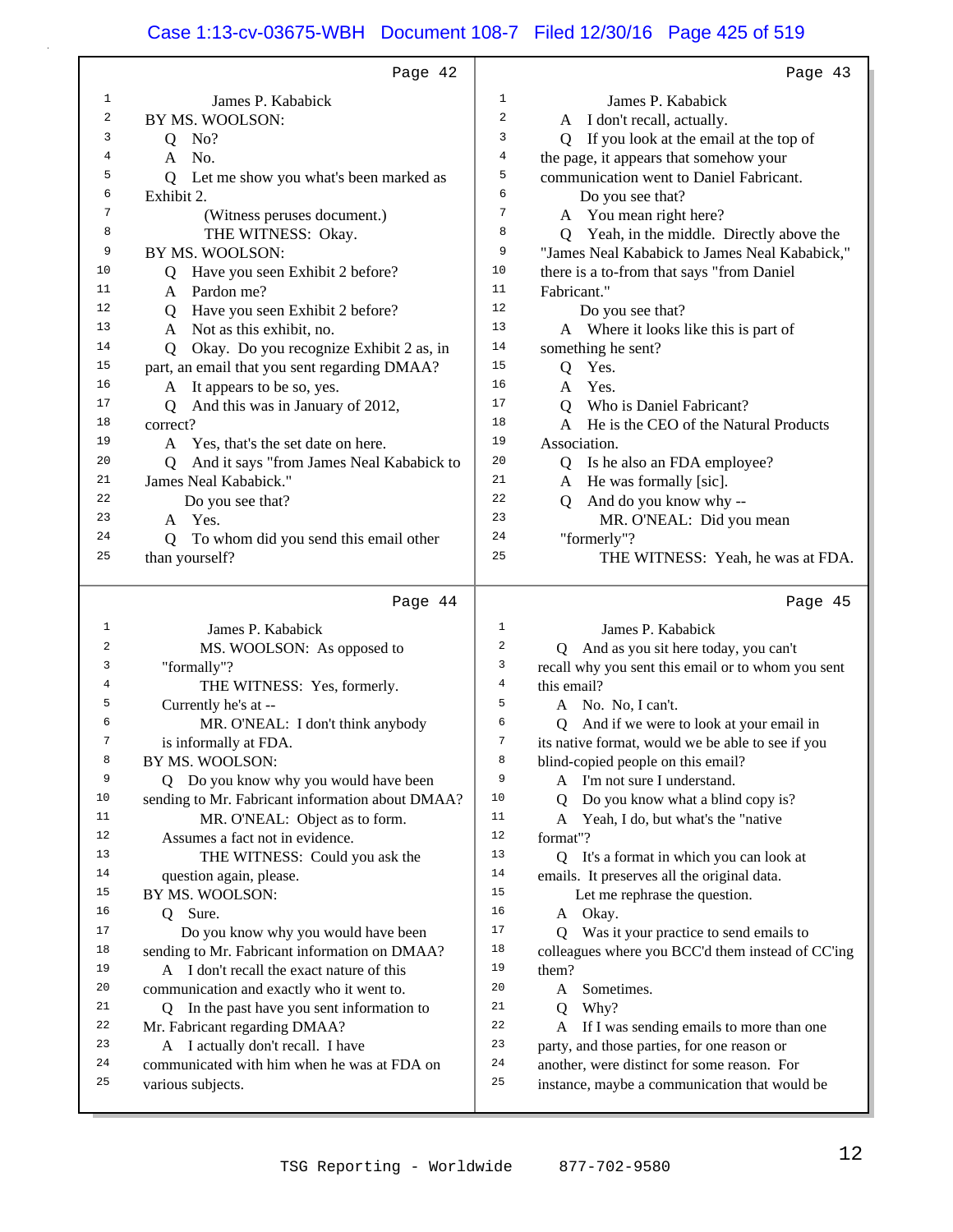|                  | Page 46                                                                                               | Page 47                                                                    |
|------------------|-------------------------------------------------------------------------------------------------------|----------------------------------------------------------------------------|
| 1                | James P. Kababick                                                                                     | $\mathbf 1$<br>James P. Kababick                                           |
| $\boldsymbol{2}$ | relevant to two clients, but I wanted to protect                                                      | $\boldsymbol{2}$<br>regarding DMAA?                                        |
| 3                | the clients' confidentiality, I might BCC them; or                                                    | 3<br>A I don't recall the specific details.                                |
| 4                | if I'm not wanting to disclose an email chain,                                                        | $\overline{4}$<br>What about Mr. Blumenthal; what were the<br>$\mathbf{Q}$ |
| 5                | sharing email addresses with everybody, because I                                                     | 5<br>circumstances under which you were corresponding                      |
| 6                | don't know if it's okay to give other email                                                           | 6<br>with him about DMAA?                                                  |
| 7                | addresses out, I might BCC them.                                                                      | 7<br>A I believe that we were discussing the                               |
| 8                | Q And when you sent this email that we're                                                             | 8<br>DMAA in regard to the botanical adulterants                           |
| 9                | talking about, was the FDA or Mr. Fabricant a                                                         | 9<br>program at ABC.                                                       |
| 10               | client?                                                                                               | 10<br>Q And did you do any work for ABC                                    |
| 11               | A No, no. He's not a client.                                                                          | 11<br>regarding the botanical adulterants program?                         |
| 12               | And to whom -- to whom else other than                                                                | 12<br>A I actually am on the board currently,                              |
| 13               | Mr. Fabricant may you have sent -- strike that.                                                       | 13<br>the scientific advisory board, and I, prior to                       |
| 14               | Do you recall sending emails regarding                                                                | 14<br>that, have ongoingly provided peer review and                        |
| 15               | DMAA to other people?                                                                                 | 15<br>input on various botanical-related matters for                       |
| 16               | A I'm sure I did, yes.                                                                                | 16<br>educational papers that they do.                                     |
| 17               | And do you know who those people are as<br>O                                                          | 17<br>Q And what about Dr. Khan; what is the                               |
| 18               | you sit here today?                                                                                   | 18<br>context in which you were corresponding with him                     |
| 19               | A I may have communicated with Roy Upton                                                              | 19<br>regarding DMAA?                                                      |
| 20               | at American Herbal Pharmacopeia and Mark                                                              | 20<br>A I don't remember the specifics of our                              |
| 21               | Blumenthal at American Botanical Council, and I'm                                                     | 21<br>correspondence. I do remember that I addressed                       |
| 22               | sure I dialogued with probably Ikhlas Khan or                                                         | 22<br>some critiques of a paper that I read on DMAA on                     |
| 23               | others, but exactly who, I don't recall.                                                              | 23<br>Geranium, and I've had ongoing communications with                   |
| 24               | And what were the circumstances under<br>$\overline{O}$                                               | 24<br>Dr. Khan's group regarding various articles and                      |
| 25               | which you were corresponding with Mr. Upton                                                           | 25<br>projects that I've done where I've been seeking                      |
|                  |                                                                                                       |                                                                            |
|                  |                                                                                                       |                                                                            |
|                  | Page 48                                                                                               | Page 49                                                                    |
| 1                | James P. Kababick                                                                                     | 1<br>James P. Kababick                                                     |
| 2                | input or papers, reprints, things like that.                                                          | 2<br>asking you for help? What's the nature of the                         |
| 3                | Q And the critique of this paper that you                                                             | 3<br>discussions?                                                          |
| 4                | referred to, do you know whose paper it was?                                                          | 4<br>A Usually because their group does a lot                              |
| 5                | A I believe it was the Li paper, the first                                                            | 5<br>of publishing and research, I will inquire                            |
| 6                | Li paper.                                                                                             | 6<br>regarding papers that they published to get                           |
| 7                | Q And what other -- you said you had other                                                            | 7<br>reprints or check regarding questions I might have                    |
| 8                | correspondence with Dr. Khan regarding DMAA. What                                                     | 8<br>about things to see if they've examined those                         |
| 9                | other projects were you working on that you would                                                     | 9<br>things.                                                               |
| 10               | have been corresponding with him about DMAA?                                                          | 10<br>So I've spoken with his team off and on                              |
| 11               | A Well, I don't know if I had other                                                                   | 11<br>regarding different things.                                          |
| 12               | correspondence regarding DMAA with Dr. Khan. I                                                        | 12<br>And when is the last time you had<br>O.                              |
| 13               | remember that communication, but I've had                                                             | 13<br>communications with Dr. Khan's group?                                |
| 14               | communication with him regarding various                                                              | 14<br>A I don't remember exactly, but I would                              |
| 15               | botanicals.                                                                                           | 15<br>say within the last 60 days.                                         |
| 16               | Q What botanicals?                                                                                    | 16<br>And was this about acacia or ginkgo?<br>0                            |
| 17               | A Currently we've been dialoguing                                                                     | 17<br>I believe about ginkgo.<br>A                                         |
| 18               | regarding ginkgo, and I've also corresponded with                                                     | 18<br>Anything else?<br>Q<br>19                                            |
| 19               | him regarding acacia, and I'm trying to think what                                                    | I don't recall offhand.<br>A<br>20                                         |
| 20               | else.                                                                                                 | Did you ever review Dr. Khan's expert<br>Q<br>21                           |
| 21               | I know there's other related matters,                                                                 | report in this case?<br>22                                                 |
| 22<br>23         | but I don't recall offhand.                                                                           | Yes, I did.<br>A<br>23                                                     |
| 24               | Q Okay, and when you say you're                                                                       | Did you speak to Dr. Khan about his<br>Q<br>24                             |
| 25               | "dialoguing with him" about these botanicals, what<br>do you mean? Are you asking him for help? Is he | expert report?<br>25<br>A No, I haven't.                                   |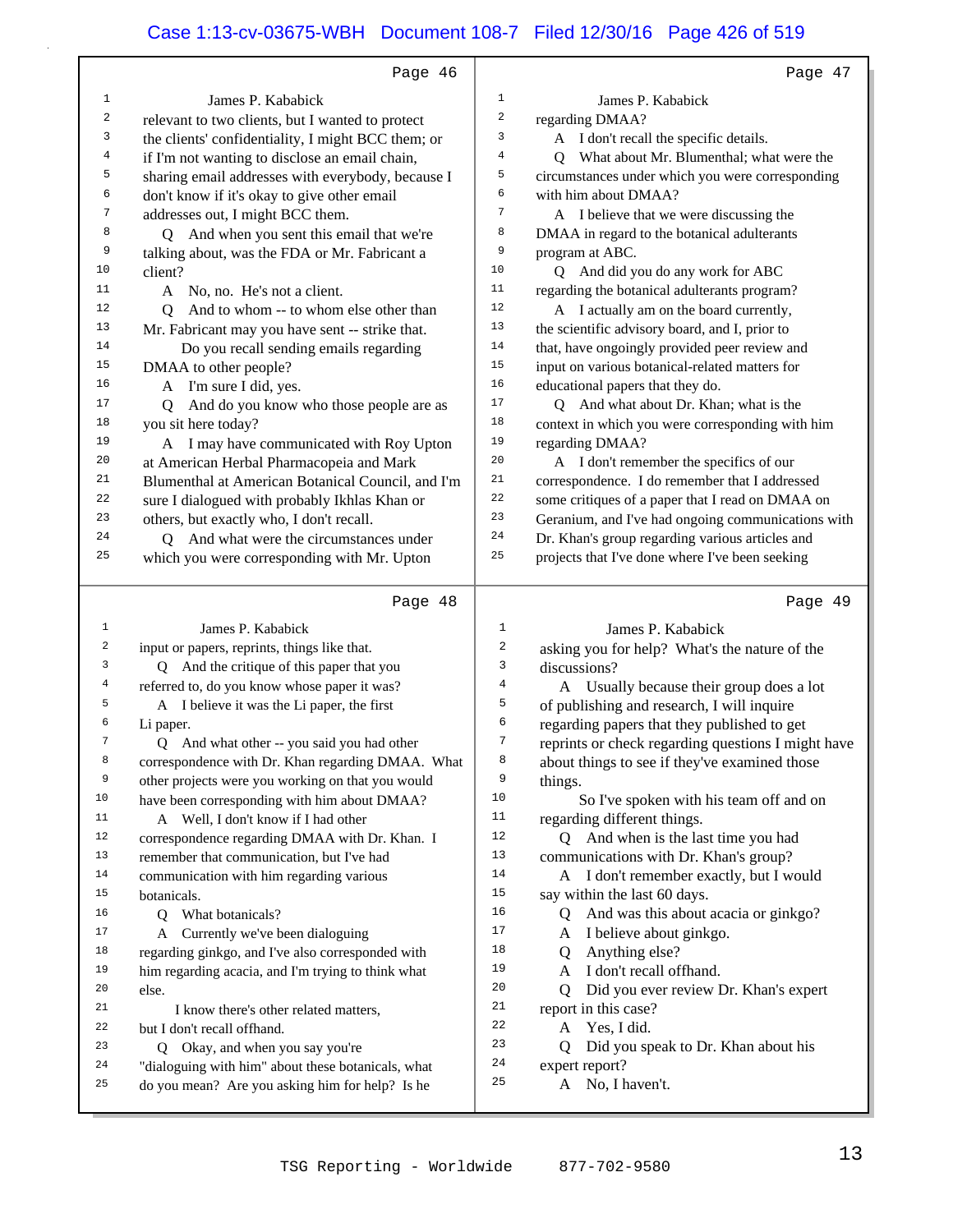|              | Page 50                                                 | Page 51                                                        |
|--------------|---------------------------------------------------------|----------------------------------------------------------------|
| $\mathbf{1}$ | James P. Kababick                                       | $\mathbf 1$<br>James P. Kababick                               |
| 2            | Q Did you speak to anybody in Dr. Khan's                | $\sqrt{2}$<br>the matter further and make a determination on   |
| 3            | group about his expert report?                          | 3<br>whether or not this is a dietary supplement or not        |
| 4            | A No.                                                   | $\,4$<br>a dietary supplement. A lot of clients were on        |
| 5            | Going back to Exhibit 2 --<br>Q                         | 5<br>the fence on what to do about this.                       |
| 6            | That's this one?<br>A                                   | 6<br>Q And when you say "I completely support                  |
| 7            | That's the email.<br>Q                                  | 7<br>Health Canada's position on this," what was Health        |
| 8            | A Okay.                                                 | 8<br>Canada's position?                                        |
| 9            | If I could draw your attention to the<br>$\overline{O}$ | 9<br>A I know that their evaluation of the Ping                |
| 10           | second page of the email and the third paragraph        | 10<br>paper was that it was not an acceptable support of       |
| 11           | down, you say, "I can only hope that FDA is             | 11<br>naturally occurring DMAA in Geranium. I don't            |
| 12           | drawing back the bow string on this and not             | 12<br>remember the other information from Health Canada.       |
| 13           | ignoring what I think is a blatant attempt to sell      | 13<br>Q Do you know whether, at the time of this               |
| 14           | yet another pharmaceutical drug dressed up as a         | 14<br>email, Health Canada had ruled that DMAA was not         |
| 15           | dietary supplement."                                    | 15<br>permitted to be sold as a dietary supplement?            |
| 16           | Do you see that?                                        | 16<br>A I don't recall.                                        |
| 17           | A Yes.                                                  | 17<br>Q Now, you go on to say, "Despite offers                 |
| 18           | Q What did you mean?                                    | 18<br>to analyze Geranium stem and leaf for free to see        |
| 19           | A I believe -- and this was several years               | 19<br>if it really has this compound in it, no takers          |
| 20           | ago, but I believe what I was addressing here was       | 20<br>have shown up yet."                                      |
| 21           | the use of large amounts of DMAA in products where      | 21<br>Do you see that?                                         |
| 22           | it was claimed to be all naturally isolated from        | 22<br>A Yes.                                                   |
| 23           | Geranium.                                               | 23<br>Where did you make these offers?<br>$\overline{O}$       |
| 24           | And what is it you wanted FDA to do?<br>$\mathbf{Q}$    | 24<br>A I actually put out a call for material                 |
| 25           | I was hoping that they would look into<br>A             | 25<br>to ABC and American Herbal Pharmacopeia, who are         |
|              |                                                         |                                                                |
|              | Page 52                                                 | Page 53                                                        |
| $\mathbf 1$  | James P. Kababick                                       | $\mathbf 1$<br>James P. Kababick                               |
| 2            | well connected in the industry, to see if we could      | $\boldsymbol{2}$<br>plant material?                            |
| 3            | get material, and I let it be known that I would        | 3<br>A No.                                                     |
| 4            | be interested in looking at that material in its        | $\overline{4}$<br>Was there some reason why you couldn't<br>O. |
| 5            | native form.                                            | 5<br>get your own plant material?                              |
| 6            | And to whom did ABC or -- the other<br>O                | 6<br>A You mean as far as obtaining my own                     |
| 7            | company whose name I just forgot.                       | 7<br>Geranium?                                                 |
| 8            | AHP.<br>A                                               | 8<br>Mm-hmm.<br>Q                                              |
| 9            | AHP. Thank you.<br>Q                                    | 9<br>A What I was asking for was material in                   |
| 10           |                                                         | 10                                                             |
|              | To whom did they send that request?                     | trade that was being used by manufacturers to                  |
| 11           | I'm not sure.<br>A                                      | 11<br>extract the DMAA.                                        |
| 12           | And so is it your testimony that as of<br>Q             | 12<br>What do you mean "material in trade"?<br>Q               |
| 13           | the date of this email, no one had responded to         | 13<br>The source material that manufacturers<br>A              |
| 14           | your request for material?                              | 14<br>claim that they were extracting the DMAA from,           |
| 15           | A I don't recall at the date of this email              | 15<br>so I wanted to --                                        |
| 16           | anybody offering to provide live plant material or      | 16<br>Q What was the source material?                          |
| 17           | dried whole pieces.                                     | 17<br>A Well, they claimed Geranium stem and                   |
| 18           | Q Did you ask Dr. Khan or Dr. ElSohly for               | 18<br>some oil, so I wanted to get the material they           |
| 19           | plant material?                                         | 19<br>were using before I did the extraction so I could        |
| 20           | A I don't recall if I did, actually.                    | 20<br>look at it.                                              |
| 21           | Did you ask Dr. Li for a sample of plant<br>Q           | 21<br>Q Okay, and I go back to my original                     |
| 22           | material?                                               | 22<br>question, which was: Was there some reason why           |
| 23           | A I do not think I did, but I don't recall              | 23<br>you couldn't have gotten your own Geranium stem or       |
| 24<br>25     | exactly.<br>Q Did you ask Drs. Fleming or Simone for    | 24<br>oil?<br>25<br>A I did not have the information on who    |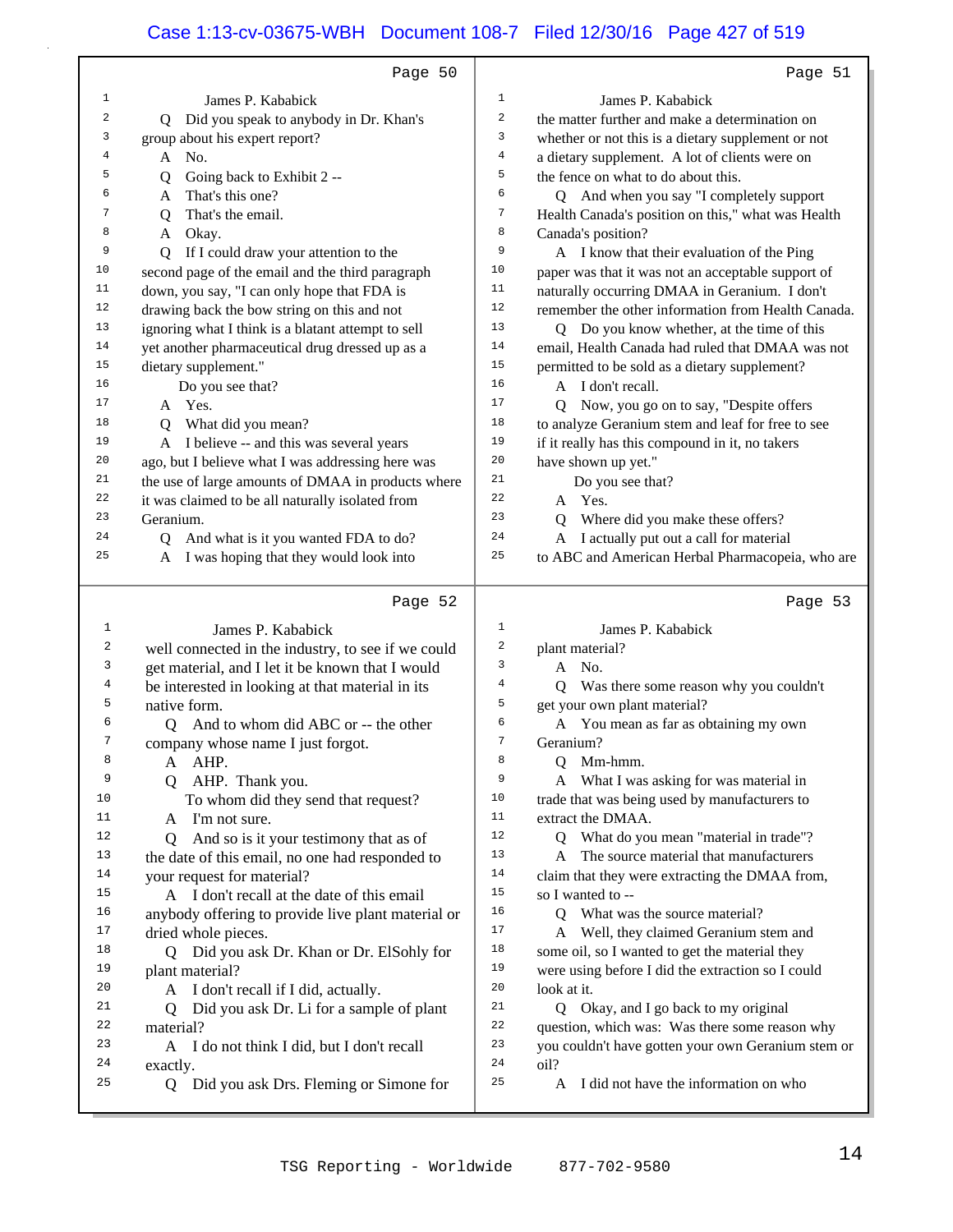|                | Page 54                                                     | Page 55                                                                                  |
|----------------|-------------------------------------------------------------|------------------------------------------------------------------------------------------|
| $\mathbf 1$    | James P. Kababick                                           | 1<br>James P. Kababick                                                                   |
| $\overline{c}$ | the manufacturers were in China that were making            | 2<br>A Well, I've analyzed essential oil                                                 |
| 3              | it.                                                         | 3<br>obtained from Geranium and I've analyzed some                                       |
| $\overline{4}$ | $\overline{Q}$<br>Did you ask Dr. Khan, Dr. ElSohly?        | $\overline{4}$<br>extracts, but I don't recall the details of the                        |
| 5              | I don't recall.<br>A                                        | 5<br>specifics who it was from. I know the oil was in                                    |
| 6              | Did you ask Dr. Li?<br>Q                                    | 6<br>regard to authentication. The extract powders, I                                    |
| 7              | I don't think I did, but I don't recall.<br>A               | 7<br>don't recall the nature of the analysis.                                            |
| 8              | Did you ask Dr. Simone and Dr. Fleming?<br>Q                | 8<br>And when did you do these analyses?<br>$\mathbf{O}$                                 |
| 9              | $\mathsf{A}$<br>No.                                         | 9<br>I don't recall the exact date.<br>A                                                 |
| 10             | Did you ask anyone?<br>$\overline{Q}$                       | 10<br>Who were they for?<br>$\overline{Q}$                                               |
| 11             | Yes, I believe I did.<br>A                                  | 11<br>A These were for clients.                                                          |
| 12             | Who?<br>Q                                                   | 12<br>And I suppose you won't tell me the name<br>$\overline{Q}$                         |
| 13             | I don't recall.<br>$\mathbf{A}$                             | 13<br>of the clients.                                                                    |
| 14             | As we sit here today, have you run any<br>$\overline{Q}$    | 14<br>A I'm bound by confidentiality.                                                    |
| 15             | studies on Geranium plants since the date of this           | 15<br>Speaking of that, we'll take it up.<br>$\overline{O}$                              |
| 16             | email?                                                      | 16<br>And when you say you analyzed the                                                  |
| 17             | A Could you be more specific?                               | 17<br>Geranium plants, how did you analyze them?                                         |
| 18             | No, I don't think I can be.<br>Q                            | 18<br>Actually, I take it back.                                                          |
| 19             | What do you mean by "studies"?<br>A                         | 19<br>You said oil and extracts.                                                         |
| 20             | Have you analyzed any Geranium plants<br>Q                  | 20<br>A Yes.                                                                             |
| 21             | for DMAA since the date of this email?                      | 21<br>How did you analyze the oil and<br>Q                                               |
| 22             | A I have analyzed some Geranium plant                       | 22<br>extracts?                                                                          |
| 23             | product, but I don't recall the specifics.                  | 23<br>A Using gas chromatography and mass                                                |
| 24             | Q What do you mean you "analyzed some                       | 24<br>spectrometry, GC/MS.                                                               |
| 25             | Geranium plant product"?                                    | 25<br>And have you analyzed any Geranium<br>Q                                            |
|                |                                                             |                                                                                          |
|                | Page 56                                                     | Page 57                                                                                  |
| 1              | James P. Kababick                                           | 1<br>James P. Kababick                                                                   |
| 2              | plants since the date of this email?                        | 2<br>In some cases, yes.<br>A                                                            |
| 3              | A Not whole plant material. Not that I                      | 3<br>How many cases?<br>Q                                                                |
| 4              | can recall at least.                                        | 4<br>$\mathbf{A}$<br>I don't recall offhand exactly how many                             |
| 5              | And how many oils did you analyze?<br>Q                     | 5<br>cases.                                                                              |
| 6              | Between the time of this?<br>A                              | 6<br>Do you recall the results?<br>Q                                                     |
| 7              | Between the time of Exhibit 2 and today.<br>$\Omega$        | 7<br>Yes. As far as I know, I don't recall<br>A                                          |
| 8              | A<br>I am not sure.                                         | 8<br>finding it in any oils that I was able to                                           |
| 9              | Can you estimate?<br>Q                                      | 9<br>authenticate as all natural.                                                        |
| 10             | At least a dozen or two.<br>A                               | 10<br>Where did these oils come from?<br>Ő                                               |
| 11             | And how many extracts did you analyze?<br>Q                 | 11<br>Clients submitted them from their<br>A                                             |
| 12             | That I don't recall at all.<br>A                            | 12<br>producers or brokers, buyers.                                                      |
| 13             | And when you did this analysis on the<br>Q                  | 13<br>Do you know the geographic origin of the<br>Q                                      |
| 14             | dozen or so, one to two dozen oils, what                    | 14<br>oils?                                                                              |
| 15             | specifically were you looking for?                          | 15<br>No.<br>A                                                                           |
| 16             | A I was looking at the composition for                      | 16<br>And when you did the GC mass spec<br>0                                             |
| 17             | various markers that are used in evaluating the             | 17<br>analysis, what were the conditions?                                                |
| 18             | quality of the oil, as well as looking for any              | 18<br>The GC conditions?<br>A                                                            |
| 19             | compounds that would be considered synthetic.               | 19<br>Both GC and mass spec.<br>O                                                        |
| 20             | And when you say you were looking at<br>O.                  | 20<br>First of all, what did you do to the oil                                           |
| 21             | markers, what markers?                                      | 21<br>before you analyzed it as GC mass spec?                                            |
| 22             | A Essential oil constituents, like                          | 22<br>A It was diluted in a solvent and then                                             |
| 23             | alcohols, terpenes, oxygenated sesquiterpenoids,            | 23<br>injected directly.                                                                 |
| 24<br>25       | aldehydes, esters.<br>Q Did you look specifically for DMAA? | 24<br>What solvent?<br>$\overline{Q}$<br>25<br>We usually use ethanol for Geranium.<br>A |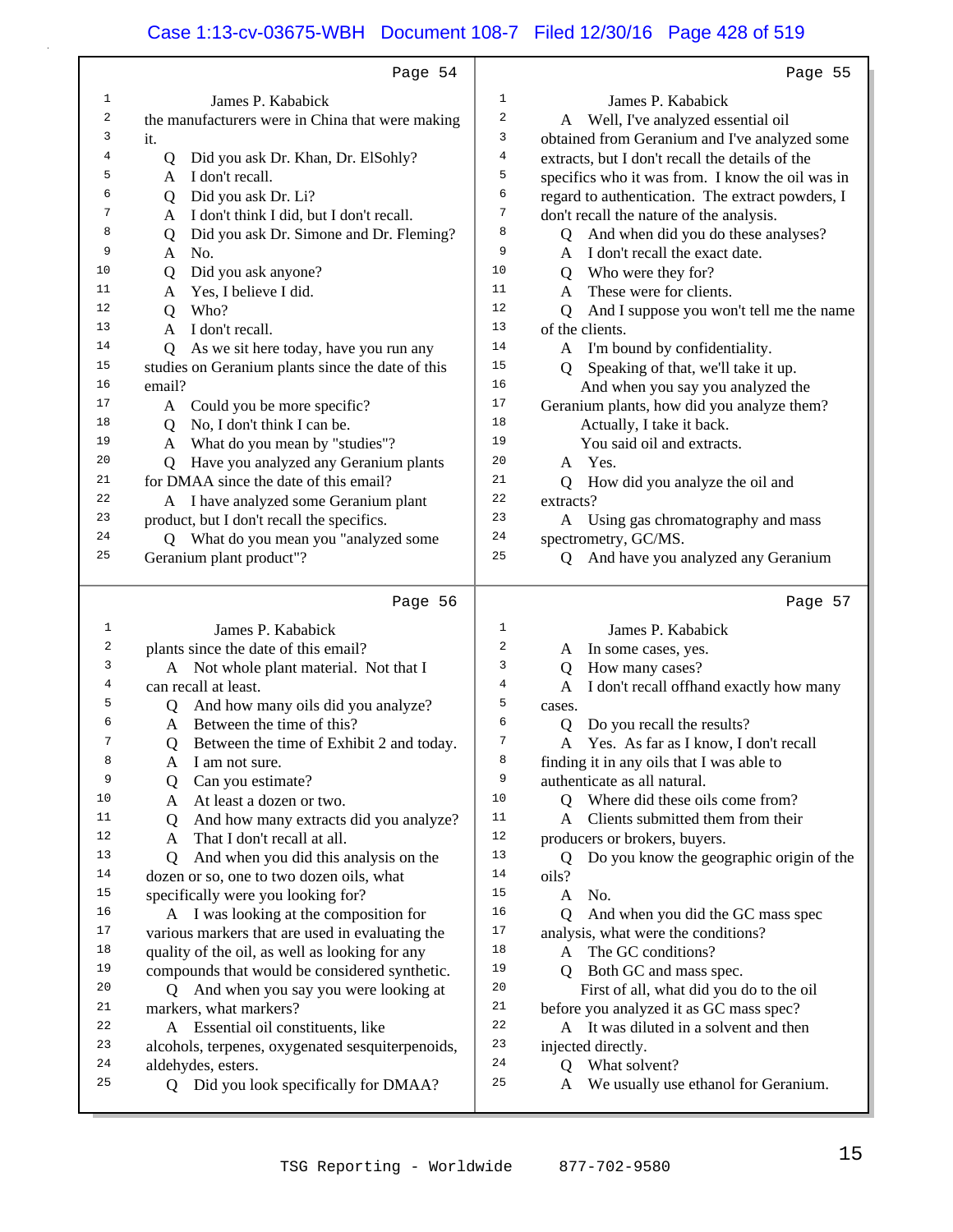|                         | Page 58                                                                                            |                  | Page 59                                                          |
|-------------------------|----------------------------------------------------------------------------------------------------|------------------|------------------------------------------------------------------|
| 1                       | James P. Kababick                                                                                  | $\mathbf{1}$     | James P. Kababick                                                |
| $\overline{2}$          | Q And what were the column conditions?                                                             | $\overline{2}$   | A The extracts were -- the country of                            |
| 3                       | A I don't recall the exact column                                                                  | 3                | origin claim was China.                                          |
| 4                       |                                                                                                    | $\overline{4}$   | Q Do you know what province in China?                            |
| 5                       | conditions, but we replicated the atom's GC/MS<br>essential oil conditions, and then we also ran a | 5                | A No.                                                            |
| 6                       |                                                                                                    | 6                |                                                                  |
| 7                       | second condition which used a lower starting                                                       | 7                | Q When you analyzed the extracts, what                           |
| 8                       | temperature and solvent delay so that we could                                                     | 8                | were you looking for?                                            |
| 9                       | look at early eluting compounds.                                                                   | 9                | A In the extracts I was looking for DMAA.                        |
|                         | Q And what was the column temperature on                                                           |                  | And what were the results?<br>0                                  |
| 10                      | the second set of conditions?                                                                      | 10               | A There were some samples that had it and                        |
| 11                      | A I don't recall exactly.                                                                          | 11               | some samples that didn't.                                        |
| 12                      | During any of these analyses that you<br>Q                                                         | 12               | Q How many samples had it, if you recall?                        |
| 13                      | did on the Geranium oils, did you attempt to                                                       | 13               | A I don't recall, to be honest.                                  |
| 14                      | replicate the conditions in the Li or Fleming                                                      | 14               | And again, the extracts were work that<br>Q                      |
| 15                      | studies?                                                                                           | 15               | you were doing for a client?                                     |
| 16                      | A I don't recall that I did.                                                                       | 16               | A Yes. They were commercial samples being                        |
| 17                      | And same question for the extracts that<br>0                                                       | 17               | represented as extracts from Geranium.                           |
| 18                      | you analyzed; what steps did you take before you                                                   | 18               | So getting back to Exhibit 2, you did<br>Q                       |
| 19                      | did the GC mass spec analysis?                                                                     | 19               | not attempt to obtain samples yourself of Geranium               |
| 20                      | A Those samples were extracted in an acid                                                          | $20$             | plants, oils or extracts to study, correct?                      |
| 21                      | base extraction cleanup and then placed into ethyl                                                 | 21               | MR. O'NEAL: Object to the form.                                  |
| 22                      | acetate or chloroform and analyzed as freebase                                                     | 22               | THE WITNESS: Sorry. Would you                                    |
| 23                      | forms.                                                                                             | 23               | repeat the question.                                             |
| 24                      | Q And what were the geographic origins of                                                          | 24               | MS. WOOLSON: Can you read it back.                               |
| 25                      | the extracts?                                                                                      | 25               |                                                                  |
|                         |                                                                                                    |                  |                                                                  |
|                         |                                                                                                    |                  |                                                                  |
|                         |                                                                                                    |                  |                                                                  |
|                         | Page 60                                                                                            |                  | Page 61                                                          |
| $\mathbf{1}$            | James P. Kababick                                                                                  | $\mathbf 1$      | James P. Kababick                                                |
| $\overline{\mathbf{c}}$ | (Whereupon, reporter reads                                                                         | 2                | And who was the vendor?<br>Q                                     |
| 3                       | requested material.)                                                                               | 3                | A I don't recall the vendor of fhand.                            |
| 4                       | THE WITNESS: Well, actually, I                                                                     | $\overline{4}$   | And did you test this extract?<br>Q                              |
| 5                       | did. I tried to get some from industry, so I                                                       | 5                | Yes.<br>A                                                        |
| 6                       | put out a call for them.                                                                           | 6                | And beyond that extract, did you receive<br>O                    |
| 7                       | BY MS. WOOLSON:                                                                                    | $\boldsymbol{7}$ | any other material from any other vendors?                       |
| 8                       | Q Let me rephrase the question                                                                     | 8                | A Not that I recall. I may have, but I                           |
| 9                       | You did not make any attempt yourself to                                                           | 9                | just don't remember that far back.                               |
| $10\,$                  | go gather samples of Geranium plants, oils or                                                      | 10               | Q And this was about the 2012 time period?                       |
| 11                      | extracts beyond this call you made to industry?                                                    | 11               | A I don't know exactly when it was, but I                        |
| 12                      | A Actually, I did contact or had my                                                                | 12               | know it was during that time I was looking into                  |
| 13                      | administrator contact some vendors to see if they                                                  | 13               | this matter.                                                     |
| 14                      | would send us some material.                                                                       | 14               |                                                                  |
| 15                      |                                                                                                    | 15               | Q The last paragraph on Exhibit 2, you                           |
| 16                      | Which vendors?<br>Q                                                                                | 16               | say -- well, you reference "peer-reviewed papers."               |
| 17                      | I don't recall offhand, to tell you the<br>A                                                       | 17               | Do you see that, "peer-reviewed publications"?<br>A Where is it? |
| 18                      | truth.                                                                                             | 18               |                                                                  |
| 19                      | Did they send you materials?<br>Q                                                                  | 19               | The last paragraph.<br>Q                                         |
| 20                      | One company at least sent a sample of<br>A                                                         | 20               | 37 years of peer-reviewed publications?<br>A                     |
| 21                      | their DMAA material.                                                                               | 21               | Q Yes. I'm asking you about the terms                            |
| 22                      | When you say DMAA material, are you<br>Q                                                           | 22               | "peer-reviewed publications" and "peer-reviewed                  |
| 23                      | talking about a standard?                                                                          | 23               | papers."                                                         |
| 24                      | A Well, it's supposed to be a Geranium                                                             | 24               | Do you see where you use those terms?                            |
| 25                      | extract, but it was a white crystalline powder,<br>nearly pure.                                    | 25               | A Yes.<br>What do you mean by peer-reviewed papers<br>Q          |

ï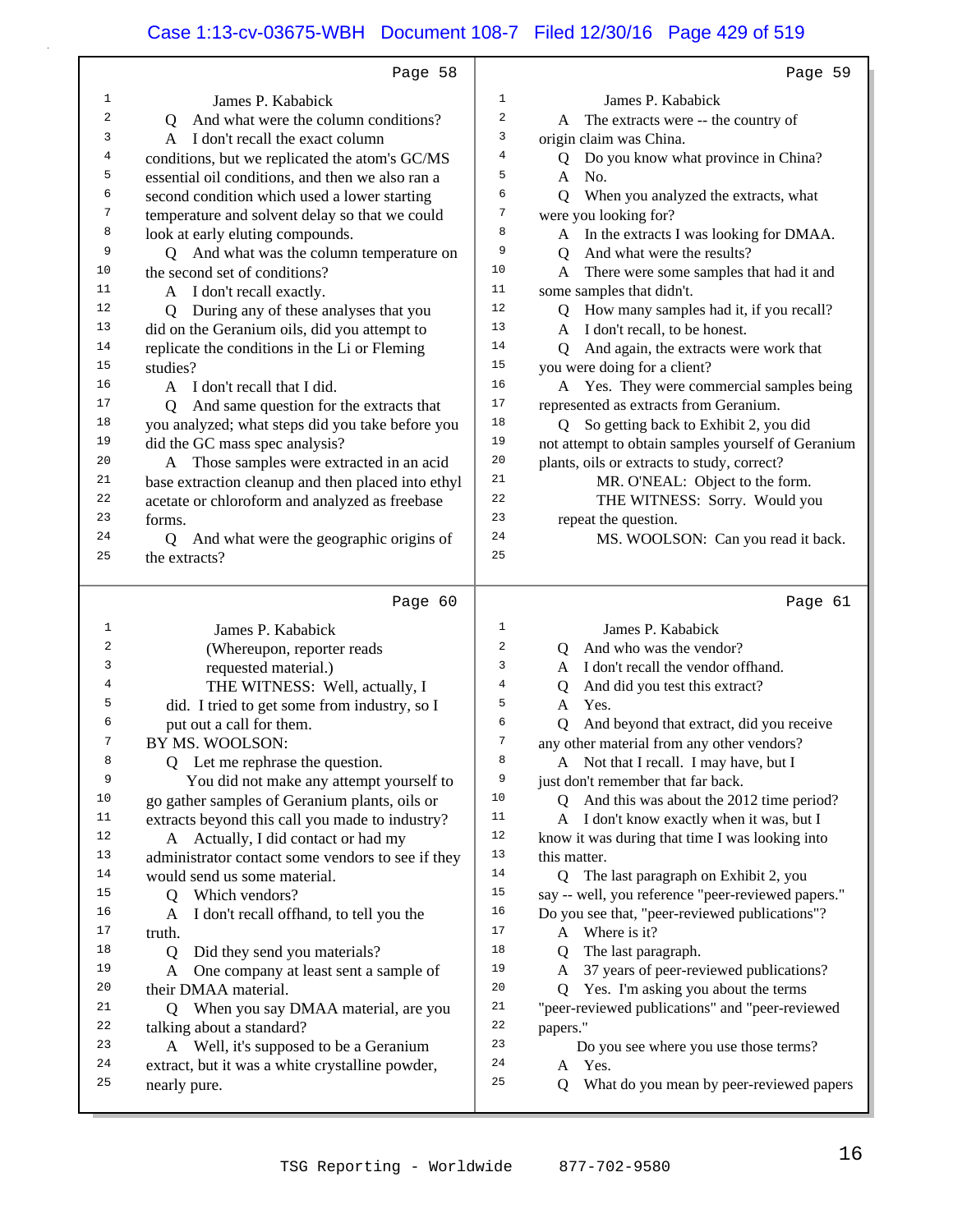|          | Page 62                                                                                     |                | Page 63                                                                        |
|----------|---------------------------------------------------------------------------------------------|----------------|--------------------------------------------------------------------------------|
| 1        | James P. Kababick                                                                           | $\mathbf 1$    | James P. Kababick                                                              |
| 2        | or publications?                                                                            | $\overline{2}$ | (Exhibit 3 was marked for                                                      |
| 3        | A These were publications that are                                                          | 3              | identification.)                                                               |
| 4        | reviewed by scientific peers that have expertise                                            | 4              | BY MS. WOOLSON:                                                                |
| 5        | in the subject matter area and are recognized as                                            | 5              | Q I'm going to show you what's been marked                                     |
| 6        | reliable scientific publications.                                                           | 6              | Exhibit 3. Take a look at that.                                                |
| 7        | Q What do you mean by "reliable scientific                                                  | 7              | (Witness peruses document.)                                                    |
| 8        | publications"?                                                                              | 8              | MR. O'NEAL: For the record, is                                                 |
| 9        | A That the journal has a high impact                                                        | 9              | this a complete version of the document?                                       |
| 10       | rating, meaning that there's recognition by a                                               | 10             | MS. WOOLSON: I believe it is.                                                  |
| 11       | larger body of scientists as to the quality of the                                          | 11             | MR. O'NEAL: Okay.                                                              |
| 12       | journal and its editorial scrutiny.                                                         | 12             | (Witness peruses document.)                                                    |
| 13       | Q And what do you know about the                                                            | 13             | THE WITNESS: Yes.                                                              |
| 14       | peer-reviewed process for the publication -- I                                              | 14             | BY MS. WOOLSON:                                                                |
| 15       | think it's called Analytical Chemistry Insights.                                            | 15             | And do you recognize Exhibit 3?<br>$\mathbf{Q}$                                |
| 16       | A I would have to check that journal                                                        | 16             | It looks like it could be the Ping<br>A                                        |
| 17       | again. I don't remember the exact details on that                                           | 17             | paper.                                                                         |
| 18       | one.                                                                                        | 18             | Okay. What is the molecular formula for<br>$\mathbf{Q}$                        |
| 19       | So as you're sitting here today, you<br>Q                                                   | 19             | DMAA, if you know?                                                             |
| 20       | don't know whether it's peer-reviewed or not?                                               | 20             | Offhand? I'd have to look it up to be<br>$\mathbf{A}$                          |
| 21       | No. I don't recall.<br>A                                                                    | 21             | sure.                                                                          |
| 22       | All right. In paragraph 15 of your<br>$\overline{Q}$                                        | 22             | Okay. If I told you that it was<br>Q                                           |
| 23       | report you talk about the Ping paper.                                                       | 23             | C7H171N, does that make sense?                                                 |
| 24       | (Witness peruses document.)                                                                 | 24             | That could be the formula.<br>A                                                |
| 25       | THE WITNESS: Yes.                                                                           | 25             | Do you know the molecular weight?<br>$\mathbf Q$                               |
|          |                                                                                             |                |                                                                                |
|          |                                                                                             |                |                                                                                |
|          | Page 64                                                                                     |                | Page 65                                                                        |
| 1        | James P. Kababick                                                                           | $\mathbf{1}$   | James P. Kababick                                                              |
| 2        | 115 is the nominal mass.<br>A                                                               | 2              | A Computerized data acquisition has                                            |
| 3        | And you would agree with me that in the<br>Q                                                | 3              | changed, so the software has been evolving, and                                |
| 4        | chart of compounds listed as being detected in the                                          | 4              | also mass spectrometry has become more mainstream                              |
| 5        | Ping paper, that #30 has a mass of 115, correct?                                            | 5              | in that there are different types of mass                                      |
| 6        | A Yeah, except on my copy the table names                                                   | 6              | spectrometers, including LCMS, that are now                                    |
| 7        | and everything are blacked out.                                                             | 7              | routinely found in analytical labs, things like                                |
| 8        | Well, I apologize. That's how it --<br>Q.                                                   | 8              | that.                                                                          |
| 9        | that's how we got it. That's how it printed out.                                            | 9              | Q<br>Okay. What is more sensitive, mass spec                                   |
| 10       | It's blacked out on mine, too.                                                              | 10             | or NMR?                                                                        |
| 11       | A Okay.                                                                                     | 11             | A It depends on the experiment.                                                |
| 12       | The Ping paper was in 1996, correct?<br>Q                                                   | 12             | Well, in terms of -- let me put it this<br>0                                   |
| 13       | Yes, I believe so. Yes.<br>A                                                                | 13             | way.                                                                           |
| 14       | And would you agree with me that<br>O.                                                      | 14             | In terms of detecting a trace quantity                                         |
| 15       | analytical chemistry has been made advances in the                                          | 15             | or trace concentration of an analyte where you                                 |
| 16       | last 20 years since 1996?                                                                   | 16             | have very low mass recovery.                                                   |
| 17       | A Is there a specific area you're speaking                                                  | 17             | A When you say "low mass recovery" --                                          |
| 18       | to?                                                                                         | 18             | So, for example, if I have a sample that<br>0                                  |
| 19       | In terms of precision, limits of<br>Q                                                       | 19             | is ten grams versus a sample that is ten                                       |
| 20       | detection, overall ability to separate and detect                                           | 20             | micrograms, would NMR be better or worse for the                               |
| 21       | compounds?                                                                                  | 21             | 10 microgram sample than mass spec?                                            |
| 22       | A In some cases, yes, but not really in                                                     | 22             | A Just to make sure that I understand, do                                      |
| 23       | precision and accuracy.                                                                     | 23             | you mean if you were trying to analyze the ten                                 |
| 24<br>25 | Q All right. Then you tell me in what<br>ways analytical chemistry has advanced since 1996. | 24<br>25       | micrograms and it was one compound?<br>Q Well, all right. That's a fair point. |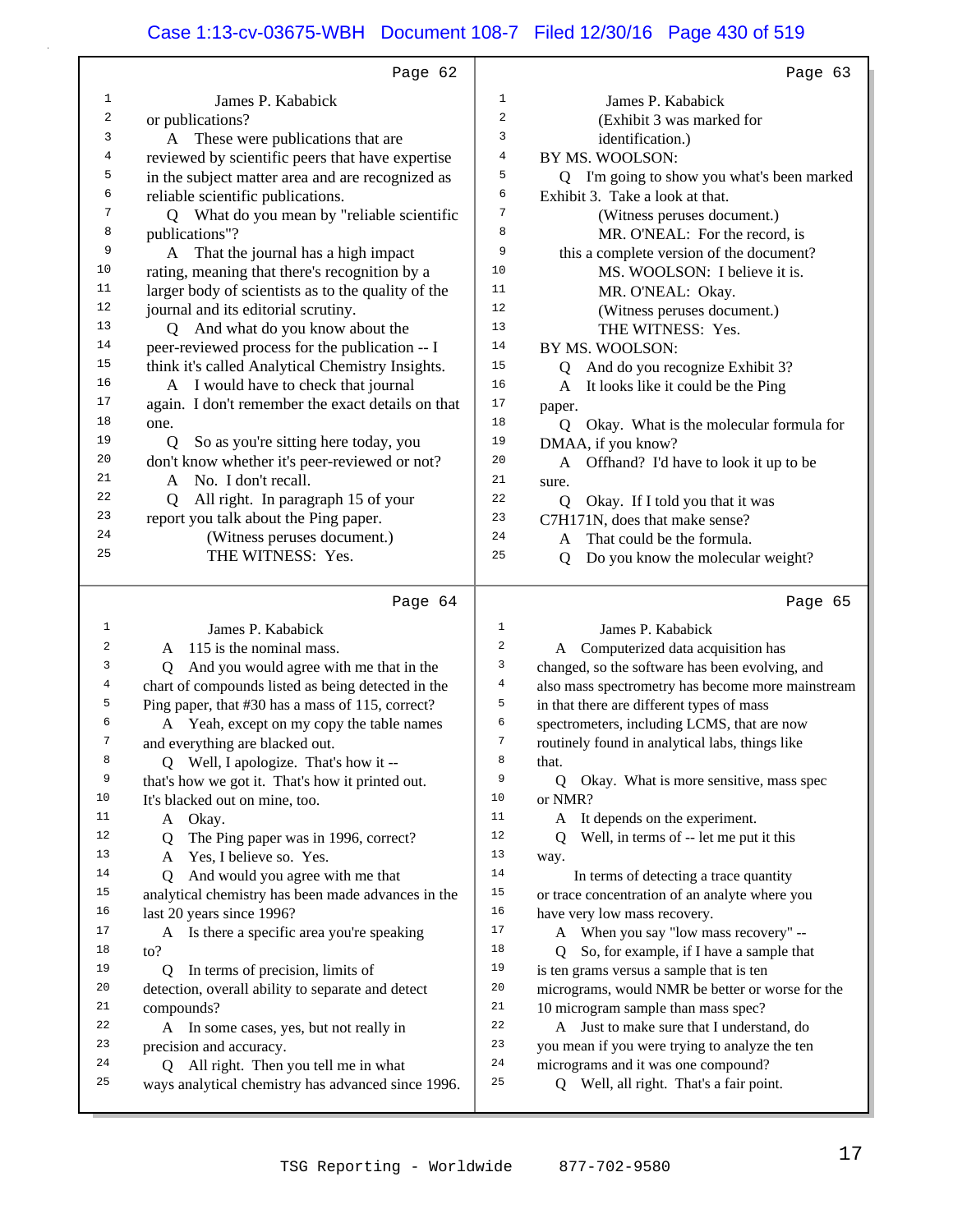| $\mathbf{1}$<br>1<br>James P. Kababick<br>James P. Kababick<br>2<br>2<br>Let me rephrase the question.<br>you say that "Drs. Lisi, Zhang, Di Lorenzo, Austin<br>3<br>3<br>and ElSohly used validated and adequately<br>On average, what's the minimum amount of<br>4<br>4<br>sensitive methods."<br>mass that you need for NMR to run the sample?<br>5<br>5<br>A It depends on the type of NMR that<br>Do you see that?<br>6<br>6<br>you're using. If you have an advanced CryoProbe<br>A Yes.<br>7<br>7<br>NMR, you could work with microgram samples.<br>Are you opining that Drs. Li and Fleming<br>$\overline{O}$<br>8<br>Q And how common are advanced CryoProbe<br>8<br>did not use adequate -- did not use validated and<br>9<br>9<br>NMRs?<br>adequately sensitive methods?<br>10<br>10<br>A No.<br>A They're pretty routine at universities<br>now, and several analytical labs have that service<br>11<br>11<br>To your knowledge, based on your review<br>$\mathbf{O}$<br>12<br>12<br>of the publications -- and we'll take just the<br>as well.<br>13<br>13<br>ElSohly publications first for purposes of this<br>Q And if you didn't have an advanced<br>14<br>14<br>CryoProbe NMR, how much sample would you need?<br>question. How did Drs. ElSohly and Khan get their<br>15<br>15<br>A It really depends on the experiment, the<br>samples?<br>16<br>16<br>pulse rate, relaxation delay, and what you are<br>A I would have to review the paper. I<br>17<br>17<br>looking at, C-13 proton, et cetera.<br>don't recall exactly offhand.<br>18<br>18<br>Q Have you reviewed as part of your work<br>Q Do you think they went out to China and<br>19<br>in this case the studies that were performed by<br>19<br>picked Geranium plants themselves?<br>20<br>20<br>Dr. Khan and Dr. ElSohly, Dr. Lisi, Dr. Zhang and<br>A I don't know that they did that.<br>21<br>21<br>Dr. Di Lorenzo?<br>Q Do you think that they had somebody from<br>22<br>22<br>A I reviewed papers published by Li and<br>China send them plants?<br>23<br>23<br>ElSohly and Khan and others. I believe one of<br>A I don't know.<br>24<br>those was the Zhang paper as well.<br>24<br>And if I asked you the same questions<br>$\mathbf{O}$<br>25<br>25<br>Okay. In paragraph 16 of your report<br>regarding Dr. Lisi, Dr. Zhang and Dr. Di Lorenzo,<br>0<br>Page 68<br>Page 69<br>1<br>1<br>James P. Kababick<br>James P. Kababick<br>2<br>2<br>would your answer be the same?<br>(Witness peruses documents.)<br>3<br>3<br>A Yeah, I don't know the exact details of<br>THE WITNESS: Okay.<br>4<br>how they obtained their samples, the specifics.<br>4<br>BY MS. WOOLSON:<br>5<br>5<br>Q And do you know the exact details of the<br>Q Okay. Now that you've had a chance to<br>6<br>6<br>samples' growing conditions, soil, anything about<br>look at Exhibits 4 and 5, do you recognize them as<br>7<br>7<br>how the plant is grown?<br>the 2012 and 2014 ElSohly studies?<br>8<br>8<br>A For-<br>Yes.<br>$\mathbf{A}$<br>9<br>9<br>Let's say Dr. ElSohly and Dr. Khan<br>Looking at Exhibit 4, which is the 2012<br>$\overline{O}$<br>O<br>10<br>studies.<br>10<br>study, what does the study say about how the<br>11<br>11<br>A I believe in one of their papers they<br>samples were obtained, the plant samples were<br>12<br>12<br>obtained?<br>discussed some of the production of material grown<br>13<br>13<br>at the University of Mississippi.<br>A They were obtained from various sources,<br>14<br>14<br>And did they give details about the soil<br>Institute of Integrative Medicine and then also<br>$\mathbf{O}$<br>15<br>15<br>conditions in that paper?<br>the Medicinal Plant Garden at the university,<br>16<br>16<br>They provided some information, but I<br>and -- let's see here. In both cases they were<br>A<br>17<br>17<br>don't recall the specifics.<br>authenticated by experts.<br>18<br>18<br>(Exhibit 4 was marked for<br>Q And when you say "they were<br>19<br>19<br>identification.)<br>authenticated by experts," why do you say they're<br>20<br>20<br>(Exhibit 5 was marked for<br>experts?<br>21<br>21<br>identification.)<br>A The research scientist at NCNPR,<br>BY MS. WOOLSON:<br>22<br>22<br>National Center for Natural Products Research, and<br>23<br>23<br>So I've marked as Exhibit 4 the<br>the other scientist is the head of the Plant<br>Q<br>24<br>24<br>ElSohly/Khan et al. study of 2012 and Exhibit 5 as<br>Biotechnology Division.<br>25<br>25<br>the ElSohly/Khan et al. study of 2014.<br>So you mean they have Ph.Ds and they<br>Q | Page 66 | Page 67 |
|-----------------------------------------------------------------------------------------------------------------------------------------------------------------------------------------------------------------------------------------------------------------------------------------------------------------------------------------------------------------------------------------------------------------------------------------------------------------------------------------------------------------------------------------------------------------------------------------------------------------------------------------------------------------------------------------------------------------------------------------------------------------------------------------------------------------------------------------------------------------------------------------------------------------------------------------------------------------------------------------------------------------------------------------------------------------------------------------------------------------------------------------------------------------------------------------------------------------------------------------------------------------------------------------------------------------------------------------------------------------------------------------------------------------------------------------------------------------------------------------------------------------------------------------------------------------------------------------------------------------------------------------------------------------------------------------------------------------------------------------------------------------------------------------------------------------------------------------------------------------------------------------------------------------------------------------------------------------------------------------------------------------------------------------------------------------------------------------------------------------------------------------------------------------------------------------------------------------------------------------------------------------------------------------------------------------------------------------------------------------------------------------------------------------------------------------------------------------------------------------------------------------------------------------------------------------------------------------------------------------------------------------------------------------------------------------------------------------------------------------------------------------------------------------------------------------------------------------------------------------------------------------------------------------------------------------------------------------------------------------------------------------------------------------------------------------------------------------------------------------------------------------------------------------------------------------------------------------------------------------------------------------------------------------------------------------------------------------------------------------------------------------------------------------------------------------------------------------------------------------------------------------------------------------------------------------------------------------------------------------------------------------------------------------------------------------------------------------------------------------------------------------------------------------------------------------------------------------------------------------------------------------------------------------------------------------------------------------------------------------------------------------------------------------------------------------------------------------------------------------------------------------------------------------------------------------------------------------------------------------------------------------------------------------------------------------------------------------------------------------------------------------------------------------------------------------------------------------------------------------------------------------------------------------------------------------------------------------------|---------|---------|
|                                                                                                                                                                                                                                                                                                                                                                                                                                                                                                                                                                                                                                                                                                                                                                                                                                                                                                                                                                                                                                                                                                                                                                                                                                                                                                                                                                                                                                                                                                                                                                                                                                                                                                                                                                                                                                                                                                                                                                                                                                                                                                                                                                                                                                                                                                                                                                                                                                                                                                                                                                                                                                                                                                                                                                                                                                                                                                                                                                                                                                                                                                                                                                                                                                                                                                                                                                                                                                                                                                                                                                                                                                                                                                                                                                                                                                                                                                                                                                                                                                                                                                                                                                                                                                                                                                                                                                                                                                                                                                                                                                                               |         |         |
|                                                                                                                                                                                                                                                                                                                                                                                                                                                                                                                                                                                                                                                                                                                                                                                                                                                                                                                                                                                                                                                                                                                                                                                                                                                                                                                                                                                                                                                                                                                                                                                                                                                                                                                                                                                                                                                                                                                                                                                                                                                                                                                                                                                                                                                                                                                                                                                                                                                                                                                                                                                                                                                                                                                                                                                                                                                                                                                                                                                                                                                                                                                                                                                                                                                                                                                                                                                                                                                                                                                                                                                                                                                                                                                                                                                                                                                                                                                                                                                                                                                                                                                                                                                                                                                                                                                                                                                                                                                                                                                                                                                               |         |         |
|                                                                                                                                                                                                                                                                                                                                                                                                                                                                                                                                                                                                                                                                                                                                                                                                                                                                                                                                                                                                                                                                                                                                                                                                                                                                                                                                                                                                                                                                                                                                                                                                                                                                                                                                                                                                                                                                                                                                                                                                                                                                                                                                                                                                                                                                                                                                                                                                                                                                                                                                                                                                                                                                                                                                                                                                                                                                                                                                                                                                                                                                                                                                                                                                                                                                                                                                                                                                                                                                                                                                                                                                                                                                                                                                                                                                                                                                                                                                                                                                                                                                                                                                                                                                                                                                                                                                                                                                                                                                                                                                                                                               |         |         |
|                                                                                                                                                                                                                                                                                                                                                                                                                                                                                                                                                                                                                                                                                                                                                                                                                                                                                                                                                                                                                                                                                                                                                                                                                                                                                                                                                                                                                                                                                                                                                                                                                                                                                                                                                                                                                                                                                                                                                                                                                                                                                                                                                                                                                                                                                                                                                                                                                                                                                                                                                                                                                                                                                                                                                                                                                                                                                                                                                                                                                                                                                                                                                                                                                                                                                                                                                                                                                                                                                                                                                                                                                                                                                                                                                                                                                                                                                                                                                                                                                                                                                                                                                                                                                                                                                                                                                                                                                                                                                                                                                                                               |         |         |
|                                                                                                                                                                                                                                                                                                                                                                                                                                                                                                                                                                                                                                                                                                                                                                                                                                                                                                                                                                                                                                                                                                                                                                                                                                                                                                                                                                                                                                                                                                                                                                                                                                                                                                                                                                                                                                                                                                                                                                                                                                                                                                                                                                                                                                                                                                                                                                                                                                                                                                                                                                                                                                                                                                                                                                                                                                                                                                                                                                                                                                                                                                                                                                                                                                                                                                                                                                                                                                                                                                                                                                                                                                                                                                                                                                                                                                                                                                                                                                                                                                                                                                                                                                                                                                                                                                                                                                                                                                                                                                                                                                                               |         |         |
|                                                                                                                                                                                                                                                                                                                                                                                                                                                                                                                                                                                                                                                                                                                                                                                                                                                                                                                                                                                                                                                                                                                                                                                                                                                                                                                                                                                                                                                                                                                                                                                                                                                                                                                                                                                                                                                                                                                                                                                                                                                                                                                                                                                                                                                                                                                                                                                                                                                                                                                                                                                                                                                                                                                                                                                                                                                                                                                                                                                                                                                                                                                                                                                                                                                                                                                                                                                                                                                                                                                                                                                                                                                                                                                                                                                                                                                                                                                                                                                                                                                                                                                                                                                                                                                                                                                                                                                                                                                                                                                                                                                               |         |         |
|                                                                                                                                                                                                                                                                                                                                                                                                                                                                                                                                                                                                                                                                                                                                                                                                                                                                                                                                                                                                                                                                                                                                                                                                                                                                                                                                                                                                                                                                                                                                                                                                                                                                                                                                                                                                                                                                                                                                                                                                                                                                                                                                                                                                                                                                                                                                                                                                                                                                                                                                                                                                                                                                                                                                                                                                                                                                                                                                                                                                                                                                                                                                                                                                                                                                                                                                                                                                                                                                                                                                                                                                                                                                                                                                                                                                                                                                                                                                                                                                                                                                                                                                                                                                                                                                                                                                                                                                                                                                                                                                                                                               |         |         |
|                                                                                                                                                                                                                                                                                                                                                                                                                                                                                                                                                                                                                                                                                                                                                                                                                                                                                                                                                                                                                                                                                                                                                                                                                                                                                                                                                                                                                                                                                                                                                                                                                                                                                                                                                                                                                                                                                                                                                                                                                                                                                                                                                                                                                                                                                                                                                                                                                                                                                                                                                                                                                                                                                                                                                                                                                                                                                                                                                                                                                                                                                                                                                                                                                                                                                                                                                                                                                                                                                                                                                                                                                                                                                                                                                                                                                                                                                                                                                                                                                                                                                                                                                                                                                                                                                                                                                                                                                                                                                                                                                                                               |         |         |
|                                                                                                                                                                                                                                                                                                                                                                                                                                                                                                                                                                                                                                                                                                                                                                                                                                                                                                                                                                                                                                                                                                                                                                                                                                                                                                                                                                                                                                                                                                                                                                                                                                                                                                                                                                                                                                                                                                                                                                                                                                                                                                                                                                                                                                                                                                                                                                                                                                                                                                                                                                                                                                                                                                                                                                                                                                                                                                                                                                                                                                                                                                                                                                                                                                                                                                                                                                                                                                                                                                                                                                                                                                                                                                                                                                                                                                                                                                                                                                                                                                                                                                                                                                                                                                                                                                                                                                                                                                                                                                                                                                                               |         |         |
|                                                                                                                                                                                                                                                                                                                                                                                                                                                                                                                                                                                                                                                                                                                                                                                                                                                                                                                                                                                                                                                                                                                                                                                                                                                                                                                                                                                                                                                                                                                                                                                                                                                                                                                                                                                                                                                                                                                                                                                                                                                                                                                                                                                                                                                                                                                                                                                                                                                                                                                                                                                                                                                                                                                                                                                                                                                                                                                                                                                                                                                                                                                                                                                                                                                                                                                                                                                                                                                                                                                                                                                                                                                                                                                                                                                                                                                                                                                                                                                                                                                                                                                                                                                                                                                                                                                                                                                                                                                                                                                                                                                               |         |         |
|                                                                                                                                                                                                                                                                                                                                                                                                                                                                                                                                                                                                                                                                                                                                                                                                                                                                                                                                                                                                                                                                                                                                                                                                                                                                                                                                                                                                                                                                                                                                                                                                                                                                                                                                                                                                                                                                                                                                                                                                                                                                                                                                                                                                                                                                                                                                                                                                                                                                                                                                                                                                                                                                                                                                                                                                                                                                                                                                                                                                                                                                                                                                                                                                                                                                                                                                                                                                                                                                                                                                                                                                                                                                                                                                                                                                                                                                                                                                                                                                                                                                                                                                                                                                                                                                                                                                                                                                                                                                                                                                                                                               |         |         |
|                                                                                                                                                                                                                                                                                                                                                                                                                                                                                                                                                                                                                                                                                                                                                                                                                                                                                                                                                                                                                                                                                                                                                                                                                                                                                                                                                                                                                                                                                                                                                                                                                                                                                                                                                                                                                                                                                                                                                                                                                                                                                                                                                                                                                                                                                                                                                                                                                                                                                                                                                                                                                                                                                                                                                                                                                                                                                                                                                                                                                                                                                                                                                                                                                                                                                                                                                                                                                                                                                                                                                                                                                                                                                                                                                                                                                                                                                                                                                                                                                                                                                                                                                                                                                                                                                                                                                                                                                                                                                                                                                                                               |         |         |
|                                                                                                                                                                                                                                                                                                                                                                                                                                                                                                                                                                                                                                                                                                                                                                                                                                                                                                                                                                                                                                                                                                                                                                                                                                                                                                                                                                                                                                                                                                                                                                                                                                                                                                                                                                                                                                                                                                                                                                                                                                                                                                                                                                                                                                                                                                                                                                                                                                                                                                                                                                                                                                                                                                                                                                                                                                                                                                                                                                                                                                                                                                                                                                                                                                                                                                                                                                                                                                                                                                                                                                                                                                                                                                                                                                                                                                                                                                                                                                                                                                                                                                                                                                                                                                                                                                                                                                                                                                                                                                                                                                                               |         |         |
|                                                                                                                                                                                                                                                                                                                                                                                                                                                                                                                                                                                                                                                                                                                                                                                                                                                                                                                                                                                                                                                                                                                                                                                                                                                                                                                                                                                                                                                                                                                                                                                                                                                                                                                                                                                                                                                                                                                                                                                                                                                                                                                                                                                                                                                                                                                                                                                                                                                                                                                                                                                                                                                                                                                                                                                                                                                                                                                                                                                                                                                                                                                                                                                                                                                                                                                                                                                                                                                                                                                                                                                                                                                                                                                                                                                                                                                                                                                                                                                                                                                                                                                                                                                                                                                                                                                                                                                                                                                                                                                                                                                               |         |         |
|                                                                                                                                                                                                                                                                                                                                                                                                                                                                                                                                                                                                                                                                                                                                                                                                                                                                                                                                                                                                                                                                                                                                                                                                                                                                                                                                                                                                                                                                                                                                                                                                                                                                                                                                                                                                                                                                                                                                                                                                                                                                                                                                                                                                                                                                                                                                                                                                                                                                                                                                                                                                                                                                                                                                                                                                                                                                                                                                                                                                                                                                                                                                                                                                                                                                                                                                                                                                                                                                                                                                                                                                                                                                                                                                                                                                                                                                                                                                                                                                                                                                                                                                                                                                                                                                                                                                                                                                                                                                                                                                                                                               |         |         |
|                                                                                                                                                                                                                                                                                                                                                                                                                                                                                                                                                                                                                                                                                                                                                                                                                                                                                                                                                                                                                                                                                                                                                                                                                                                                                                                                                                                                                                                                                                                                                                                                                                                                                                                                                                                                                                                                                                                                                                                                                                                                                                                                                                                                                                                                                                                                                                                                                                                                                                                                                                                                                                                                                                                                                                                                                                                                                                                                                                                                                                                                                                                                                                                                                                                                                                                                                                                                                                                                                                                                                                                                                                                                                                                                                                                                                                                                                                                                                                                                                                                                                                                                                                                                                                                                                                                                                                                                                                                                                                                                                                                               |         |         |
|                                                                                                                                                                                                                                                                                                                                                                                                                                                                                                                                                                                                                                                                                                                                                                                                                                                                                                                                                                                                                                                                                                                                                                                                                                                                                                                                                                                                                                                                                                                                                                                                                                                                                                                                                                                                                                                                                                                                                                                                                                                                                                                                                                                                                                                                                                                                                                                                                                                                                                                                                                                                                                                                                                                                                                                                                                                                                                                                                                                                                                                                                                                                                                                                                                                                                                                                                                                                                                                                                                                                                                                                                                                                                                                                                                                                                                                                                                                                                                                                                                                                                                                                                                                                                                                                                                                                                                                                                                                                                                                                                                                               |         |         |
|                                                                                                                                                                                                                                                                                                                                                                                                                                                                                                                                                                                                                                                                                                                                                                                                                                                                                                                                                                                                                                                                                                                                                                                                                                                                                                                                                                                                                                                                                                                                                                                                                                                                                                                                                                                                                                                                                                                                                                                                                                                                                                                                                                                                                                                                                                                                                                                                                                                                                                                                                                                                                                                                                                                                                                                                                                                                                                                                                                                                                                                                                                                                                                                                                                                                                                                                                                                                                                                                                                                                                                                                                                                                                                                                                                                                                                                                                                                                                                                                                                                                                                                                                                                                                                                                                                                                                                                                                                                                                                                                                                                               |         |         |
|                                                                                                                                                                                                                                                                                                                                                                                                                                                                                                                                                                                                                                                                                                                                                                                                                                                                                                                                                                                                                                                                                                                                                                                                                                                                                                                                                                                                                                                                                                                                                                                                                                                                                                                                                                                                                                                                                                                                                                                                                                                                                                                                                                                                                                                                                                                                                                                                                                                                                                                                                                                                                                                                                                                                                                                                                                                                                                                                                                                                                                                                                                                                                                                                                                                                                                                                                                                                                                                                                                                                                                                                                                                                                                                                                                                                                                                                                                                                                                                                                                                                                                                                                                                                                                                                                                                                                                                                                                                                                                                                                                                               |         |         |
|                                                                                                                                                                                                                                                                                                                                                                                                                                                                                                                                                                                                                                                                                                                                                                                                                                                                                                                                                                                                                                                                                                                                                                                                                                                                                                                                                                                                                                                                                                                                                                                                                                                                                                                                                                                                                                                                                                                                                                                                                                                                                                                                                                                                                                                                                                                                                                                                                                                                                                                                                                                                                                                                                                                                                                                                                                                                                                                                                                                                                                                                                                                                                                                                                                                                                                                                                                                                                                                                                                                                                                                                                                                                                                                                                                                                                                                                                                                                                                                                                                                                                                                                                                                                                                                                                                                                                                                                                                                                                                                                                                                               |         |         |
|                                                                                                                                                                                                                                                                                                                                                                                                                                                                                                                                                                                                                                                                                                                                                                                                                                                                                                                                                                                                                                                                                                                                                                                                                                                                                                                                                                                                                                                                                                                                                                                                                                                                                                                                                                                                                                                                                                                                                                                                                                                                                                                                                                                                                                                                                                                                                                                                                                                                                                                                                                                                                                                                                                                                                                                                                                                                                                                                                                                                                                                                                                                                                                                                                                                                                                                                                                                                                                                                                                                                                                                                                                                                                                                                                                                                                                                                                                                                                                                                                                                                                                                                                                                                                                                                                                                                                                                                                                                                                                                                                                                               |         |         |
|                                                                                                                                                                                                                                                                                                                                                                                                                                                                                                                                                                                                                                                                                                                                                                                                                                                                                                                                                                                                                                                                                                                                                                                                                                                                                                                                                                                                                                                                                                                                                                                                                                                                                                                                                                                                                                                                                                                                                                                                                                                                                                                                                                                                                                                                                                                                                                                                                                                                                                                                                                                                                                                                                                                                                                                                                                                                                                                                                                                                                                                                                                                                                                                                                                                                                                                                                                                                                                                                                                                                                                                                                                                                                                                                                                                                                                                                                                                                                                                                                                                                                                                                                                                                                                                                                                                                                                                                                                                                                                                                                                                               |         |         |
|                                                                                                                                                                                                                                                                                                                                                                                                                                                                                                                                                                                                                                                                                                                                                                                                                                                                                                                                                                                                                                                                                                                                                                                                                                                                                                                                                                                                                                                                                                                                                                                                                                                                                                                                                                                                                                                                                                                                                                                                                                                                                                                                                                                                                                                                                                                                                                                                                                                                                                                                                                                                                                                                                                                                                                                                                                                                                                                                                                                                                                                                                                                                                                                                                                                                                                                                                                                                                                                                                                                                                                                                                                                                                                                                                                                                                                                                                                                                                                                                                                                                                                                                                                                                                                                                                                                                                                                                                                                                                                                                                                                               |         |         |
|                                                                                                                                                                                                                                                                                                                                                                                                                                                                                                                                                                                                                                                                                                                                                                                                                                                                                                                                                                                                                                                                                                                                                                                                                                                                                                                                                                                                                                                                                                                                                                                                                                                                                                                                                                                                                                                                                                                                                                                                                                                                                                                                                                                                                                                                                                                                                                                                                                                                                                                                                                                                                                                                                                                                                                                                                                                                                                                                                                                                                                                                                                                                                                                                                                                                                                                                                                                                                                                                                                                                                                                                                                                                                                                                                                                                                                                                                                                                                                                                                                                                                                                                                                                                                                                                                                                                                                                                                                                                                                                                                                                               |         |         |
|                                                                                                                                                                                                                                                                                                                                                                                                                                                                                                                                                                                                                                                                                                                                                                                                                                                                                                                                                                                                                                                                                                                                                                                                                                                                                                                                                                                                                                                                                                                                                                                                                                                                                                                                                                                                                                                                                                                                                                                                                                                                                                                                                                                                                                                                                                                                                                                                                                                                                                                                                                                                                                                                                                                                                                                                                                                                                                                                                                                                                                                                                                                                                                                                                                                                                                                                                                                                                                                                                                                                                                                                                                                                                                                                                                                                                                                                                                                                                                                                                                                                                                                                                                                                                                                                                                                                                                                                                                                                                                                                                                                               |         |         |
|                                                                                                                                                                                                                                                                                                                                                                                                                                                                                                                                                                                                                                                                                                                                                                                                                                                                                                                                                                                                                                                                                                                                                                                                                                                                                                                                                                                                                                                                                                                                                                                                                                                                                                                                                                                                                                                                                                                                                                                                                                                                                                                                                                                                                                                                                                                                                                                                                                                                                                                                                                                                                                                                                                                                                                                                                                                                                                                                                                                                                                                                                                                                                                                                                                                                                                                                                                                                                                                                                                                                                                                                                                                                                                                                                                                                                                                                                                                                                                                                                                                                                                                                                                                                                                                                                                                                                                                                                                                                                                                                                                                               |         |         |
|                                                                                                                                                                                                                                                                                                                                                                                                                                                                                                                                                                                                                                                                                                                                                                                                                                                                                                                                                                                                                                                                                                                                                                                                                                                                                                                                                                                                                                                                                                                                                                                                                                                                                                                                                                                                                                                                                                                                                                                                                                                                                                                                                                                                                                                                                                                                                                                                                                                                                                                                                                                                                                                                                                                                                                                                                                                                                                                                                                                                                                                                                                                                                                                                                                                                                                                                                                                                                                                                                                                                                                                                                                                                                                                                                                                                                                                                                                                                                                                                                                                                                                                                                                                                                                                                                                                                                                                                                                                                                                                                                                                               |         |         |
|                                                                                                                                                                                                                                                                                                                                                                                                                                                                                                                                                                                                                                                                                                                                                                                                                                                                                                                                                                                                                                                                                                                                                                                                                                                                                                                                                                                                                                                                                                                                                                                                                                                                                                                                                                                                                                                                                                                                                                                                                                                                                                                                                                                                                                                                                                                                                                                                                                                                                                                                                                                                                                                                                                                                                                                                                                                                                                                                                                                                                                                                                                                                                                                                                                                                                                                                                                                                                                                                                                                                                                                                                                                                                                                                                                                                                                                                                                                                                                                                                                                                                                                                                                                                                                                                                                                                                                                                                                                                                                                                                                                               |         |         |
|                                                                                                                                                                                                                                                                                                                                                                                                                                                                                                                                                                                                                                                                                                                                                                                                                                                                                                                                                                                                                                                                                                                                                                                                                                                                                                                                                                                                                                                                                                                                                                                                                                                                                                                                                                                                                                                                                                                                                                                                                                                                                                                                                                                                                                                                                                                                                                                                                                                                                                                                                                                                                                                                                                                                                                                                                                                                                                                                                                                                                                                                                                                                                                                                                                                                                                                                                                                                                                                                                                                                                                                                                                                                                                                                                                                                                                                                                                                                                                                                                                                                                                                                                                                                                                                                                                                                                                                                                                                                                                                                                                                               |         |         |
|                                                                                                                                                                                                                                                                                                                                                                                                                                                                                                                                                                                                                                                                                                                                                                                                                                                                                                                                                                                                                                                                                                                                                                                                                                                                                                                                                                                                                                                                                                                                                                                                                                                                                                                                                                                                                                                                                                                                                                                                                                                                                                                                                                                                                                                                                                                                                                                                                                                                                                                                                                                                                                                                                                                                                                                                                                                                                                                                                                                                                                                                                                                                                                                                                                                                                                                                                                                                                                                                                                                                                                                                                                                                                                                                                                                                                                                                                                                                                                                                                                                                                                                                                                                                                                                                                                                                                                                                                                                                                                                                                                                               |         |         |
|                                                                                                                                                                                                                                                                                                                                                                                                                                                                                                                                                                                                                                                                                                                                                                                                                                                                                                                                                                                                                                                                                                                                                                                                                                                                                                                                                                                                                                                                                                                                                                                                                                                                                                                                                                                                                                                                                                                                                                                                                                                                                                                                                                                                                                                                                                                                                                                                                                                                                                                                                                                                                                                                                                                                                                                                                                                                                                                                                                                                                                                                                                                                                                                                                                                                                                                                                                                                                                                                                                                                                                                                                                                                                                                                                                                                                                                                                                                                                                                                                                                                                                                                                                                                                                                                                                                                                                                                                                                                                                                                                                                               |         |         |
|                                                                                                                                                                                                                                                                                                                                                                                                                                                                                                                                                                                                                                                                                                                                                                                                                                                                                                                                                                                                                                                                                                                                                                                                                                                                                                                                                                                                                                                                                                                                                                                                                                                                                                                                                                                                                                                                                                                                                                                                                                                                                                                                                                                                                                                                                                                                                                                                                                                                                                                                                                                                                                                                                                                                                                                                                                                                                                                                                                                                                                                                                                                                                                                                                                                                                                                                                                                                                                                                                                                                                                                                                                                                                                                                                                                                                                                                                                                                                                                                                                                                                                                                                                                                                                                                                                                                                                                                                                                                                                                                                                                               |         |         |
|                                                                                                                                                                                                                                                                                                                                                                                                                                                                                                                                                                                                                                                                                                                                                                                                                                                                                                                                                                                                                                                                                                                                                                                                                                                                                                                                                                                                                                                                                                                                                                                                                                                                                                                                                                                                                                                                                                                                                                                                                                                                                                                                                                                                                                                                                                                                                                                                                                                                                                                                                                                                                                                                                                                                                                                                                                                                                                                                                                                                                                                                                                                                                                                                                                                                                                                                                                                                                                                                                                                                                                                                                                                                                                                                                                                                                                                                                                                                                                                                                                                                                                                                                                                                                                                                                                                                                                                                                                                                                                                                                                                               |         |         |
|                                                                                                                                                                                                                                                                                                                                                                                                                                                                                                                                                                                                                                                                                                                                                                                                                                                                                                                                                                                                                                                                                                                                                                                                                                                                                                                                                                                                                                                                                                                                                                                                                                                                                                                                                                                                                                                                                                                                                                                                                                                                                                                                                                                                                                                                                                                                                                                                                                                                                                                                                                                                                                                                                                                                                                                                                                                                                                                                                                                                                                                                                                                                                                                                                                                                                                                                                                                                                                                                                                                                                                                                                                                                                                                                                                                                                                                                                                                                                                                                                                                                                                                                                                                                                                                                                                                                                                                                                                                                                                                                                                                               |         |         |
|                                                                                                                                                                                                                                                                                                                                                                                                                                                                                                                                                                                                                                                                                                                                                                                                                                                                                                                                                                                                                                                                                                                                                                                                                                                                                                                                                                                                                                                                                                                                                                                                                                                                                                                                                                                                                                                                                                                                                                                                                                                                                                                                                                                                                                                                                                                                                                                                                                                                                                                                                                                                                                                                                                                                                                                                                                                                                                                                                                                                                                                                                                                                                                                                                                                                                                                                                                                                                                                                                                                                                                                                                                                                                                                                                                                                                                                                                                                                                                                                                                                                                                                                                                                                                                                                                                                                                                                                                                                                                                                                                                                               |         |         |
|                                                                                                                                                                                                                                                                                                                                                                                                                                                                                                                                                                                                                                                                                                                                                                                                                                                                                                                                                                                                                                                                                                                                                                                                                                                                                                                                                                                                                                                                                                                                                                                                                                                                                                                                                                                                                                                                                                                                                                                                                                                                                                                                                                                                                                                                                                                                                                                                                                                                                                                                                                                                                                                                                                                                                                                                                                                                                                                                                                                                                                                                                                                                                                                                                                                                                                                                                                                                                                                                                                                                                                                                                                                                                                                                                                                                                                                                                                                                                                                                                                                                                                                                                                                                                                                                                                                                                                                                                                                                                                                                                                                               |         |         |
|                                                                                                                                                                                                                                                                                                                                                                                                                                                                                                                                                                                                                                                                                                                                                                                                                                                                                                                                                                                                                                                                                                                                                                                                                                                                                                                                                                                                                                                                                                                                                                                                                                                                                                                                                                                                                                                                                                                                                                                                                                                                                                                                                                                                                                                                                                                                                                                                                                                                                                                                                                                                                                                                                                                                                                                                                                                                                                                                                                                                                                                                                                                                                                                                                                                                                                                                                                                                                                                                                                                                                                                                                                                                                                                                                                                                                                                                                                                                                                                                                                                                                                                                                                                                                                                                                                                                                                                                                                                                                                                                                                                               |         |         |
|                                                                                                                                                                                                                                                                                                                                                                                                                                                                                                                                                                                                                                                                                                                                                                                                                                                                                                                                                                                                                                                                                                                                                                                                                                                                                                                                                                                                                                                                                                                                                                                                                                                                                                                                                                                                                                                                                                                                                                                                                                                                                                                                                                                                                                                                                                                                                                                                                                                                                                                                                                                                                                                                                                                                                                                                                                                                                                                                                                                                                                                                                                                                                                                                                                                                                                                                                                                                                                                                                                                                                                                                                                                                                                                                                                                                                                                                                                                                                                                                                                                                                                                                                                                                                                                                                                                                                                                                                                                                                                                                                                                               |         |         |
|                                                                                                                                                                                                                                                                                                                                                                                                                                                                                                                                                                                                                                                                                                                                                                                                                                                                                                                                                                                                                                                                                                                                                                                                                                                                                                                                                                                                                                                                                                                                                                                                                                                                                                                                                                                                                                                                                                                                                                                                                                                                                                                                                                                                                                                                                                                                                                                                                                                                                                                                                                                                                                                                                                                                                                                                                                                                                                                                                                                                                                                                                                                                                                                                                                                                                                                                                                                                                                                                                                                                                                                                                                                                                                                                                                                                                                                                                                                                                                                                                                                                                                                                                                                                                                                                                                                                                                                                                                                                                                                                                                                               |         |         |
|                                                                                                                                                                                                                                                                                                                                                                                                                                                                                                                                                                                                                                                                                                                                                                                                                                                                                                                                                                                                                                                                                                                                                                                                                                                                                                                                                                                                                                                                                                                                                                                                                                                                                                                                                                                                                                                                                                                                                                                                                                                                                                                                                                                                                                                                                                                                                                                                                                                                                                                                                                                                                                                                                                                                                                                                                                                                                                                                                                                                                                                                                                                                                                                                                                                                                                                                                                                                                                                                                                                                                                                                                                                                                                                                                                                                                                                                                                                                                                                                                                                                                                                                                                                                                                                                                                                                                                                                                                                                                                                                                                                               |         |         |
|                                                                                                                                                                                                                                                                                                                                                                                                                                                                                                                                                                                                                                                                                                                                                                                                                                                                                                                                                                                                                                                                                                                                                                                                                                                                                                                                                                                                                                                                                                                                                                                                                                                                                                                                                                                                                                                                                                                                                                                                                                                                                                                                                                                                                                                                                                                                                                                                                                                                                                                                                                                                                                                                                                                                                                                                                                                                                                                                                                                                                                                                                                                                                                                                                                                                                                                                                                                                                                                                                                                                                                                                                                                                                                                                                                                                                                                                                                                                                                                                                                                                                                                                                                                                                                                                                                                                                                                                                                                                                                                                                                                               |         |         |
|                                                                                                                                                                                                                                                                                                                                                                                                                                                                                                                                                                                                                                                                                                                                                                                                                                                                                                                                                                                                                                                                                                                                                                                                                                                                                                                                                                                                                                                                                                                                                                                                                                                                                                                                                                                                                                                                                                                                                                                                                                                                                                                                                                                                                                                                                                                                                                                                                                                                                                                                                                                                                                                                                                                                                                                                                                                                                                                                                                                                                                                                                                                                                                                                                                                                                                                                                                                                                                                                                                                                                                                                                                                                                                                                                                                                                                                                                                                                                                                                                                                                                                                                                                                                                                                                                                                                                                                                                                                                                                                                                                                               |         |         |
|                                                                                                                                                                                                                                                                                                                                                                                                                                                                                                                                                                                                                                                                                                                                                                                                                                                                                                                                                                                                                                                                                                                                                                                                                                                                                                                                                                                                                                                                                                                                                                                                                                                                                                                                                                                                                                                                                                                                                                                                                                                                                                                                                                                                                                                                                                                                                                                                                                                                                                                                                                                                                                                                                                                                                                                                                                                                                                                                                                                                                                                                                                                                                                                                                                                                                                                                                                                                                                                                                                                                                                                                                                                                                                                                                                                                                                                                                                                                                                                                                                                                                                                                                                                                                                                                                                                                                                                                                                                                                                                                                                                               |         |         |
|                                                                                                                                                                                                                                                                                                                                                                                                                                                                                                                                                                                                                                                                                                                                                                                                                                                                                                                                                                                                                                                                                                                                                                                                                                                                                                                                                                                                                                                                                                                                                                                                                                                                                                                                                                                                                                                                                                                                                                                                                                                                                                                                                                                                                                                                                                                                                                                                                                                                                                                                                                                                                                                                                                                                                                                                                                                                                                                                                                                                                                                                                                                                                                                                                                                                                                                                                                                                                                                                                                                                                                                                                                                                                                                                                                                                                                                                                                                                                                                                                                                                                                                                                                                                                                                                                                                                                                                                                                                                                                                                                                                               |         |         |
|                                                                                                                                                                                                                                                                                                                                                                                                                                                                                                                                                                                                                                                                                                                                                                                                                                                                                                                                                                                                                                                                                                                                                                                                                                                                                                                                                                                                                                                                                                                                                                                                                                                                                                                                                                                                                                                                                                                                                                                                                                                                                                                                                                                                                                                                                                                                                                                                                                                                                                                                                                                                                                                                                                                                                                                                                                                                                                                                                                                                                                                                                                                                                                                                                                                                                                                                                                                                                                                                                                                                                                                                                                                                                                                                                                                                                                                                                                                                                                                                                                                                                                                                                                                                                                                                                                                                                                                                                                                                                                                                                                                               |         |         |
|                                                                                                                                                                                                                                                                                                                                                                                                                                                                                                                                                                                                                                                                                                                                                                                                                                                                                                                                                                                                                                                                                                                                                                                                                                                                                                                                                                                                                                                                                                                                                                                                                                                                                                                                                                                                                                                                                                                                                                                                                                                                                                                                                                                                                                                                                                                                                                                                                                                                                                                                                                                                                                                                                                                                                                                                                                                                                                                                                                                                                                                                                                                                                                                                                                                                                                                                                                                                                                                                                                                                                                                                                                                                                                                                                                                                                                                                                                                                                                                                                                                                                                                                                                                                                                                                                                                                                                                                                                                                                                                                                                                               |         |         |
|                                                                                                                                                                                                                                                                                                                                                                                                                                                                                                                                                                                                                                                                                                                                                                                                                                                                                                                                                                                                                                                                                                                                                                                                                                                                                                                                                                                                                                                                                                                                                                                                                                                                                                                                                                                                                                                                                                                                                                                                                                                                                                                                                                                                                                                                                                                                                                                                                                                                                                                                                                                                                                                                                                                                                                                                                                                                                                                                                                                                                                                                                                                                                                                                                                                                                                                                                                                                                                                                                                                                                                                                                                                                                                                                                                                                                                                                                                                                                                                                                                                                                                                                                                                                                                                                                                                                                                                                                                                                                                                                                                                               |         |         |
|                                                                                                                                                                                                                                                                                                                                                                                                                                                                                                                                                                                                                                                                                                                                                                                                                                                                                                                                                                                                                                                                                                                                                                                                                                                                                                                                                                                                                                                                                                                                                                                                                                                                                                                                                                                                                                                                                                                                                                                                                                                                                                                                                                                                                                                                                                                                                                                                                                                                                                                                                                                                                                                                                                                                                                                                                                                                                                                                                                                                                                                                                                                                                                                                                                                                                                                                                                                                                                                                                                                                                                                                                                                                                                                                                                                                                                                                                                                                                                                                                                                                                                                                                                                                                                                                                                                                                                                                                                                                                                                                                                                               |         |         |
|                                                                                                                                                                                                                                                                                                                                                                                                                                                                                                                                                                                                                                                                                                                                                                                                                                                                                                                                                                                                                                                                                                                                                                                                                                                                                                                                                                                                                                                                                                                                                                                                                                                                                                                                                                                                                                                                                                                                                                                                                                                                                                                                                                                                                                                                                                                                                                                                                                                                                                                                                                                                                                                                                                                                                                                                                                                                                                                                                                                                                                                                                                                                                                                                                                                                                                                                                                                                                                                                                                                                                                                                                                                                                                                                                                                                                                                                                                                                                                                                                                                                                                                                                                                                                                                                                                                                                                                                                                                                                                                                                                                               |         |         |
|                                                                                                                                                                                                                                                                                                                                                                                                                                                                                                                                                                                                                                                                                                                                                                                                                                                                                                                                                                                                                                                                                                                                                                                                                                                                                                                                                                                                                                                                                                                                                                                                                                                                                                                                                                                                                                                                                                                                                                                                                                                                                                                                                                                                                                                                                                                                                                                                                                                                                                                                                                                                                                                                                                                                                                                                                                                                                                                                                                                                                                                                                                                                                                                                                                                                                                                                                                                                                                                                                                                                                                                                                                                                                                                                                                                                                                                                                                                                                                                                                                                                                                                                                                                                                                                                                                                                                                                                                                                                                                                                                                                               |         |         |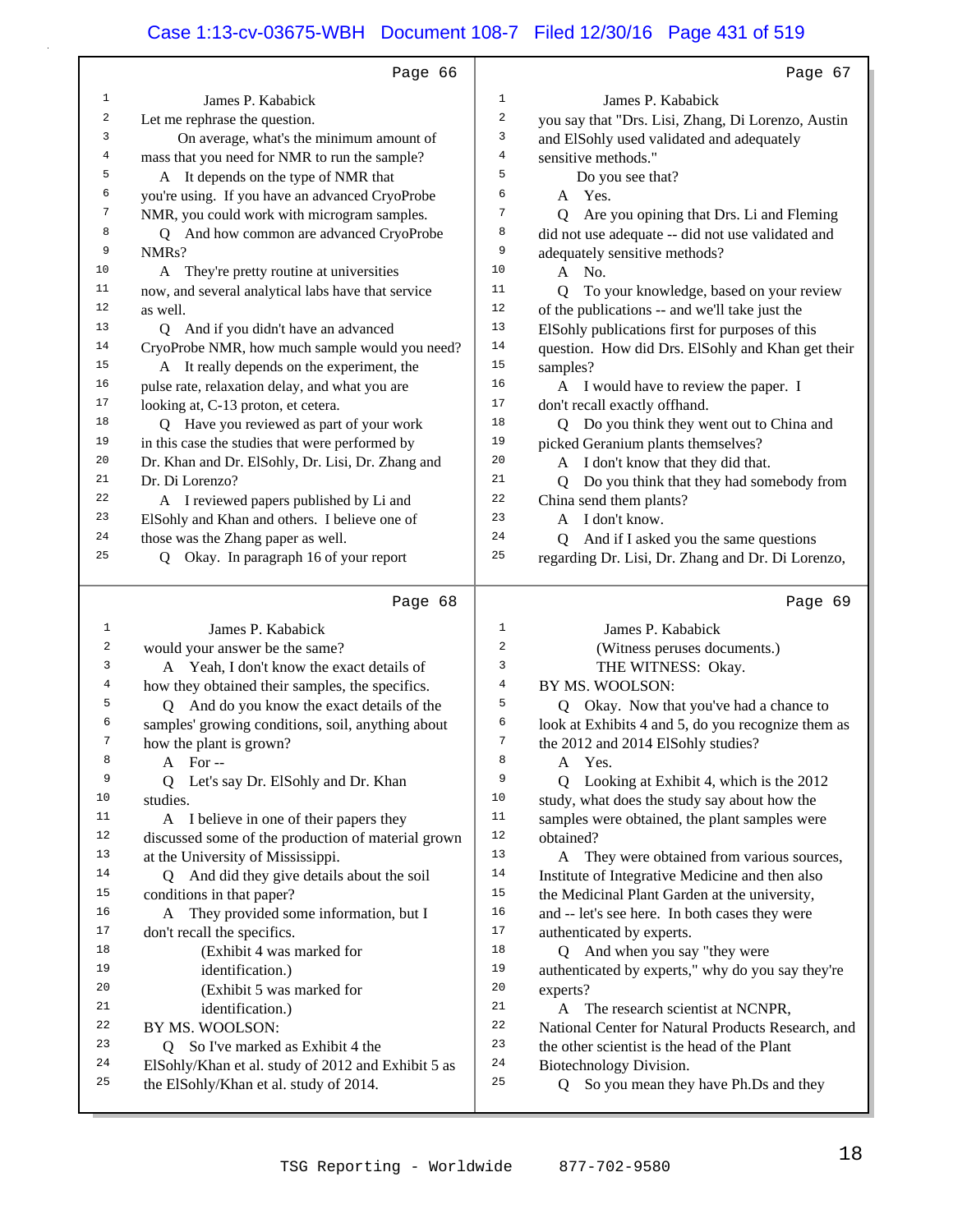| Page 70                                                        | Page 71                                                 |
|----------------------------------------------------------------|---------------------------------------------------------|
| $\mathbf{1}$                                                   | $\mathbf{1}$                                            |
| James P. Kababick                                              | James P. Kababick                                       |
| $\sqrt{2}$                                                     | 2                                                       |
| authenticated the plants, basically?                           | Drs. ElSohly and Khan, correct?                         |
| 3                                                              | 3                                                       |
| A No, I'm not saying it's because they                         | A It appears so.                                        |
| 4<br>have Ph.Ds. It's because they are in plant                | 4<br>Exhibit 5. What information in Exhibit<br>O        |
| 5                                                              | 5                                                       |
| authentication as part of their work, from my                  | 5 is there about the source of the plant samples        |
| 6                                                              | 6                                                       |
| understanding.                                                 | that were studied?                                      |
| 7                                                              | 7                                                       |
| Q Okay, and is your understanding from                         | A The accession numbers, and for those in               |
| 8                                                              | 8                                                       |
| anything other than the paper?                                 | the NCNPR collection, they're referenced under          |
| 9                                                              | 9                                                       |
| A Well, generally botanists are -- botany                      | those.                                                  |
| 10                                                             | 10                                                      |
| is a science, and it includes plant identification             | Q And does anything in Exhibit 5 tell you               |
| 11                                                             | 11                                                      |
| through features.                                              | anything about the growing conditions, soil,            |
| 12                                                             | 12                                                      |
| Q Okay. I'm just asking.                                       | water, nutrients of those plants?                       |
| 13                                                             | 13                                                      |
| So you're basing your statement that                           | A Not that I see of fhand.                              |
| 14                                                             | 14                                                      |
| these gentlemen were experts -- and I'm assuming               | Q If I could just have you flip back to                 |
| 15                                                             | 15                                                      |
| they're gentlemen; that may not be correct -- but              | Exhibit 4 for a second, where did Drs. Khan and         |
| 16                                                             | 16                                                      |
| based on the information in the paper as opposed               | ElSohly get their reference sample of DMAA?             |
| $17$                                                           | 17                                                      |
| to external sources. That's all I'm asking you.                | A They indicate that they obtained the                  |
| 18                                                             | 18                                                      |
| A To the best of my knowledge, yes.                            | standard from Sigma-Aldrich.                            |
| 19<br>Okay. Now, does anything in Exhibit 4<br>$\mathbf{O}$    | 19<br>Q And again, I'm sorry to make you flip           |
| 20                                                             | 20                                                      |
| tell you anything about the growing conditions,                | back and forth, but with respect to Exhibit 5, the      |
| 21                                                             | 21                                                      |
| the soil, the water, the air, the nutrients,                   | samples were obtained by third parties and              |
| 22                                                             | 22                                                      |
| anything?                                                      | provided to Drs. Khan and ElSohly, correct?             |
| 23                                                             | 23                                                      |
| A No, I don't believe it does.                                 | A It indicates that they were obtained by               |
| 24<br>And so these samples in Exhibit 4 of the<br>$\mathbf{Q}$ | 24<br>NCNPR, but that's the group which Dr. Khan leads, |
| 25                                                             | 25                                                      |
| plants were obtained by third parties for                      | so I'm not sure what his involvement was in the         |
| Page 72                                                        | Page 73                                                 |
| 1                                                              | 1                                                       |
| James P. Kababick                                              | James P. Kababick                                       |
| 2                                                              | 2                                                       |
| collection.                                                    | that were gathered by a third party and sent to         |
| 3                                                              | 3                                                       |
| Q Well, not all the plants came from                           | you for research?                                       |
| 4                                                              | 4                                                       |
| NCNPR, correct?                                                | A Yes.                                                  |
| 5<br>A Right.                                                  | 5<br>Now, what, if anything, did Drs. ElSohly<br>0      |
| 6<br>Okay. So we can at least agree that the<br>Q              | 6<br>and Khan do in Exhibit 4 and Exhibit 5 to          |
| 7                                                              | 7                                                       |
| plants that did not come from the NCNPR were                   | determine if their plant material was contaminated      |
| 8                                                              | 8                                                       |
| obtained by a third party, correct?                            | in any way?                                             |
| 9                                                              | 9                                                       |
| A I actually don't know, because I don't                       | A I'm not sure that they did any testing                |
| 10                                                             | 10                                                      |
| see where it says -- it says there were materials              | for contamination.                                      |
| 11                                                             | 11                                                      |
| from sources, but I don't know how those materials             | (Exhibit 6 was marked for                               |
| 12                                                             | 12                                                      |
| were collected.                                                | identification.)                                        |
| 13                                                             | 13                                                      |
| Q Okay. So that information is not in                          | (Witness peruses document.)                             |
| 14                                                             | 14                                                      |
| this paper, to the best of your ability to tell?               | THE WITNESS: Is this 2012 paper                         |
| 15                                                             | 15                                                      |
| A Yeah. Currently looking at it, I don't                       | part of this document at the back?                      |
| 16                                                             | 16                                                      |
| see that.                                                      | BY MS. WOOLSON:                                         |
| 17                                                             | 17                                                      |
| Q Now, it's not unusual for samples to be                      | Q No. Sorry. Just a copying error.                      |
| 18                                                             | 18                                                      |
| obtained by a third party and sent to a lab for                | That's the next exhibit you're going to get, the        |
| 19                                                             | 19                                                      |
| research, is it?                                               | Di Lorenzo paper. You should never let attorneys        |
| 20                                                             | 20                                                      |
| A You mean like in general?                                    | make photocopies.                                       |
| 21<br>Like in general, yes, like for plants to<br>O.           | 21<br>(Witness peruses document.)                       |
| 22                                                             | 22                                                      |
| be obtained by a third party and sent to a lab to              | THE WITNESS: Yes.                                       |
|                                                                |                                                         |
| 23                                                             | 23                                                      |
| be researched.                                                 | BY MS. WOOLSON:                                         |
| 24<br>A Yeah, that happens.                                    | 24<br>So you have in front of you Exhibit 6.<br>Q       |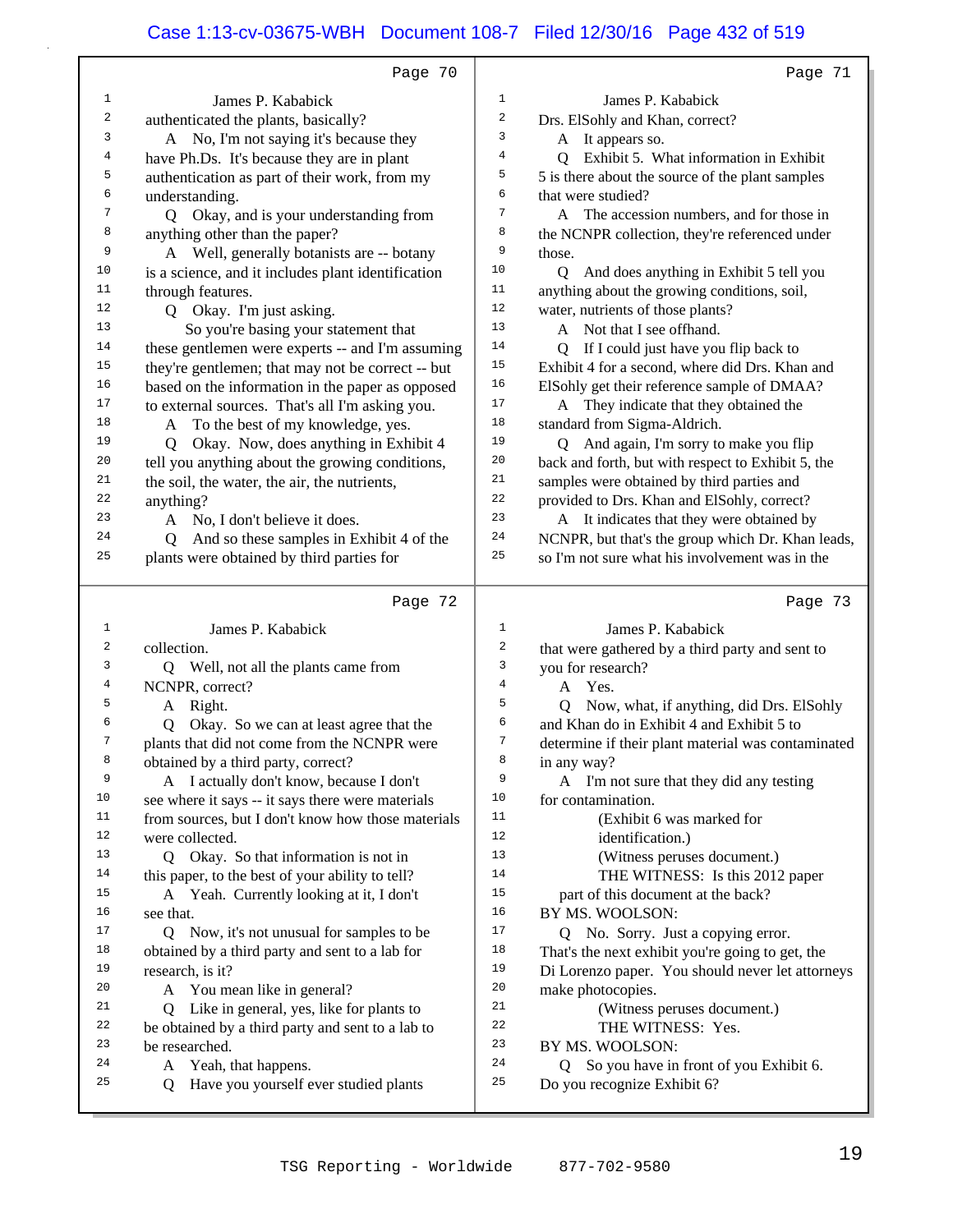|          | Page 74                                                                                         |                | Page 75                                                                            |
|----------|-------------------------------------------------------------------------------------------------|----------------|------------------------------------------------------------------------------------|
| 1        | James P. Kababick                                                                               | $\mathbf{1}$   | James P. Kababick                                                                  |
| 2        | A It appears to be a paper from the Drug                                                        | 2              | A I don't know that they took any steps.                                           |
| 3        | Testing and Analysis Journal.                                                                   | 3              | They don't discuss that here.                                                      |
| 4        | And it's by Dr. Lisi et al., correct?<br>Q                                                      | 4              | (Exhibit 7 was marked for                                                          |
| 5        | Yes.<br>A                                                                                       | 5              | identification.)                                                                   |
| 6        | Have you read this paper before?<br>Q                                                           | 6              | BY MS. WOOLSON:                                                                    |
| 7        | I think I recall reading this paper.<br>A                                                       | $\overline{7}$ | Q Let me show you what's been marked as                                            |
| 8        | Okay, and this paper involved Geranium<br>Q                                                     | 8              | Exhibit 7. Take a look at that.                                                    |
| 9        | oil and Geranium -- Geranium oil and supplements,                                               | 9              | (Witness peruses document.)                                                        |
| 10       | correct?                                                                                        | 10             | THE WITNESS: Okay.                                                                 |
| 11       | A It did involve Geranium oil, and let me                                                       | 11             | BY MS. WOOLSON:                                                                    |
| 12       | see here. Yes, and supplements.                                                                 | 12             | Q So showing you Exhibit 7, have you seen                                          |
| 13       | Q And where did the Geranium oils come                                                          | 13             | that before?                                                                       |
| 14       | from? What was their origin?                                                                    | 14             | A I think I did see this before.                                                   |
| 15       | A They list their origins as France,                                                            | 15             | Okay. If it's helpful --<br>Q                                                      |
| 16       | Egypt, and then a -- yeah, just France and Egypt                                                | 16             | A There's actually another paper attached                                          |
| 17       | right here in the table.                                                                        | 17             | to it, by the way.                                                                 |
| 18       | Q And do you see on -- I just lost my                                                           | 18             | Oh, okay. There you go. Not anymore.<br>Q                                          |
| 19       | place. Oh, under "Experimental" on page 2 of the                                                | 19             | So it's just this particular paper,<br>A                                           |
| 20       | report, these Geranium oils were purchased over                                                 | 20             | right?                                                                             |
| 21       | the internet, correct?                                                                          | 21<br>22       | It's the Di Lorenzo paper, correct?<br>Q                                           |
| 22       | A Yes.                                                                                          | 23             | Yes.<br>A                                                                          |
| 23       | Q Okay, and what steps, if any, did                                                             | 24             | If it's helpful, if you look at<br>$\overline{Q}$                                  |
| 24       | Dr. Lisi et al. take to determine if the Geranium                                               | 25             | paragraph 16 of your report, you refer to the                                      |
| 25       | oil samples were contaminated?                                                                  |                | Di Lorenzo study.                                                                  |
|          |                                                                                                 |                |                                                                                    |
|          | Page 76                                                                                         |                | Page 77                                                                            |
| 1        | James P. Kababick                                                                               | 1              | James P. Kababick                                                                  |
| 2        | A Yes.                                                                                          | 2              | and analysis of cannabinoids.                                                      |
| 3        | Where do the plant samples in the<br>Q                                                          | 3              | Q And when is the last time you spoke to                                           |
| 4        | Di Lorenzo study come from?                                                                     | 4              | Dr. Khan or Dr. ElSohly about DMAA?                                                |
| 5        | They were obtained, it says, at a plant<br>A                                                    | 5              | A I don't recall. I don't know if I've                                             |
| 6        | nursery.                                                                                        | 6              | ever spoken to Dr. ElSohly about it, and for                                       |
| 7        | And what information does the paper have<br>Q                                                   | 7              | Dr. Khan it would have been a while back.                                          |
| 8        | about the growing conditions, soil, nutrients,                                                  | 8              | Q Okay, and would your answer be the same                                          |
| 9        | water that were used on the plants?                                                             | 9              | regarding email communication as opposed to just                                   |
| 10       | A They don't indicate that in the paper.                                                        | 10             | verbal communication?                                                              |
| 11       | And what steps did Di Lorenzo et al.<br>Q                                                       | 11             | A Yeah, I don't recall any emails recently                                         |
| 12       | take to see if their plant samples were                                                         | 12             | about that.                                                                        |
| 13       | contaminated in any way?                                                                        | 13             | Q Have you ever spoken to Dr. ElSohly or                                           |
| 14       | A I don't know.                                                                                 | 14             | Dr. Khan about what we've marked as Exhibit 5, the                                 |
| 15       | Have you ever had conversations with<br>O                                                       | 15<br>16       | 2014 multi-centre study?                                                           |
| 16       | Dr. Khan -- well, strike that.                                                                  | 17             | A I may have spoken with Dr. Khan about                                            |
| 17<br>18 | Several times during the course of this                                                         | 18             | this. I don't recall speaking with Dr. ElSohly                                     |
| 19       | morning, I mentioned Dr. ElSohly.                                                               | 19             | about this.                                                                        |
| 20       | Do you know Dr. ElSohly?                                                                        | 20             | Q And when did you -- assuming that your                                           |
| 21       | Yes, I've met him before.<br>A                                                                  | 21             | recollection is correct, when do you think you had                                 |
| 22       | Okay, and when is the last time you<br>O                                                        | 22             | that conversation or conversations with Dr. Khan?                                  |
| 23       | spoke to Dr. ElSohly?                                                                           | 23             | A Probably around the time of the paper or                                         |
| 24       | A Last year I was at a conference at ASP,<br>and that was held at the University of Mississippi | 24             | maybe, maybe at the ASP conference 2015.<br>Q And do you remember the substance of |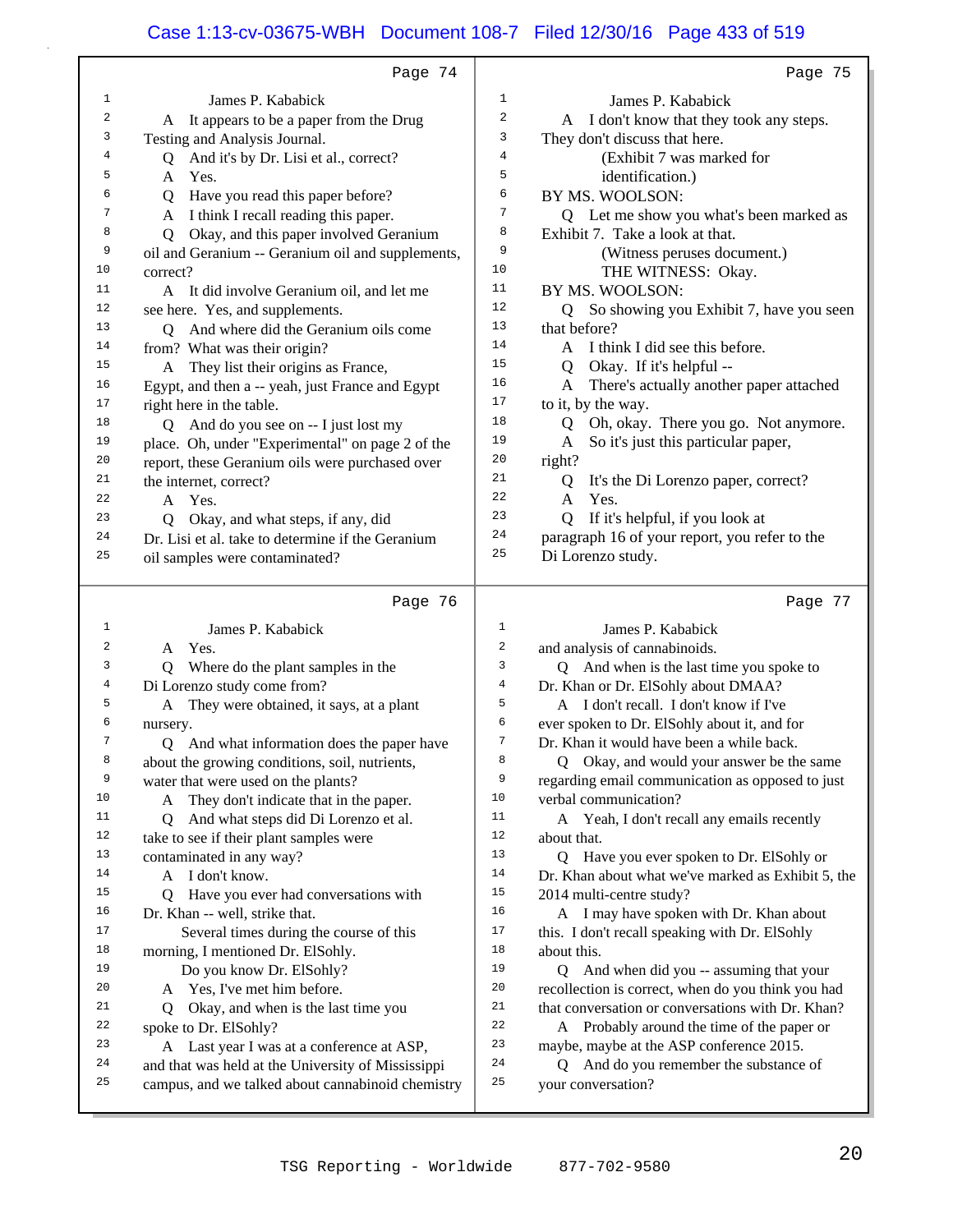|              | Page 78                                            |                                   | Page 79                                                                                          |
|--------------|----------------------------------------------------|-----------------------------------|--------------------------------------------------------------------------------------------------|
| $\mathbf{1}$ | James P. Kababick                                  | $\mathbf{1}$                      | James P. Kababick                                                                                |
| 2            | A Not offhand, no.                                 | $\overline{a}$                    | actually found DMAA in Geranium plants when                                                      |
| 3            | If you look at Exhibit 5, can you tell<br>Q        | 3                                 | participating in this multi-centre study?                                                        |
| 4            | me where -- well, first of all, how many centers   | $\overline{4}$                    | MR. O'NEAL: Object to the form.                                                                  |
| 5            | were involved in this multi-centre study?          | 5                                 | THE WITNESS: I don't know that                                                                   |
| 6            | A It indicates here that there were four           | 6<br>they did.                    |                                                                                                  |
| 7            | laboratories participating.                        | 7<br>BY MS. WOOLSON:              |                                                                                                  |
| 8            | Q Which were? Who were they?                       | 8                                 | Q Look at Exhibit 8 for me, and let me                                                           |
| 9            | Based on the information up front, it<br>A         | 9                                 | know, first of all, if you've ever seen this                                                     |
| 10           | would have the NCNPR University in Mississippi,    | 10<br>before.                     |                                                                                                  |
| 11           | Shanghai Institute Materia Medica School of        | 11                                | (Witness peruses document.)                                                                      |
| 12           | Pharmacy in Shanghai, and I'm not sure which of    | 12                                | THE WITNESS: Okay. I don't know                                                                  |
| 13           | the other ones is the participating laboratory.    | 13                                | that I recall this email chain, but I've read                                                    |
| 14           | Q If you look at the paper, do you see any         | 14<br>through it here.            |                                                                                                  |
| 15           | published results regarding the Shanghai           | 15<br>BY MS. WOOLSON:             |                                                                                                  |
| 16           | Institute?                                         | 16                                | Q Okay, and you would agree with me that                                                         |
| 17           | The one named in the paper here?<br>A              | 17                                | in this email chain -- or would you agree with me                                                |
| 18           | $\overline{Q}$<br>Yes.                             | 18                                | that in this email chain, the Shanghai Institute                                                 |
| 19           | A I don't see anything that says it's              | 19                                | is reporting that it detected DMAA in some of its                                                |
| 20           | exclusively from their institute offhand.          | 20<br>plant samples?              |                                                                                                  |
| 21           | (Exhibit 8 was marked for                          | 21                                | A It would appear that somebody from the                                                         |
| 22           | identification.)                                   | 22                                | institute believes they saw DMAA in plant samples.                                               |
| 23           | BY MS. WOOLSON:                                    | 23                                | Q Before today, were you aware of that?                                                          |
| 24           | Before we get to questions about Exhibit<br>Q      | 24                                | A I'm not sure, to tell you the truth. I                                                         |
| 25           | 8, are you aware that the Shanghai Institute       | 25                                | may have heard something about it, but I don't                                                   |
|              | Page 80                                            |                                   | Page 81                                                                                          |
| $\mathbf{1}$ | James P. Kababick                                  | $\mathbf{1}$                      | James P. Kababick                                                                                |
| 2            | recall offhand the specifics.                      | $\overline{c}$                    | A It's the Fleming paper regarding DMAA                                                          |
| 3            | Q When you say you "may have heard," it            | 3<br>analysis in Geranium plants. |                                                                                                  |
| 4            | seems like you have a recollection.                | $\overline{4}$                    | Q Okay. Now, do you agree that the                                                               |
| 5            | What is it you're recalling?                       | 5                                 | Fleming study was a validated study?                                                             |
| 6            | A There were a lot of discussions about            | 6                                 | A As far as the analytical approach for                                                          |
| 7            | DMAA with various folks over the years, and I      | 7                                 | the measurement, it appears to be a valid                                                        |
| 8            | don't remember if this was part of a discussion or | 8<br>scientific paper.            |                                                                                                  |
| 9            | not, but I remember discussing mass spectrometry   | 9<br>O                            | And what protocol did Fleming et al.                                                             |
| 10           | data and chromatography data, but I don't remember | 10<br>follow?                     |                                                                                                  |
| 11<br>12     | if this was the subject or not.                    | 11<br>12                          | A They used an LCMS procedure.                                                                   |
| 13           | (Exhibit 9 was marked for                          | $\mathbf{O}$<br>13                | I'm sorry. Let me revise that.<br>Did they follow a particular                                   |
| 14           | identification.)<br>BY MS. WOOLSON:                | 14                                |                                                                                                  |
| 15           | I'm going to show you what we've marked<br>Q       | 15                                | organization's method for performing the analysis?<br>A You mean for performing the actual tests |
| 16           | as Exhibit 9.                                      | 16                                | on the samples for the reported values?                                                          |
| 17           | (Witness peruses document.)                        | 17                                | Q Let me rephrase the question.                                                                  |
| 18           | THE WITNESS: Yes.                                  | 18                                | So with regard to reporting detection                                                            |
| 19           | BY MS. WOOLSON:                                    | 19                                | limits, accuracy, precision, linearity, things                                                   |
| 20           | Q I've shown you what's been marked as             | 20<br>like that.                  |                                                                                                  |
| 21           | Exhibit 9.                                         | 21                                | A Okay. For the validation?                                                                      |
| 22           | A Yes.                                             | 22<br>Mm-hmm.<br>Q                |                                                                                                  |
| 23           | Have you seen that before?<br>Q                    | 23<br>A                           | Yeah, they reference utilizing the                                                               |
| 24           | Yes.<br>A                                          | 24                                | Environmental Protection Agency's methodology for                                                |
| 25           | What is Exhibit 9?<br>Q                            | 25<br>contaminant testing.        |                                                                                                  |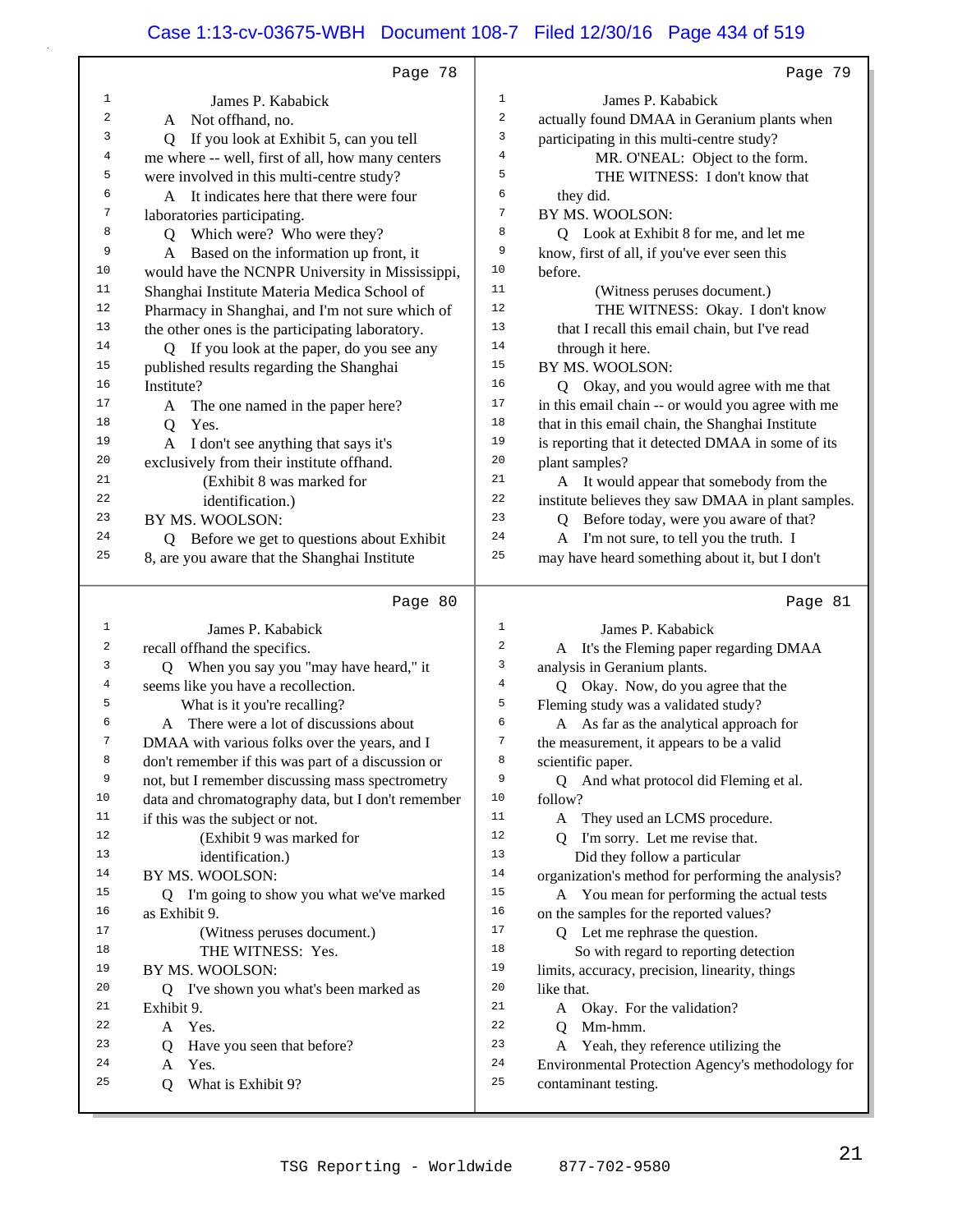|             | Page 82                                                                                   |                         | Page 83                                                   |
|-------------|-------------------------------------------------------------------------------------------|-------------------------|-----------------------------------------------------------|
| 1           | James P. Kababick                                                                         | $\mathbf{1}$            | James P. Kababick                                         |
| 2           | Have you ever followed that methodology<br>Q                                              | 2                       | DMAA that was detected in the Fleming study is the        |
| 3           | for any of the analyses that you've done in your                                          | 3                       | result of contamination?                                  |
| 4           | lab?                                                                                      | 4                       | A Yes.                                                    |
| 5           | A No. We use other methodologies.                                                         | 5                       | And what is your factual basis for<br>Q                   |
| 6           | And how do your methodologies vary from<br>Q                                              | 6                       | saying that?                                              |
| 7           | EPA's method, if at all?                                                                  | 7                       | A The larger body of scientific evidence                  |
| 8           | A I would have to review the EPA methods                                                  | 8                       | does not report this compound in any of the               |
| 9           | again to look at the specific aspects of how they                                         | 9                       | DMAA -- or any of the Geranium samples tested             |
| 10          | would differ.                                                                             | 10                      | overall, and in this case they were detected.             |
| 11          | Q Are you opining that use of the EPA                                                     | 11                      | DMAA was detected at extremely low levels within a        |
| 12          | method was incorrect?                                                                     | 12                      | range of what we would expect pesticide residues          |
| 13          | A No, I'm not saying that.                                                                | 13                      | and solvents to be detected in samples, or metal          |
| 14          | In your report in paragraphs 18 and 19,<br>O.                                             | 14                      | contaminants, and those low levels were not               |
| 15          | you discuss contamination.                                                                | 15                      | evaluated further and stand as outliers in the            |
| 16          | Do you see that?                                                                          | 16                      | larger data.                                              |
| 17          | (Witness peruses document.)                                                               | 17                      | Subsequent to my report reviewing                         |
| 18          | THE WITNESS: Yes.                                                                         | 18                      | Dr. Brown's report, she also discusses the                |
| 19          | BY MS. WOOLSON:                                                                           | 19                      | metabolic pathways and opines that it's not               |
| 20          | Q What facts do you have to -- strike                                                     | 20                      | possible for the plant to make this compound,             |
| 21          | that.                                                                                     | 21                      | which supports my understanding of the larger data        |
| 22          | What facts are you relying upon for your                                                  | 22                      | showing that it's not being detected.                     |
| 23          | opinion that the -- well, first of all, let me ask                                        | 23                      | Q So beyond the fact that there are other                 |
| 24          | it a different way.                                                                       | 24                      | studies that did not detect DMAA in Geranium              |
| 25          | Is it your -- are you opining that the                                                    | 25                      | plants, and that the concentrations were low, and         |
|             |                                                                                           |                         |                                                           |
|             | Page 84                                                                                   |                         | Page 85                                                   |
| $\mathbf 1$ | James P. Kababick                                                                         | $\mathbf{1}$            | James P. Kababick                                         |
| $\sqrt{2}$  |                                                                                           | $\overline{\mathbf{c}}$ |                                                           |
| 3           | Dr. Brown's opinion that there is no metabolic                                            | 3                       | MR. O'NEAL: Object to form.<br>THE WITNESS: I'm not sure. |
| 4           | pathway or biosynthetic pathway for DMAA to exist<br>in Geranium plants, any other facts? | 4                       | BY MS. WOOLSON:                                           |
| 5           | A Yes. Dr. Simone reported finding DMAA                                                   | 5                       | Q And you yourself have not spent any time                |
| 6           | in plant fertilizers, and suggested that further                                          | 6                       | looking at the biosynthetic pathways for Geranium         |
| 7           | studies be done by using the fertilizer to grow                                           | 7                       | plants, have you?                                         |
| 8           | Geranium plants to see what kind of uptake is                                             | 8                       | A No, I have not.                                         |
| 9           | involved so that could be ruled out or confirmed.                                         | 9                       | And with regard to the other studies<br>Q                 |
| 10          | Okay. Anything beyond those four<br>Q                                                     | 10                      | that you have cited as support for your position          |
| 11          | things?                                                                                   | $1\,1$                  | that the DMAA in Geranium plants is a contaminant,        |
| 12          | A Not that I recall at this time.                                                         | 12                      | did those plant samples come from the same region         |
| 13          | Okay. Now, with regard to the metabolic<br>$\overline{Q}$                                 | 13                      | as those studied by Fleming et al.?                       |
| 14          | or biosynthetic pathways that were the subject of                                         | 14                      | A I don't see where they specifically say                 |
| 15          | Dr. Brown's opinion, are you an expert in                                                 | 15                      | they were. There are samples included, but they           |
| 16          | biosynthetic pathways in plants?                                                          | 16                      | don't indicate the province of where they were            |
| 17          | A No, I'm not.                                                                            | $17\,$                  | located.                                                  |
| 18          | And to your knowledge -- I understand<br>$\mathbf{Q}$                                     | 18                      | Q And which studies have those samples --                 |
| 19          | you're not an expert in biosynthetic pathways --                                          | 19                      | The Khan paper, the Khan/ElSohly paper.<br>A              |
| 20          | has the biosynthetic pathway for every single                                             | 20                      | Okay. So as you sit here today, you<br>Q                  |
| 21<br>22    | plant on this planet been identified?                                                     | 21<br>22                | don't know whether those plants came from the same        |
| 23          | A No.                                                                                     | 23                      | region of China as those plants that Fleming              |
| 24          | And in fact, there's a lot of<br>$\overline{O}$                                           | 24                      | tested and found DMAA, correct?<br>$\mathbf{A}$<br>Yes.   |
| 25          | biosynthetic pathways for plants that haven't been<br>identified yet, correct?            | 25                      | Okay, and we looked at an email<br>O                      |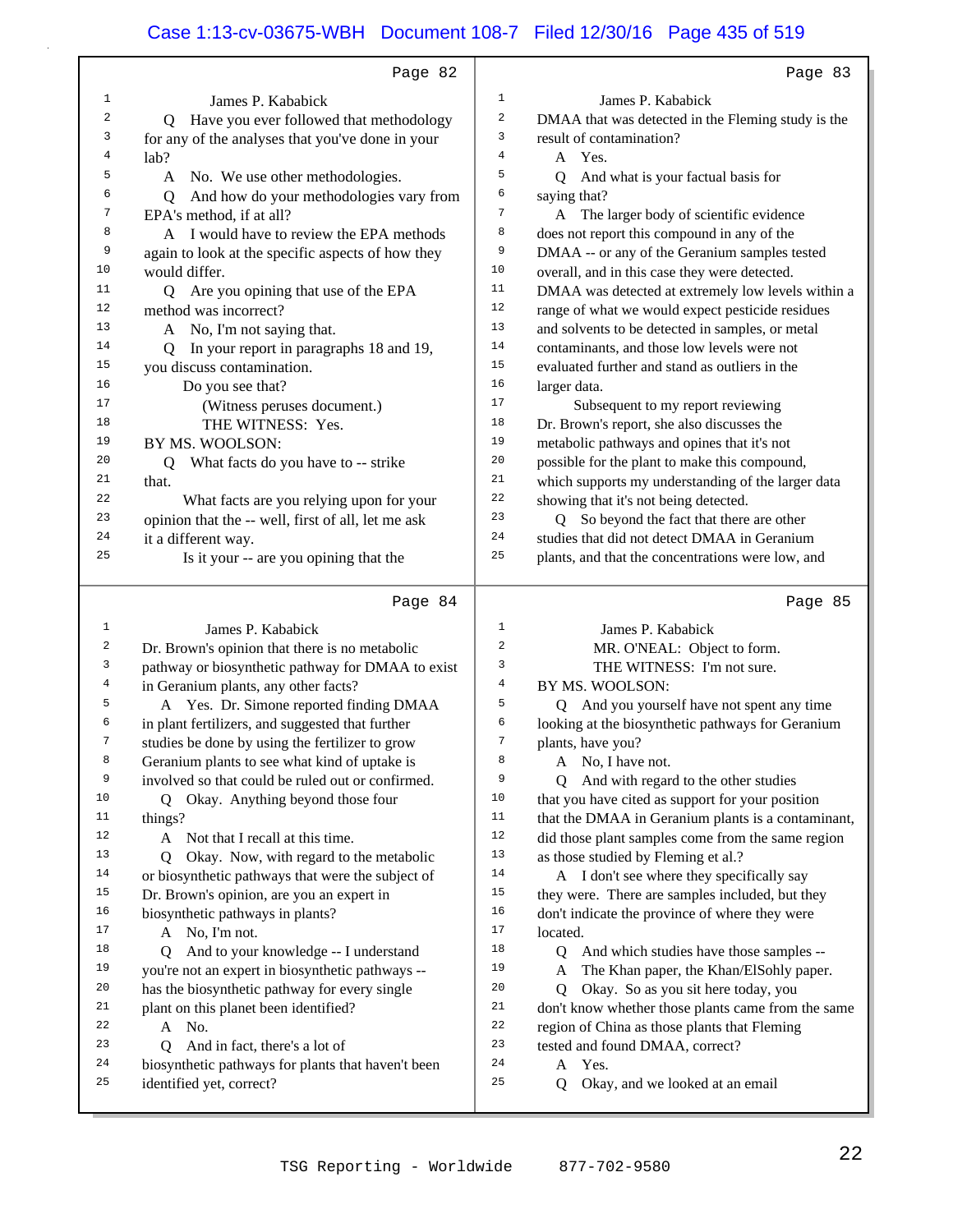|                | Page 86                                             |                | Page 87                                               |
|----------------|-----------------------------------------------------|----------------|-------------------------------------------------------|
| $\mathbf{1}$   | James P. Kababick                                   | $\mathbf{1}$   | James P. Kababick                                     |
| 2              | regarding the multi-centre study where Shanghai     | $\sqrt{2}$     | Q 90 percent?                                         |
| 3              | Institute did detect DMAA in Geranium plants,       | 3              | A I would say over 40, 50.                            |
| 4              | correct?                                            | $\overline{4}$ | And so you have still 100 components or<br>Q          |
| 5              | MR. O'NEAL: Object to the form.                     | 5              | more in the oil, at least 40 to 50 percent of         |
| 6              | THE WITNESS: In that email, they                    | 6              | which are compounds other than amines, correct?       |
| 7              | said that they thought they found DMAA.             | $\overline{7}$ | A I'm sorry. What was the question again?             |
| 8              | BY MS. WOOLSON:                                     | 8              | Q You have over 100 components in Geranium            |
| 9              | Q Okay, and low levels of DMAA, that was            | 9              | oil, correct?                                         |
| 10             | your third basis.                                   | 10             | A Yes.                                                |
| 11             | Do you agree with me that plant species             | 11             | Q And you said at least 40 to 50 percent              |
| 12             | like the Geranium plant -- strike that.             | 12             | of those components are chemicals other than          |
| 13             | When you did your analysis on Geranium              | 13             | amines, correct?                                      |
| 14             | oils, how many components did you find?             | 14             | A Yeah, at least.                                     |
| 15             | A I don't know the exact number.                    | 15             | Q What would be the second largest                    |
| 16             | Can you give me an estimate?<br>Q                   | 16             | category of compounds in the Geranium oil?            |
| 17             | A Well over a hundred.                              | 17             | A It would be other volatile oil                      |
| 18             | Well over a hundred, and what was<br>$\overline{Q}$ | 18             | constituents, sesquiterpenoids, monoterpenes,         |
| 19             | largest component of the oils that you found?       | 19             | things like that.                                     |
| 20             | A The largest components were oxygenated            | 20             | Q What percentage approximately of the                |
| 21             | compounds, alcohols, esters, formaldehydes.         | 21             | Geranium oil would those comprise?                    |
| 22             | Q And roughly, percentage-wise, what                | 22             | A I would have to look at that. It can                |
| 23             | percentage of those did they take up of the oil?    | 23             | vary widely, depending on the distillation            |
| 24             | A I'd have to look to see exactly, but              | 24             | technique and other things. The particular            |
| 25             | they were a major percentage.                       | 25             | chemotype.                                            |
|                |                                                     |                |                                                       |
|                | Page 88                                             |                | Page 89                                               |
| 1              | James P. Kababick                                   | $\mathbf{1}$   | James P. Kababick                                     |
| 2              | Q And why would the concentration of those          | $\sqrt{2}$     | Q And do you know the chemotypes of the               |
| 3              | compounds vary depending on the distillation        | 3              | Geraniums that were studied by ElSohly and Khan?      |
| $\overline{4}$ | procedure?                                          | $\overline{4}$ | A I believe they were all just rose                   |
| 5              | A The distillation procedure, whether or            | 5              | Geranium.                                             |
| 6              | not it was done as a steam distillation, a hybrid   | 6              | That's the Pelargonium graveolens that<br>Q           |
| 7              | distillation, or with or without vacuum in the      | 7              | we talked about earlier?                              |
| 8              | altitude could all impact the rate of hydrolysis    | 8              | A Yeah, there were some other items in                |
| 9              | and composition.                                    | 9              | there, but I have to refer back to it to see.         |
| 10             | Q Okay. So the technique that you use can           | 10             | They may have had a citriodora.                       |
| 11             | affect the composition that you find?               | 11             | Q And what were the chemotypes of the                 |
| 12             | If you're talking to the way that it's<br>A         | 12             | Geranium plants studied by Fleming et al.?            |
| 13             | distilled commercially, yes. It can change the      | 13             | A I'd have to refer back to the paper, but            |
| 14             | ratios.                                             | 14             | I believe they were the rose Geranium types.          |
| 15             | And when you're talking about<br>Q                  | 15             | Q When you say "rose Geranium types," are             |
| 16             | "chemotype," what do you mean?                      | 16             | there more than one type of rose Geranium?            |
| 17             | There are a variety of Pelargoniums that<br>A       | 17             | A It's a species that covers the main                 |
| 18             | are out there produced for different scents, like   | 18             | common essential oil producing, what we call          |
| 19             | a rose or citrus or what-have-you, and so there     | 19             | Geraniums Pelargonium. It's all the same species,     |
| 20             | are varieties that have been bred commercially for  | 20             | as far as I know.                                     |
| 21             | different types of scent.                           | 21             | Q And that's the graveolens?                          |
| 22             | Q And so the composition of those                   | 22             | A<br>Yes.                                             |
| 23             | different varieties of Geraniums may also be        | 23             | Just want to make sure we're all on the<br>О          |
| 24             |                                                     |                |                                                       |
| 25             | different?<br>A Yeah, the hybridization.            | 24<br>25       | same page.<br>So we talked about chemotype. We talked |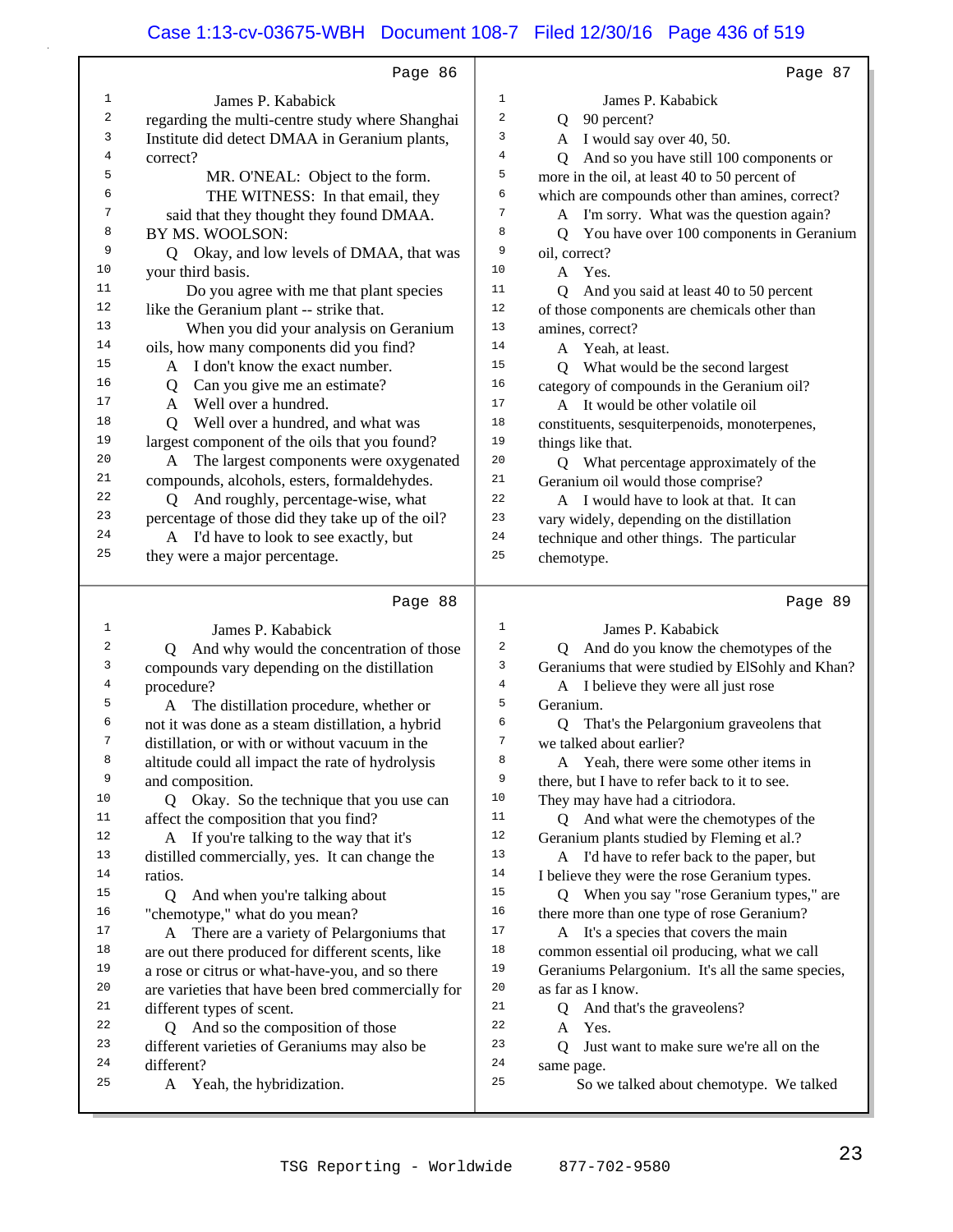|          | Page 90                                                                                     |                | Page 91                                                    |
|----------|---------------------------------------------------------------------------------------------|----------------|------------------------------------------------------------|
| 1        | James P. Kababick                                                                           | $\mathbf{1}$   | James P. Kababick                                          |
| 2        | about distillation.                                                                         | 2              | Allowing for that variation, can you                       |
| 3        | Anything else that can affect the                                                           | 3              | estimate for me the percentages of those compounds         |
| 4        | composition?                                                                                | 4              | in Geranium oil?                                           |
| 5        | A After production and before production,                                                   | 5              | A No, I couldn't.                                          |
| 6        | how the material was handled can impact it.                                                 | 6              | Okay. What's the third largest category<br>O.              |
| 7        | Q In what way?                                                                              | 7              | of components in Geranium oil?                             |
| 8        | There's a potential for oxidative<br>A                                                      | 8              | A I don't know that they would be broken                   |
| 9        | degradation, decomposition that could result in                                             | 9              | down into further categories. I'd have to look.            |
| 10       | polymerization or the formation of aldehydes or                                             | 10             | So there are a number of components in<br>O.               |
| 11       | amines. If it's not properly stored and it's                                                | 11             | the Geranium oil or Geranium plant, correct?               |
| 12       | exposed to light, you can get photooxidative                                                | 12             | Yes.<br>$\mathsf{A}$                                       |
| 13       | breakdown products.                                                                         | 13             | And the largest percentage of those have<br>$\overline{O}$ |
| 14       | Q And would the same be true for plants                                                     | 14             | nothing to do -- strike that.                              |
| 15       | versus oils?                                                                                | 15             | The largest percentage of those are not                    |
| 16       | A For the storing of plants, do you mean?                                                   | 16             | amines, correct?                                           |
| 17       | Yes, for Geranium plant.<br>Q                                                               | 17             | A For the oil, yes.                                        |
| 18       | A Yes, to a degree it would be.                                                             | 18             | Not true for the plant?<br>Q                               |
| 19       | Q Okay. So we were talking about the                                                        | 19             | A The plant, I have not seen amines                        |
| 20       | composition of I guess the sesquiterpenoids and                                             | 20             | indicated as a major constituent.                          |
| 21       | monoterpenes or terpenes of the Geranium oils that                                          | 21             | Q Now, you said that the concentrations of                 |
| 22       | you had studied. You said that the percentage of                                            | 22             | DMAA that were detected were in the range of -- I          |
| 23       | those could vary depending on these things we were                                          | 23             | think you said they were pesticides or solvents or         |
| 24       | just talking about, in terms of the handling and                                            | 24             | trace metals?                                              |
| 25       | processing of the oils.                                                                     | 25             | A Yeah, trace metals.                                      |
|          | Page 92                                                                                     |                | Page 93                                                    |
| 1        | James P. Kababick                                                                           | 1              | James P. Kababick                                          |
| 2        | But DMAA is clearly not a trace metal,<br>Q                                                 | 2              | DMAA in, and that it's possible that it could have         |
| 3        | is it?                                                                                      | 3              | come from that and should be studied further, yes.         |
| 4        | No.<br>A                                                                                    | $\overline{4}$ | Q And what were the concentrations of the                  |
| 5        | And it's not a pesticide, is it?<br>Q                                                       | 5              | DMAA found in the fertilizer by Dr. Simone?                |
| 6        | No.<br>A                                                                                    | 6              | A I'd have to refer back to the data to                    |
| 7        | And it's not a solvent, is it?<br>Q                                                         | 7              | see the levels.                                            |
| 8        | It can be a solvent.<br>A                                                                   | 8              | Q Why don't you look in your report,                       |
| 9        | Okay. In what circumstances could it be<br>0                                                | 9              | because I think you have something in your report.         |
| 10       | a solvent?                                                                                  | 10             | A I believe I do.                                          |
| 11       | A I would have to look, but it could be                                                     | 11             | Yeah, these two reported at 8.4 and 8.1                    |
| 12       | involved in an organic synthesis.                                                           | 12             | nanograms per gram.                                        |
| 13       | Q In what way?                                                                              | 13             | Q And how does that compare with the                       |
| 14       | It could be a -- as a freebase it's a<br>A                                                  | 14             | levels of DMAA that Dr. Simone and Dr. Fleming             |
| 15       | liquid, mobile liquid, and it could be involved in                                          | 15             | reported in the Geranium plants?                           |
| 16       | the furtherance of compounds or manufacture.                                                | 16             | A I'd have to look back and see what their                 |
| 17       | Q Okay. I think the fourth thing you                                                        | 17             | reported levels were.                                      |
| 18       | talked about was fertilizer, correct?                                                       | 18             | Q You can look at Exhibit 5 if that helps.                 |
| 19       | What's that?<br>A                                                                           | 19             | They would fall above their detection<br>A                 |
| 20       | I think the fourth factor, the fourth<br>0                                                  | 20             | limit, and according to this table, they would be          |
| 21       |                                                                                             |                | below the Changzhou S11-1 and the Changzhou 1              |
|          | basis for your opinion that the DMAA that was                                               | 21             |                                                            |
| 22       | detected by Fleming et al. was a contaminant was                                            | 22             | samples.                                                   |
| 23       | fertilizer, correct?                                                                        | 23             | Q You mean the concentrations of                           |
| 24<br>25 | A What I was saying that, that Simone<br>discussed that there were fertilizer studies found | 24<br>25       | fertilizer?<br>A The DMAA they reported in those two is    |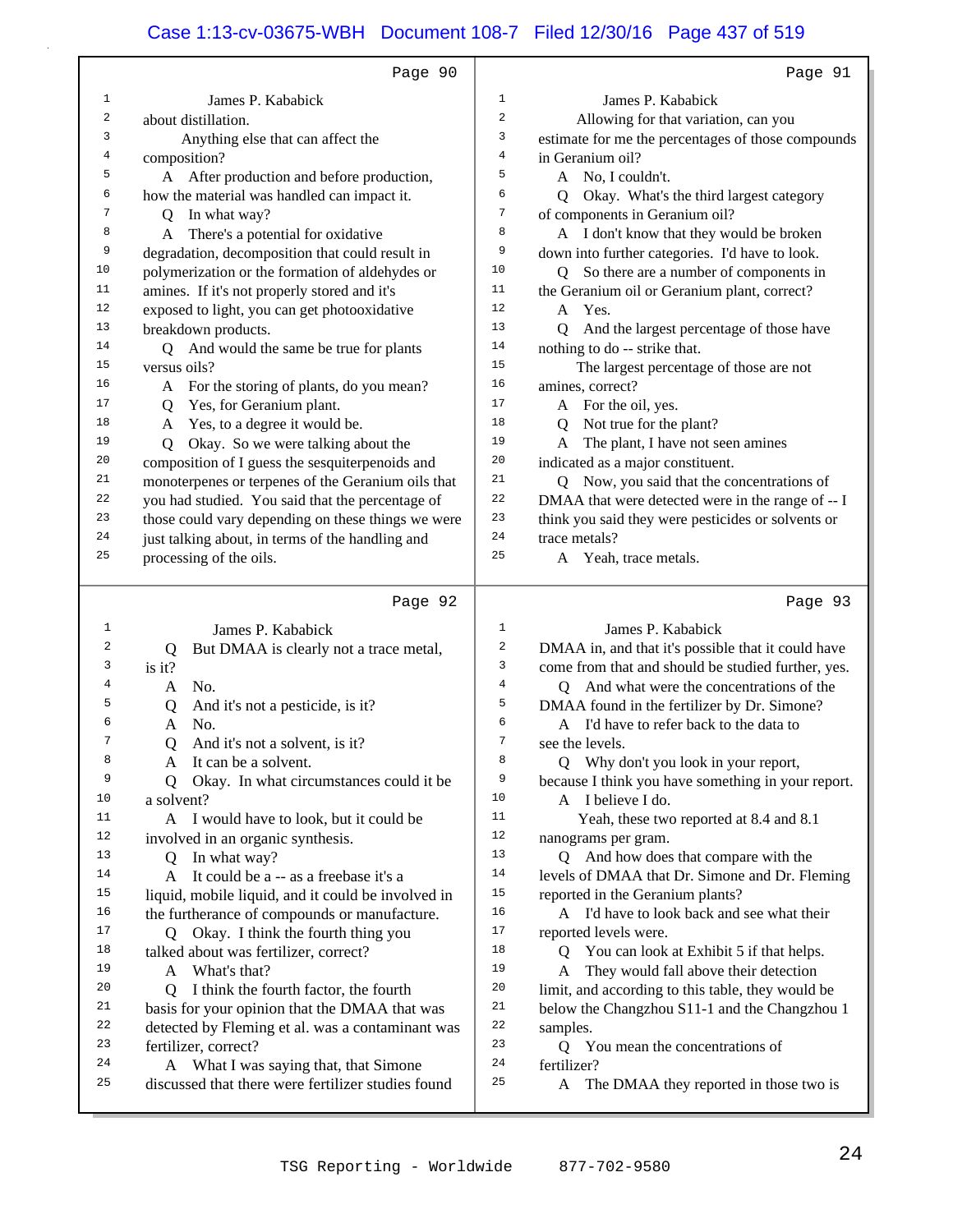|                         | Page 94                                                                                      | Page 95                                                            |  |
|-------------------------|----------------------------------------------------------------------------------------------|--------------------------------------------------------------------|--|
| $\mathbf{1}$            | James P. Kababick                                                                            | 1<br>James P. Kababick                                             |  |
| $\overline{\mathbf{c}}$ | higher than the DMAA he reported in fertilizer.                                              | 2<br>And as you sit here today, you don't<br>O.                    |  |
| 3                       | Q And have you done any analysis of                                                          | 3<br>have any facts about the growing conditions of the            |  |
| 4                       | fertilizer to determine if it has DMAA in it and,                                            | 4<br>plants in which Dr. Simone and Dr. Fleming                    |  |
| 5                       | if so, the concentrations?                                                                   | 5<br>detected DMAA, correct?                                       |  |
| 6                       | A No.                                                                                        | 6<br>A Only that they were transferred,                            |  |
| 7                       | Q Are you aware of any efforts by the                                                        | 7<br>according to the paper, from the soil to potted               |  |
| 8                       | United States government to analyze fertilizer to                                            | 8<br>plants and transferred to the institute.                      |  |
| 9                       | determine if there is DMAA in it and how much the                                            | 9<br>Q Institute?                                                  |  |
| 10                      | concentrations would be?                                                                     | 10<br>In China where they were authenticated.<br>$\mathbf{A}$      |  |
| 11                      | A No.                                                                                        | 11<br>Q Okay, but you don't know anything about                    |  |
| 12                      | Are you aware of any work by<br>Q                                                            | 12<br>the composition of the soil or the water that was            |  |
| 13                      | Drs. ElSohly or Khan to analyze fertilizer to                                                | 13<br>used or the pot that was used, anything?                     |  |
| 14                      | determine if there is DMAA in there and how much                                             | 14<br>A No.                                                        |  |
| 15                      | concentration there would be?                                                                | 15<br>Q Okay. Are you aware that Dr. Simone                        |  |
| 16                      | A No.                                                                                        | 16<br>also detected 1,3-DMAA in a Geranium plant that              |  |
| 17                      | Are you aware of work by anybody other<br>Q                                                  | 17<br>was purchased in the United States?                          |  |
| 18                      | than Dr. Simone to determine if there's DMAA in                                              | 18<br>A I don't recall that.                                       |  |
| 19                      | fertilizer?                                                                                  | 19<br>In paragraph 22 of your report, you say                      |  |
| 20                      | A No.                                                                                        | 20<br>that Dr. Simone did not consider his 2012 study --           |  |
| 21                      | And as you sit here today, you don't<br>Q                                                    | 21<br>"did not consider in his 2012 study or his current           |  |
| 22                      | have any knowledge of what type of fertilizer, if                                            | 22<br>declaration that the DMAA identified in the                  |  |
| 23                      | any, was used on the plants that Dr. Simone and                                              | 23<br>limited number of Geranium samples could be a                |  |
| 24                      | Dr. Fleming analyzed and detected DMAA, correct?                                             | 24<br>contaminant."                                                |  |
| 25                      | A No.                                                                                        | 25<br>Do you see that?                                             |  |
|                         |                                                                                              |                                                                    |  |
|                         | Page 96                                                                                      | Page 97                                                            |  |
| $\mathbf 1$             |                                                                                              | 1                                                                  |  |
| 2                       | James P. Kababick                                                                            | James P. Kababick<br>2                                             |  |
| 3                       | And what was the question again?<br>A                                                        | You also say in your report in paragraph<br>Q<br>3                 |  |
| 4                       | Well, first I just referred you to the<br>$\overline{Q}$                                     | 21 the fact that there was 1,4-DMAA identified in<br>4             |  |
| 5                       | paragraph and asked you if you saw that sentence                                             | fertilizer also suggests to you a source of<br>5<br>contamination. |  |
| 6                       | that you wrote.                                                                              | 6                                                                  |  |
| 7                       | A What was the sentence again?<br>That Dr. Simone "did not consider in his<br>$\overline{Q}$ | Do you see that?<br>7                                              |  |
| 8                       | 2012 study or current declaration that the DMAA                                              | A I'm sorry. What was the question on<br>8<br>this paragraph?      |  |
| 9                       | identified in the limited number of Geranium                                                 | 9<br>Q Paragraph 21. I just wanted you to                          |  |
| 10                      | samples could be a contaminant."                                                             | 10<br>orient yourself, to look at that paragraph.                  |  |
| 11                      | Do you see that?                                                                             | 11<br>My question to you is: What were the                         |  |
| 12                      | A Oh, yeah, the second half of the                                                           | 12<br>levels of 1,4-DMAA detected in the fertilizer?               |  |
| 13                      | sentence, yeah.                                                                              | 13<br>A I would have to go back and look at the                    |  |
| 14                      | Q What's your basis for saying that he did                                                   | 14<br>data.                                                        |  |
| 15                      | not consider whether the DMAA could be a                                                     | 15<br>Do you know if they were higher or lower<br>Q                |  |
| 16                      | contaminant?                                                                                 | 16<br>than the concentrations found in the Geranium                |  |
| 17                      | A He did not discuss the potential for it                                                    | 17<br>plants?                                                      |  |
| 18                      | being a contaminant in the paper or in his                                                   | 18<br>A I don't recall.                                            |  |
| 19                      | declaration.                                                                                 | 19<br>If you'll now go to paragraph 23 of your<br>O                |  |
| 20                      | Q So in your mind, the fact that he didn't                                                   | 20<br>report, you say, "In the studies by Li and                   |  |
| 21                      | discuss it means he didn't consider it as opposed                                            | 21<br>Fleming, the specimens were not directly obtained            |  |
| 22                      | to he considered it and didn't think it was worth                                            | 22<br>by the researchers. Their chain of custody is                |  |
| 23                      | mentioning?                                                                                  | 23<br>dependent on third parties in China."                        |  |
| 24<br>25                | A What I'm saying is that he didn't<br>address it in his paper or declaration.               | 24<br>Do you see that?<br>25<br>A Yes.                             |  |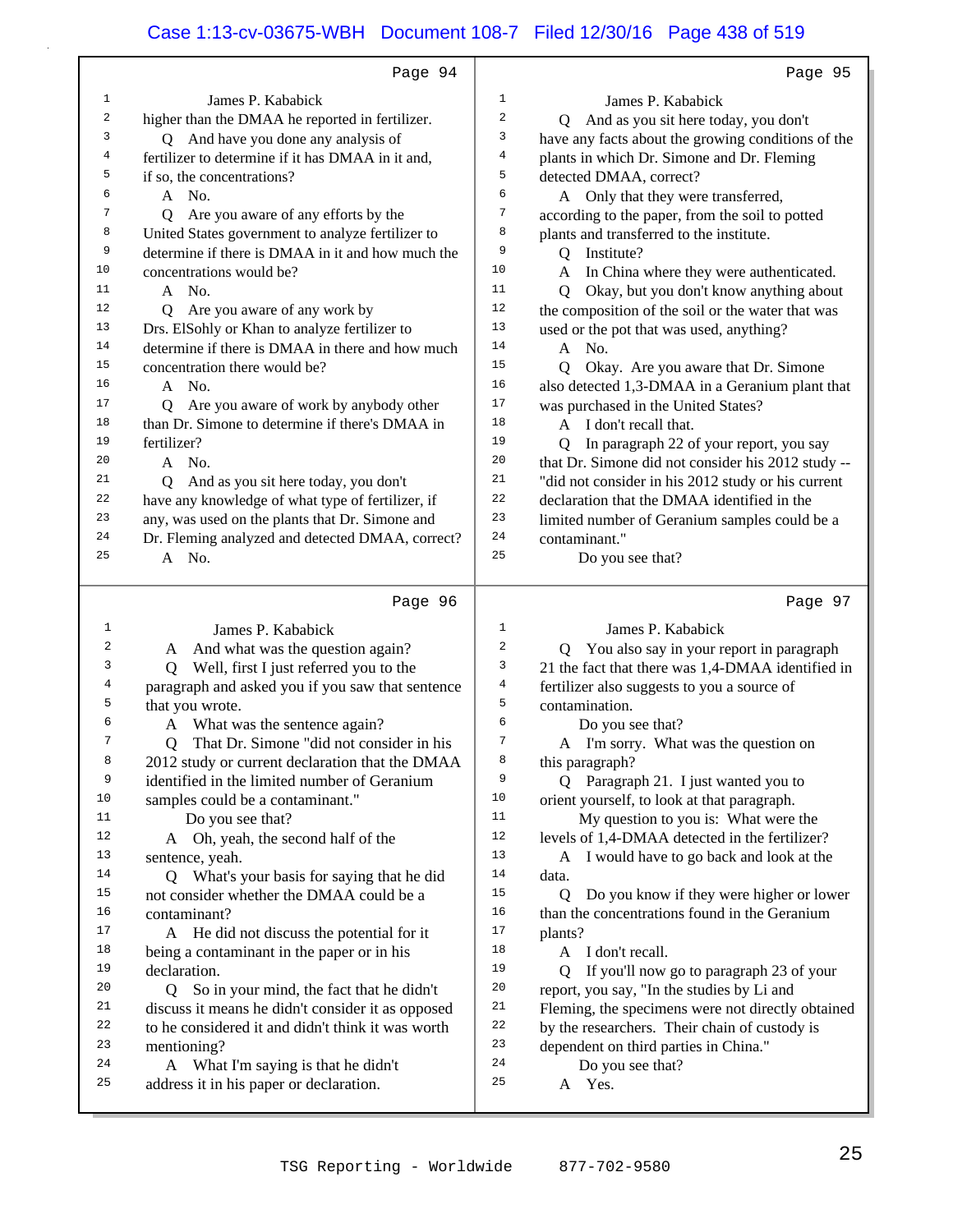|              | Page 98                                            |                | Page 99                                            |
|--------------|----------------------------------------------------|----------------|----------------------------------------------------|
| $\mathbf{1}$ | James P. Kababick                                  | $\mathbf{1}$   | James P. Kababick                                  |
| 2            | Q As we discussed when we were reviewing           | 2              | Q I put in front of you what's been marked         |
| 3            | the various studies that we marked as Exhibits 4,  | 3              | as Exhibit 10. Take a look at that and tell me if  |
| 4            | 5, 6, 7, the vast majority of these researchers    | 4              | you've seen it before.                             |
| 5            | obtained their specimens from third parties,       | 5              | (Witness peruses document.)                        |
| 6            | correct?                                           | 6              | THE WITNESS: Okay.                                 |
| 7            | A In the case of the paper by Khan and             | 7              | BY MS. WOOLSON:                                    |
| 8            | ElSohly where they obtained them at NCNPR, I don't | 8              | Q So I'm showing you what's been marked as         |
| 9            | know that the link of the relationship of those    | 9              | Exhibit 10.                                        |
| 10           | are their past experience of the samples, but      | 10             | Have you seen that before?                         |
| 11           | there were materials obtained by third parties.    | 11             | A Yes.                                             |
| 12           | MS. WOOLSON: It's 12:25. Do you                    | 12             | Q And what is Exhibit 10?                          |
| 13           | want to break now?                                 | 13             | A This is the Li paper.                            |
| 14           | MR. O'NEAL: That's fine.                           | 14             | And did you read the Li paper at or<br>Q           |
| 15           | (Whereupon, the lunch recess was                   | 15             | about the time it was published?                   |
| 16           | taken.)                                            | 16             | A I believe so, yes.                               |
| 17           | (Exhibit 10 was marked for                         | 17             | Q And what, if anything, did you do after          |
| 18           | identification.)                                   | 18             | you read the Li paper?                             |
| 19           | (Exhibit 11 was marked for                         | 19             | A If I'm remembering correctly, I did              |
| 20           | identification.)                                   | 20             | review this paper and evaluated the data and the   |
| 21           | BY MS. WOOLSON:                                    | 21             | validation metrics.                                |
| 22           | Are you ready to resume, Mr. Kababick?<br>Q        | 22             | Q And for what purpose did you do that?            |
| 23           | Yes.<br>A                                          | 23             | A Well, it was reporting the detection of          |
| 24           | And you're still under oath.<br>Q                  | 24             | these compounds which was contrary to the larger   |
| 25           | Yes.<br>$\mathsf{A}$                               | 25             | body of data, and that was a very significant      |
|              |                                                    |                |                                                    |
|              | Page 100                                           |                | Page 101                                           |
| $\mathbf{1}$ | James P. Kababick                                  | $\mathbf{1}$   | James P. Kababick                                  |
| 2            | finding, so I wanted to evaluate further the       | 2              | industry.                                          |
| 3            | validity of the paper as well as the steps that    | 3              | Q And was there a consensus statement              |
| 4            | were taken throughout.                             | $\overline{4}$ | issued?                                            |
| 5            | Q And what did you do with that analysis           | 5              | A I don't know that there actually was a           |
| 6            | of the paper?                                      | 6              | consensus statement issued, but the botanical      |
| 7            | A I did, I believe, discuss that with some         | $\overline{7}$ | adulterants program may have put out a guidance on |
| 8            | colleagues in email communications.                | 8              | Geranium. I don't recall.                          |
| 9            | Q And why did you do that?                         | 9              | (Exhibit 11 is handed to the                       |
| 10           | There was a lot of interest among many<br>A        | 10             | witness.)                                          |
| 11           | stakeholders in industry about DMAA in Geranium,   | 11             | (Witness peruses document.)                        |
| 12           | and we were looking at the various papers that     | 12             | THE WITNESS: Okay.                                 |
| $13$         | were out and discussing what the findings are and  | 13             | BY MS. WOOLSON:                                    |
| 14           | what might be going on.                            | 14             | Okay. Have you seen Exhibit 11 before?<br>Q        |
| 15           | Q Did you seek to have a consensus                 | 15             | Yes.<br>A                                          |
| 16           | statement issued by a particular group?            | 16             | What is Exhibit 11?<br>Q                           |
| 17           | A Yeah, I believe I talked to -- I'm               | 17             | A It's an email chain discussing the Li            |
| 18           | drawing a blank now. I'm sorry. Mark Blumenthal    | 18             | paper.                                             |
| 19           | at American Botanical Council about putting out a  | 19             | Q And to whom -- well, let me strike that.         |
|              |                                                    |                |                                                    |
| 20           | statement regarding the findings to date, because  | 20             | Who is on this email chain?                        |
| 21           | so many stakeholders in the industry were then     | 21             | A It looks like we have Mark Roman, Mark           |
| 22           | confused about what's going on, because there's    | $2\sqrt{2}$    | Blumenthal, Joe Betz, John Cardellina, Ikhlas      |

Khan, ElSohly, Anthony Armada, myself, Armstrong,

- <sup>24</sup> Frank Jaksch and Daniel W. I'm not sure who that  $25$  is
	- is.

<sup>24</sup> papers saying it's present, and what's the<br><sup>25</sup> consensus of experts that are working in

consensus of experts that are working in the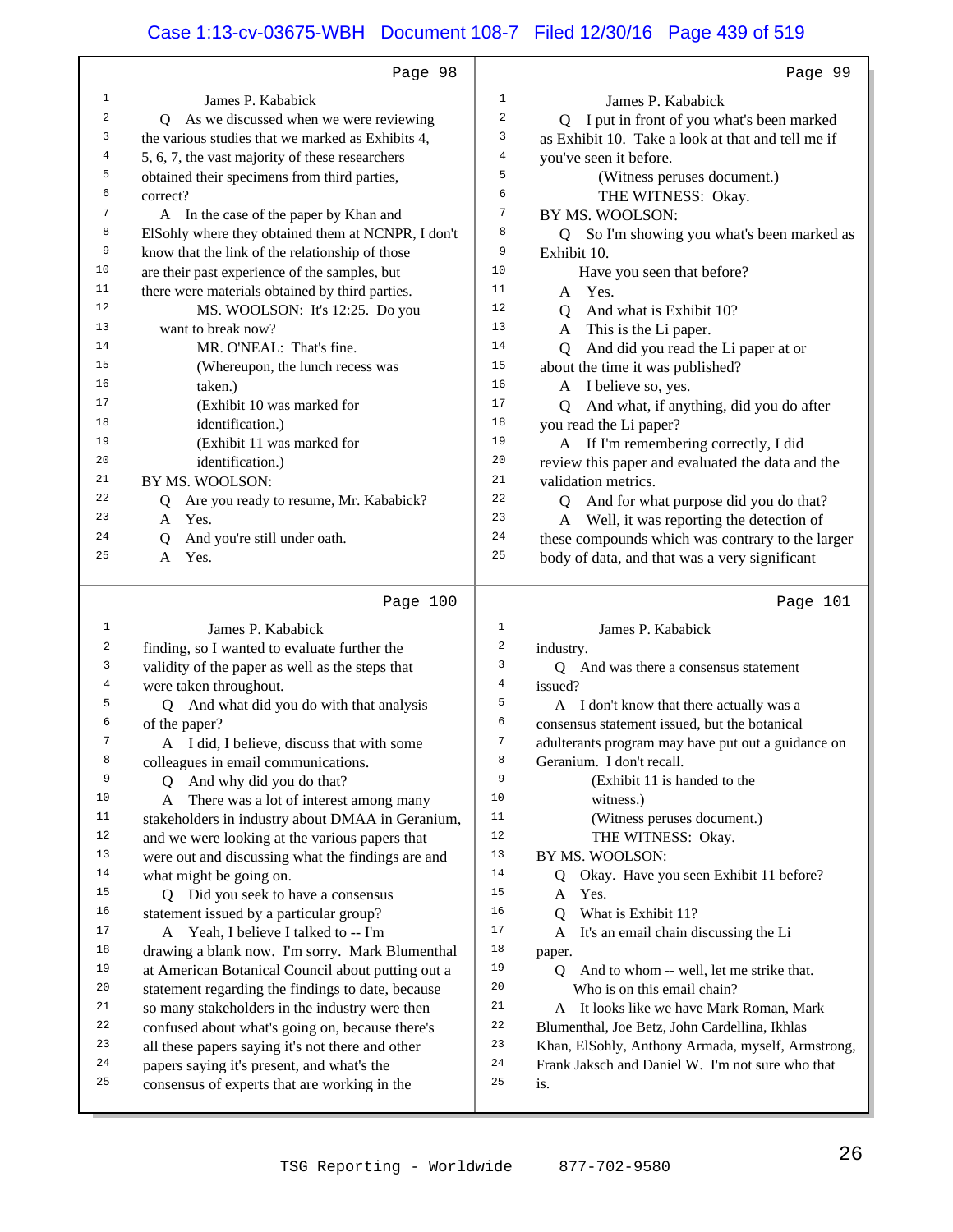|              | Page 102                                                                                        | Page 103                                                                                                   |
|--------------|-------------------------------------------------------------------------------------------------|------------------------------------------------------------------------------------------------------------|
| 1            | James P. Kababick                                                                               | 1<br>James P. Kababick                                                                                     |
| 2            | I think that may be Daniel W. Armstrong.<br>Q                                                   | 2<br>your comments to this wider audience?                                                                 |
| 3            | A Probably.                                                                                     | 3<br>A You mean to allow Mark to distribute it                                                             |
| 4            | And what is the relationship between all<br>Q                                                   | 4<br>to the larger audience?                                                                               |
| 5            | these people on this email?                                                                     | 5<br>Q Yes.                                                                                                |
| 6            | A All scientists that have an interest in                                                       | 6<br>A He wanted to get input from various                                                                 |
| 7            | the DMAA issue.                                                                                 | 7<br>other people on it and to see what they thought of                                                    |
| 8            | Q How is it that all of you came together                                                       | 8<br>my thoughts, so I said he could share that                                                            |
| 9            | in this email?                                                                                  | 9<br>information and get feedback on it.                                                                   |
| 10           | A Well, many of us have co-served on                                                            | 10<br>Q And did you get responses to your email?                                                           |
| 11           | committees and panels or members of scientific                                                  | 11<br>A I don't recall if I got responses to the                                                           |
| 12           | societies that worked on a lot of the methodology                                               | 12<br>email specifically.                                                                                  |
| 13           | in industry today and worked on a lot of the                                                    | 13<br>Q Okay. So let's take a look at what you                                                             |
| 14           | educational outreach, and often communicate with                                                | 14<br>have to say.                                                                                         |
| 15           | each other about various matters, and I believe                                                 | 15<br>You say you have "some serious issues                                                                |
| 16           | this one was related to seeking some input for the                                              | 16<br>with the paper."                                                                                     |
| 17           | American Botanical Council.                                                                     | 17<br>Do you see that?                                                                                     |
| 18           | Q If you look down on the bottom of the                                                         | 18<br>A Yes.                                                                                               |
| 19           | first page, it says, "Jim Kababick has given me                                                 | 19<br>And the first issue is that you're not<br>Q                                                          |
| $20$         | permission to send you his detailed comments on                                                 | 20<br>familiar with the journal that published the                                                         |
| $2\sqrt{1}$  | the Li paper. He previously sent these to Ikhlas                                                | 21<br>article?                                                                                             |
| 22           | Khan and to Frank Jaksch."                                                                      | 22<br>A Yes.                                                                                               |
| 23<br>24     | Do you see that?                                                                                | 23<br>And why was that of concern to you?<br>Q<br>24                                                       |
| 25           | A Yes.                                                                                          | A I'm pretty familiar with the major<br>25                                                                 |
|              | Q<br>What was the purpose in disseminating                                                      | journals recognized in our industry and the                                                                |
|              |                                                                                                 |                                                                                                            |
|              | Page 104                                                                                        | Page 105                                                                                                   |
| $\mathbf{1}$ |                                                                                                 | $\mathbf 1$                                                                                                |
| 2            | James P. Kababick                                                                               | James P. Kababick<br>$\overline{a}$                                                                        |
| 3            | journals that typically carry the information<br>related to discoveries of natural products and | following these papers, there was a large exposé<br>3<br>on pay-to-publish journals, and many, many papers |
| 4            | such. This journal, I had never seen any natural                                                | $\,4$<br>of credible or thought to be credible scientists                                                  |
| 5            | products research published related to the work in                                              | 5<br>have been discredited, and so pay-to-publish                                                          |
| 6            | our industry before.                                                                            | 6<br>journals are under a lot of scrutiny by scientists                                                    |
| 7            | Q And so is it your position that the                                                           | $\boldsymbol{7}$<br>and academics right now.                                                               |
| 8            | article is somehow less worthy because it wasn't                                                | As you sit here today, do you know who<br>8                                                                |
| 9            | published in a journal of which you are familiar?                                               | 9<br>peer-reviewed the Li article?                                                                         |
| 10           | A I don't know that I would say that. I                                                         | 10<br>A I do not.                                                                                          |
| $11\,$       | would say that journals accept or decline articles                                              | 11<br>And as you sit here today, you say a lot<br>Q                                                        |
| 12           | on a number of reasons, and a journal like Journal                                              | 12<br>of the pay-to-publish journals have been                                                             |
| 13           | of Agricultural and Food Chemistry, which has a                                                 | 13<br>discredited.                                                                                         |
| 14           | very high impact rating, will pick the best of the                                              | 14<br>To your knowledge, is Analytical                                                                     |
| $15$         | best science to publish, and often the submission                                               | 15<br>Chemistry Insights one of those?                                                                     |
| 16           | to journals who will accept the paper and publish                                               | 16<br>I'm not sure.<br>A                                                                                   |
| 17           | it doesn't necessarily have to do with the                                                      | 17<br>What would you need to do to be sure?<br>$\mathbf{O}$<br>18                                          |
| 18<br>19     | accuracy of the data, but it has to do with the                                                 | I would have to check some of the<br>A<br>19                                                               |
| 20           | overall caliber of the data among peer reviewers.                                               | academic watchdog groups that monitor the journals<br>20                                                   |
| 21           | Q And as you sit here today, do you have                                                        | and see if anything has come up on those lists.<br>21                                                      |
| 22           | any information about the peer review process for                                               | Q If that were the case, would you have<br>22<br>included that in your report?                             |
| 23           | the journal that published the Li paper?<br>A What I understand is that you can refer           | 23<br>A Pardon me?                                                                                         |
| $2\sqrt{4}$  | peer reviewers for your paper and that they                                                     | 24<br>If it were the case that Analytical<br>$\mathbf{Q}$                                                  |
| 25           | guarantee rapid publication upon acceptance, and                                                | 25<br>Chemistry Insights has come up on this list of                                                       |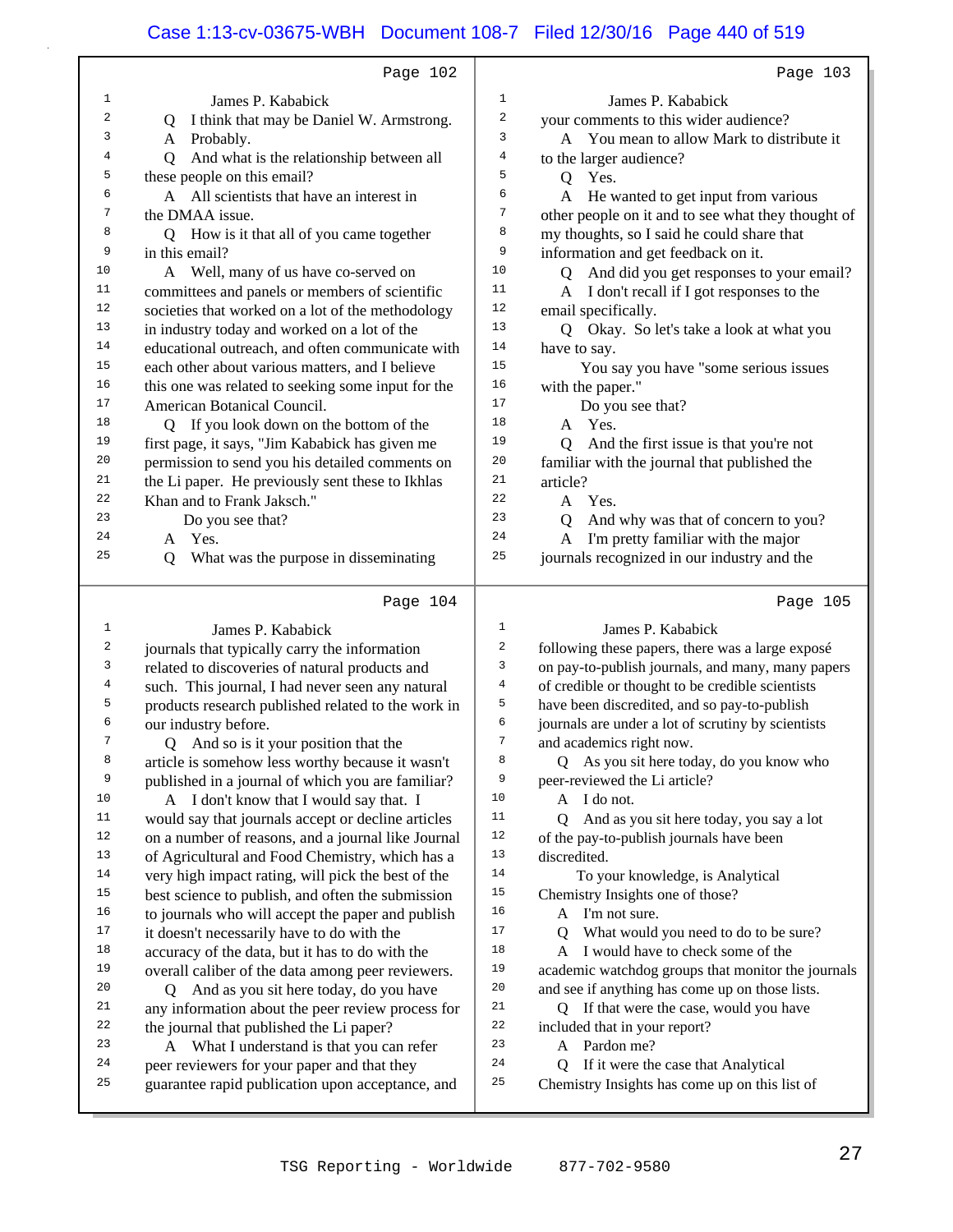|              | Page 106                                                                                          |              | Page 107                                                                                         |
|--------------|---------------------------------------------------------------------------------------------------|--------------|--------------------------------------------------------------------------------------------------|
| 1            | James P. Kababick                                                                                 | $\mathbf{1}$ | James P. Kababick                                                                                |
| 2            | questionable publications, would you have included                                                | 2            | Do you see that?                                                                                 |
| 3            | that information in your expert report?                                                           | 3            | A Yes.                                                                                           |
| $\,4$        | A Yeah, if I had that knowledge, I would                                                          | 4            | And why is that?<br>O.                                                                           |
| 5            | have included it.                                                                                 | 5            | A Because those are hypothetical states,                                                         |
| 6            | Q The second comment that you have about                                                          | 6            | essentially, in analytical chemistry.                                                            |
| 7            | the report is that you don't understand -- and I'm                                                | 7            | Q And why is that?                                                                               |
| 8            | paraphrasing -- you don't understand why the Li                                                   | 8            | A Because you can't be absolutely sure                                                           |
| 9            | authors made the statement that they are not aware                                                | 9            | that there's not at least one molecule present or                                                |
| 10           | of any publication that identifies 100 percent of                                                 | 10           | one molecule absent of something.                                                                |
| 11           | the oil content.                                                                                  | 11           | Q Okay. In comment number 3 you talk                                                             |
| 12           | Do you see that?                                                                                  | 12           | about the chromatography column that was used, and                                               |
| 13           | A Yes.                                                                                            | 13           | you say that you would "expect resolution issues                                                 |
| 14           | $\overline{Q}$<br>And it seems to me you agree that no one                                        | 14           | and possibly other chromatography problems from an                                               |
| 15           | has identified 100 percent of the oils content, so                                                | 15           | overload."                                                                                       |
| 16           | I'm not sure I understand why this comment                                                        | 16           | Do you see that?                                                                                 |
| 17           | bothered you.                                                                                     | 17           | A Yes.                                                                                           |
| 18           | A I would have to look at what this was                                                           | 18           | Q Did you make any attempt to replicate                                                          |
| 19           | speaking to specifically in the paper to see what                                                 | 19           | the conditions in the Li study to see if there                                                   |
| 20           | this was regarding, because I don't recall                                                        | 20           | were chromatography problems or resolution issues?                                               |
| 21           | specifically.                                                                                     | 21           | A No, I did not.                                                                                 |
| 22           | Q Well, in the paragraph you say, "I know                                                         | 22           | Q In paragraph 4 you say you would have                                                          |
| 23           | of no credible scientist that would report the                                                    | 23           | expected some "decomposition and formation of                                                    |
| 24           | values of zero percent or 100 percent in                                                          | 24           | aroma chemical compounds that are amine-like in                                                  |
| 25           | analytical chemistry."                                                                            | 25           | nature after a long travel from China."                                                          |
|              |                                                                                                   |              |                                                                                                  |
|              |                                                                                                   |              |                                                                                                  |
|              | Page 108                                                                                          |              | Page 109                                                                                         |
| 1            | James P. Kababick                                                                                 | $\mathbf{1}$ | James P. Kababick                                                                                |
| 2            | Do you see that?                                                                                  | 2            | A Yes. I don't know if it's the same                                                             |
| 3            | Yes.<br>A                                                                                         | 3            | catalog number, though. I have to go back and                                                    |
| 4            | Why were you asking if it was unusual?<br>$\overline{Q}$                                          | 4            | check.                                                                                           |
| 5            | Where I say "do you see this as<br>$\mathbf{A}$                                                   | 5            | Q Okay. In paragraph number 6 you say, "I                                                        |
| 6            | unusual"?                                                                                         | 6            | find the chromatographic separation, even for a                                                  |
| 7            | Yes.<br>Q                                                                                         | 7            | fused core column, to be remarkable, considering I                                               |
| 8            | A Having worked with lots of fresh                                                                | 8            | can't fully baseline resolve these diastereomers                                                 |
| 9            | material shipped from other countries, it is very                                                 | 9            | on a GC column with full baseline resolution                                                     |
| $10$         | hard to get fresh material into the US without                                                    | 10           | (unless derivatized)."                                                                           |
| 11           | delays such that usually, when it comes in, it is                                                 | 11           | As of the date that you had sent this                                                            |
| 12           | compromised. Even an extra day delay can cause                                                    | 12           | email, which looks like August 9, 2012, when was                                                 |
| 13           | issues unless it's shipped on dry ice or kept cold                                                | 13           | the last time that you had attempted to resolve                                                  |
| 14           | another way.                                                                                      | 14           | the DMAA diastereomers?                                                                          |
| 15           | Q Okay, and the decomposition that you're                                                         | 15           | A Resolved on a GC column?                                                                       |
| 16           | referring to, is that a natural process or                                                        | 16           | Yes.<br>Q                                                                                        |
| 17           | phenomenon?                                                                                       | 17           | A I don't recall.                                                                                |
| 18           | It can be.<br>A                                                                                   | 18           | Have you, in fact, tried to resolve the<br>O                                                     |
| 19           | Okay. In the fifth paragraph you say<br>O                                                         | 19           | DMAA diastereomers on a GC column?                                                               |
| 20           | that the standard for DMAA was purchased from                                                     | 20           | A Yes, I did work on that, and I got the                                                         |
| 21           | Sigma.                                                                                            | 21           | diastereomers almost baseline resolved.                                                          |
| 22           | Do you see that?                                                                                  | 22           | Q What were you using as the source of the                                                       |
| 23           | A Yes.                                                                                            | 23           | DMAA when you were doing this work?                                                              |
| 24<br>$25\,$ | Isn't that where Drs. Khan and ElSohly<br>0<br>purchased their sample -- their standards as well? | 24<br>25     | A I had isolated some from trade material,<br>commercial DMAA being proffered to industry that I |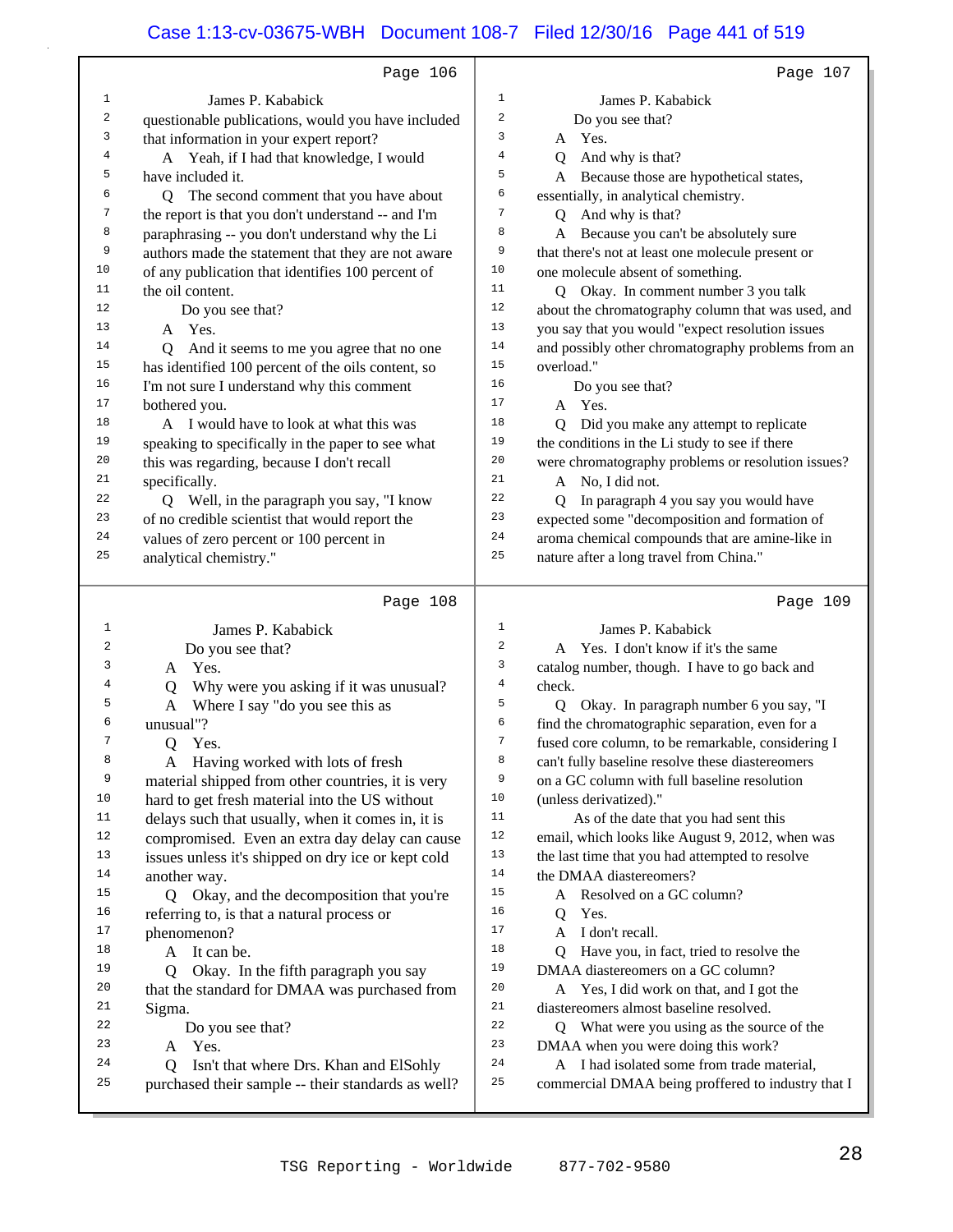|          | Page 110                                                                                          |                | Page 111                                                                                         |
|----------|---------------------------------------------------------------------------------------------------|----------------|--------------------------------------------------------------------------------------------------|
| 1        | James P. Kababick                                                                                 | 1              | James P. Kababick                                                                                |
| 2        | obtained, and also standard from ChromaDex, and I                                                 | $\sqrt{2}$     | that?                                                                                            |
| 3        | also obtained the CPR standard from Sigma, the                                                    | 3              | No. I have a method developed to do<br>A                                                         |
| 4        | uncertified one.                                                                                  | 4              | that.                                                                                            |
| 5        | Q And were you doing this work for a                                                              | 5              | You just don't offer it commercially?<br>Q                                                       |
| 6        | client?                                                                                           | 6              | $\mathbf{A}$<br>Right.                                                                           |
| 7        | A Actually, it was for a method                                                                   | $\overline{7}$ | Okay, and when I asked you about<br>$\overline{Q}$                                               |
| 8        | development for client services, yes.                                                             | 8              | resolving the diastereomers on a GC column --                                                    |
| 9        | Q When you say it was "method development                                                         | 9              | well, I asked you about resolving the                                                            |
| 10       | for client services," do you mean it was work that                                                | 10             | diastereomers on a column, and you said GC.                                                      |
| 11       | you were doing to develop a method for a specific                                                 | 11             | Have you done other work with regard to                                                          |
| 12       | client?                                                                                           | 12             | the DMAA diastereomers in attempting to resolve                                                  |
| 13       | A No. It was for developing methodologies                                                         | 13             | them?                                                                                            |
| 14       | to offer to clients.                                                                              | 14             | A Yes. I've run it on liquid                                                                     |
| 15       | Q And has Flora offered -- strike that.                                                           | 15             | chromatography, too.                                                                             |
| 16       | Have you developed such a method and now offer it                                                 | 16             | Q And was the source of the material the                                                         |
| 17       | to clients?                                                                                       | 17             | same, trade material?                                                                            |
| 18       | A We currently offer the analysis of                                                              | 18             | A Yes, the three materials that I                                                                |
| 19       | compounds or mixtures to detect the presence of                                                   | 19             | mentioned.                                                                                       |
| 20       | DMAA. We're not right now quantifying DMAA.                                                       | 20             | Q In paragraph 9 you talk about "the                                                             |
| 21       | Q Is there a reason why you're not                                                                | 21             | addition of .1 percent formic acid."                                                             |
| 22       | quantifying DMAA?                                                                                 | 22             | Do you see that?                                                                                 |
| 23       | A There's not enough demand right now for                                                         | 23             | A Yes.                                                                                           |
| 24       | that.                                                                                             | 24             | $\overline{Q}$<br>Did you do any work to determine if                                            |
| 25       | So you haven't developed a method to do<br>Q                                                      | 25             | there was any shift in the retention times caused                                                |
|          |                                                                                                   |                |                                                                                                  |
|          | Page 112                                                                                          |                | Page 113                                                                                         |
| 1        |                                                                                                   | 1              |                                                                                                  |
| 2        | James P. Kababick                                                                                 | 2              | James P. Kababick                                                                                |
| 3        | by the acid?<br>A No, I did not.                                                                  | 3              | HorRat equation. He had hypothesized that as                                                     |
| 4        |                                                                                                   | $\overline{4}$ | technology advanced, that he would see precision                                                 |
| 5        | Q In paragraph 11 you talk about working<br>in the "pesticide residue chemistry area."            | 5              | and accuracy improve over time. So if we looked                                                  |
| 6        | What work have you done in pesticide                                                              | 6              | at older methods to measure something and newer<br>methods, the newer methods would have tighter |
| 7        | residues?                                                                                         | $\sqrt{ }$     | precision and accuracy.                                                                          |
| $\,8\,$  | A We developed special methods for the                                                            | 8              | What he found out was that never                                                                 |
| 9        | analysis of trace residues in ginseng and                                                         | 9              | changed. Precision and accuracy were always a                                                    |
| 10       | botanicals, and I have collaborated, through the                                                  | 10             | function of the analyte concentration and matrix,                                                |
| 11       | AOAC, on methodology with the Food and Drug                                                       | 11             | and so much so that he developed a formula that                                                  |
| $1\,2$   | Administration's -- what's the acronym? Not CDER.                                                 | 12             | will give you the approximate window for                                                         |
| 13       | CFSAN, Center for Food Safety and Applied                                                         | 13             | performance.                                                                                     |
| 14       | Nutrition with Dr. John Wong and Alex Krynitsky.                                                  | 14             | In this case, these precision and                                                                |
| 15       | Q In the same paragraph you go on to say,                                                         | 15             | accuracy data points are extremely tight compared                                                |
| 16       | "They may be the luckiest chemists ever. The data                                                 | 16             | to what one would expect for the working                                                         |
| 17       | is extremely tight, and this data is not                                                          | 17             | concentrations being measured, and so it is                                                      |
| 18       | consistent with the work by Horwitz, which shows                                                  | 18             | unusual, because, according to 130, 140 years of                                                 |
| 19       | that accuracy and precision are empirical function                                                | 19             | research data, statistical studies, you shouldn't                                                |
| 20       | of the level of analyte in the matrix."                                                           | $20$           | be able to get that.                                                                             |
| 21       | What did you mean?                                                                                | $2\sqrt{1}$    | Q Have you seen other studies where the                                                          |
| 22       | Dr. Horwitz was a statistician and<br>A                                                           | 22             | values are better than what would be predicted by                                                |
| 23       | editor for the official methods of AOAC                                                           | 23             | Horwitz and his equation?                                                                        |
| 24<br>25 | International. He was awarded the Priestley medal<br>for his work in developing what's called the | 24<br>$25\,$   | A I have. Some of those, I should say,<br>were fabricated.                                       |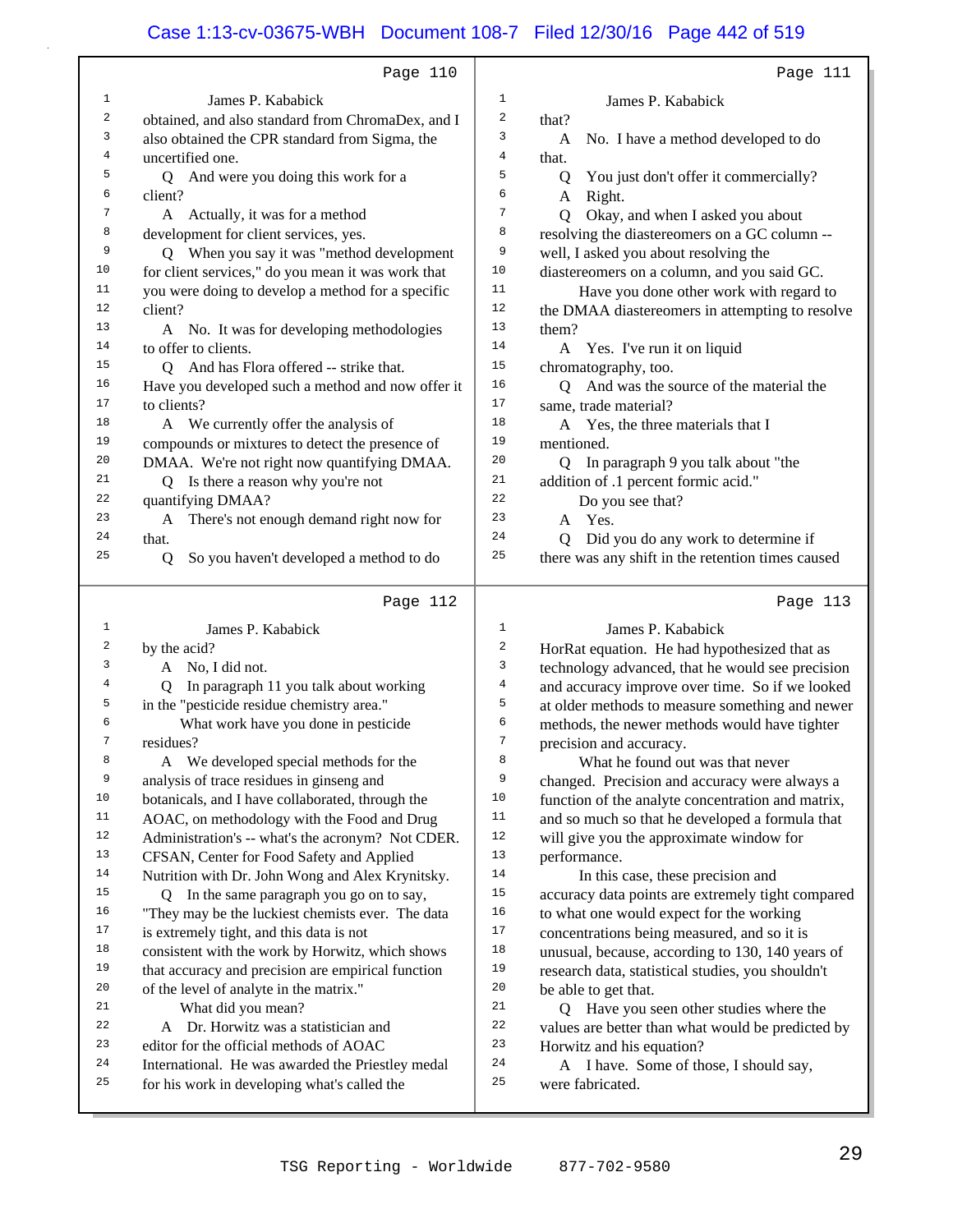|          | Page 114                                                                                 | Page 115                                                                                                    |  |
|----------|------------------------------------------------------------------------------------------|-------------------------------------------------------------------------------------------------------------|--|
| 1        | James P. Kababick                                                                        | $\mathbf 1$<br>James P. Kababick                                                                            |  |
| 2        | And how do you know they were<br>Q                                                       | $\sqrt{2}$<br>Q You say, "Considering that one of the                                                       |  |
| 3        | fabricated?                                                                              | 3<br>authors declares in the paper that he provided                                                         |  |
| 4        | A Further work and investigation yielded                                                 | $\overline{4}$<br>expert witness services for the company funding                                           |  |
| 5        | that information.                                                                        | 5<br>the study, I feel it is even more critical to                                                          |  |
| 6        | Q Okay, and as you sit here today, do you                                                | 6<br>emphasize why they are the only group that was                                                         |  |
| 7        | have any facts to suggest that the Li results were                                       | 7<br>able to obtain samples of oils and botanical                                                           |  |
| 8        | fabricated?                                                                              | 8<br>materials that had DMAA when all other researchers                                                     |  |
| 9        | A I do not.                                                                              | 9<br>were unable to do so."                                                                                 |  |
| 10       | Q Okay. I just want to go back to the                                                    | 10<br>Do you see that?                                                                                      |  |
| 11       | question I was asking you about quantification of                                        | 11<br>A Yes.                                                                                                |  |
| 12       | DMAA. You said that that is not a service that                                           | 12<br>And in your mind, what relevance is it<br>$\mathbf{O}$                                                |  |
| 13       | you offer for clients.                                                                   | 13<br>that one of the authors provided expert services                                                      |  |
| 14       | Have you, in fact, attempted to quantify                                                 | 14<br>to a company funding the study?                                                                       |  |
| 15       | any DMAA in any substance?                                                               | 15<br>A Your question was why -- I'm sorry.                                                                 |  |
| 16       | A We did do some of that work in the past,                                               | 16<br>Q Of what significance is it to you that                                                              |  |
| 17       | but it rapidly dropped off with the, you know,                                           | 17<br>one of the authors of the study was providing                                                         |  |
| 18       | removal of DMAA from products. We didn't pursue                                          | 18<br>expert witnesses for the company who funded the                                                       |  |
| 19<br>20 | it.                                                                                      | 19<br>study?<br>20                                                                                          |  |
| 21       | Q Do you agree with me that it is possible                                               | A Well, there is a claim by USPlabs, if<br>21                                                               |  |
| 22       | for racemic mixtures to be created naturally?<br>Some.                                   | I'm correct, that Geranium is a natural source of<br>22<br>the compound. The only scientist who really come |  |
| 23       | A<br>Q Now, at the end of your analysis -- it's                                          | 23<br>out and show that in the plant were Li at this                                                        |  |
| 24       | on the page marked ElSohly 2630.                                                         | 24<br>point, and he also was helping them as an expert                                                      |  |
| 25       | Yes.<br>A                                                                                | 25<br>witness in that aspect. And therefore, the fact                                                       |  |
|          |                                                                                          |                                                                                                             |  |
|          |                                                                                          |                                                                                                             |  |
|          | Page 116                                                                                 | Page 117                                                                                                    |  |
| 1        | James P. Kababick                                                                        | 1<br>James P. Kababick                                                                                      |  |
| 2        | that his data goes against the larger body of                                            | 2<br>USADA.                                                                                                 |  |
| 3        | scientific evidence, and he's working with a group                                       | 3<br>Q And to your knowledge, has Dr. ElSohly                                                               |  |
| 4        | arguing this naturalness, that I think it's really                                       | 4<br>acted as an expert witness for USADA?                                                                  |  |
| 5        | important to establish, you know, exactly why he                                         | 5<br>I'm not sure.<br>$\mathbf{A}$                                                                          |  |
| 6        | feels nobody else could see that material and                                            | 6<br>To your knowledge, has Dr. Khan acted as<br>$\Omega$                                                   |  |
| 7        | what's going on there.                                                                   | 7<br>an expert witness for the United States                                                                |  |
| 8        | Okay. This is Exhibit 4, the ElSohly<br>Q                                                | 8<br>government?                                                                                            |  |
| 9        | 2012 study.                                                                              | 9<br>A I believe he has, yes. He did an expert                                                              |  |
| 10       | Yes.<br>A                                                                                | 10<br>report for this case.                                                                                 |  |
| 11       | Is that study funded by the FDA and the<br>Q                                             | 11<br>Q If you'd turn now back to Exhibit 11 and                                                            |  |
| 12<br>13 | NIH?                                                                                     | 12<br>specifically to page ElSohly 2633, there's an<br>13                                                   |  |
| 14       | A It says it was supported by the U.S.                                                   | email that starts on the bottom of that page, and<br>14                                                     |  |
| 15       | Anti-Doping Agency.                                                                      | it carries over to 2634.<br>15                                                                              |  |
| 16       | Q Okay, and who are the co-authors on the                                                | I'm sorry. Which page?<br>A<br>16                                                                           |  |
| 17       | paper with Drs. Khan and ElSohly?                                                        | 2633.<br>Q<br>17<br>A                                                                                       |  |
| 18       | A There's Waseem Gul, Kareem ElSohly,<br>Timothy Murphy. I'm going to maybe have trouble | Oh, the one for Mark Blumenthal?<br>18<br>Q<br>Yes.                                                         |  |
| 19       | with this name. Aroona Weerasooriya. Then Amar                                           | 19<br>You see where it says "Jim K. has                                                                     |  |
| 20       | Chittiboyina, Bharathi Avula, Ikhlas Khan, Amy                                           | 20<br>suggested a possible consensus statement on this                                                      |  |
| 21       | Eichner and Larry Bowers.                                                                | 21<br>matter, possibly coming from ABC"?                                                                    |  |
| 22       | Who is Amy Eichner?<br>$\overline{Q}$                                                    | 22<br>Yes.<br>A                                                                                             |  |
| 23       | Amy Eichner is a scientist at USADA.<br>A                                                | 23<br>And that was the consensus statement we<br>0                                                          |  |
| 24<br>25 | And who is Larry Bowers?<br>$\mathbf{Q}$<br>I believe he is also a scientist at<br>A     | 24<br>talked about earlier this afternoon?<br>25<br>A Yeah, the one about the various papers                |  |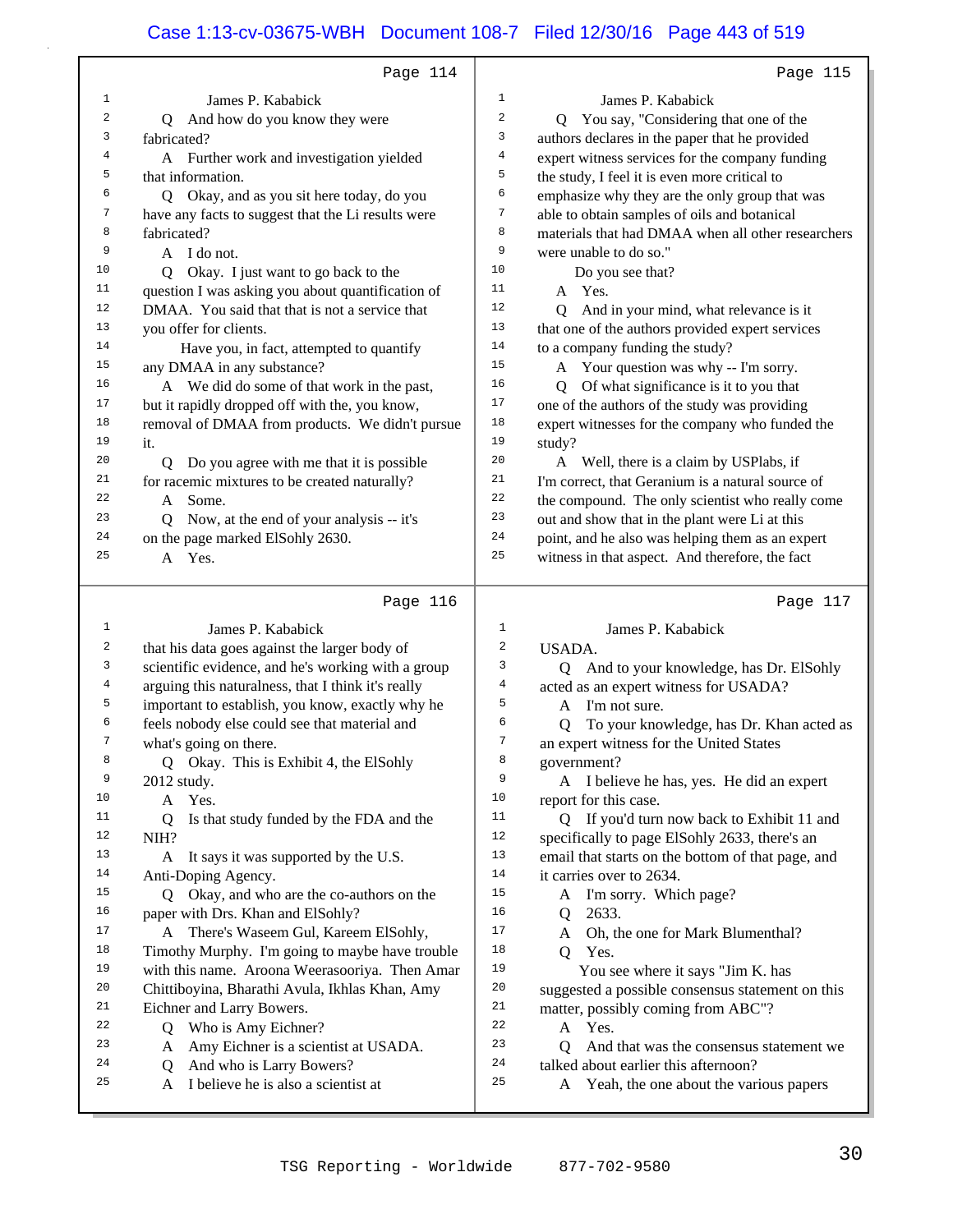|    | Page 118                                                   |                | Page 119                                                   |
|----|------------------------------------------------------------|----------------|------------------------------------------------------------|
| 1  | James P. Kababick                                          | 1              | James P. Kababick                                          |
| 2  | and the synthesis of all the data, yes.                    | 2              | BY MS. WOOLSON:                                            |
| 3  | And you see right above that email,<br>O                   | 3              | So this paper discusses next-generation<br>Q               |
| 4  | Joseph Betz says that he "doesn't think a                  | $\overline{4}$ | sequencing, correct?                                       |
| 5  | consensus statement would be useful just yet"?             | 5              | A Yes, of botanicals.                                      |
| 6  | A Yes.                                                     | 6              | And it discusses the problem of<br>O.                      |
| 7  | Did you have any conversations with him<br>Q               | 7              | incidental DNA in next-generation sequencing,              |
| 8  | about why he didn't think that would be useful?            | 8              | correct?                                                   |
| 9  | A I don't recall any.                                      | 9              | A Yeah, the problem with incidental DNA,                   |
| 10 | Okay. Let's go back to your report,<br>Q                   | 10             | meaning DNA that shows up, or fragment DNA that            |
| 11 | Exhibit 1. In paragraph 19, you're discussing the          | 11             | shows up that is linked to a certain botanical             |
| 12 | possibility of foreign DNA in plant samples.               | 12             | species.                                                   |
| 13 | Do you see that?                                           | 13             | Q And the studies that were run by                         |
| 14 | A Yes.                                                     | 14             | Dr. Fleming and Dr. Li had nothing to do with              |
| 15 | Q And you cite to a paper by Newmaster,                    | 15             | next-generation sequencing, did they?                      |
| 16 | Ragupathy and Hanner, right?                               | 16             | A No.                                                      |
| 17 | A Yes.                                                     | 17             | Q<br>And they weren't detecting DNA, were                  |
| 18 | (Exhibit 12 was marked for                                 | 18             | they?                                                      |
| 19 | identification.)                                           | 19             | Not in those studies, no.<br>A                             |
| 20 | BY MS. WOOLSON:                                            | 20             | (Whereupon, a short recess was                             |
| 21 | Q So this is Exhibit 12. Take a look at                    | 21             | taken.)                                                    |
| 22 | that and let me know when you're ready to proceed.         | 22             | BY MS. WOOLSON:                                            |
| 23 | (Witness peruses document.)                                | 23             | Back to your report.<br>Q.                                 |
| 24 | THE WITNESS: Okay.                                         | 24             | Yes.<br>A                                                  |
| 25 |                                                            | 25             | In paragraph 25 you say -- well, are you<br>$\overline{O}$ |
|    |                                                            |                |                                                            |
|    | Page 120                                                   |                | Page 121                                                   |
| 1  | James P. Kababick                                          | $\mathbf{1}$   | James P. Kababick                                          |
| 2  | there? You say, "Dr. Simone also failed to                 | $\sqrt{2}$     | these, and then you run a formula to compare               |
| 3  | utilize other available analytical techniques to           | 3              | those.                                                     |
| 4  | gain additional evidence about the naturalness of          | 4              | Q And I take it, as you sit here today,                    |
| 5  | DMAA in the Geranium samples studied, such as              | 5              | you did not run isotope ratio mess spectrometry on         |
| 6  | isotope ratio mass spectrometry."                          | 6              | any Geranium plant samples, did you?                       |
|    | Do you see that?                                           | 7              | A No.                                                      |
| 8  | Yes.<br>A                                                  | 8              | And would you run the isotope ratio mass<br>Q              |
| 9  | First of all, what information would you<br>$\overline{Q}$ | 9              | spectrometry on the sample itself or like on a,            |
| 10 | expect to get from running isotope ratio mass              | 10             | just a ground-up sample of Geranium plant, or              |
| 11 | spectrometry?                                              | 11             | would you process the sample somehow?                      |
| 12 | Isotope ratio mass spectrometry would<br>A                 | 12             | A You would prepare the sample, and                        |
| 13 | give you the ratios of different carbons, carbon           | $13$           | depending on what analysis you were going to do by         |
| 14 | 12 and 13, 14. It could also give you isotope              | $1\,4$         | isotope ratio, I would either prepare it by                |
| 15 | data on other elements such as hydrogen and                | 15             | isolating and purifying the compound or setting it         |
| 16 | oxygen. The goal is to determine if a compound             | 16             | up in a volatile state where it could be separated         |
| 17 | has an isotope ratio consistent with a plant               | 17             | by gas chromatography.                                     |
| 18 | source or a Petra chemical source. It's used               | 18             | When you say "isolating the compound,"<br>O.               |
| 19 | extensively in authenticating natural products             | 19             | what compound are you talking about? DMAA?                 |
| 20 | that are also available synthetically.                     | 20             | Yeah, whatever compound I would want to<br>A               |
| 21 | What is the difference in the ratios<br>Q                  | 21             | study. The most recent one I did was on caffeine.          |
| 22 | between plant and synthetic?                               | 22             | To your knowledge, has anyone run<br>Q.                    |
| 23 | A I'd have to look it up. It's calculated                  | 23             | isotope ratio mass spectrometry on Geranium                |
| 24 | against Pee Dee Belemnite and expressed in a               | 24             | plants?                                                    |

<sup>25</sup> A Yes. I believe that there have been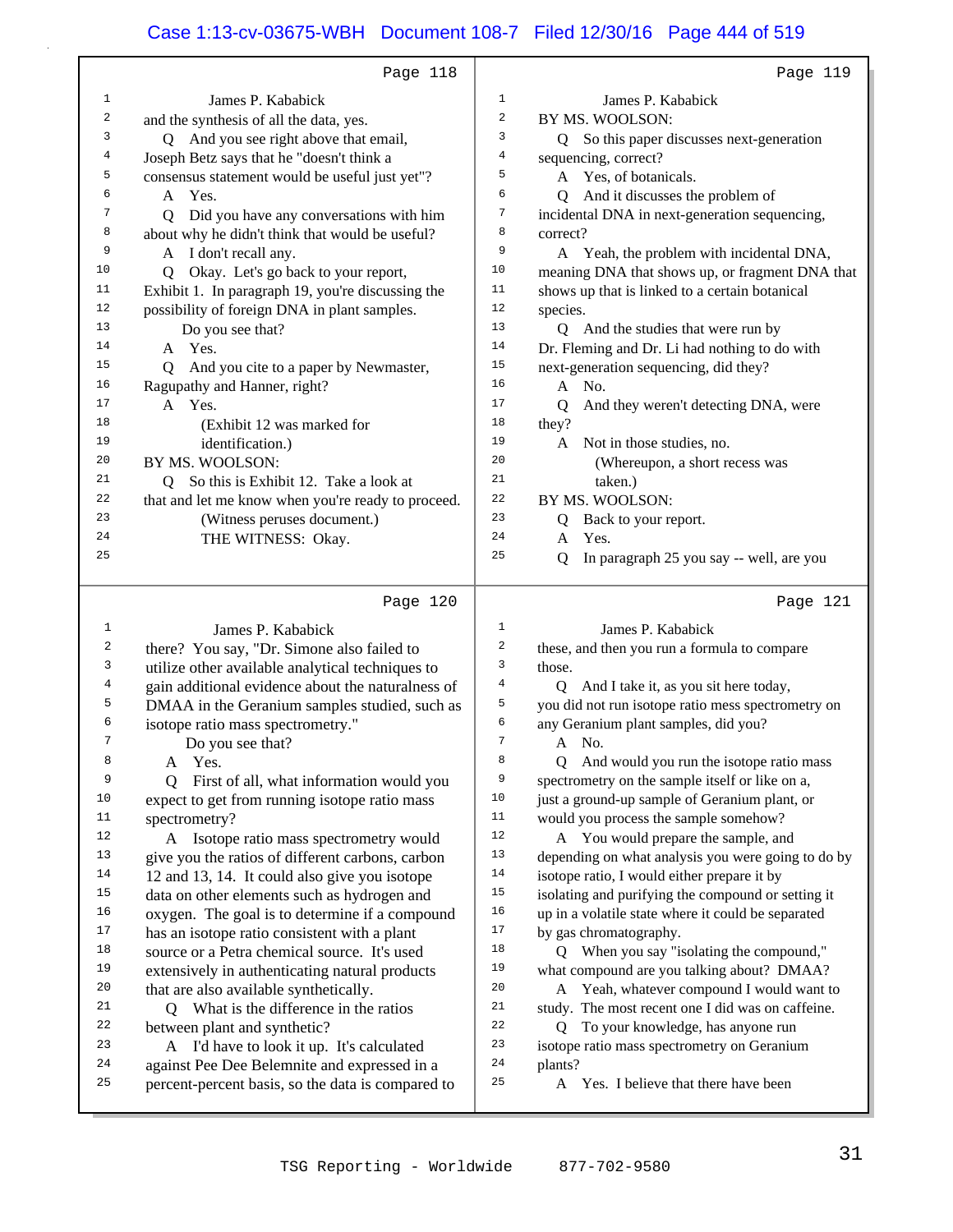|              | Page 122                                                                         |                | Page 123                                                                                      |
|--------------|----------------------------------------------------------------------------------|----------------|-----------------------------------------------------------------------------------------------|
| $\mathbf{1}$ | James P. Kababick                                                                | $\mathbf 1$    | James P. Kababick                                                                             |
| $\mathbf 2$  | analyses conducted on constituents of the oil.                                   | $\sqrt{2}$     | guideline or methodology that prescribes these                                                |
| 3            | Q And by whom?                                                                   | 3              | additional studies, or is that simply your opinion                                            |
| 4            | A I'd have to review the literature again.                                       | 4              | of what should be done?                                                                       |
| 5            | And were any of those constituents DMAA?<br>Q                                    | 5              | A It's considered basic good scientific                                                       |
| 6            | Not to my knowledge.<br>A                                                        | 6              | practice, if you're identifying a compound that is                                            |
| 7            | In the next paragraph you say, "They<br>$\mathbf{Q}$                             | $\overline{7}$ | generally considered not to be occurring naturally                                            |
| 8            | failed to conduct the necessary additional studies                               | 8              | in a product, to explore that further and make                                                |
| 9            | needed to show that the compound is plant-derived                                | 9              | sure that that compound actually is coming from                                               |
| 10           | and to rule out likely contamination sources."                                   | 10             | the plant and not a byproduct of degradation,                                                 |
| 11           | Do you see that?                                                                 | 11             | contamination or anything like that.                                                          |
| 12           | A Yes.                                                                           | 12             | Q My question was: Is it set forth in a                                                       |
| 13           | Q Leaving aside the isotope ratio mass                                           | 13             | particular methodology or procedure or guideline                                              |
| 14           | spectrometry that we just discussed, what                                        | 14             | that those are the steps that need to be taken?                                               |
| 15           | necessary additional studies are you referring to?                               | 15             | A Not that I can recall of fhand.                                                             |
| 16           | A What I would do in this case, in                                               | 16             | Q And those steps that you've just                                                            |
| 17           | addition to IRMS on the compound, is to get a                                    | 17             | identified for us, you didn't do any of those                                                 |
| 18           | larger population of samples to see what                                         | 18             | steps, did you?                                                                               |
| 19<br>20     | percentage in a larger population the material                                   | 19<br>20       | A No.                                                                                         |
| 21           | appears, and multiple replicates of samples, so                                  | 21             | $\overline{Q}$<br>And Dr. Brown didn't do any of those                                        |
| 22           | from each region, additional samples. And if the                                 | 22             | steps, did she?                                                                               |
| 23           | material seemed to be only in certain samples, I                                 | 23             | I'm not sure if she did.<br>A                                                                 |
| 24           | would further evaluate what might be the source of<br>the contamination.         | 24             | You read her expert report?<br>Q<br>I did.<br>$\mathsf{A}$                                    |
| 25           | Okay, and is there a particular<br>Q                                             | 25             | Did you see anything like that in her<br>$\mathbf Q$                                          |
|              |                                                                                  |                |                                                                                               |
|              |                                                                                  |                |                                                                                               |
|              | Page 124                                                                         |                | Page 125                                                                                      |
| $\mathbf{1}$ | James P. Kababick                                                                | 1              | James P. Kababick                                                                             |
| 2            | expert report?                                                                   | $\sqrt{2}$     | A Is there a specific analyte class that                                                      |
| 3            | A I don't recall that I did.                                                     | 3              | you're looking at, or levels?                                                                 |
| 4            | Did Dr. Khan do any of those studies?<br>Q                                       | $\,4$          | Q Just generally.                                                                             |
| 5            | I'm not sure that he did.<br>A                                                   | 5              | A Generally, broadly speaking, this would,                                                    |
| 6            | Now, you talked about replicates. How<br>$\Omega$                                | 6<br>7         | of course, vary tremendously with what the                                                    |
| 7            | many replicates did Drs. Fleming and Simone do?                                  |                | analytes are, their concentrations and other                                                  |
| 8<br>9       | I'd have to refer back to the paper.<br>A                                        | 8<br>9         | variables, but how they are collected, how they                                               |
| 10           | Okay. You can. It's Exhibit 9.<br>Q                                              | 10             | are grown and collected, how they're stored, how                                              |
| 11           | It looks like in some cases from a given<br>A                                    | 11             | they're processed, those would all be factors.                                                |
| 12           | region, they collected or tested two samples. In                                 | 12             | Q What about the environment in which                                                         |
| 13           | other cases, one. The samples were made up by                                    | 13             | they're grown?<br>Yes.<br>A                                                                   |
| 14           | mixing a variety of plants together, which they                                  | 14             | 0                                                                                             |
| 15           | say is two to ten mixed up together. They weren't<br>individual plant specimens. | 15             | What about the season in which they're<br>harvested?                                          |
| 16           | Q Okay. As part of your -- as part of the                                        | 16             | That could.<br>A                                                                              |
| 17           | preparation of your expert report, did you review                                | 17             | What about the soil in which they grow?<br>Q                                                  |
| 18           | Dr. Simone's studies on the derivatization of                                    | 18             | A<br>Yes.                                                                                     |
| 19           | 1,3-DMAA and 1,4-DMAA?                                                           | 19             | What about the weather? I guess that<br>0                                                     |
| 20           | A You mean the GC or LC derivatization for                                       | 20             | would be environment, so --                                                                   |
| 21           | analysis?                                                                        | 21             | Right.<br>A                                                                                   |
| 22           | Yes, using I think it's called FLEC.<br>Q                                        | 22             | Okay, and as you sit here today, do you<br>0                                                  |
| 23           | Yes, I believe so.<br>A                                                          | 23             | have knowledge about any of those factors for any                                             |
| 24<br>25     | What factors can affect the<br>$\Omega$<br>concentrations of analytes in plants? | 24<br>25       | of the Geranium plants that have been studied,<br>whether by Dr. ElSohly, Dr. Khan, Dr. Lisi, |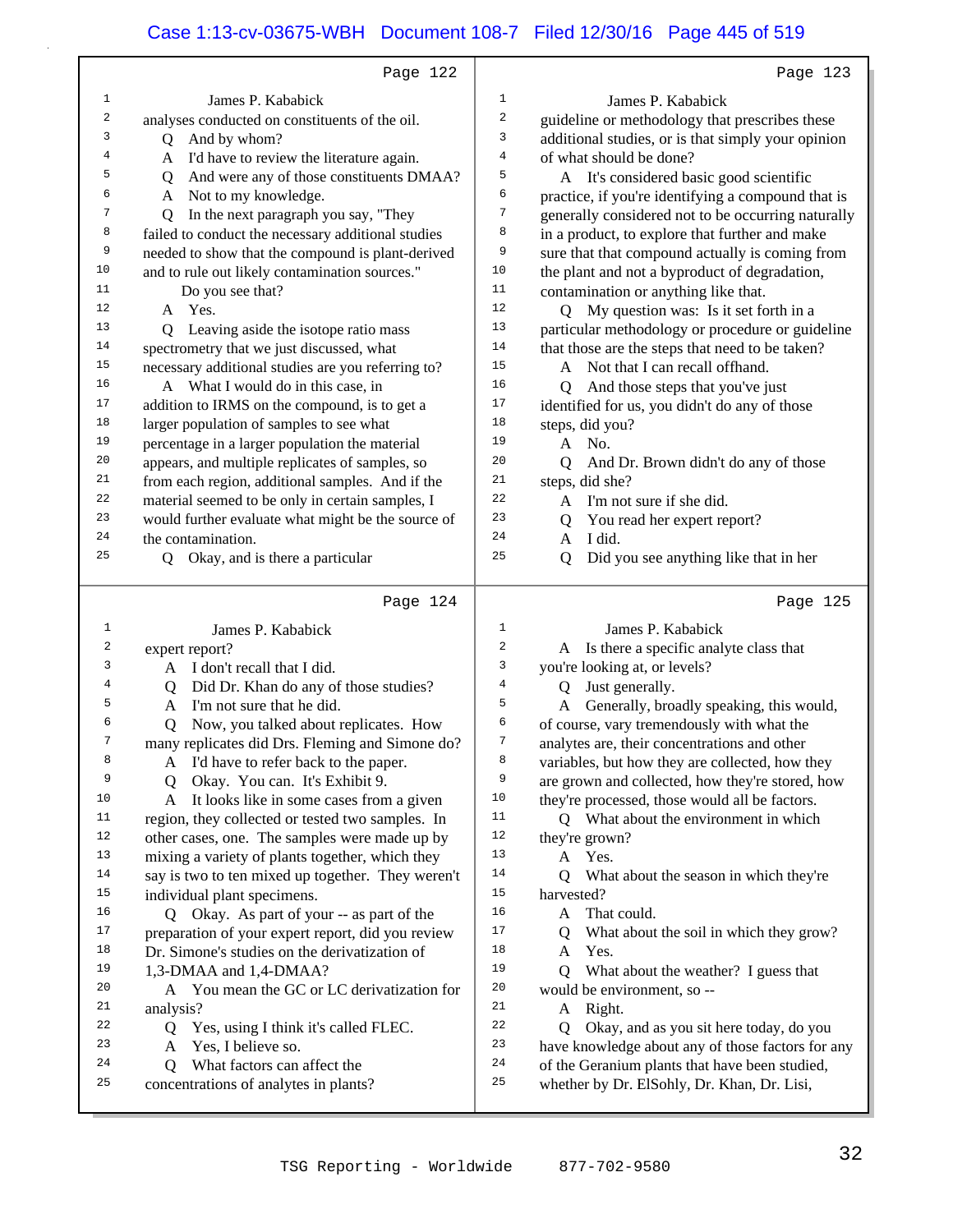|              | Page 126                                                                                | Page 127                                                                                         |
|--------------|-----------------------------------------------------------------------------------------|--------------------------------------------------------------------------------------------------|
| $\mathbf{1}$ | James P. Kababick                                                                       | $\mathbf{1}$<br>James P. Kababick                                                                |
| 2            | Dr. Fleming, Dr. Li?                                                                    | 2<br>develop analytical methods and put those methods                                            |
| 3            | A Only the mention that there were summer                                               | 3<br>or promulgate those methods out to industry.                                                |
| 4            | and winter harvests in the one paper.                                                   | 4<br>Originally, a long time ago, AOAC was                                                       |
| 5            | Beyond that, nothing?<br>Q                                                              | 5<br>part of the FDA. It was a society within the FDA                                            |
| 6            | A Not that I recall.                                                                    | 6<br>many years ago. It was privatized and is now an                                             |
| 7            | MR. O'NEAL: Which paper?                                                                | 7<br>independent entity, and it includes scientists                                              |
| 8            | THE WITNESS: The Li and Fleming                                                         | 8<br>from all over the world.                                                                    |
| 9            | paper.                                                                                  | 9<br>The organization manages the official                                                       |
| 10           | BY MS. WOOLSON:                                                                         | 10<br>methods of analysis which are recognized under the                                         |
| 11           | Q We've talked a lot about --                                                           | 11<br>C.F.R. as official test methods and are used all                                           |
| 12           | A Yeah, the -- am I getting my papers                                                   | 12<br>over the world, and when methods are needed and                                            |
| 13           | mixed up? The Fleming and Simone paper. Let me                                          | 13<br>there's a call for methods, the call goes out,                                             |
| 14           | see if I got my wires crossed here.                                                     | 14<br>experts are assembled, and methods are evaluated                                           |
| 15           | I believe one of the papers refers to                                                   | 15<br>and taken to different action statuses.                                                    |
| 16           | seasonal harvest, but I need to check that, see                                         | 16<br>The process has changed over time                                                          |
| 17           | which one it was here.                                                                  | 17<br>because of the rapid response needed to changing                                           |
| 18           | Yeah, "during three harvest seasons,"                                                   | 18<br>global conditions, but they have what are called                                           |
| 19           | yeah, so it's the Fleming/Simone paper here.                                            | 19<br>"official methods, first action methods," and then                                         |
| 20           | Q Okay. We've talked at various points                                                  | 20<br>there are methods that meet what they call                                                 |
| 21           | today about something called the AOAC.                                                  | 21<br>"standard performance requirements" or "SPM                                                |
| 22           | What is that?                                                                           | 22<br>methods," and these cover all kinds of things from                                         |
| 23           | A The AOAC is a professional scientific                                                 | 23<br>fertilizers to infant formula, vitamins, to, you                                           |
| 24           | society that is a group of scientists and                                               | 24<br>know, water testing and food and supplements and                                           |
| 25           | interested parties that collaborate, cooperate to                                       | 25<br>pharma. That's pretty extensive.                                                           |
|              |                                                                                         |                                                                                                  |
|              | Page 128                                                                                | Page 129                                                                                         |
| 1            | James P. Kababick                                                                       | 1<br>James P. Kababick                                                                           |
| 2            | And when you say "when a call goes out<br>Q                                             | 2                                                                                                |
| 3            | for a method," who is making -- who is sending out                                      | Ingredient Ranking Subcommittee. So for the<br>3<br>dietary supplements, this committee has been |
| 4            | the call?                                                                               | 4<br>charged with determining what the priority order                                            |
| 5            | The call could be stakeholders. For<br>A                                                | 5<br>is for methods that might need to be developed,                                             |
| 6            | instance, recently, Mead Johnson, makers of infant                                      | 6<br>and that can be rearranged over time. That                                                  |
| 7            | formula, they wanted to get a unified method for                                        | 7<br>depends on what's going on in the market and                                                |
| 8            | analyzing the level of nutrient vitamins in infant                                      | 8<br>things like that.                                                                           |
| 9            | formula, and that was using a more modern                                               | 9<br>Q Okay. I just wanted to clarify                                                            |
| 10           | technique, and they sponsored the development of a                                      | 10<br>something. You said "IRS." You didn't mean the                                             |
| 11           | method along with some other infant formula                                             | 11<br>Internal Revenue Service?                                                                  |
| 12           | companies.                                                                              | 12<br>No, no.<br>A                                                                               |
| 13           | Q So stakeholders who have an interest in                                               | 13<br>Because it didn't make any sense.<br>O                                                     |
| 14           | developing the method can send out the call and                                         | 14<br>MR. O'NEAL: He said what the                                                               |
| 15           | then sponsor the work?                                                                  | 15<br>letters were.                                                                              |
| 16           | A Yes, or sometimes it will come from                                                   | 16<br>THE WITNESS: Ingredient Ranking                                                            |
| 17           | regulatory, there's a need, or maybe part of a                                          | 17<br>Subcommittee.                                                                              |
| 18           | clinical research project, there might be a need                                        | 18<br>MS. WOOLSON: I heard "IRS," and I                                                          |
| 19           | to develop a method.                                                                    | 19<br>was like, what?                                                                            |
| 20           | Q Okay. So, for example, FDA could send                                                 | 20<br>MR. O'NEAL: We'll stipulate that                                                           |
| 21           | out a call saying we need to develop a method to                                        | 21<br>the Internal Revenue Service should not be                                                 |
| 22           | do X, or NIH could send out a request and say we                                        | 22<br>involved.                                                                                  |
| 23           | need a method for Y?                                                                    | 23<br>THE WITNESS: Yes. I think that                                                             |
| 24<br>25     | A Yeah, and then normally these are based<br>on the input of what's called the IRS, the | 24<br>was not the best choice for an acronym.<br>25                                              |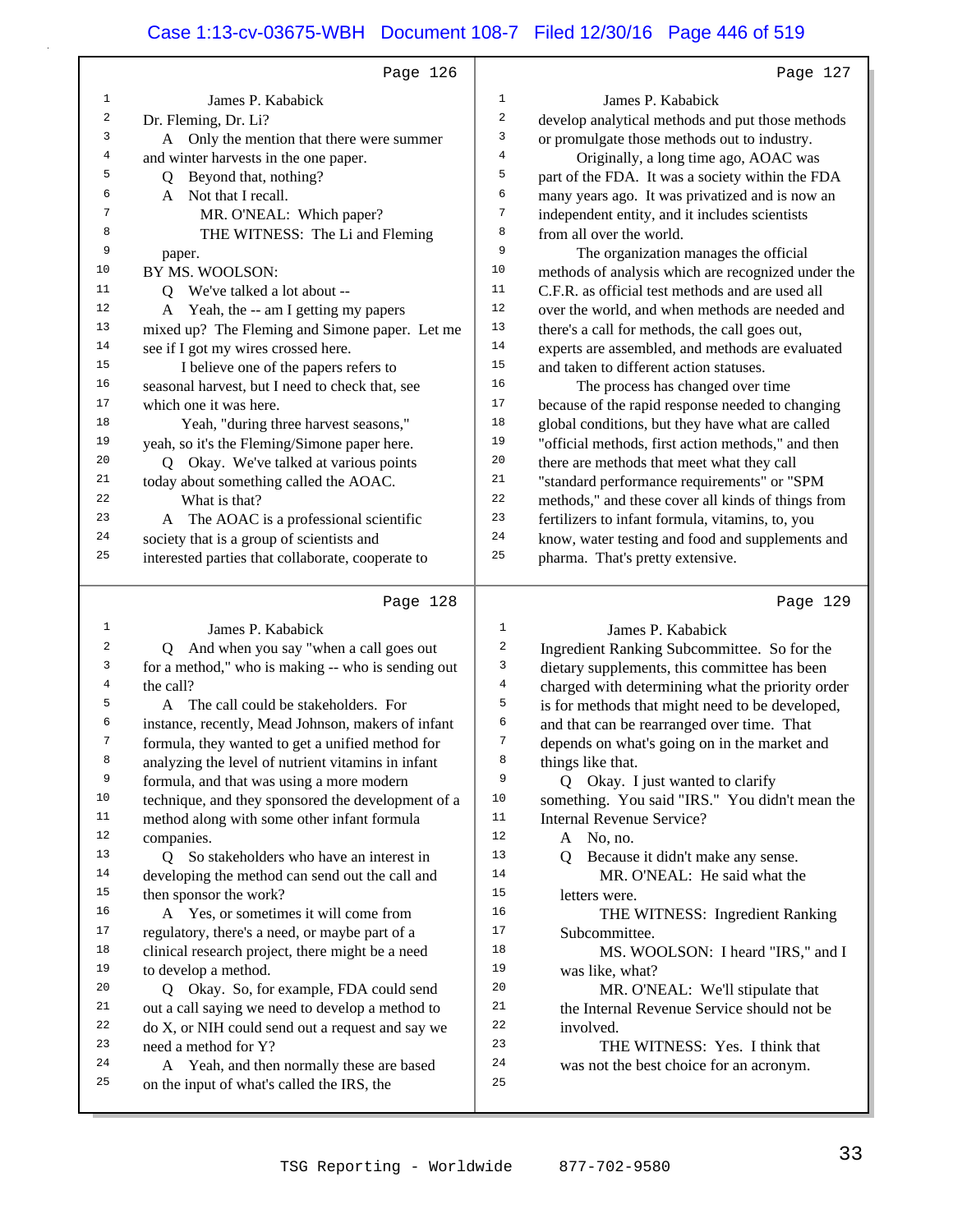# Case 1:13-cv-03675-WBH Document 108-7 Filed 12/30/16 Page 447 of 519

|              | Page 130                                               |                  | Page 131                                                                                  |
|--------------|--------------------------------------------------------|------------------|-------------------------------------------------------------------------------------------|
| $\mathbf{1}$ | James P. Kababick                                      | 1                | James P. Kababick                                                                         |
| 2            | (Exhibit 13 was marked for                             | 2                | Oh, on the right side.<br>A                                                               |
| 3            | identification.)                                       | 3                | "Data acquisition follows the sample<br>Q                                                 |
| 4            | BY MS. WOOLSON:                                        | 4                | preparation step and requires advanced analytical                                         |
| 5            | Q You don't have to read the whole thing.              | 5                | techniques, as the ultra-complexity of samples for                                        |
| 6            | You can, but you don't have to. The questions          | 6                | metabolomic analysis makes it impossible to                                               |
| 7            | will be targeted.                                      | 7                | technologically separate, quantify and identify                                           |
| 8            | MR. O'NEAL: We'll be adjusting our                     | 8                | every metabolite within a biological sample."                                             |
| 9            | travel schedule.                                       | 9                | Do you see that?                                                                          |
| 10           | THE WITNESS: Yes.                                      | 10               | A Yes.                                                                                    |
| 11           | BY MS. WOOLSON:                                        | 11               | Do you agree with that statement?<br>$\mathbf{O}$                                         |
| 12           | Have you seen Exhibit 13 before?<br>Q                  | 12               | A I would say in the context of top-down                                                  |
| 13           | A<br>Yes.                                              | 13               | metabolomic pathway studies, yes, as this is                                              |
| 14           | And what is it?<br>$\overline{Q}$                      | 14               | talking.                                                                                  |
| 15           | This is Appendix K, which are guidelines<br>A          | 15               | Q When you say "top-down metabolomic                                                      |
| 16           | for dietary supplement and botanical methods.          | 16               | studies," what do you mean?                                                               |
| 17           | And these are guidelines issued by whom?<br>Q          | 17               | A That's the studying of metabolic plant                                                  |
| 18           | They are issued by the AOAC.<br>A                      | 18               | pathways by looking at a variety of compounds and                                         |
| 19           | Okay, and if you could turn for me to<br>Q             | 19               | data-mining those compounds using chemometric                                             |
| 20           | page GOV-031203.                                       | 20               | modeling.                                                                                 |
| 21           | A Yes.                                                 | 21               | And to what end I guess is the question.<br>O.                                            |
| 22           | At the bottom of that page, there's a<br>$\Omega$      | 22               | Tracing the pathways by which<br>A                                                        |
| 23           | paragraph right above the table that says "Data        | 23               | metabolites are produced in the plant.                                                    |
| 24           | Acquisition."                                          | 24               | And if you turn to the next page,<br>Q                                                    |
| 25           | Do you see that?                                       | 25               | there's Table 2, and it's got listed some standard                                        |
|              |                                                        |                  |                                                                                           |
|              | Page 132                                               |                  | Page 133                                                                                  |
| 1            |                                                        | $\mathbf 1$      |                                                                                           |
| 2            | James P. Kababick                                      | $\boldsymbol{2}$ | James P. Kababick                                                                         |
| 3            | techniques that are used in metabolomic analysis.      | 3                | table means regarding sensitivity and why NMR is                                          |
| 4            | It's Table 2, not Figure 2.                            | $\overline{4}$   | low sensitivity versus mass spec methods?                                                 |
| 5            | A Oh, sorry. You have a question                       | 5                | A In this, related to metabolomic                                                         |
| 6            | regarding the --                                       | 6                | analysis, the NMR, the way it's being referenced                                          |
| 7            | I do.<br>Q<br>So on Table 2 there are various          | 7                | here, to my understanding, is looking at an<br>extracted sample. You have in that sample  |
| 8            | techniques that are listed for analyzing               | 8                | multiple components as a -- we call Gestalt.                                              |
| 9            | compounds, and this morning I was trying to ask        | 9                | They're all together at once. You're getting all                                          |
| 10           | you, in a very inarticulate fashion, questions         | 10               | the signal from everything that responds to NMR,                                          |
| 11           | about NMR versus mass spec, so hopefully this          | 11               | where GC/MS and LC/MS involve some degree of                                              |
| 12           | table will help me ask a more articulate question      | 12               | chromatographic separation of the compound, so                                            |
| 13           | of you.                                                | 13               | you're now getting compounds separated from other                                         |
| 14           | So looking at the table, it says for the               | 14               | compounds.                                                                                |
| 15           | technique of NMR, nuclear magnetic resonance, it's     | 15               | Q And when you're talking about separation                                                |
| 16           | "low sensitivity."                                     | 16               | of compounds, does that mean that you are somehow                                         |
| 17           | Do you see that?                                       | 17               | performing an action on the initial product or                                            |
| 18           | A Yes.                                                 | 18               | substrate in order to effect that separation?                                             |
| 19           | And then for gas chromatography mass<br>$\overline{O}$ | 19               | A I'm not sure I understand.                                                              |
| 20           | spec, it says "high sensitivity."                      | 20               | Sure.<br>Q                                                                                |
| 21           | Yes.<br>A                                              | 21               | You're talking about separating                                                           |
| 22           | And for LC mass spec, it says "medium<br>$\mathbf{O}$  | 22               | compounds in LC and mass spec.                                                            |
| 23           | sensitivity."                                          | 23               | A Yes.                                                                                    |
| 24<br>25     | Yes.<br>A<br>What is your understanding of what this   | 24<br>25         | And so my question was: Does that mean<br>0<br>that you're operating in some way upon the |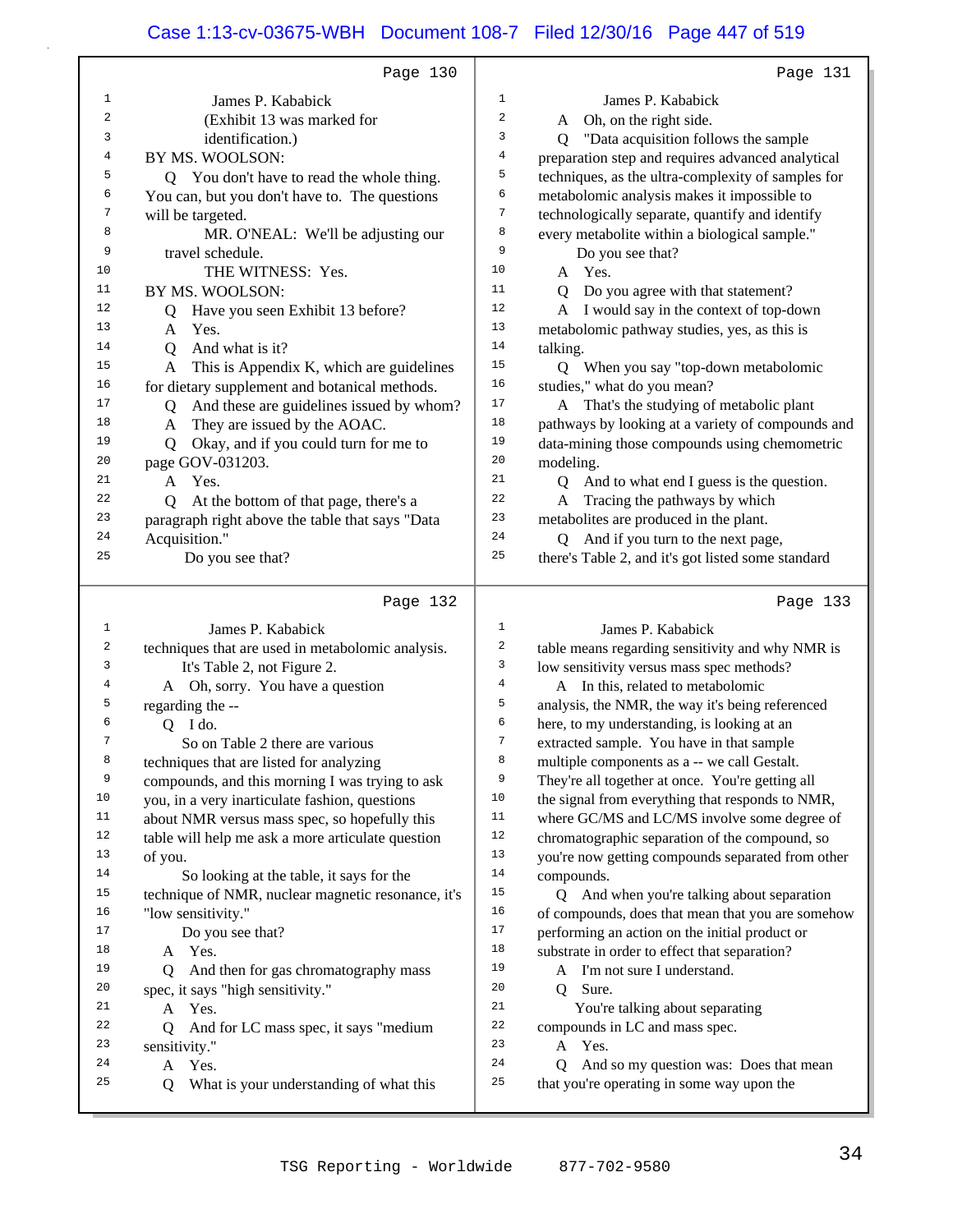|                         | Page 134                                                                    |              | Page 135                                                                                       |
|-------------------------|-----------------------------------------------------------------------------|--------------|------------------------------------------------------------------------------------------------|
| $\mathbf 1$             | James P. Kababick                                                           | $\mathbf{1}$ | James P. Kababick                                                                              |
| 2                       | original substrate in order to effect that                                  | 2            | So that other approaches may be used if<br>O.                                                  |
| 3                       | separation?                                                                 | 3            | they're deemed to be appropriate?                                                              |
| $\overline{4}$          | A You're operating on whatever you                                          | 4            | Yes, that is the case.<br>A                                                                    |
| 5                       | prepared for analysis, which could be a simple                              | 5            | Do you agree that some compounds that<br>0                                                     |
| 6                       | extraction from something like into a solvent, but                          | 6            | are characterized as drugs can still be naturally                                              |
| $\sqrt{ }$              | even then, one must keep in mind that that's                                | 7            | occurring compounds?                                                                           |
| 8                       | somewhat selective. You don't put -- if you're                              | 8            | A When you say "categorized as drugs," do                                                      |
| 9                       | working directly with plant material, not                                   | 9            | you mean that they are compounds that are                                                      |
| 10                      | everything is going to go into solution, so you're                          | 10           | recognized as pharmaceutical drugs by FDA?                                                     |
| 11                      | always getting some kind of bias in what you're                             | 11           | Q I don't know.                                                                                |
| 12                      | seeing, but once you get onto the instrument,                               | 12           | (Exhibit 14 was marked for                                                                     |
| 13                      | whatever you have put on the instrument, the goal                           | 13           | identification.)                                                                               |
| 14                      | there is to get separation.                                                 | 14           | BY MS. WOOLSON:                                                                                |
| 15                      | You don't always get separation of                                          | 15           | Q I'm showing you Exhibit 14, which I                                                          |
| 16                      | everything. It depends on what the detector can                             | 16           | think you will recognize is an article that you                                                |
| 17                      | detect, what separates on the column and their                              | 17           | authored.                                                                                      |
| 18                      | concentrations.                                                             | 18           | $\mathbf{A}$<br>Yes.                                                                           |
| 19                      | So it depends on the conditions that<br>$\overline{Q}$                      | 19           | $\mathbf{Q}$<br>Okay. So this was an article that you                                          |
| 20                      | you're employing?                                                           | 20           | wrote about yohimbine?                                                                         |
| 21                      | Right, partly, yes.<br>A                                                    | 21           | Yes.<br>A                                                                                      |
| 22                      | Okay. Do you agree that the guidance<br>Q                                   | 22           | I think I said that right.<br>Q                                                                |
| 23                      | that the AOAC and similar organizations publish                             | 23           | A<br>You did.                                                                                  |
| 24                      | are simply that, they're guidance?                                          | 24           | And my understanding is that it has been<br>$\mathbf Q$                                        |
| 25                      | A In general, they're guidelines, yes.                                      | 25           | categorized as a scheduled prescription drug in                                                |
|                         |                                                                             |              |                                                                                                |
|                         | Page 136                                                                    |              | Page 137                                                                                       |
| 1                       | James P. Kababick                                                           | 1            | James P. Kababick                                                                              |
| $\overline{\mathbf{c}}$ | several parts of the country, but yet it is also                            | 2            | It's the email that we talked about this morning.                                              |
| 3                       | something that is a natural product; is that --                             | 3            | Yes.<br>A                                                                                      |
| 4                       | Yohimbine hydrochloride is a monograph<br>A                                 | 4            | In your email that is Exhibit 2, you<br>Q                                                      |
| 5                       | drug in the United States Pharmacopeia, and it is                           | 5            | start the email by saying, "Dear colleagues and                                                |
| 6                       | recognized as a drug by FDA, as far as I know.                              | 6            | remaining friends who don't yet hate me for                                                    |
| 7                       | The yohimbine in yohimbine bark is in the freebase                          | 7            | pointing out dangerous supplement issues."                                                     |
| 8                       | form. It's a freebase form, the difference being                            | 8            | Do you see that?                                                                               |
| 9                       | the salt moiety and the source of the material.                             | 9            | Yes.<br>A                                                                                      |
| 10                      | Q And can you take the freebase yohimbine                                   | 10           | What dangerous supplement issue were you<br>O                                                  |
| 11                      | in the bark and then make it rather easily into                             | 11           | trying to point out in this email?                                                             |
| 12                      | the prescription drug that we're talking about?                             | 12           | MR. O'NEAL: Object to the form.                                                                |
| 13                      | A You could turn it into a hydrochloride                                    | 13           | THE WITNESS: I think in this                                                                   |
| 14                      | salt, which would have the same structure as the                            | 14           | particular thing what I was speaking to is in                                                  |
| 15                      | pharmaceutical form.                                                        | 15           | general, when I brought up concerns about                                                      |
| 16                      | Q Okay. So when I asked the question                                        | 16           | supplement issues, which most of them have                                                     |
| 17                      | earlier about can something that is a prescription                          | 17           | been related to phosphodiesterase 5                                                            |
| 18                      | drug also be naturally occurring, it was in the                             | 18<br>19     | inhibitors, Sibutramine and analogues of                                                       |
| 19                      | context of this article that I was asking that                              | 20           | Sibutramine and contaminants such as getting                                                   |
| 20<br>21                | question.                                                                   | 21           | the wrong species mixed up, it's toxic, that                                                   |
| 22                      | So with that in mind, what is your<br>answer?                               | 22           | kind of thing.                                                                                 |
| 23                      |                                                                             | 23           | And then in this case we were                                                                  |
| 24                      | A It could be the same molecular compound<br>as far as structure goes, yes. | 24           | looking into the reports on the Forthane DMAA<br>safety issues, and so I was pointing that out |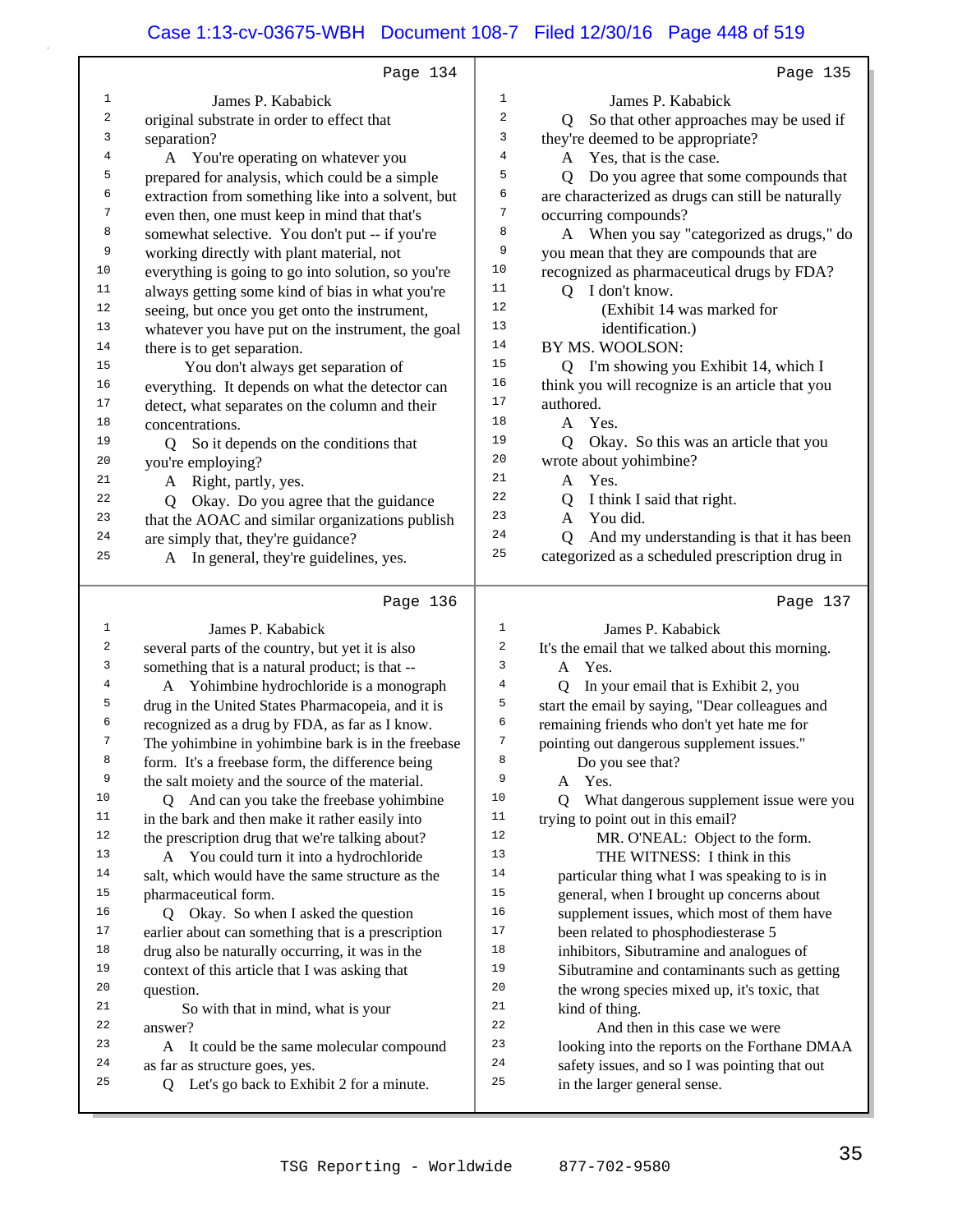|             | Page 138                                                                                                 |                | Page 139                                                                                          |
|-------------|----------------------------------------------------------------------------------------------------------|----------------|---------------------------------------------------------------------------------------------------|
| 1           | James P. Kababick                                                                                        | $\mathbf 1$    | James P. Kababick                                                                                 |
| 2           | BY MS. WOOLSON:                                                                                          | 2              | Do you recall what, if any, steps you                                                             |
| 3           | Q Okay. In the next paragraph you say,                                                                   | 3              | had taken before this email?                                                                      |
| 4           | "In my continuing argument that DMAA (a/k/a                                                              | 4              | A I don't actually recall specifically                                                            |
| 5           | Geranium, a/k/a methylhexaneamine) is a drug with                                                        | 5              | what I did. I don't have a good recollection of                                                   |
| 6           | dangers," and then you continue on.                                                                      | 6              | all the timing of how this played out, because it                                                 |
| 7           | How long have you been making that                                                                       | 7              | was so long ago.                                                                                  |
| 8           | argument?                                                                                                | 8              | Okay. You're not a physician, correct?<br>Q                                                       |
| 9           | A As far as that there could be potential                                                                | 9              | No, I'm not a physician.<br>A                                                                     |
| 10          | dangers with methylhexaneamine?                                                                          | 10             | And as you sit here today, are you<br>$\Omega$                                                    |
| 11          | Q Yes.                                                                                                   | 11             | opining about the safety of DMAA?                                                                 |
| 12          | A I don't know the specific amount of                                                                    | 12             | A No, I'm not opining on the safety.                                                              |
| 13          | time. When the issue started coming up, I started                                                        | 13             | Now, at the end of your email you say,<br>$\mathbf{O}$                                            |
| 14          | looking into it, but I don't have a time window,                                                         | 14             | "Finally, if I turn out to be wrong about this,                                                   |
| 15          | to tell you the truth.                                                                                   | 15             | and methylhexaneamine is actually found in                                                        |
| 16          | Q Can you estimate? Was it five years,                                                                   | 16             | Geranium oil as per the Ping paper and confirmed                                                  |
| 17          | ten years?                                                                                               | 17             | using mass spec and IRMS to be natural and                                                        |
| 18          | A Oh, no, I don't think anything like                                                                    | 18             | authentic, I will be happy to be the first person                                                 |
| 19          | that.                                                                                                    | 19             | to publish a correction to my position."                                                          |
| 20          | Okay, and what --<br>Q                                                                                   | 20             | Do you see that?                                                                                  |
| 21          | This was all rapidly happening at the<br>A                                                               | 21             | A Yes.                                                                                            |
| 22<br>23    | time.                                                                                                    | 22             | Did you publish anything to change your<br>$\overline{Q}$                                         |
| 24          | Okay. So the use of the term "continued<br>$\overline{Q}$                                                | 23<br>24       | position after the Li and Fleming papers were                                                     |
| 25          | argument" suggests that there had been preceding                                                         | 25             | issued?                                                                                           |
|             | argument.                                                                                                |                | A No, I did not. They did not meet the                                                            |
|             |                                                                                                          |                |                                                                                                   |
|             | Page 140                                                                                                 |                | Page 141                                                                                          |
| $\mathbf 1$ | James P. Kababick                                                                                        | 1              | James P. Kababick                                                                                 |
| 2           | requirement here.                                                                                        | 2              | Again, you're not an expert in<br>$\overline{O}$                                                  |
| 3           | Q And in what way did they fail to meet                                                                  | 3              | biosynthetic pathways, correct?                                                                   |
| 4           | the requirement?                                                                                         | $\overline{4}$ | A No. I'm relying on her expertise, which                                                         |
| 5           | A They didn't use isotope ratio mass spec,                                                               | 5              | I have no reason to question.                                                                     |
| 6           | and the papers, while they identify the presence                                                         | 6              | Q And you've already testified that there                                                         |
| 7           | of DMAA, they don't confirm that it's a naturally                                                        | 7              | are many biosynthethic pathways for plants that                                                   |
| 8           | occurring material.                                                                                      | 8              | have not yet been identified, correct?                                                            |
| 9           | And again as you sit here today, you<br>Q                                                                | 9              | A I would imagine there are.                                                                      |
| 10          | don't have any information about the conditions of                                                       | 10             | And do you know what steps, if any,<br>Q                                                          |
| 11          | the plant, the treatment of the plant, the                                                               | 11             | Dr. Brown took to identify potential biosynthethic                                                |
| 12          | handling of the plant samples, nothing, correct,                                                         | 12             | pathways?                                                                                         |
| 13          | beyond what's in the papers?                                                                             | 13             | A I'm not familiar with that. I'm solely                                                          |
| 14          | A Beyond what's in the papers, no.                                                                       | 14             | relying on her expertise in the field.                                                            |
| 15          | And as you sit here today, you don't<br>O                                                                | 15             | Q And when you had issued this report that                                                        |
| 16<br>17    | have any facts to demonstrate that the plants were                                                       | 16             | you've been looking at as Exhibit 1, had you read                                                 |
| 18          | contaminated with DMAA beyond the fact that there                                                        | $17\,$<br>18   | Dr. Brown's report by that time?                                                                  |
| 19          | are studies that don't find DMAA, and there are                                                          | 19             | A No, I didn't read her report until after                                                        |
| 20          | studies that do find DMAA?                                                                               | 20             | I did my report.                                                                                  |
| 21          | A Well, actually, no. After reading                                                                      | 21             | Q What, if any, reports had you read when                                                         |
| 22          | Dr. Brown's report that states -- her expert                                                             | 22             | you drafted your report, other than Dr. Simone's?                                                 |
| 23          | report that DMAA can't be made by the metabolic                                                          | 23             | A Dr. Simone's and Dr. Heuer's, I believe.                                                        |
| 24          | pathways in Geranium, it supports my position that<br>it must be a contaminant, because there's no other | 24             | Yeah, Heuer. I read these two reports, and I<br>think I may have read something from Dr. ElSohly, |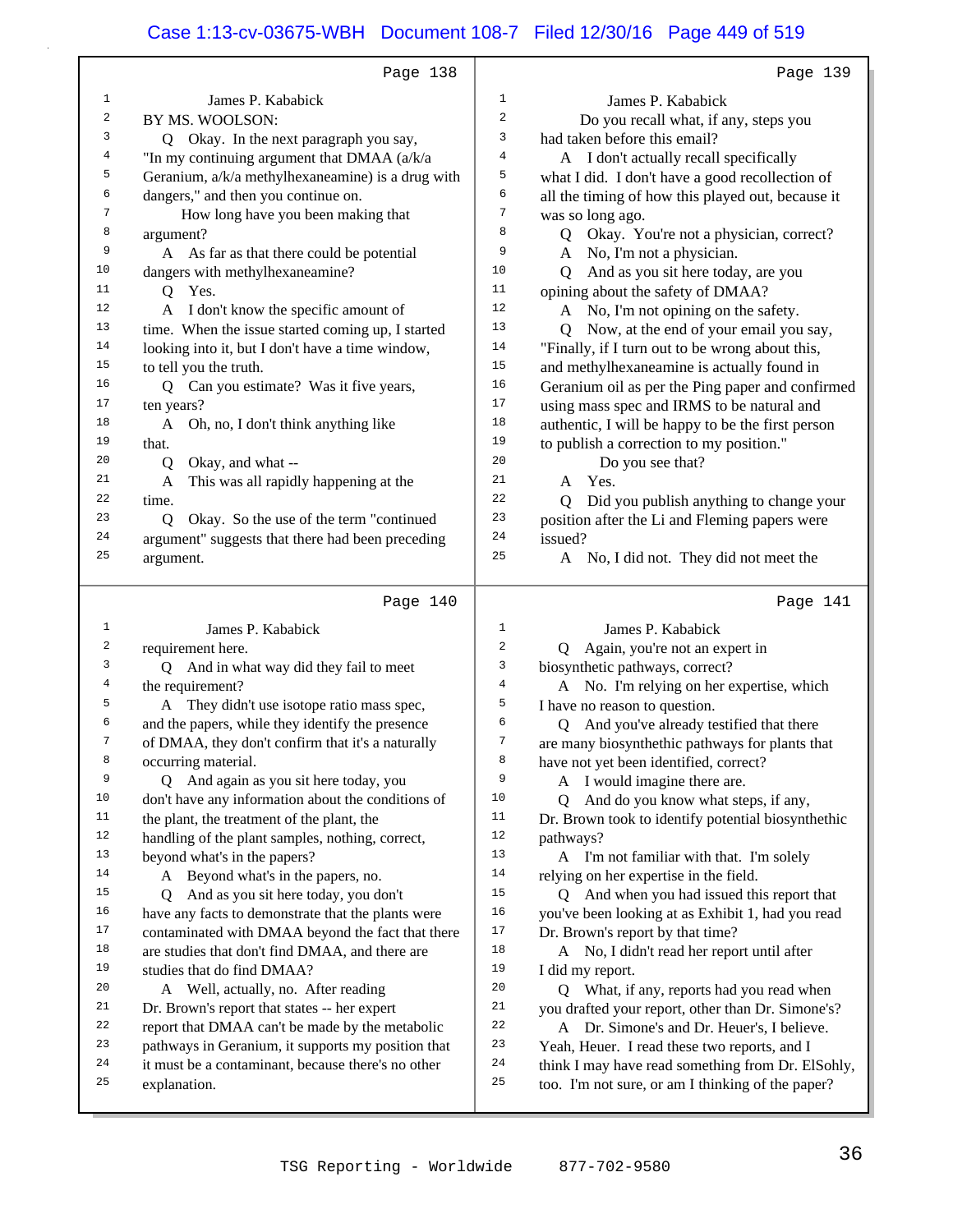|                | Page 142                                                                                |              | Page 143                                                                                             |
|----------------|-----------------------------------------------------------------------------------------|--------------|------------------------------------------------------------------------------------------------------|
| $\mathbf 1$    | James P. Kababick                                                                       | $\mathbf{1}$ | James P. Kababick                                                                                    |
| 2              | I'm not sure.                                                                           | 2            | group called "ORAHQ, ORS Management at FDA."                                                         |
| 3              | MR. O'NEAL: Are you talking about                                                       | 3            | What group is that?                                                                                  |
| 4              | expert reports?                                                                         | 4            | A That would be the Office of Regulatory                                                             |
| 5              | THE WITNESS: There was -- I think                                                       | 5            | Affairs Headquarters Management.                                                                     |
| 6              | I may be thinking about his paper. There                                                | 6            | Q And why were you communicating with                                                                |
| 7              | were these two expert reports I read, and                                               | 7            | them?                                                                                                |
| 8              | then after I did my report, I was provided                                              | 8            | A I don't recall why we were communicating                                                           |
| 9              | with Dr. Brown's and Ikhlas Khan's report and                                           | 9            | regarding this.                                                                                      |
| 10             | read those following it, but I read                                                     | 10           | Q Okay, and you also sent it to the ORA                                                              |
| 11             | Dr. Simone's and Dr. Heuer's, and I reviewed                                            | 11           | lab directors?                                                                                       |
| 12             | the other documents related to the case, the                                            | 12           | Yes.<br>A                                                                                            |
| 13             | papers and articles and things.                                                         | 13           | And you CC'd Daniel Fabricant, correct?<br>O                                                         |
| 14             | (Exhibit 15 was marked for                                                              | 14           | Yes, it appears so here.<br>A                                                                        |
| 15             | identification.)                                                                        | 15           | When you look at the email, it says,<br>O.                                                           |
| 16             | (Witness peruses document.)                                                             | 16           | "I've had a chance to review the embargoed paper                                                     |
| 17             | THE WITNESS: Yes.                                                                       | 17           | and saw those two erroneous hits, and the MS data                                                    |
| 18             | BY MS. WOOLSON:                                                                         | 18           | did not support it, in my opinion."                                                                  |
| 19             | You've seen Exhibit 15 before?<br>$\mathbf{O}$                                          | 19           | What embargoed paper are you talking                                                                 |
| 20             | Yeah, it looks like an email<br>$\mathbf{A}$                                            | 20           | about?                                                                                               |
| 21             | communication that I sent, and this article is --                                       | 21           | That I'm not sure. I remember looking<br>A                                                           |
| 22             | looks like it's from Wall Street Journal,                                               | 22           | at embargoed paper, but I do not recall whose                                                        |
| 23             | possibly.                                                                               | 23           | paper it was. I've looked at some articles that                                                      |
| 24             | Q Okay. This email that you sent, you                                                   | 24           | were embargoed, given an opportunity to review and                                                   |
| 25             | sent to William Martin at FDA. It looks like a                                          | 25           | comment before it went to press, and also was                                                        |
|                |                                                                                         |              |                                                                                                      |
|                |                                                                                         |              |                                                                                                      |
|                | Page 144                                                                                |              | Page 145                                                                                             |
| 1              | James P. Kababick                                                                       | $\mathbf{1}$ | James P. Kababick                                                                                    |
| $\sqrt{2}$     | asked to peer-review additionally a paper because                                       | 2            | discussing, correct?                                                                                 |
| 3              | of my familiarity with DMAA, but I don't know if                                        | 3            | A Not exactly, but I think it would be one                                                           |
| $\overline{4}$ | this was Armstrong's paper or the joint                                                 | 4            | of those -- let me see here. I'm not sure if this                                                    |
| 5              | collaborative one with ElSohly and Khan.                                                | 5            | article is linked to this communication or not.                                                      |
| 6              | Did you peer-review either one of those<br>$\mathbf{O}$                                 | 6            | You see further down in the email it<br>O                                                            |
| 7              | papers?                                                                                 | 7            | says, "Regardless, I was very pleased the final                                                      |
| 8              | A I reviewed them at the request of the                                                 | 8            | paper did not have that data."                                                                       |
| 9              | authors prior to their release, but not actually                                        | 9            | Do you see that?                                                                                     |
| 10             | through the journal process as a primary reviewer,                                      | 10           | A Yes.                                                                                               |
| 11             | as a final reviewer.                                                                    | 11           | Why were you pleased that the final<br>O.                                                            |
| 12             | Q And the ElSohly study that you reviewed;                                              | 12           | paper did not have data in it?                                                                       |
| 13             | was that the multi-centre study?                                                        | 13           | A In particular, I believe this is                                                                   |
| 14             | A Yes.                                                                                  | 14           | addressing some data that suggested DMAA was                                                         |
| 15             | And when you reviewed the multi-centre<br>0                                             | 15           | present, but in looking at the spectral data, the                                                    |
| 16             | study, did you have benefit of the information                                          | 16           | mass spec data was not matching, and in one case                                                     |
| 17             | that we discussed today about the Shanghai                                              | $1\,7$       | the data that I looked at, the signals were below                                                    |
| 18             | Institute and its detection of DMAA?                                                    | 18           | detection limits of the method, so in those cases                                                    |
| 19             | MR. O'NEAL: Object to the form.                                                         | 19           | you can't make a scientifically valid call that                                                      |
| 20             | THE WITNESS: I'm not sure exactly                                                       | 20           | that's DMAA.                                                                                         |
| 21             | what data was provided, but I remember there                                            | 21           | Q And so you think that omitting the data                                                            |
| 22             | being some raw data to look at and evaluate.                                            | 22           | altogether from the paper is appropriate?                                                            |
| 23             | BY MS. WOOLSON:                                                                         | 23           | A I think that not saying that it's a                                                                |
| 24<br>25       | Q Okay, and as you sit here today, you<br>don't know what embargoed paper this email is | 24<br>25     | compound when you're below the level at which you<br>say you can detect the compound is appropriate. |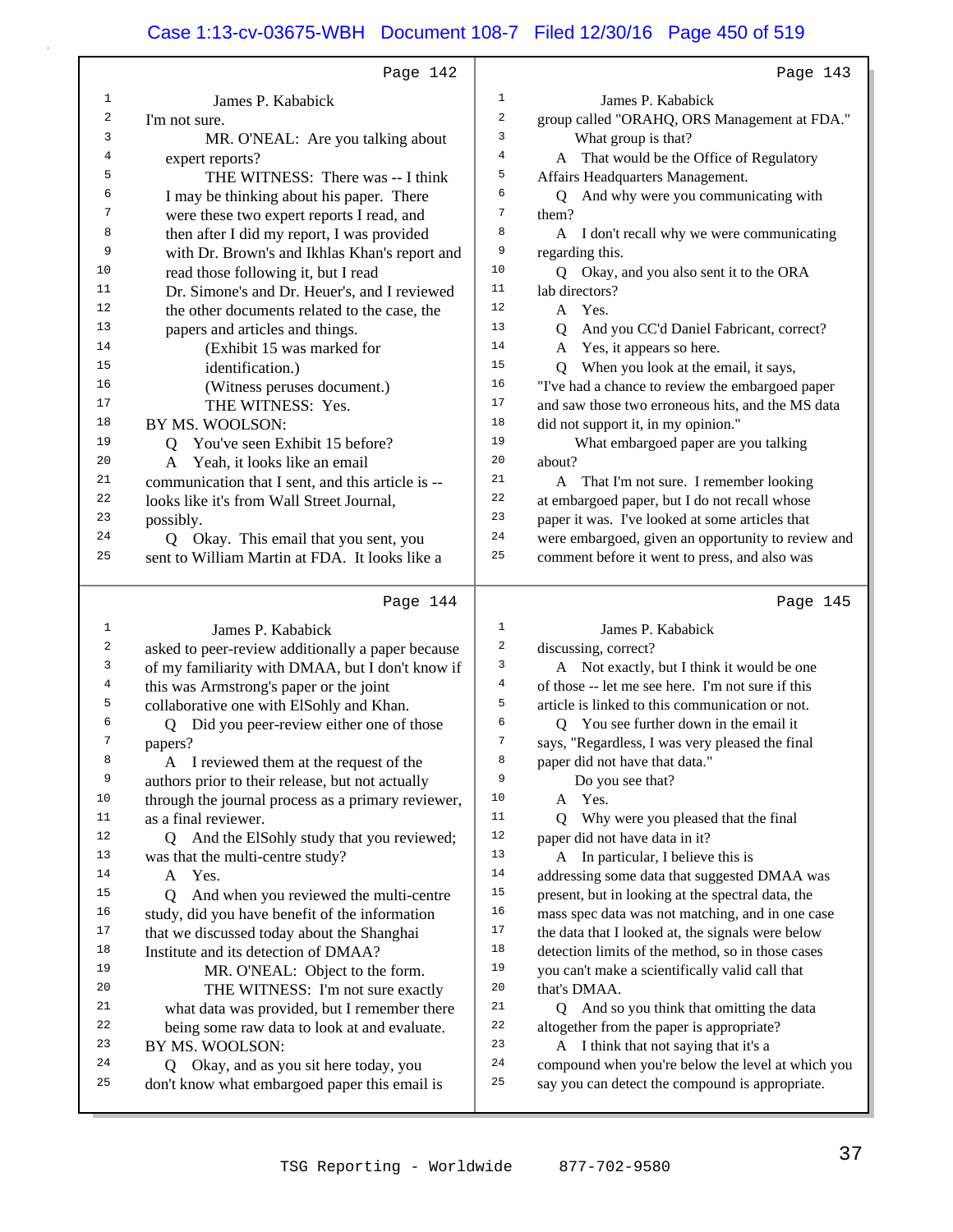|                | Page 146                                                                            |                | Page 147                                                                                              |
|----------------|-------------------------------------------------------------------------------------|----------------|-------------------------------------------------------------------------------------------------------|
| $\mathbf{1}$   | James P. Kababick                                                                   | $\mathbf{1}$   | James P. Kababick                                                                                     |
| $\overline{a}$ | Well, that's not what my question was.<br>$\overline{O}$                            | 2              | A And when you say the data "doesn't fit,"                                                            |
| 3              | My question was: Do you think omitting the data                                     | 3              | is that that you determine it's not valid data?                                                       |
| $\overline{4}$ | from the paper is appropriate?                                                      | $\overline{4}$ | Q No, that it doesn't fit your conclusion.                                                            |
| 5              | A It depends on how it would be presented.                                          | 5              | A Well, how would it not fit the                                                                      |
| 6              | The way it was, yes, because it was making an                                       | 6              | conclusion?                                                                                           |
| 7              | inaccurate, unscientifically supported claim.                                       | 7              | Q Well, if you're concluding that there's                                                             |
| 8              | Q How is presenting data making an                                                  | 8              | no DMAA in a plant, for example, and you find data                                                    |
| 9              | inaccurate and unscientifically supported claim?                                    | 9              | that suggests there is DMAA in a plant, that would                                                    |
| 10             | The data is the data, is it not?                                                    | 10             | not be consistent with the conclusion, right?                                                         |
| 11             | A Well, when you present it saying that it                                          | 11             | A In this hypothetical situation, just so                                                             |
| 12             | identifies a compound that you're unable to                                         | 12             | I understand, are you saying that the findings are                                                    |
| 13             | actually empirically confirm that, then that's                                      | 13             | empirically supported by the methodology or                                                           |
| 14             | misrepresenting the data.                                                           | 14             | that -- because in the cases that I recall looking                                                    |
| 15             | Q But I think you're taking my question                                             | 15             | at, it was like taking noise from a radio and                                                         |
| 16             | further than my question went.                                                      | 16             | saying, oh, I hear the same frequencies that I                                                        |
| 17             | My question was simply: Do you think                                                | $17$           | hear in this Michael Jackson song, so that must be                                                    |
| 18             | omitting the data, not making any conclusion, but                                   | 18             | the Michael Jackson song. You can't say that,                                                         |
| 19             | omitting the data entirely from a paper just                                        | 19             | because you're in the noise.                                                                          |
| 20             | because it doesn't fit, is inappropriate?                                           | 20             | My concern with this was that signal was                                                              |
| 21             | A I'm not sure if you're speaking                                                   | 21             | in the noise, which is the level at which, as                                                         |
| 22             | specifically to this mass spec data or in general                                   | 22             | scientists we say, as analytical chemists we can't                                                    |
| 23             | as a practice.                                                                      | 23             | actually say what this is scientifically, and                                                         |
| 24             | Q Well, let's say in general as a                                                   | 24             | therefore we don't name this compound, because                                                        |
| 25             | practice.                                                                           | 25             | it's not able to be named. And in the one case,                                                       |
|                |                                                                                     |                |                                                                                                       |
|                |                                                                                     |                |                                                                                                       |
|                | Page 148                                                                            |                | Page 149                                                                                              |
| 1              | James P. Kababick                                                                   | $\mathbf{1}$   | James P. Kababick                                                                                     |
| 2              | it was missing critical ions, so it didn't even                                     | 2              | looked at this Exhibit 15, it doesn't refresh your                                                    |
| 3              | look like the compound.                                                             | 3              | recollection about what article you were                                                              |
| $\overline{4}$ | So, yeah, I would say definitely in that                                            | 4              | reviewing?                                                                                            |
| 5              | case.                                                                               | 5              | A I don't recall with absolute certainty.                                                             |
| 6              | In that case, okay, but if you detect<br>O                                          | 6              | And what would you need to look at to<br>O.                                                           |
| 7              | something or you may detect something within the                                    | 7              | recall with absolute certainty?                                                                       |
| 8              | noise level, shouldn't you go back and do more                                      | 8              | A If I had the article, that would be                                                                 |
| 9              | studies to confirm whether it's there?                                              | 9              | great, or the data.                                                                                   |
| 10             | A It depends on what you detect and what's                                          | 10             | Q The end of the sentence, you say, "The                                                              |
| 11             | going on and what your scope of the application                                     | $1\,1$         | lack of authentication means they could have been                                                     |
| 12             | is. So if you're looking to say whether or not                                      | 12             | testing adulterated oils, and I see more                                                              |
| 13             | you're seeing something at or above a certain                                       | 13             | adulterated Geranium EO than clean EO in today's                                                      |
| 14             | level and you're seeing it at that level, that's                                    | 14             | market."                                                                                              |
| $15$           | one thing. If you're seeing it below that level                                     | 15             | Do you see that?                                                                                      |
| 16             | and you'd like to change your method and redevelop                                  | 16             | A Yes.                                                                                                |
| $17\,$         | it to go lower, you could opt to go back and study                                  | 17             | Q Is your comment based solely on the fact                                                            |
| 18<br>19       | it further.                                                                         | 18<br>19       | that you think that the oils were not properly                                                        |
| 20             | Q Wouldn't you want to do that if you                                               | 20             | authenticated as opposed to what the results of                                                       |
| 21             | wanted to know for sure whether something was                                       | 21             | the study were?                                                                                       |
| 22             | there or not?                                                                       | 22             | A Yeah, the -- my concern is, in my                                                                   |
| 23             | A It depends on what the goal of the                                                | 23             | research on essential oils I have seen over the                                                       |
| 24             | method is. It depends on what the scope is and                                      | 24             | years multiple papers discussing the chemistry of                                                     |
| 25             | what levels you're trying to achieve.<br>And again as you sit here, and having<br>Q | 25             | oils, and in some cases they were naming compounds<br>which are known to be absolutely synthetic, and |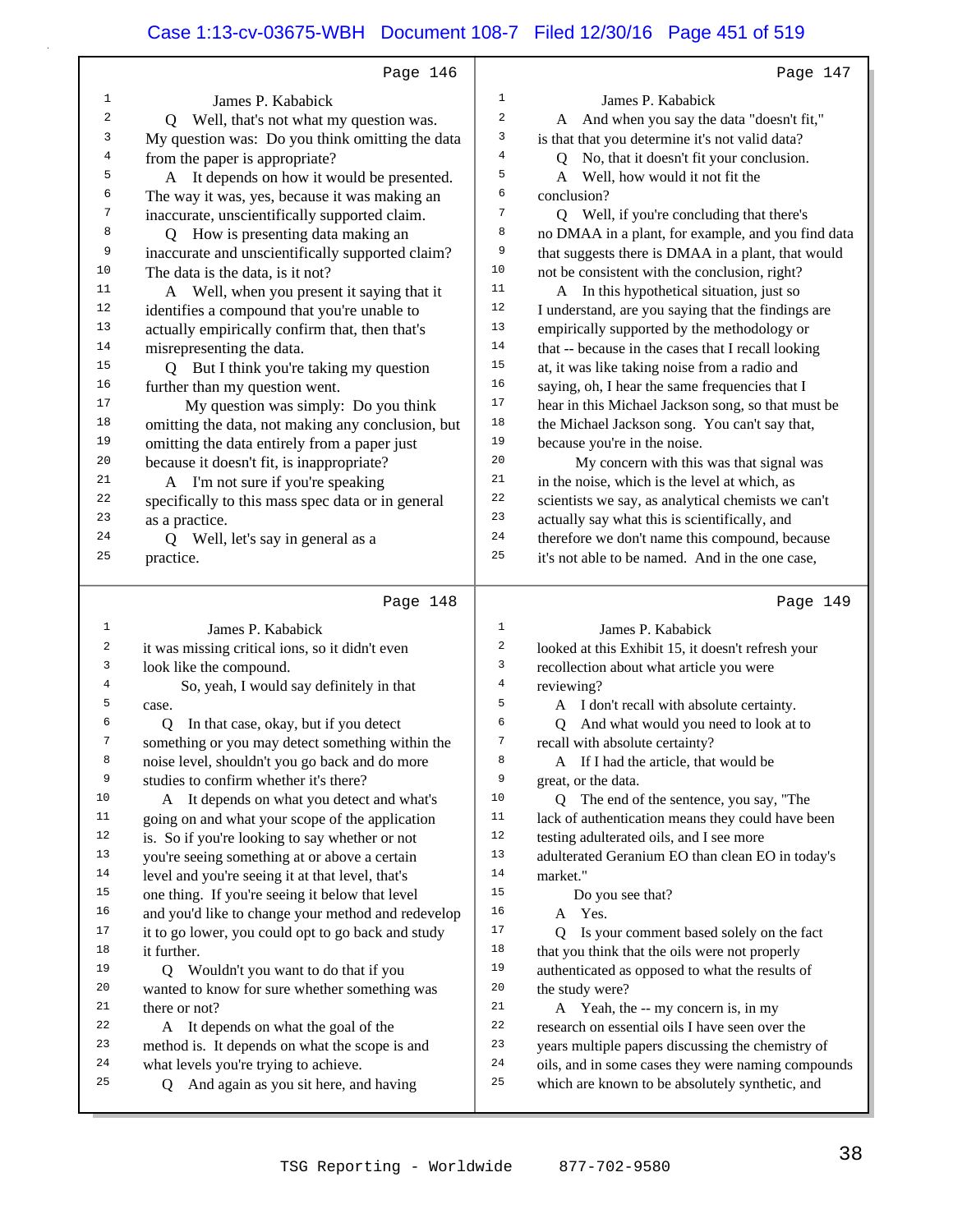|                | Page 150                                                           |                         | Page 151                                                   |
|----------------|--------------------------------------------------------------------|-------------------------|------------------------------------------------------------|
| $\mathbf{1}$   | James P. Kababick                                                  | $\mathbf 1$             | James P. Kababick                                          |
| 2              | they were making decisions based on the assumption                 | 2                       | that were examined by Drs. Li and Fleming were             |
| 3              | that what they had was natural when they didn't                    | 3                       | tampered with?                                             |
| $\overline{4}$ | have it.                                                           | 4                       | A Tampered with in regard to deliberately                  |
| 5              | And the NIH established expert panels,                             | 5                       | adulterated, no.                                           |
| 6              | which I was involved in, to help researchers make                  | 6                       | (Whereupon, a short recess was                             |
| 7              | sure that they are doing clinical research on                      | 7                       | taken.)                                                    |
| 8              | natural products that are actually the natural                     | 8                       | BY MS. WOOLSON:                                            |
| 9              | products they think.                                               | 9                       | Q Mr. Kababick, I may have asked you this,                 |
| 10             | So it's very important to have a good                              | 10                      | and if I did, I apologize for asking it again.             |
| 11             | chain of custody and authentication on materials,                  | 11                      | This morning you testified that you had                    |
| 12             | because if you're going to make a conclusion about                 | 12                      | done some DMAA testing on extracts of Geranium             |
| 13             | something present and you don't know if the                        | 13                      | plants.                                                    |
| 14             | material has been tampered with, that could be a                   | 14                      | Do you remember that testimony?                            |
| 15             | concern.                                                           | 15                      | A Yeah, there were materials sent to me                    |
| 16             | Q Well, authentication of samples is                               | 16                      | that were reported to be Geranium plant extracts,          |
| 17             | different than tampering with samples, is it not?                  | 17                      | but I didn't know for sure if they were Geranium           |
| 18             | A Authentication would be the process of                           | 18                      | plant extracts.                                            |
| 19             | determining if the material appears to be an                       | 19                      | Q With regard to these, the extracts in                    |
| 20             | authentic material. Tampering would be the                         | 20                      | which you did detect DMAA, did you do that isotope         |
| 21<br>22       | process of modifying that material.                                | 21<br>22                | mass spec ratio that you discussed earlier?                |
| 23             | Q Right. So they're two different things?                          | 23                      | A No, I didn't, because my goal in that                    |
| 24             | A Yes.                                                             | 24                      | was just to see if it was DMAA and in one case             |
| 25             | Q Okay, and as you sit here today, do you                          | 25                      | what levels were there, so it wasn't necessary.            |
|                | have any facts to suggest that the Geranium plants                 |                         | Q And I take it then you didn't do any                     |
|                | Page 152                                                           |                         | Page 153                                                   |
| 1              | James P. Kababick                                                  | $\mathbf 1$             | James P. Kababick                                          |
| 2              | carbon 14 dating analysis that you discussed this                  | $\overline{\mathbf{c}}$ | plants"?                                                   |
| 3              | afternoon either?                                                  |                         |                                                            |
| 4              |                                                                    | 3                       | A Yes.                                                     |
|                | A Yeah, that's isotope ratio. Same thing.                          | $\overline{4}$          | Q Have you been asked to comment on the                    |
| 5              | Sorry. My chemistry days are long gone.<br>$\mathbf{O}$            | 5                       | New Zealand government's publication saying that           |
| 6              | When you determined the DMAA in those                              | 6                       | DMAA -- the evidence suggests that DMAA naturally          |
| 7              | extracts, did you attempt to determine the                         | 7                       | occurs in Geranium plants?                                 |
| 8              | diastereomer ratio?                                                | 8                       | A I don't recall that I have, actually.                    |
| 9              | A No, I didn't.                                                    | 9                       | And you haven't discussed that with any<br>0               |
| 10             | (Exhibit 16 was marked for                                         | 10                      | of your colleagues at AOAC?                                |
| 11             | identification.)                                                   | 11                      | A I don't recall specifically discussing                   |
| 12             | BY MS. WOOLSON:                                                    | 12                      | this.                                                      |
| 13             | Showing you what was marked as Exhibit<br>Q                        | 13                      | Q If you could turn back to Exhibit 1,                     |
| 14             | 16.                                                                | 14                      | which is your report, please, and I'm on page 17.          |
| 15             | (Witness peruses document.)                                        | 15                      | You see under "Expert Report" you list                     |
| 16             | THE WITNESS: Okay.                                                 | 16                      | Dr. Brown's report?                                        |
| 17<br>18       | BY MS. WOOLSON:                                                    | 17<br>18                | A Yes.                                                     |
| 19             | Have you seen Exhibit 16 before today?<br>Q.                       | 19                      | So does that refresh your recollection<br>0                |
| 20             | I don't recall if I have.<br>A                                     | 20                      | about whether you had looked at Dr. Brown's report         |
| 21             | This is a publication from the New<br>$\overline{O}$               | 21                      | before you prepared your report?                           |
| 22             | Zealand government, correct?<br>A                                  | 22                      | A I definitely did not.<br>0                               |
| 23             | It appears to be so, yes.<br>You see on page 3 of 8, the last<br>О | 23                      | You definitely did not look at                             |
| 24             | paragraph, it says, "Evidence suggests it is                       | 24                      | Dr. Brown's report?<br>A No. I drafted my report, and I -- |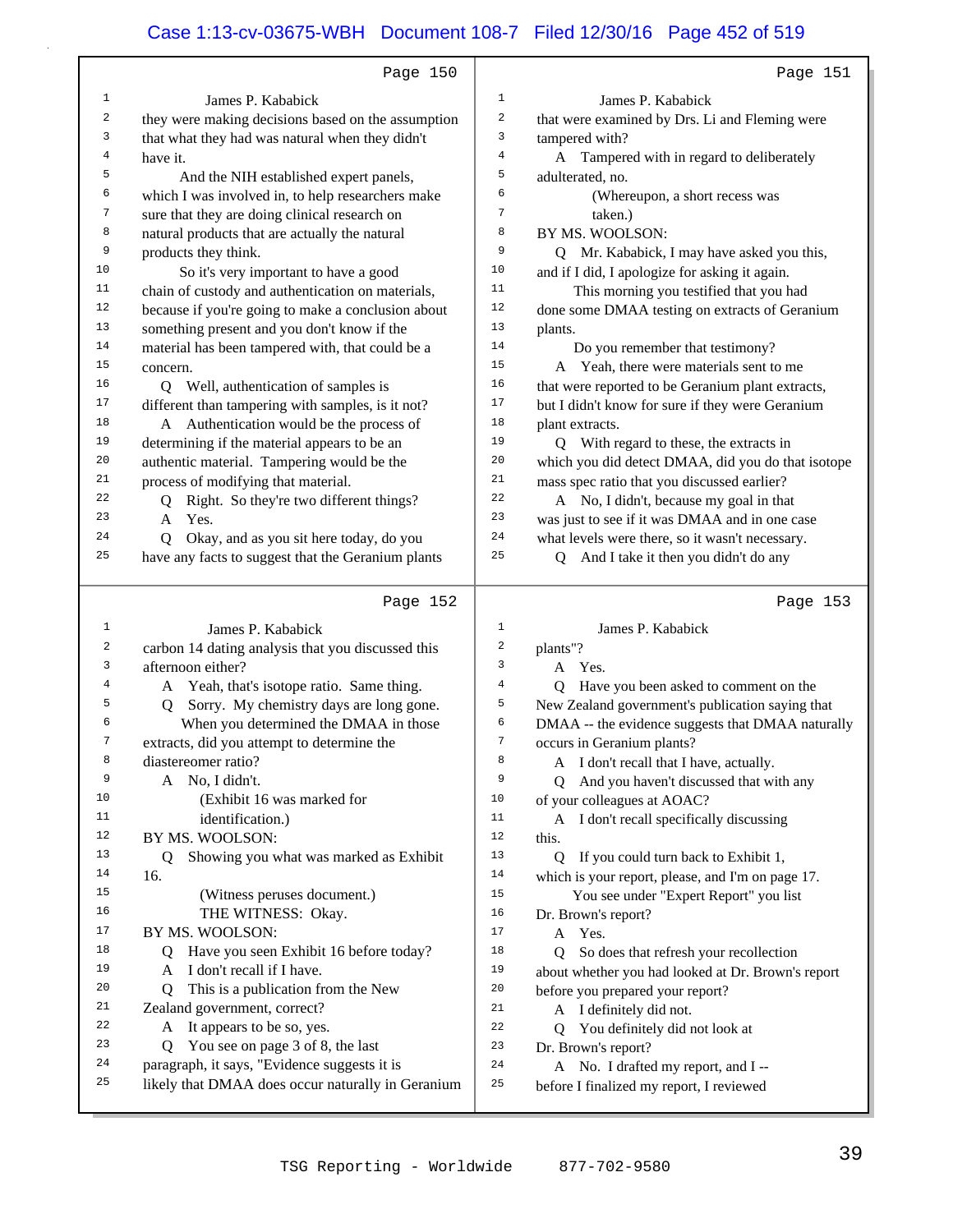|                | Page 154                                                                            | Page 155                                                                            |  |
|----------------|-------------------------------------------------------------------------------------|-------------------------------------------------------------------------------------|--|
| 1              | James P. Kababick                                                                   | $\mathbf 1$<br>James P. Kababick                                                    |  |
| $\sqrt{2}$     | Dr. Brown's report and Ikhlas Khan's report. I                                      | 2<br>clandestine and drug adulteration analysis for                                 |  |
| 3              | had not reviewed them prior to drafting my report.                                  | 3<br>detention samples.                                                             |  |
| $\overline{4}$ | Q But you did review it prior to                                                    | $\overline{4}$<br>Q And when you say you were vetted by the                         |  |
| 5              | finalizing your report?                                                             | 5<br>FDA, what does that involve?                                                   |  |
| 6              | A Yes, and I made no changes.                                                       | 6<br>A The AOAC has to review candidates for                                        |  |
| 7              | So you didn't include anything about<br>0                                           | 7<br>the appointments, and they compare that to what                                |  |
| 8              | Dr. Brown's biosynthetic argument, did you?                                         | 8<br>FDA expects of an expert to serve in those funded                              |  |
| 9              | A No, I did not.                                                                    | 9<br>committees.                                                                    |  |
| 10             | And if you could go back to page 3 of<br>$\overline{Q}$                             | 10<br>Q What does FDA expect of an expert in                                        |  |
| 11             | your report, paragraph 4, you say, "As one of the                                   | 11<br>those funded committees?                                                      |  |
| 12             | leading experts in my field."                                                       | 12<br>A They have to have knowledge of the                                          |  |
| 13             | What is the basis for that statement?                                               | chemistry of the compound's analytical techniques,<br>13                            |  |
| 14             | A I'm recognized as an expert by the Food                                           | 14<br>validation techniques, and experience in the                                  |  |
| 15             | and Drug Administration, National Institute of                                      | 15<br>analysis of various components.                                               |  |
| 16             | Health, AOAC International, and the United States                                   | 16<br>Q And is the vetting the same for NIH?                                        |  |
| 17             | Pharmacopeia have appointed me to the Council of                                    | 17<br>It's similar.<br>$\mathsf{A}$                                                 |  |
| 18             | Experts.                                                                            | 18<br>In what way is it different?<br>Q                                             |  |
| 19             | Q When you say you're recognized as an                                              | 19<br>Depending upon the position at NIH, you<br>A                                  |  |
| 20             | expert by FDA, what do you mean?                                                    | 20<br>may or may not need certain types of grant review                             |  |
| 21             | A It means that I satisfied the vetting                                             | 21<br>experience.                                                                   |  |
| 22             | requirements to serve as an expert on FDA-funded                                    | 22<br>Q And do you have to meet with or                                             |  |
| 23             | committees in AOAC.                                                                 | 23<br>interview with anyone from FDA or NIH in order to                             |  |
| 24             | FDA-funded committees in AOAC?<br>0                                                 | 24<br>be considered an expert?                                                      |  |
| 25             | And also that they recognize my work in<br>A                                        | 25<br>No. I just had to fill out an<br>A                                            |  |
|                |                                                                                     |                                                                                     |  |
|                | Page 156                                                                            | Page 157                                                                            |  |
| 1              | James P. Kababick                                                                   | $\mathbf{1}$<br>James P. Kababick                                                   |  |
| 2              | application and submit my CV, and then that                                         | 2<br>are grants specifically designed to expand and                                 |  |
| 3              | process was handled by others.                                                      | 3<br>advance the science at the undergraduate level, so                             |  |
| 4              | Q Do you know who it was handled by?                                                | $\overline{4}$<br>it's funding that is designed specifically to help                |  |
| 5              | A In the case of AOAC, it would have been                                           | 5<br>students gain a more in-depth research skill set.                              |  |
| 6              | handled by the executive staff, the paid staff.                                     | 6<br>In relation to this, it was related to                                         |  |
| 7              | There's an employed staff that administers the                                      | $\overline{7}$<br>things involving natural products, studies of                     |  |
| 8              | organization in Gaithersburg, but I don't recall                                    | 8<br>crops, chemistry of crops and such, and the                                    |  |
| 9              | the exact person that was handling it. It would                                     | 9<br>funding mechanism is designed such that the actual                             |  |
| 10             | have been whoever was in charge of the development                                  | $10$<br>undergraduate students get a chance to do the                               |  |
| 11             | of the dietary supplement community for the                                         | $11\,$<br>research, more like what they might do in grad                            |  |
| 12             | organization.                                                                       | $12$<br>school, to kind of spur and advance the level of                            |  |
| 13             | Q Did someone nominate you to become an                                             | 13<br>science they might get.                                                       |  |
| 14             | expert for FDA and NIH?                                                             | 14<br>The R21 grants come in for research of                                        |  |
| 15             | A I was actually asked by one of the                                                | 15<br>natural products from academics, private sector, a                            |  |
| 16             | scientists at AOAC, based on their experience with                                  | 16<br>variety of parties, and those grants are based on                             |  |
| 17             | my work and my presentations over the years at                                      | 17<br>a variety of things, either applying for early                                |  |
| 18<br>19       | conferences.                                                                        | 18<br>studies on pharmacological efficacy, chemical<br>19                           |  |
| 20             | And what scientist was that?<br>Q                                                   | composition, characterization of materials and<br>20                                |  |
| 21             | A I'm trying to recall her name. She's                                              | such.<br>21                                                                         |  |
| 22             | moved on. I don't recall her name. I'm sorry.                                       | Okay. Did you ever attempt to replicate<br>Q<br>22                                  |  |
| 23             | Q Okay. Paragraph 8, we were talking                                                | the conditions that were in the Ping study?<br>23<br>A                              |  |
| 24             | about the grant committees, and I don't think I<br>asked you what R15 and R21 were. | No, because you can't replicate them.<br>24<br>Have you tried to replicate the<br>Q |  |
| 25             | A Yeah, R15 grant committees -- R15 grants                                          | 25<br>conditions in the Ping study?                                                 |  |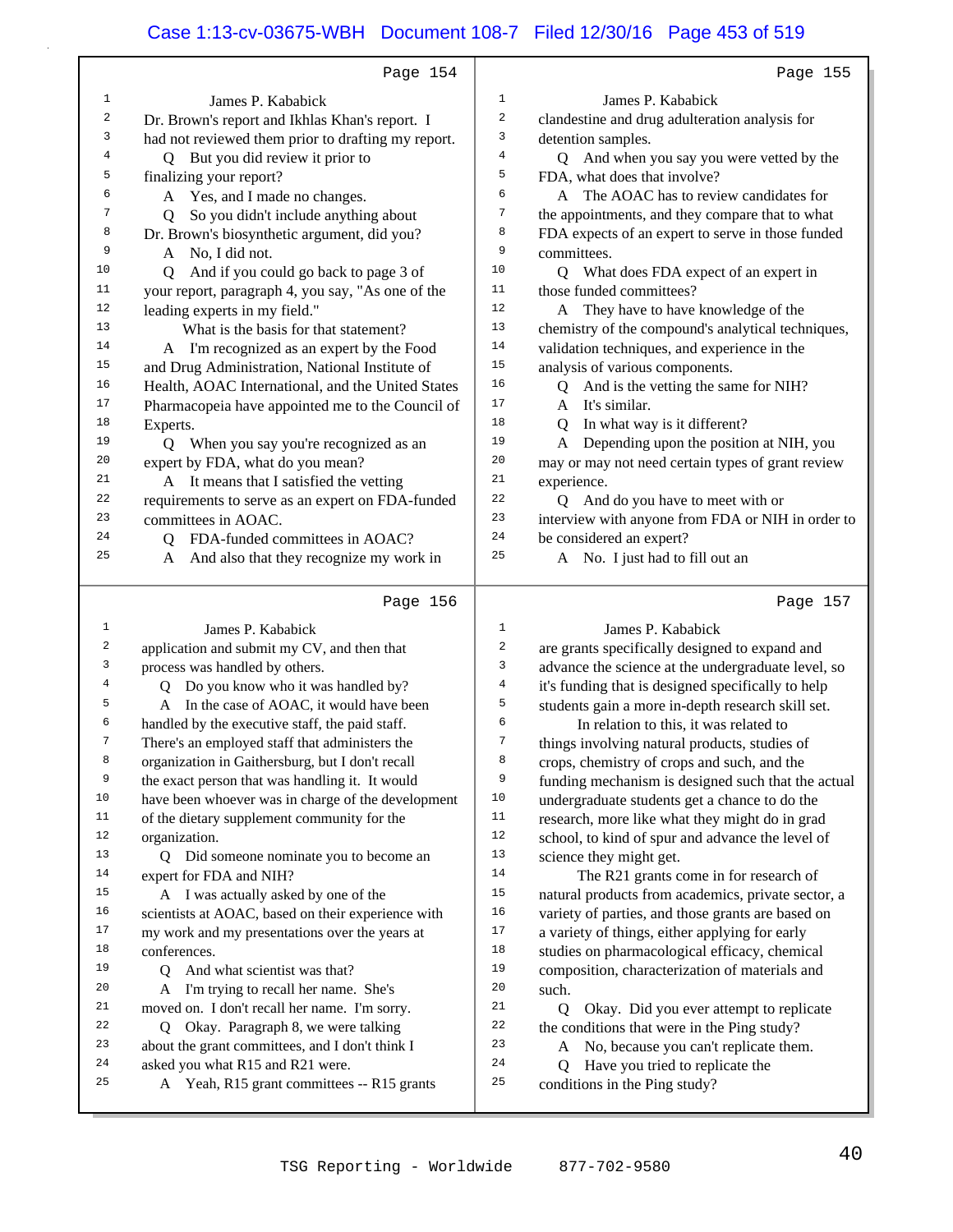|                | Page 158                                                                                      | Page 159                                                 |
|----------------|-----------------------------------------------------------------------------------------------|----------------------------------------------------------|
| $\mathbf{1}$   | James P. Kababick                                                                             | $\mathbf{1}$<br>James P. Kababick                        |
| 2              | No. It would be like trying to put a<br>A                                                     | 2<br>You're not saying in your report that               |
| 3              | gallon of water in this cup. It just cannot be                                                | 3<br>you have identified products that were spiked with  |
| 4              | done. It's against the laws of physics.                                                       | $\overline{4}$<br>DMAA from China, have you?             |
| 5              | Q I take it you have not even attempted to                                                    | 5<br>A In this particular report? You mean               |
| 6              | do that.                                                                                      | 6<br>relative to this?                                   |
| 7              | A No.                                                                                         | 7<br>Q In your report, Exhibit 1.                        |
| 8              | Q Have you done any work regarding                                                            | 8<br>A No, I did not say that in this.                   |
| 9              | $1,4-DMAA?$                                                                                   | 9<br>Q Have you been asked -- strike that.               |
| 10             | A No.                                                                                         | 10<br>Do you have plans to undertake in the              |
| 11             | In paragraph 24 of your report, you're<br>Q                                                   | 11<br>future any analysis of Geranium plants for DMAA?   |
| 12             | talking about "clandestine and economic                                                       | 12<br>A I don't have any plans per se, but I'm           |
| 13             | adulteration."                                                                                | 13<br>not saying that I wouldn't do that. It would       |
| 14             | Do you see that?                                                                              | 14<br>depend on the situation.                           |
| 15             | A Yes.                                                                                        | 15<br>Q But as you sit here today, you've not            |
| 16             | And you say you've identified<br>$\overline{Q}$                                               | 16<br>been asked to undertake any studies in the future? |
| 17             | ingredients in products from China that were                                                  | 17<br>A Not at this time, no.                            |
| 18             | "spiked with stimulants, laxatives, erectile                                                  | 18<br>Q And beyond the things that we discussed          |
| 19             | dysfunction drugs, diabetes drugs, antibiotics,                                               | 19<br>this morning, which were the low levels of         |
| 20             | sedatives, psychiatric drugs, bath salts,                                                     | 20<br>detection of DMAA, Dr. Brown's opinion that        |
| 21             | cannabinoids" and others, correct?                                                            | 21<br>there's no pathway, the possibility that DMAA is   |
| 22             | That were adulterated, yes.<br>A                                                              | 22<br>in fertilizer, and the studies that did not detect |
| 23             | But that doesn't -- strike that.<br>0                                                         | 23<br>DMAA, do you have any additional facts upon which  |
| 24             | You're not -- let me start that over                                                          | 24<br>you are relying for your opinion that the DMAA     |
| 25             | again.                                                                                        | 25<br>detected by Li and Fleming was not natural to the  |
|                |                                                                                               |                                                          |
|                |                                                                                               |                                                          |
|                | Page 160                                                                                      | Page 161                                                 |
| 1              | James P. Kababick                                                                             | $\mathbf{1}$<br>James P. Kababick                        |
| 2              |                                                                                               | $\sqrt{2}$<br>(Whereupon, a short recess was             |
| 3              | Geranium plant?                                                                               | 3<br>taken.)                                             |
| $\overline{4}$ | A The fact that the larger body of                                                            | $\overline{4}$<br>MS. WOOLSON: I have no further         |
| 5              | scientific evidence does not report finding it,                                               | 5<br>questions.                                          |
| 6              | and that other potential contamination sources,<br>water, environment, shipping and handling, | 6<br>MR. O'NEAL: I just have one.                        |
| 7              | degradation, were not evaluated.                                                              | 7<br>EXAMINATION BY COUNSEL FOR PLAINTIFF                |
| 8              | And when you use the word "potential,"<br>Q                                                   | 8<br>BY MR. O'NEAL:                                      |
| 9              | that means you don't know one way or the other,                                               | 9<br>Q Mr. Kababick, you were just previously            |
| $10$           | right?                                                                                        | 10<br>talking about paragraph 24 with counsel, is that   |
| 11             | A It means that they are possible routes                                                      | 11<br>correct, of your expert report?                    |
| 12             | that should be explored.                                                                      | 12<br>A Yes.                                             |
| 13             | But as you sit here today, you don't<br>Q                                                     | 13<br>Have you, in the course of operating<br>Q          |
| 14             | know one way or the other, do you?                                                            | 14<br>your laboratory, ever identified any products that |
| 15             | One way or the other --<br>A                                                                  | 15<br>were adulterated with DMAA?                        |
| 16             | Whether those are sources of<br>Q                                                             | 16<br>A Yes.                                             |
| 17             | contamination.                                                                                | 17<br>MS. WOOLSON: Objection to form.                    |
| 18             | For the presence of DMAA?<br>A                                                                | 18<br>BY MR. O'NEAL:                                     |
| 19             | Yes.<br>Q                                                                                     | 19<br>And what products were those?<br>О.                |
| 20             | A<br>No, I don't have specific evidence                                                       | 20<br>A I tested a raw material that was                 |
| 21             | showing that those are contamination sources in                                               | 21<br>supposed to be a Geranium extract, and it was      |
| 22             | this case.                                                                                    | 22<br>nearly pure DMAA, and I tested a product that said |
| 23             | MS. WOOLSON: Okay. I think I'm                                                                | 23<br>it had Geranium extract in it that contained DMAA, |
| 24             | done. Just let me do one final review.                                                        | 24<br>but the DMAA was very high, in excess of           |
| 25             | MR. O'NEAL: Okay.                                                                             | 25<br>100 milligrams per gram, which would not be        |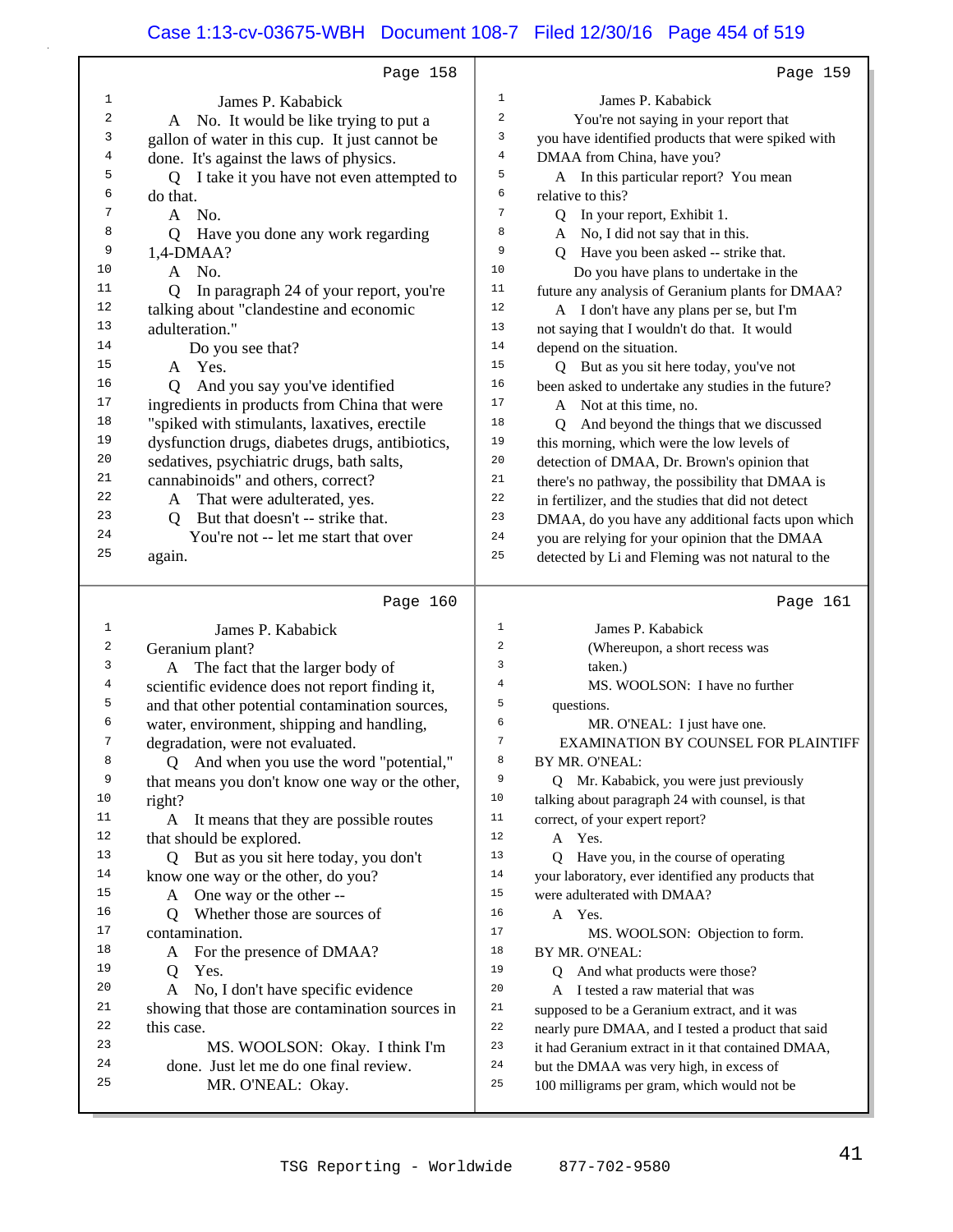| Page 162       |                                                    |                | Page 163                                                |
|----------------|----------------------------------------------------|----------------|---------------------------------------------------------|
| $\mathbf 1$    | James P. Kababick                                  | 1              | James P. Kababick                                       |
| $\,2$          | feasible for a natural source.                     | $\overline{a}$ | And you omitted DMAA from that exhibit?<br>О            |
| 3              | Q So then was your previous response to            | 3              | A Well, I discuss DMAA in the rest of the               |
| $\overline{4}$ | counsel merely that DMAA was not listed in         | 4              | whole report. This was an addition, number 24.          |
| 5              | paragraph 24?                                      | 5              | These other things that I have also found showing       |
| 6              | MS. WOOLSON: Objection to form.                    | 6              | that there is a history of adulteration issues and      |
| 7              | THE WITNESS: Yeah, that's what I                   | 7              | in so many of these cases, their argument was made      |
| 8              | thought was being asked.                           | 8              | these were naturally occurring, and in many or all      |
| 9              | MR. O'NEAL: Okay. I have no                        | 9              | cases, they were ruled not to be.                       |
| 10             | further questions.                                 | 10             | Q And yet so you left out the two examples              |
| 11             | FURTHER EXAMINATION BY COUNSEL FOR DEFENDANT       | 11             | that you claim are evidence of spiking of DMAA          |
| 12             | BY MS. WOOLSON:                                    | 12             | from an expert report about the presence of DMAA?       |
| 13             | Q Mr. Kababick, why would you not include          | 13             | MR. O'NEAL: Object to the form.                         |
| 14             | that information in your expert report if you      | 14             | Mischaracterizes his testimony.                         |
| 15             | believed those samples were spiked?                | 1.5            | THE WITNESS: No, I wouldn't say                         |
| 16             | A Because I was opining on the Li and              | 16             | that.                                                   |
| 17             | Fleming papers and the discussion of the           | 17             | BY MS. WOOLSON:                                         |
| 18             | naturalness of DMAA.                               | 18             | And where did these two extracts come<br>$\Omega$       |
| 19             | Q So you would put in your report a                | 19             | from?                                                   |
| 20             | statement that you have investigated or identified | 20             | One was submitted by a client for<br>$\mathbf{A}$       |
| 21             | several botanical materials that were spiked with  | 21             | testing, and the other one was provided by an           |
| 22             | various substances, but you would leave out DMAA?  | 22             | importer.                                               |
| 23             | A Well, the body of my report was                  | 23             | Q And from where in the world did these                 |
| 24             | discussing DMAA. These were additional components  | 24             | extracts purport to come?                               |
| 25             | that I identified in a larger picture of my work.  | 25             | A China.                                                |
|                | Page 164                                           |                | Page 165                                                |
| $\mathbf{1}$   | James P. Kababick                                  | $\mathbf{1}$   | James P. Kababick                                       |
| 2              | And the client that submitted the<br>0             | $\overline{a}$ | Yes.<br>A                                               |
| 3              | extract to you, was this the one that you said was | 3              | And you were told that that sample came<br>$\mathbf{O}$ |
| 4              | pure DMAA or the one that was 100 milligrams per   | 4              | from China?                                             |

| 5 | gram? |            |
|---|-------|------------|
| 6 | A     | $100$ mill |

| 6 | 100 milligrams per gram or greater. |
|---|-------------------------------------|
|   | O And the client -- did the client  |

| 8  | indicate to you where the sample had come from,      |
|----|------------------------------------------------------|
| 9  | i.e., who the manufacturer was?                      |
| 10 | No. Just that it was from China.<br>A                |
| 11 | And that's all you know about the sample<br>$\Omega$ |
| 12 | was that it came from China?                         |
| 13 | A Yes.                                               |
| 14 | And the extract that was 100 milligrams<br>$\Omega$  |
| 15 | per gram, where did that come from?                  |

### 16 A That was reported to come from China. Q And that was sent to you by an importer? A No. The extract was sent to me by the client. A pure compound or near pure compound was

 sent to me by an importer. Q So let me start over. 22 The pure -- the product that was<br>
23 numeried to be an extract but you teste purported to be an extract but you tested and believed to be pure DMAA, was that sent to you by an importer?

| $\mathbf{1}$   |               | James P. Kababick                                 |
|----------------|---------------|---------------------------------------------------|
| $\mathfrak{D}$ |               | A Yes.                                            |
| 3              | 0             | And you were told that that sample came           |
| 4              |               | from China?                                       |
| 5              | A             | Right. Yes. That's correct.                       |
| 6              | О             | And the 100 milligrams per gram sample,           |
| 7              |               | that came from a client?                          |
| 8              |               | A Yes                                             |
| 9              |               | Q And you were told that came from China?         |
| 10             |               | A Yes.                                            |
| 11             |               | Q And was this client an entity that was          |
| 12             |               | interested in manufacturing or selling or using   |
| 13             | this extract? |                                                   |
| 14             |               | A Yes. They were interested in utilizing          |
| 15             |               | it in their product.                              |
| 16             | Ο.            | And what was their product?                       |
| 17             | A             | I don't know exactly what it was. They            |
| 18             |               | said they had a formulation they were working on. |
| 19             |               | Q You don't even know what kind of                |
| 20             |               | category the product was in?                      |
| 21             | A             | No, I don't. I don't remember if it was           |
| 22             |               | a sports or a weight loss or what.                |
| 23             | O.            | And other than these two extracts, you            |
| 24             |               | have not identified any other product, natural    |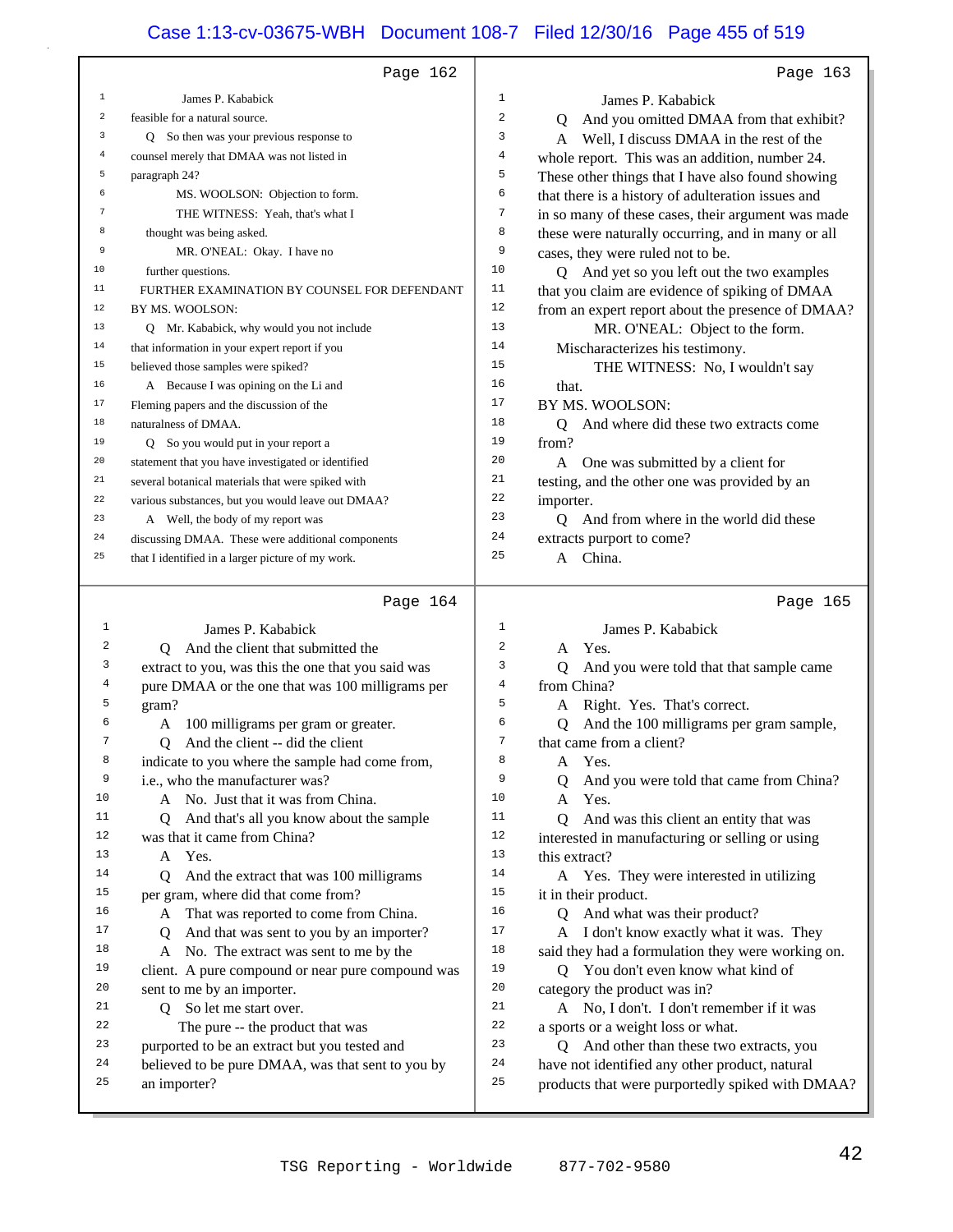|                | Page 166                                                 |                | Page 167                                           |
|----------------|----------------------------------------------------------|----------------|----------------------------------------------------|
| 1              | James P. Kababick                                        | $1\,$          | James P. Kababick                                  |
| 2              | MR. O'NEAL: Object to the form.                          | $\overline{2}$ | Q What was the weight loss product?                |
| 3              | THE WITNESS: I'm not sure I                              | 3              | A I don't recall the exact name of the             |
| 4              | understand the question.                                 | 4              | weight loss product.                               |
| 5              | BY MS. WOOLSON:                                          | 5              | Q Other than the two extracts and now this         |
| 6              | Q What don't you understand about the                    | 6              | weight loss product that you didn't test for DMAA, |
| 7              | question?                                                | 7              | any other products, natural products you believe   |
| 8              | A Are you saying have I identified                       | 8              | that you've tested were spiked with DMAA?          |
| 9              | products that were claimed to be spiked with DMAA?       | 9              | A I'm not recalling any offhand. There             |
| 10             | Is that what you asked?                                  | 10             | may have been others, but due to the time that's   |
| 11             | Q No. I asked you: Other than these two                  | 11             | passed and the tens of thousands of samples I've   |
| 12             | extracts that you just now remembered, did you           | 12             | analyzed, I don't recall specifically.             |
| 13             | test any other natural products that you're              | 13             | Q And I believe we talked -- it might have         |
| 14             | claiming were spiked with DMAA?                          | 14             | been this morning, it might have been this         |
| 15             | A I believe I did.                                       | 15             | afternoon -- about your lab developing methods for |
| 16             | And what natural products were those?<br>Q               | 16             | detection for DMAA. These three examples that      |
| 17             | A One of those was a weight loss product,                | 17             | you've just given me, were they detected -- well,  |
| 18             | but the goal of the analysis was not to test for         | 18             | the two examples where you actually tested for     |
| 19             | DMAA. It was related to other compounds, but it          | 19             | DMAA, were they tested using this method that your |
| 20             | had a DMAA claim on the label. I don't know if it        | 20             | lab developed?                                     |
| 21             | actually had DMAA in it, because that was outside        | 21             | A Yes, they were.                                  |
| 22             | the scope of what I was working on.                      | 22             | And I believe you told me that you no<br>О         |
| 23             | Q So you didn't actually test for DMAA?                  | 23             | longer -- are you no longer offering the DMAA      |
| 24             | A Not in that one, no. It wasn't                         | 24             | detection, or is it the quantification?            |
| 25             | requested.                                               | 25             | The quantification.<br>A                           |
|                |                                                          |                |                                                    |
|                |                                                          |                |                                                    |
|                | Page 168                                                 |                | Page 169                                           |
| 1              | James P. Kababick                                        | $\mathbf{1}$   | James P. Kababick                                  |
| $\overline{2}$ | So when is the last time you ran a DMAA<br>O.            | $\sqrt{2}$     |                                                    |
| 3              | detection test for a sample?                             | 3              |                                                    |
| 4              | It's been several years, to my<br>A                      | $\overline{4}$ |                                                    |
| 5              | knowledge.                                               | 5              |                                                    |
| 6              | So these two examples of extracts that<br>$\overline{O}$ | 6              | <b>ACKNOWLEDGEMENT OF WITNESS</b>                  |
| 7              | you identified, how many years ago were they?            | 7              | I, JAMES P. KABABICK, do                           |
| 8              | A I believe they were around the time of                 | 8              | hereby acknowledge that I have read and            |
| 9              | this paper, 2012, right in there. I'd have to            | 9              | examined the foregoing testimony, and the          |
| 10             | check to be sure, though.                                | $10$           | same is a true, correct and complete               |
| 11             | MS. WOOLSON: Subject to the                              | $11\,$         | transcription of the testimony given by me,        |
| $12$           | request for information about the identities             | $1\,2$         | and any corrections appear on the attached         |
| 13             | of major customers of Flora Labs and the                 | 13             | Errata sheet signed by me.                         |
| 14             | identities of the customers for whom these               | 14             |                                                    |
| 15             | extracts tests were run, I have no further               | 15             |                                                    |
| 16             | questions.                                               | 16             |                                                    |
| 17             | MR. O'NEAL: Okay. We'll read and                         | $17\,$         | (DATE)<br>(SIGNATURE)                              |
| 18             | sign.                                                    | 18             |                                                    |
| 19             | (Signature having not been                               | 19             |                                                    |
| 20             | waived, the deposition of                                | 20             |                                                    |
| 21             | <b>JAMES P. KABABICK was</b>                             | 21             |                                                    |
| 22             | concluded at 3:27 p.m.)                                  | 22             |                                                    |
| 23             |                                                          | 23             |                                                    |
| 24<br>25       |                                                          | 24<br>25       |                                                    |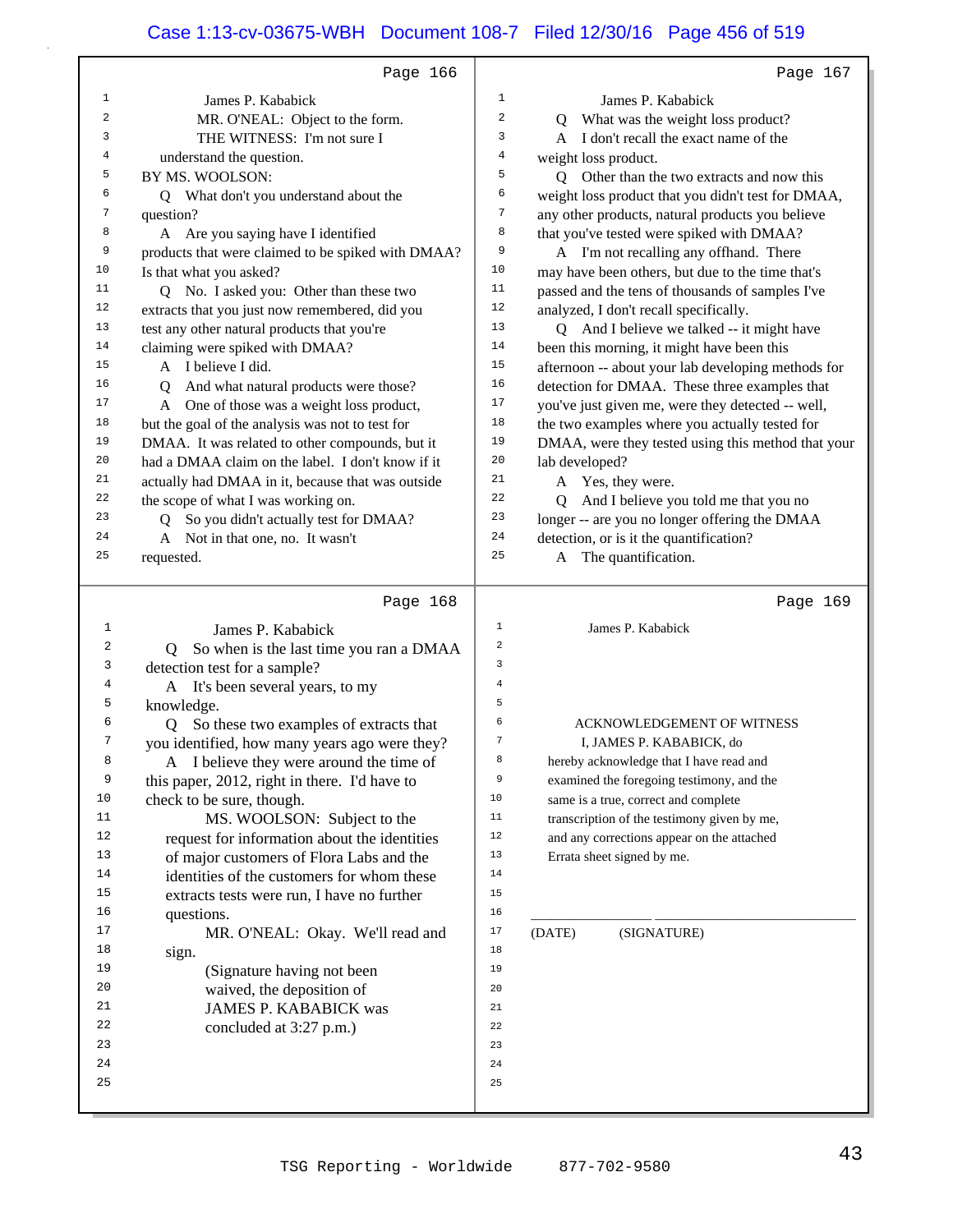# Case 1:13-cv-03675-WBH Document 108-7 Filed 12/30/16 Page 457 of 519

| $\mathbf{1}$<br>$\mathbf 1$<br>James P. Kababick<br><b>ERRATA SHEET</b><br>$\sqrt{2}$<br>$\sqrt{2}$<br>Case Name:<br>3<br>3<br>Deposition Date:<br>$\,4\,$<br>Deponent:<br>$\overline{4}$<br>5<br>Pg. No. Now Reads Should Read Reason<br>5<br>$\epsilon$<br>6<br>$\overline{7}$<br>I, Laurie Donovan, Registered<br>Professional Reporter, Certified Realtime<br>$\sqrt{ }$<br>$\,8\,$<br>Reporter, the officer before whom the<br>8<br>foregoing deposition was taken, do hereby<br>9<br>_ ___ ____________<br>$\mathsf 9$<br>certify that the foregoing transcript is a<br>10<br><u>and the state of the state of the state of the state of the state of the state of the state of the state of the state of the state of the state of the state of the state of the state of the state of the state of the state</u><br>true and correct record of the testimony<br>11<br>$10$<br>given; that said testimony was taken by me<br>$ -$<br>12<br>stenographically and thereafter reduced to<br>__ ____ _____<br>-- -<br>$11\,$<br>typewriting under my supervision; and that I<br>13<br>am neither counsel for, related to, nor<br>14<br>_ ___ __________<br>___<br>$1\,2$<br>employed by any of the parties to this case<br>15<br>__ __ ___<br>__ __<br>and have no interest, financial or otherwise,<br>16<br><u> 1989 - Johann Barbara, martxa alemani</u><br>13<br>in its outcome.<br>17<br>$1\,4$<br>IN WITNESS WHEREOF, I have hereunto<br>$  -$<br>- -<br>18<br>set my hand and affixed my notarial seal this<br>15<br>23rd day of November, 2016.<br>19<br>16<br>My commission expires: March 14th, 2021<br>20<br>17<br>$1\,8$<br>21<br>19<br>Signature of Deponent<br>20<br><b>LAURIE DONOVAN</b><br>22<br>NOTARY PUBLIC IN AND FOR<br>21<br>THE DISTRICT OF COLUMBIA<br>SUBSCRIBED AND SWORN BEFORE ME<br>22<br>23<br>THIS _____ DAY OF __________, 2016.<br>23<br>24<br>24<br>25<br>(Notary Public) MY COMMISSION EXPIRES:<br>25 | Page 170 | Page 171                                           |
|----------------------------------------------------------------------------------------------------------------------------------------------------------------------------------------------------------------------------------------------------------------------------------------------------------------------------------------------------------------------------------------------------------------------------------------------------------------------------------------------------------------------------------------------------------------------------------------------------------------------------------------------------------------------------------------------------------------------------------------------------------------------------------------------------------------------------------------------------------------------------------------------------------------------------------------------------------------------------------------------------------------------------------------------------------------------------------------------------------------------------------------------------------------------------------------------------------------------------------------------------------------------------------------------------------------------------------------------------------------------------------------------------------------------------------------------------------------------------------------------------------------------------------------------------------------------------------------------------------------------------------------------------------------------------------------------------------------------------------------------------------------------------------------------------------------------------------------------------------------------------------------------------------------------------------------------|----------|----------------------------------------------------|
|                                                                                                                                                                                                                                                                                                                                                                                                                                                                                                                                                                                                                                                                                                                                                                                                                                                                                                                                                                                                                                                                                                                                                                                                                                                                                                                                                                                                                                                                                                                                                                                                                                                                                                                                                                                                                                                                                                                                              |          |                                                    |
|                                                                                                                                                                                                                                                                                                                                                                                                                                                                                                                                                                                                                                                                                                                                                                                                                                                                                                                                                                                                                                                                                                                                                                                                                                                                                                                                                                                                                                                                                                                                                                                                                                                                                                                                                                                                                                                                                                                                              |          |                                                    |
|                                                                                                                                                                                                                                                                                                                                                                                                                                                                                                                                                                                                                                                                                                                                                                                                                                                                                                                                                                                                                                                                                                                                                                                                                                                                                                                                                                                                                                                                                                                                                                                                                                                                                                                                                                                                                                                                                                                                              |          |                                                    |
|                                                                                                                                                                                                                                                                                                                                                                                                                                                                                                                                                                                                                                                                                                                                                                                                                                                                                                                                                                                                                                                                                                                                                                                                                                                                                                                                                                                                                                                                                                                                                                                                                                                                                                                                                                                                                                                                                                                                              |          |                                                    |
|                                                                                                                                                                                                                                                                                                                                                                                                                                                                                                                                                                                                                                                                                                                                                                                                                                                                                                                                                                                                                                                                                                                                                                                                                                                                                                                                                                                                                                                                                                                                                                                                                                                                                                                                                                                                                                                                                                                                              |          | CERTIFICATE OF SHORTHAND REPORTER -- NOTARY PUBLIC |
|                                                                                                                                                                                                                                                                                                                                                                                                                                                                                                                                                                                                                                                                                                                                                                                                                                                                                                                                                                                                                                                                                                                                                                                                                                                                                                                                                                                                                                                                                                                                                                                                                                                                                                                                                                                                                                                                                                                                              |          |                                                    |
|                                                                                                                                                                                                                                                                                                                                                                                                                                                                                                                                                                                                                                                                                                                                                                                                                                                                                                                                                                                                                                                                                                                                                                                                                                                                                                                                                                                                                                                                                                                                                                                                                                                                                                                                                                                                                                                                                                                                              |          |                                                    |
|                                                                                                                                                                                                                                                                                                                                                                                                                                                                                                                                                                                                                                                                                                                                                                                                                                                                                                                                                                                                                                                                                                                                                                                                                                                                                                                                                                                                                                                                                                                                                                                                                                                                                                                                                                                                                                                                                                                                              |          |                                                    |
|                                                                                                                                                                                                                                                                                                                                                                                                                                                                                                                                                                                                                                                                                                                                                                                                                                                                                                                                                                                                                                                                                                                                                                                                                                                                                                                                                                                                                                                                                                                                                                                                                                                                                                                                                                                                                                                                                                                                              |          |                                                    |
|                                                                                                                                                                                                                                                                                                                                                                                                                                                                                                                                                                                                                                                                                                                                                                                                                                                                                                                                                                                                                                                                                                                                                                                                                                                                                                                                                                                                                                                                                                                                                                                                                                                                                                                                                                                                                                                                                                                                              |          |                                                    |
|                                                                                                                                                                                                                                                                                                                                                                                                                                                                                                                                                                                                                                                                                                                                                                                                                                                                                                                                                                                                                                                                                                                                                                                                                                                                                                                                                                                                                                                                                                                                                                                                                                                                                                                                                                                                                                                                                                                                              |          |                                                    |
|                                                                                                                                                                                                                                                                                                                                                                                                                                                                                                                                                                                                                                                                                                                                                                                                                                                                                                                                                                                                                                                                                                                                                                                                                                                                                                                                                                                                                                                                                                                                                                                                                                                                                                                                                                                                                                                                                                                                              |          |                                                    |
|                                                                                                                                                                                                                                                                                                                                                                                                                                                                                                                                                                                                                                                                                                                                                                                                                                                                                                                                                                                                                                                                                                                                                                                                                                                                                                                                                                                                                                                                                                                                                                                                                                                                                                                                                                                                                                                                                                                                              |          |                                                    |
|                                                                                                                                                                                                                                                                                                                                                                                                                                                                                                                                                                                                                                                                                                                                                                                                                                                                                                                                                                                                                                                                                                                                                                                                                                                                                                                                                                                                                                                                                                                                                                                                                                                                                                                                                                                                                                                                                                                                              |          |                                                    |
|                                                                                                                                                                                                                                                                                                                                                                                                                                                                                                                                                                                                                                                                                                                                                                                                                                                                                                                                                                                                                                                                                                                                                                                                                                                                                                                                                                                                                                                                                                                                                                                                                                                                                                                                                                                                                                                                                                                                              |          |                                                    |
|                                                                                                                                                                                                                                                                                                                                                                                                                                                                                                                                                                                                                                                                                                                                                                                                                                                                                                                                                                                                                                                                                                                                                                                                                                                                                                                                                                                                                                                                                                                                                                                                                                                                                                                                                                                                                                                                                                                                              |          |                                                    |
|                                                                                                                                                                                                                                                                                                                                                                                                                                                                                                                                                                                                                                                                                                                                                                                                                                                                                                                                                                                                                                                                                                                                                                                                                                                                                                                                                                                                                                                                                                                                                                                                                                                                                                                                                                                                                                                                                                                                              |          |                                                    |
|                                                                                                                                                                                                                                                                                                                                                                                                                                                                                                                                                                                                                                                                                                                                                                                                                                                                                                                                                                                                                                                                                                                                                                                                                                                                                                                                                                                                                                                                                                                                                                                                                                                                                                                                                                                                                                                                                                                                              |          |                                                    |
|                                                                                                                                                                                                                                                                                                                                                                                                                                                                                                                                                                                                                                                                                                                                                                                                                                                                                                                                                                                                                                                                                                                                                                                                                                                                                                                                                                                                                                                                                                                                                                                                                                                                                                                                                                                                                                                                                                                                              |          |                                                    |
|                                                                                                                                                                                                                                                                                                                                                                                                                                                                                                                                                                                                                                                                                                                                                                                                                                                                                                                                                                                                                                                                                                                                                                                                                                                                                                                                                                                                                                                                                                                                                                                                                                                                                                                                                                                                                                                                                                                                              |          |                                                    |
|                                                                                                                                                                                                                                                                                                                                                                                                                                                                                                                                                                                                                                                                                                                                                                                                                                                                                                                                                                                                                                                                                                                                                                                                                                                                                                                                                                                                                                                                                                                                                                                                                                                                                                                                                                                                                                                                                                                                              |          |                                                    |
|                                                                                                                                                                                                                                                                                                                                                                                                                                                                                                                                                                                                                                                                                                                                                                                                                                                                                                                                                                                                                                                                                                                                                                                                                                                                                                                                                                                                                                                                                                                                                                                                                                                                                                                                                                                                                                                                                                                                              |          |                                                    |
|                                                                                                                                                                                                                                                                                                                                                                                                                                                                                                                                                                                                                                                                                                                                                                                                                                                                                                                                                                                                                                                                                                                                                                                                                                                                                                                                                                                                                                                                                                                                                                                                                                                                                                                                                                                                                                                                                                                                              |          |                                                    |
|                                                                                                                                                                                                                                                                                                                                                                                                                                                                                                                                                                                                                                                                                                                                                                                                                                                                                                                                                                                                                                                                                                                                                                                                                                                                                                                                                                                                                                                                                                                                                                                                                                                                                                                                                                                                                                                                                                                                              |          |                                                    |
|                                                                                                                                                                                                                                                                                                                                                                                                                                                                                                                                                                                                                                                                                                                                                                                                                                                                                                                                                                                                                                                                                                                                                                                                                                                                                                                                                                                                                                                                                                                                                                                                                                                                                                                                                                                                                                                                                                                                              |          |                                                    |
|                                                                                                                                                                                                                                                                                                                                                                                                                                                                                                                                                                                                                                                                                                                                                                                                                                                                                                                                                                                                                                                                                                                                                                                                                                                                                                                                                                                                                                                                                                                                                                                                                                                                                                                                                                                                                                                                                                                                              |          |                                                    |
|                                                                                                                                                                                                                                                                                                                                                                                                                                                                                                                                                                                                                                                                                                                                                                                                                                                                                                                                                                                                                                                                                                                                                                                                                                                                                                                                                                                                                                                                                                                                                                                                                                                                                                                                                                                                                                                                                                                                              |          |                                                    |
|                                                                                                                                                                                                                                                                                                                                                                                                                                                                                                                                                                                                                                                                                                                                                                                                                                                                                                                                                                                                                                                                                                                                                                                                                                                                                                                                                                                                                                                                                                                                                                                                                                                                                                                                                                                                                                                                                                                                              |          |                                                    |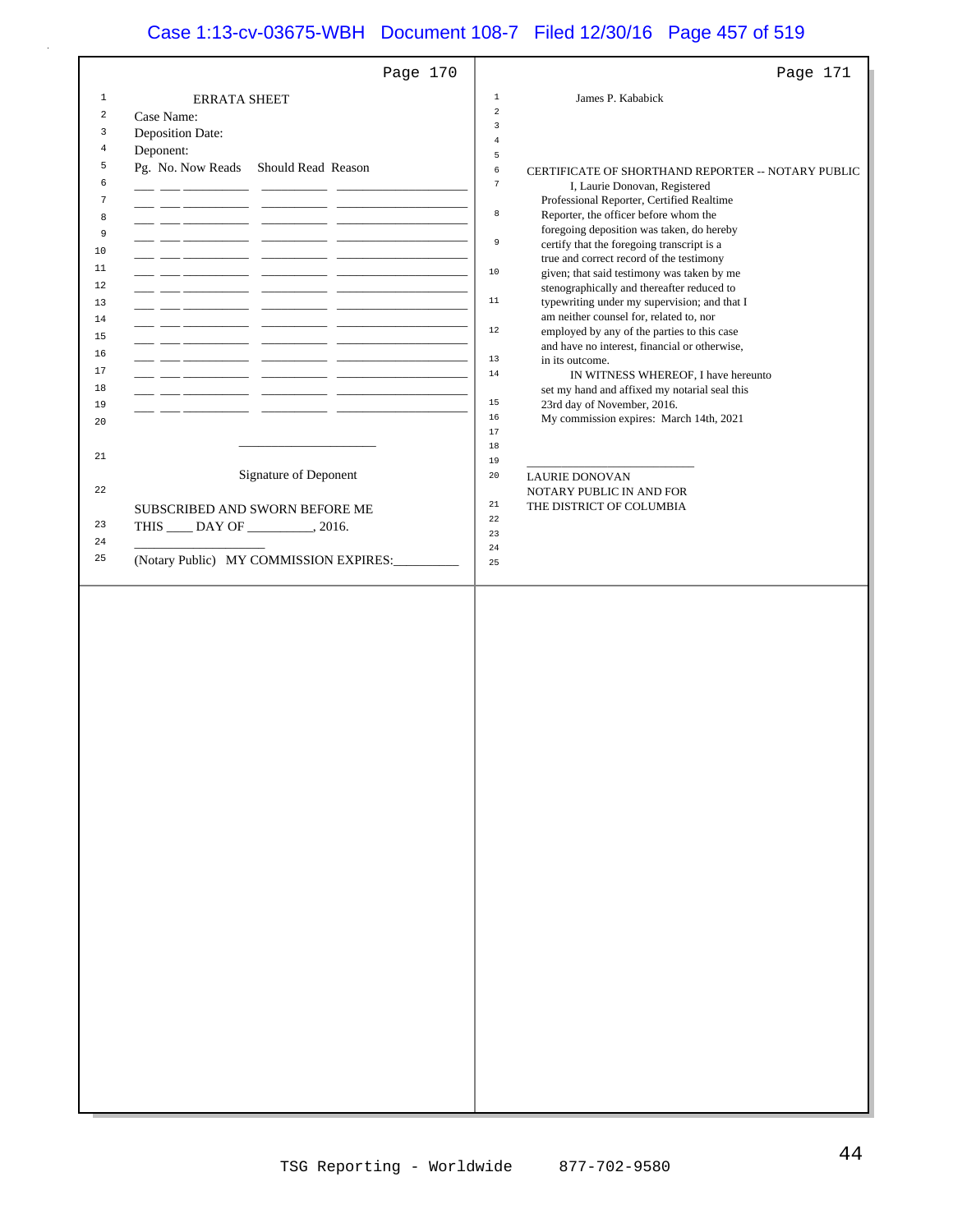|                             |                                        |                                      |                                        | Page 1                         |
|-----------------------------|----------------------------------------|--------------------------------------|----------------------------------------|--------------------------------|
|                             |                                        |                                      |                                        |                                |
| $\mathbf{A}$                | 1:7 127:15,19 133:17                   | 88:11 90:3 124:24                    | 116:19                                 | 11:13,15 32:7 54:20            |
| a.m(1)                      | actively(1)                            | affixed $(1)$                        | <b>AMERICA (1)</b>                     | 54:22,24 55:2,3,16             |
| 1:20                        | 36:20                                  | 171:14                               | 1:6                                    | 55:25 57:21 58:18              |
| a/k/a(2)                    | actual(3)                              | afternoon (3)                        | American (5)                           | 58:22 59:6 94:24               |
| 138:4,5                     | 38:4 81:15 157:9                       | 117:24 152:3 167:15                  | 46:20,21 51:25                         | 167:12                         |
| ABC(5)                      | addition (3)                           | ag(2)                                | 100:19 102:17                          | analyzing (3)                  |
| 47:9,10 51:25 52:6          | 111:21 122:17 163:4                    | 17:2,3                               | amine-like (1)                         | 11:13 128:8 132:8              |
| 117:21                      | additional (8)                         | agencies (2)                         | 107:24                                 | and/or $(1)$                   |
| ability $(4)$               | 38:13 120:4 122:8,15                   | 17:16,19                             | amines(5)                              | 24:16                          |
| 7:4 9:4 64:20 72:14         | 122:21 123:3                           | agency $(5)$                         | 87:6,13 90:11 91:16                    | answer $(13)$                  |
| able $(6)$                  | 159:23 162:24                          | 15:12 16:22 29:9                     | 91:19                                  | 6:25 7:8,10,18 13:25           |
| 31:10 45:7 57:8             | additionally (1)                       | 36:24 116:14                         | amount $(2)$                           | 15:5,7 22:19,20                |
| 113:20 115:7                | 144:2                                  | Agency's $(1)$                       | 66:3 138:12                            | 26:23 68:2 77:8                |
| 147:25                      | address(1)                             | 81:24                                | amounts $(1)$                          | 136:22                         |
| absent $(1)$                | 96:25                                  | ago (10)<br>6:10 24:18 30:15 34:8    | 50:21                                  | answering $(3)$<br>6:18 7:3,16 |
| 107:10                      | addressed (2)<br>24:11 47:21           |                                      | Amy $(4)$<br>34:19 116:20,22,23        | answers $(2)$                  |
| absolute (2)                |                                        | 34:9 50:20 127:4,6<br>139:7 168:7    | analogues $(1)$                        | 6:20 26:2                      |
| 149:5,7                     | addresses (2)                          |                                      | 137:18                                 |                                |
| absolutely (2)              | 46:5,7                                 | agree $(14)$                         |                                        | Anthony (1)<br>101:23          |
| 107:8 149:25                | addressing $(3)$<br>22:22 50:20 145:14 | 18:3,7 64:3,14 72:6                  | analyses (4)<br>55:8 58:12 82:3 122:2  | Anti-Doping (1)                |
| acacia(2)                   |                                        | 79:16,17 81:4 86:11<br>106:14 114:20 |                                        | 116:14                         |
| 48:19 49:16                 | adequate $(1)$<br>67:8                 | 131:11 134:22                        | analysis (42)<br>10:3,21,23,24 11:3,16 | antibiotics (1)                |
| academic (1)                | adequately (2)                         | 135:5                                | 11:21 12:7,8,23                        | 158:19                         |
| 105:19                      | 67:3.9                                 | Agricultural (1)                     | 21:4,19 22:15 27:8                     | anybody $(5)$                  |
| academics (3)               | adjusting (1)                          | 104:13                               | 27:10 30:13 55:7                       | 28:11 44:6 50:2 52:16          |
| 28:9 105:7 157:15           | 130:8                                  | Agriculture (1)                      | 56:13 57:17 58:19                      | 94:17                          |
| accept(2)                   | administers (1)                        | 17:15                                | 74:3 77:2 81:3,14                      | anymore (1)                    |
| 104:11,16                   | 156:7                                  | Agriculture's (1)                    | 86:13 94:3 100:5                       | 75:18                          |
| acceptable(1)               | administration (2)                     | 16:25                                | 110:18 112:9                           | AOAC(27)                       |
| 51:10                       | 9:10 154:15                            | AHP(2)                               | 114:23 121:13                          | 23:20 32:22 36:20,24           |
| acceptance (1)              | <b>Administration's (1)</b>            | 52:8,9                               | 124:21 127:10                          | 37:7,10,16,18,22               |
| 104:25                      | 112:12                                 | air(1)                               | 131:6 132:2 133:5                      | 38:2,20 39:20,25               |
| accession (1)               | administrator (1)                      | 70:21                                | 134:5 152:2 155:2                      | 112:11,23 126:21               |
| 71:7                        | 60:13                                  | al $(18)$                            | 155:15 159:11                          | 126:23 127:4                   |
| accuracy (8)                | adulterant (1)                         | 4:16,18,19,20,22 5:4                 | 166:18                                 | 130:18 134:23                  |
| 64:23 81:19 104:18          | 29:24                                  | 5:6, 10, 15 68: 24, 25               | analyte (5)                            | 153:10 154:16,23               |
| 112:19 113:4,7,9,15         | adulterants (3)                        | 74:4,24 76:11 81:9                   | 26:22 65:15 112:20                     | 154:24 155:6 156:5             |
| acetate(2)                  | 47:8,11 101:7                          | 85:13 89:12 92:22                    | 113:10 125:2                           | 156:16                         |
| 31:16 58:22                 | adulterated (6)                        | alcohols $(2)$                       | analytes $(2)$                         | apologize (2)                  |
| achieve (1)                 | 16:4 149:12,13 151:5                   | 56:23 86:21                          | 124:25 125:7                           | 64:8 151:10                    |
| 148:24                      | 158:22 161:15                          | aldehydes (2)                        | analytical (26)                        | appear $(2)$                   |
| acid(3)                     | adulteration (3)                       | 56:24 90:10                          | 8:15,19 9:21 20:14                     | 79:21 169:12                   |
| 58:20 111:21 112:2          | 155:2 158:13 163:6                     | alert $(2)$                          | 21:13,16 22:2 27:4                     | appears (9)                    |
| acknowledge (1)             | advance (2)                            | 15:24,25                             | 29:22 33:17,17                         | 42:16 43:4 71:3 74:2           |
| 169:8<br><b>ACKNOWLEDGE</b> | 157:3,12                               | Alex $(1)$                           | 62:15 64:15,25 65:7                    | 81:7 122:20 143:14             |
| 169:6                       | advanced (7)                           | 112:14                               | 66:11 81:6 105:14                      | 150:19 152:22                  |
| acquisition (3)             | 9:13 64:25 66:6,8,13                   | allow $(2)$                          | 105:24 106:25                          | Appendix (2)                   |
| 65:2 130:24 131:3           | 113:3 131:4                            | 15:5 103:3                           | 107:6 120:3 127:2                      | 5:12 130:15                    |
| acronym(2)                  | advances (1)                           | Allowing (1)                         | 131:4 147:22                           | application (3)                |
| 112:12 129:24               | 64:15                                  | 91:2                                 | 155:13                                 | 20:13 148:11 156:2             |
| acronyms(1)                 | advisory (1)                           | altitude (1)                         | analyze (9)                            | applications (2)               |
| 16:21                       | 47:13                                  | 88:8                                 | 26:21 51:18 55:17,21                   | 27:25 28:4                     |
| $\text{acted}(2)$           | Affairs (1)                            | altogether $(1)$                     | 56:5,11 65:23 94:8                     | Applied (1)                    |
| 117:4,6                     | 143:5                                  | 145:22                               | 94:13                                  | 112:13                         |
| action(4)                   | affect $(3)$                           | Amar $(1)$                           | analyzed (16)                          | applying $(2)$                 |
|                             |                                        |                                      |                                        |                                |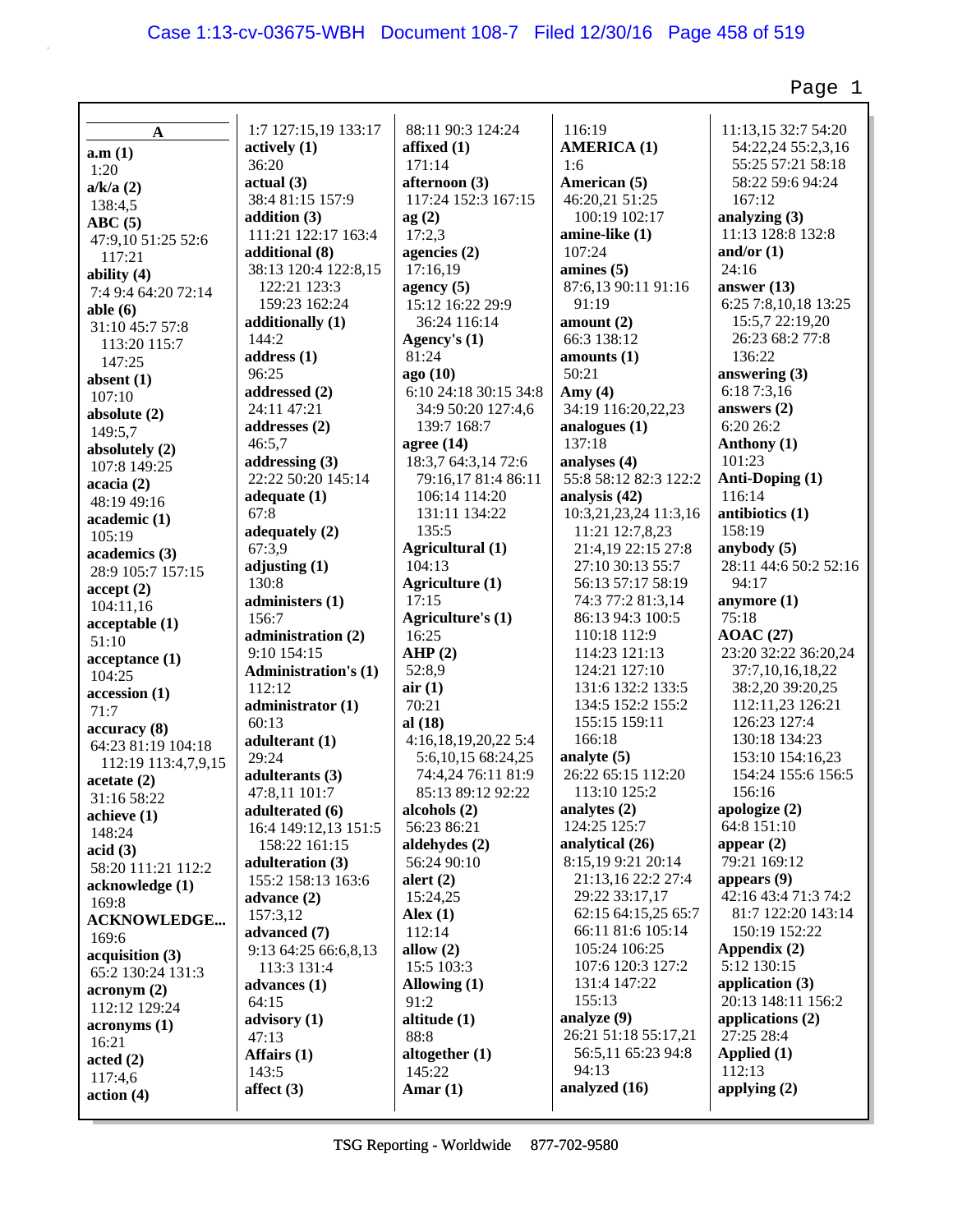| 10:5 157:17                             |                                         | August $(1)$                          | 41:21,24                               | 79:22                                  |
|-----------------------------------------|-----------------------------------------|---------------------------------------|----------------------------------------|----------------------------------------|
| appointed (1)                           | 111:7,9 136:16<br>144:2 151:9 153:4     | 109:12                                | bark $(2)$                             | benefit (3)                            |
| 154:17                                  | 156:15,24 159:9,16                      | Austin (1)                            | 136:7,11                               | 8:8 9:17 144:16                        |
| appointments (1)                        | 162:8 166:10,11                         | 67:2                                  | base $(1)$                             | benzene $(2)$                          |
| 155:7                                   | asking $(10)$                           | authentic (2)                         | 58:21                                  | 16:16 38:23                            |
| appreciating (1)                        | 48:25 49:2 53:9 61:20                   | 139:18 150:20                         | based $(8)$                            | best $(6)$                             |
| 35:14                                   | 70:12,17 108:4                          | authenticate (1)                      | 67:11 70:16 78:9                       | 7:3 70:18 72:14                        |
|                                         | 114:11 136:19                           | 57:9                                  | 128:24 149:17                          |                                        |
| approach (17)                           | 151:10                                  |                                       | 150:2 156:16                           | 104:14,15 129:24<br>better $(4)$       |
| 18:4 21:3,13,15,24                      | ASP(2)                                  | authenticated (5)                     | 157:16                                 | 22:4,21 65:20 113:22                   |
| 22:2,9,11,12,21                         | 76:23 77:23                             | 69:17,19 70:2 95:10<br>149:19         | baseline (3)                           |                                        |
| 23:2,6,19,23 25:13<br>27:10 81:6        | aspect $(1)$                            | authenticating (1)                    | 109:8,9,21                             | Betz $(5)$<br>35:21,24 36:16           |
|                                         | 115:25                                  | 120:19                                | basic $(2)$                            | 101:22 118:4                           |
| approaches $(3)$<br>22:5 26:9 135:2     |                                         |                                       | 6:15 123:5                             |                                        |
|                                         | aspects $(2)$                           | authentication (6)                    |                                        | beyond $(14)$                          |
| appropriate (4)                         | 27:2 82:9                               | 55:6 70:5 149:11                      | basically (2)                          | 9:14,15 24:5,9 39:8                    |
| 135:3 145:22,25                         | assembled (1)<br>127:14                 | 150:11,16,18                          | 26:7 70:2                              | 60:11 61:6 83:23<br>84:10 126:5 140:13 |
| 146:4                                   |                                         | authenticity (3)<br>8:24 10:4 11:19   | basing $(1)$                           |                                        |
| approximate (1)                         | $\text{ assist}(1)$                     |                                       | 70:13                                  | 140:14,17 159:18                       |
| 113:12                                  | 20:2<br><b>Association (1)</b>          | author $(1)$<br>12:22                 | basis $(6)$                            | Bharathi (1)                           |
| approximately (1)                       |                                         |                                       | 83:5 86:10 92:21                       | 116:20                                 |
| 87:20                                   | 43:19                                   | authored (3)                          | 96:14 120:25                           | bias $(1)$                             |
| area(4)                                 | assume $(2)$                            | 33:2,9 135:17                         | 154:13                                 | 134:11                                 |
| 12:18 62:5 64:17                        | 7:2 41:4                                | authors $(5)$                         | Bates $(11)$                           | biological (1)                         |
| 112:5                                   | Assumes (1)                             | 106:9 115:3,13,17                     | 4:14,16,20,23,25 5:4                   | 131:8                                  |
| arguing(1)                              | 44:12                                   | 144:9                                 | 5:6,9,10,14,16                         | biosynthethic (2)                      |
| 116:4                                   | assuming $(2)$                          | available (2)                         | bath $(1)$                             | 141:7,11                               |
| argument(6)                             | 70:14 77:19                             | 120:3,20                              | 158:20                                 | biosynthetic (9)                       |
| 138:4,8,24,25 154:8                     | assumption (1)                          | average $(1)$                         | Bay $(3)$                              | 84:3,14,16,19,20,24                    |
| 163:7                                   | 150:2                                   | 66:3                                  | 29:22,25 31:8                          | 85:6 141:3 154:8                       |
| Armada (1)                              | Atlanta (2)                             | Avula (1)                             | BCC(2)                                 | Biotechnology (1)                      |
| 101:23                                  | 1:43:12                                 | 116:20                                | 46:3,7                                 | 69:24                                  |
| Armstrong (2)                           | atom's(1)                               | awarded (1)                           | BCC'd(1)                               | bit $(2)$                              |
| 101:23 102:2                            | 58:4                                    | 112:24                                | 45:18                                  | 15:13 39:17                            |
| Armstrong's (1)                         | attached (2)                            | aware $(7)$                           | Becker $(1)$                           | blacked (2)                            |
| 144:4                                   | 75:16 169:12                            | 78:25 79:23 94:7,12                   | 3:20                                   | 64:7,10                                |
| aroma(1)                                | attachment (1)<br>4:24                  | 94:17 95:15 106:9                     | <b>BEHALF</b> (2)                      | blank $(1)$                            |
| 107:24                                  |                                         | B                                     | 3:3,19                                 | 100:18                                 |
| Aroona (1)                              | attempt (8)                             |                                       | Belemnite (1)                          | blatant $(1)$                          |
| 116:19                                  | 22:11 50:13 58:13                       | B(1)                                  | 120:24                                 | 50:13                                  |
| article (22)                            | 59:19 60:9 107:18                       | 4:10                                  | believe (39)                           | blind $(1)$                            |
| 4:18,19,20,22 5:4,6                     | 152:7 157:21                            | bachelor's (4)                        | 16:12 24:11 33:9                       | 45:10<br>blind-copied (1)              |
| 5:10,15,18 24:9                         | attempted (3)                           | 9:9,11,14,16                          | 34:12,24 35:18 37:9                    |                                        |
| 30:22 33:5 103:21<br>104:8 105:9 135:16 | 109:13 114:14 158:5<br>attempting $(1)$ | back $(31)$<br>12:21 14:7 26:15       | 39:2,18 47:7 48:5<br>49:17 50:19,20    | 45:8<br><b>Blumenthal</b> (5)          |
|                                         |                                         |                                       |                                        |                                        |
| 135:19 136:19<br>142:21 145:5 149:3     | 111:12                                  | 29:11 50:5,12 53:21                   | 54:11 63:10 64:13<br>66:23 68:11 70:23 | 46:21 47:4 100:18                      |
| 149:8                                   | attention (1)<br>50:9                   | 55:18 59:18,24 61:9                   | 89:4,14 93:10 99:16                    | 101:22 117:17                          |
|                                         |                                         | 71:14,20 73:15 77:7                   |                                        | board $(2)$                            |
| articles (5)<br>24:12 47:24 104:11      | attorney (3)<br>19:14,15 20:6           | 89:9,13 93:6,16<br>97:13 109:3 114:10 | 100:7,17 102:15<br>116:25 117:9        | 47:12,13<br>body(6)                    |
|                                         |                                         |                                       |                                        |                                        |
| 142:13 143:23                           | Attorney's (1)<br>3:9                   | 117:11 118:10                         | 121:25 124:23                          | 62:11 83:7 99:25                       |
| articulate(1)<br>132:12                 |                                         | 119:23 124:8                          | 126:15 141:22<br>145:13 166:15         | 116:2 160:3 162:23                     |
| aside $(1)$                             | attorneys (5)<br>7:16 18:24 19:16 20:5  | 136:25 148:8,17<br>153:13 154:10      | 167:7,13,22 168:8                      | books $(1)$<br>25:6                    |
| 122:13                                  | 73:19                                   | background (1)                        | believed (2)                           | botanical (15)                         |
| asked (17)                              | audience (2)                            | 8:9                                   | 162:15 164:24                          | 8:20, 22, 25 21:10 36:8                |
| 17:23 21:9 67:24 96:4                   | 103:2,4                                 | banned $(2)$                          | believes (1)                           | 46:21 47:8,11                          |
|                                         |                                         |                                       |                                        |                                        |
|                                         |                                         |                                       |                                        |                                        |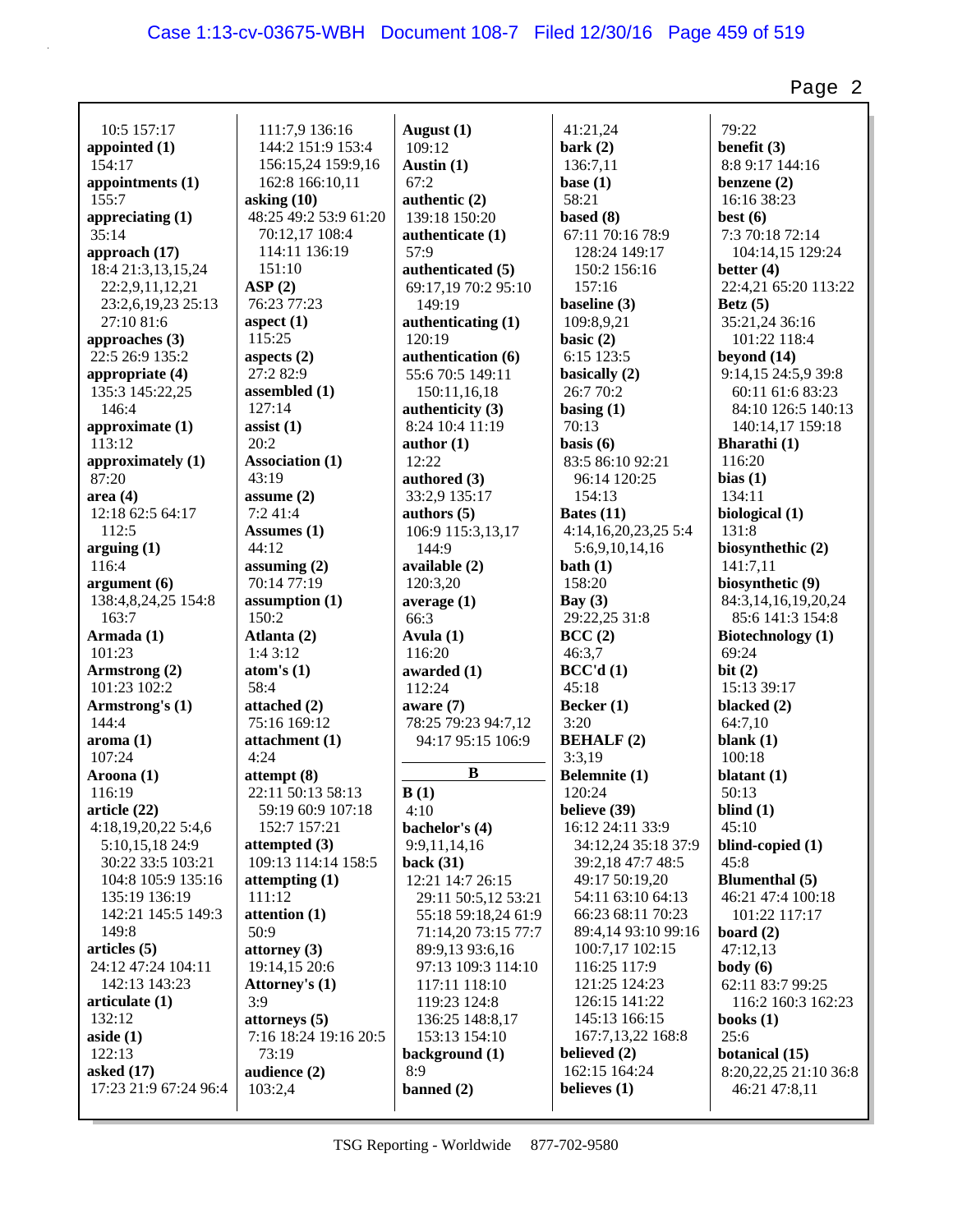|                       |                       |                                   |                        | Page 3                |
|-----------------------|-----------------------|-----------------------------------|------------------------|-----------------------|
| 100:19 101:6          | 33:22 34:10,13        | carbon(2)                         | 148:13 155:20          | chemicals (1)         |
| 102:17 115:7          | buyers $(1)$          | 120:13 152:2                      | certainly(1)           | 87:12                 |
| 119:11 130:16         | 57:12                 | carbons $(1)$                     | 14:23                  | chemistry (17)        |
| 162:21                | byproduct (1)         | 120:13                            | certainty (2)          | 8:19 9:20,21 62:15    |
| botanical-related (1) | 123:10                | Cardellina (1)                    | 149:5,7                | 64:15,25 76:25        |
| 47:15                 |                       | 101:22                            | <b>CERTIFICATE (1)</b> | 104:13 105:15,25      |
| botanicals (8)        | $\mathbf C$           | carries $(1)$                     | 171:6                  | 106:25 107:6 112:5    |
| 5:14 17:6,8 48:15,16  | C(2)                  | 117:14                            | Certified (2)          | 149:23 152:5          |
| 48:24 112:10 119:5    | 3:26:2                | carry $(1)$                       | 2:20 171:7             | 155:13 157:8          |
| botanists (1)         | $C-13(1)$             | 104:2                             | certify $(1)$          | chemists (2)          |
| 70:9                  | 66:17                 | case $(25)$                       | 171:9                  | 112:16 147:22         |
| botany $(1)$          | C.F.R(1)              | 8:25 14:10 19:9,22                | cetera(1)              | chemometric (1)       |
| 70:9                  | 127:11                | 49:21 66:19 83:10                 | 66:17                  | 131:19                |
| bothered (1)          | C7H171N(1)            | 98:7 105:21,24                    | CFSAN(1)               | chemotype (3)         |
| 106:17                | 63:23                 | 113:14 117:10                     | 112:13                 | 87:25 88:16 89:25     |
| bottom $(3)$          | caffeine (1)          | 122:16 135:4                      | chain $(12)$           | chemotypes (2)        |
| 102:18 117:13 130:22  | 121:21                | 137:22 142:12                     | 4:14,24 5:8,16 46:4    | 89:2,11               |
| bound $(2)$           | Cairo $(1)$           | 145:16 147:25                     | 79:13,17,18 97:22      | Chicago (1)           |
| 14:2 55:14            | 12:18                 | 148:5,6 151:23                    | 101:17,20 150:11       | 28:8                  |
| bow $(1)$             | calculated (1)        | 156:5 160:22 170:2                | chair $(2)$            | China $(18)$          |
| 50:12                 | 120:23                | 171:12                            | 28:13 37:2             | 12:18 54:2 59:3,4     |
| Bowers $(2)$          | caliber $(1)$         | cases $(12)$                      | challenge $(1)$        | 67:18,22 85:22        |
| 116:21,24             | 104:19                | 57:2,3,5 64:22 69:16              | 21:22                  | 95:10 97:23 107:25    |
| box(1)                | call $(16)$           | 124:10,12 145:18                  | challenged (1)         | 158:17 159:4          |
| 26:12                 | 10:20 38:8 51:24 60:6 | 147:14 149:24                     | 23:5                   | 163:25 164:10,12      |
| Branch (1)            | 60:11 89:18 127:13    | 163:7,9                           | chance $(3)$           | 164:16 165:4,9        |
| 2:7                   | 127:13,20 128:2,4,5   | CAT(1)                            | 69:5 143:16 157:10     | Chittiboyina (1)      |
| break $(3)$           | 128:14,21 133:8       | 21:17                             | change $(3)$           | 116:20                |
| 7:19,21 98:13         | 145:19                | catalog(1)                        | 88:13 139:22 148:16    | chloroform (1)        |
| breakdown (1)         | called (9)            | 109:3                             | changed $(3)$          | 58:22                 |
| 90:13                 | 15:19 39:11 62:15     | categories (1)                    | 65:3 113:9 127:16      | choice (1)            |
| bred(1)               | 112:25 124:22         | 91:9                              | changes (1)            | 129:24                |
| 88:20                 | 126:21 127:18         | categorized (2)                   | 154:6                  | chondroitin (8)       |
| British (1)           | 128:25 143:2          | 135:8,25                          | changing $(1)$         | 29:17,24 30:11,14,25  |
| 32:21                 | calls $(1)$           | category (3)                      | 127:17                 | 31:4 32:7 39:8        |
| broadly $(1)$         | 38:9                  | 87:16 91:6 165:20                 | Changzhou (2)          | Christy $(1)$         |
| 125:5                 | calorimetry (2)       | cause $(1)$                       | 93:21,21               | 30:5                  |
| broke $(1)$           | 31:15,24              | 108:12                            | characterization (1)   | <b>ChromaDex</b> (7)  |
| 41:16                 | campus (1)            | caused $(1)$                      | 157:19                 | 33:14,15,21 34:5,11   |
| broken(1)             | 76:25                 | 111:25                            | characterize (1)       | 34:14 110:2           |
| 91:8                  | Canada (3)            | CC'd(1)                           | 11:18                  | Chromascentia (5)     |
| brokers (1)           | 32:20 51:12,14        | 143:13                            | characterized (1)      | 10:2,14 11:5,11 12:25 |
| 57:12                 | Canada's (2)          | $CC'$ ing $(1)$                   | 135:6                  | chromatographic (2)   |
| brought(1)            | 51:7,8                | 45:18                             | charge $(1)$           | 109:6 133:12          |
| 137:15                | candidate (1)         | CDER(1)                           | 156:10                 | chromatography (15)   |
| Brown $(5)$           | 38:10                 | 112:12                            | charged (1)            | 8:13,15,16 10:6,20    |
| 14:5 32:17,20 123:20  | candidates (1)        | cellulose (1)                     | 129:4                  | 27:11,12 55:23        |
| 141:11                | 155:6                 | 31:16                             | chart(1)               | 80:10 107:12,14,20    |
| Brown's (12)          | cannabinoid (1)       | Center (3)                        | 64:4                   | 111:15 121:17         |
| 83:18 84:2,15 140:21  | 76:25                 | 3:21 69:22 112:13                 | check $(8)$            | 132:19                |
| 141:17 142:9          | cannabinoids (2)      | centers $(1)$                     | 24:18 35:20 49:7       | circumstances (3)     |
| 153:16,19,23 154:2    | 77:2 158:21           | 78:4                              | 62:16 105:18 109:4     | 46:24 47:5 92:9       |
| 154:8 159:20          | canned $(1)$          | CEO(1)                            | 126:16 168:10          | cite (1)<br>118:15    |
| business $(4)$        | 26:9                  | 43:18                             | chemical (4)           |                       |
| 9:10 33:22,24 34:2    | capacity (1)<br>14:21 | certain(5)<br>26:20 119:11 122:22 | 11:3 107:24 120:18     | cited(1)<br>85:10     |
| buy $(3)$             |                       |                                   | 157:18                 |                       |
|                       |                       |                                   |                        |                       |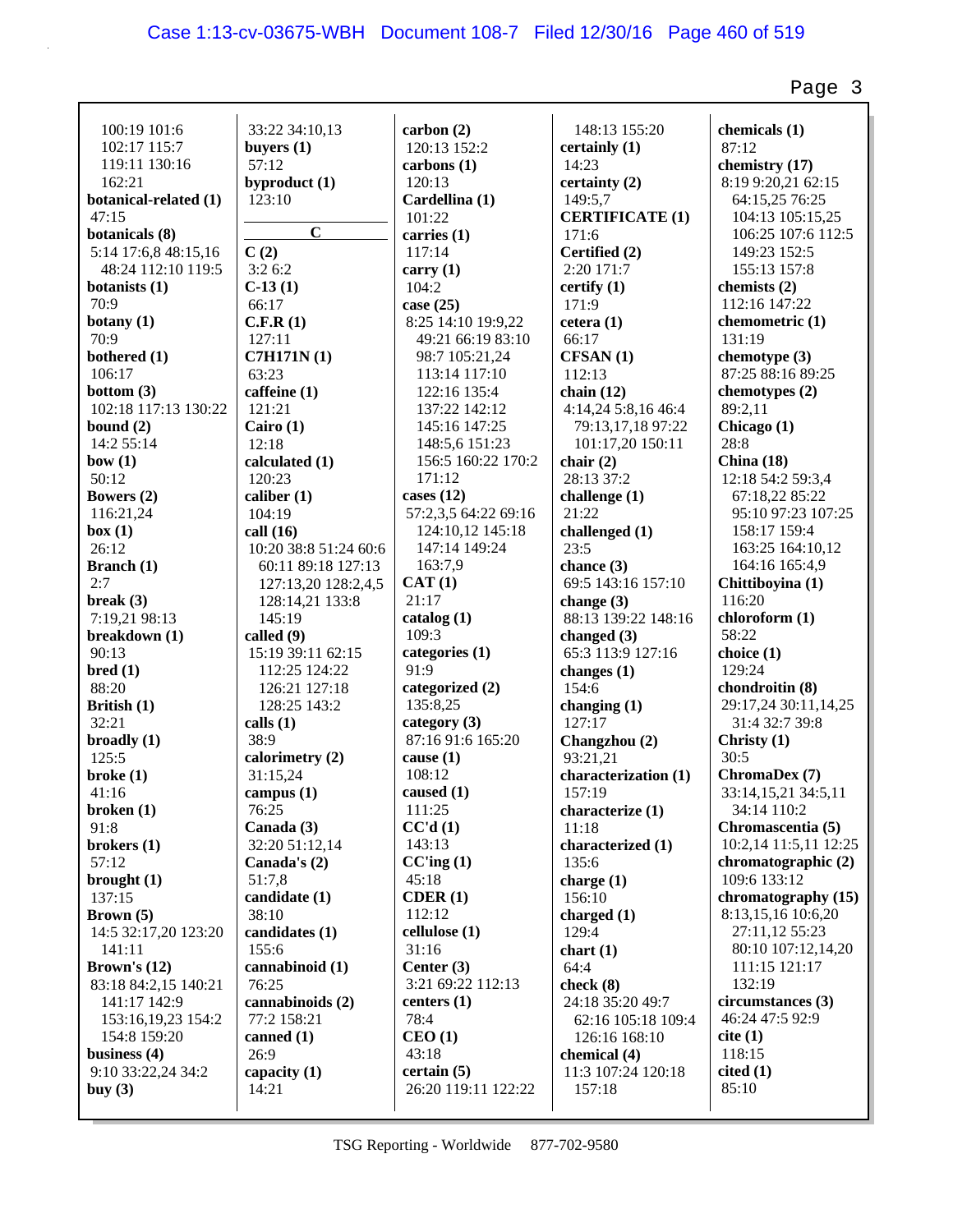**citriodora (1)** 89:10 **citrus (1)** 88:19 **Civil (1)** 1:7 **claim (7)** 53:14 59:3 115:20 146:7,9 163:11 166:20 **Claimants (1)** 1:14 **claimed (3)** 50:22 53:17 166:9 **claiming (1)** 166:14 **clandestine (2)** 155:2 158:12 **clarify (2)** 15:13 129:9 **class (2)** 36:15 125:2 **classes (1)** 11:3 **classification (1)** 5:19 **Claude (1)** 3:7 **clean (1)** 149:13 **cleanup (1)** 58:21 **clearly (1)** 92:2 **client (14)** 46:10,11 59:15 110:6 110:8,10,12 163:20 164:2,7,7,19 165:7 165:11 **clients (13)** 11:22 14:3 31:4,7 46:2,3 51:4 55:11 55:13 57:11 110:14 110:17 114:13 **clinical (3)** 39:12 128:18 150:7 **co-author (1)** 40:4 **co-authors (1)** 116:15 **co-served (1)** 102:10 **coauthor (1)** 12:22 **coauthors (1)** 35:17

**cohesive (1)** 25:11 **cold (1)** 108:13 **collaborate (1)** 126:25 **collaborated (1)** 112:10 **collaborative (1)** 144:5 **colleagues (8)** 19:20 24:25 25:4 26:10 45:18 100:8 137:5 153:10 **collected (5)** 31:23 72:12 124:11 125:8,9 **collecting (1)** 24:24 **collection (2)** 71:8 72:2 **college-level (1)** 28:3 **Columbia (3)** 2:22 32:21 171:21 **column (13)** 8:15,16 58:2,3,9 107:12 109:7,9,15 109:19 111:8,10 134:17 **combination (1)** 31:13 **come (18)** 26:10 30:17 57:10 72:7 74:13 76:4 85:12 93:3 105:20 105:25 115:22 128:16 157:14 163:18,24 164:8,15 164:16 **comes (2)** 15:23 108:11 **comfortable (1)** 40:21 **coming (3)** 117:21 123:9 138:13 **comment (6)** 106:6,16 107:11 143:25 149:17 153:4 **comments (2)** 102:20 103:2 **commercial (2)** 59:16 109:25 **commercially (3)** 88:13,20 111:5

**commission (2)** 170:25 171:16 **committee (10)** 28:6,14,18 37:2,18,20 39:21,22,23 129:3 **committees (11)** 27:18,22 32:22 39:20 102:11 154:23,24 155:9,11 156:23,25 **common (2)** 66:8 89:18 **communicate (1)** 102:14 **communicated (2)** 44:24 46:19 **communicating (2)** 143:6,8 **communication (9)** 43:5 44:20 45:25 48:13,14 77:9,10 142:21 145:5 **communications (3)** 47:23 49:13 100:8 **community (1)** 156:11 **companies (2)** 15:17 128:12 **company (16)** 11:24 13:14,17 16:3 20:6 29:16 31:6,11 32:14 33:16 34:10 52:7 60:19 115:4,14 115:18 **company's (1)** 19:17 **compare (3)** 93:13 121:2 155:7 **compared (2)** 113:15 120:25 **compensated (2)** 15:16 29:3 **complete (3)** 8:11 63:9 169:10 **completely (1)** 51:6 **component (1)** 86:19 **components (13)** 9:3 11:20 27:14 86:14 86:20 87:4,8,12 91:7,10 133:8 155:15 162:24 **composition (8)** 56:16 88:9,11,22 90:4 90:20 95:12 157:19 **compound (26)**

30:11 31:17 40:9 51:19 65:24 83:8,20 115:22 120:16 121:15,18,19,20 122:9,17 123:6,9 133:12 136:23 145:24,25 146:12 147:24 148:3 164:19,19 **compound's (1)** 155:13 **compounds (27)** 8:19 11:3 56:19 58:8 64:4,21 86:21 87:6 87:16 88:3 91:3 92:16 99:24 107:24 110:19 131:18,19 132:9 133:13,14,16 133:22 135:5,7,9 149:24 166:19 **comprise (1)** 87:21 **compromised (1)** 108:12 **Computerized (1)** 65:2 **concentration (4)** 65:15 88:2 94:15 113:10 **concentrations (11)** 83:25 91:21 93:4,23 94:5,10 97:16 113:17 124:25 125:7 134:18 **concern (4)** 103:23 147:20 149:21 150:15 **concerns (2)** 31:4 137:15 **concluded (1)** 168:22 **concluding (1)** 147:7 **conclusion (5)** 146:18 147:4,6,10 150:12 **condition (1)** 58:6 **conditions (19)** 57:17,18 58:2,4,5,10 58:14 68:6,15 70:20 71:11 76:8 95:3 107:19 127:18 134:19 140:10 157:22,25 **conduct (3)**

25:20 30:13 122:8 **conducted (1)** 122:2 **Conducting (1)** 25:19 **conference (2)** 76:23 77:23 **conferences (2)** 35:3 156:18 **confidentiality (4)** 14:2,9 46:3 55:14 **confirm (3)** 140:7 146:13 148:9 **confirmed (2)** 84:9 139:16 **confused (2)** 22:25 100:22 **congratulating (1)** 35:13 **connected (1)** 52:2 **connection (1)** 29:19 **consensus (7)** 100:15,25 101:3,6 117:20,23 118:5 **consider (5)** 95:20,21 96:7,15,21 **considered (6)** 38:12 56:19 96:22 123:5,7 155:24 **considering (2)** 109:7 115:2 **consistent (3)** 112:18 120:17 147:10 **constituent (1)** 91:20 **constituents (4)** 56:22 87:18 122:2,5 **consulting (1)** 33:18 **Consumer (1)** 2:7 **contact (2)** 60:12,13 **contacted (1)** 31:2 **contained (1)** 161:23 **contaminant (9)** 31:5 81:25 85:11 92:22 95:24 96:10 96:16,18 140:24 **contaminants (2)** 83:14 137:19 **contaminate (1)**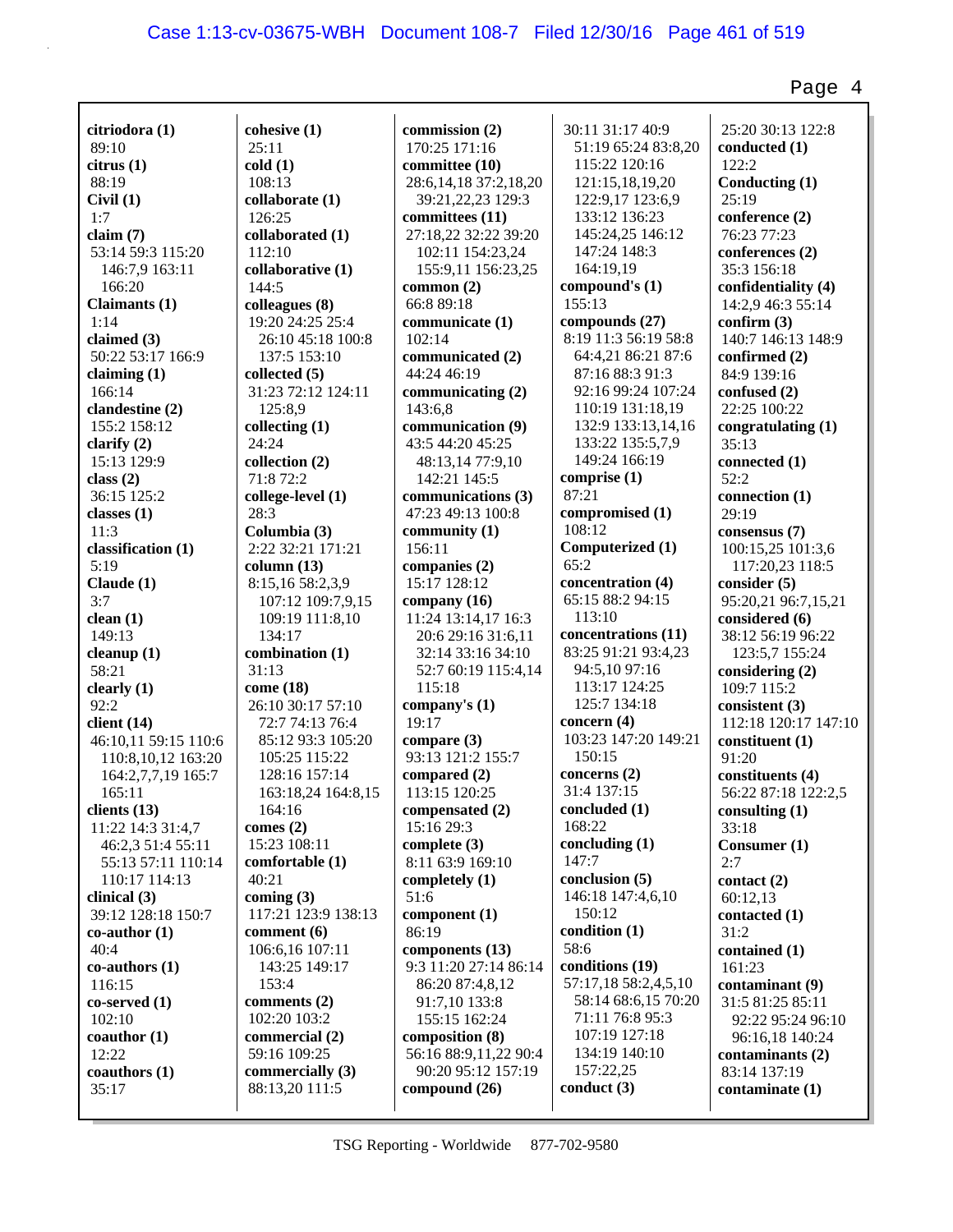|                            |                       |                         |                       | Page 5                 |
|----------------------------|-----------------------|-------------------------|-----------------------|------------------------|
|                            | 139:19                |                         |                       |                        |
| 30:23                      |                       | crossed $(1)$<br>126:14 | 149:9                 | 90:18 133:11           |
| contaminated (4)           | corrections (1)       |                         | $data-mining(1)$      | delay(3)               |
| 73:7 74:25 76:13<br>140:17 | 169:12                | $\cscosover(2)$         | 131:19                | 58:7 66:16 108:12      |
|                            | correctly $(1)$       | 21:16 22:2              | date $(14)$           | delays $(1)$           |
| contamination (10)         | 99:19                 | CRR(1)                  | 24:17 25:12 30:16     | 108:11                 |
| 73:10 82:15 83:3 97:5      | corresponded (1)      | 1:25                    | 42:19 52:13,15        | deliberately (1)       |
| 122:10,24 123:11           | 48:18                 | CryoProbe (3)           | 54:15,21 55:9 56:2    | 151:4                  |
| 160:5,17,21                | correspondence (3)    | 66:6,8,14               | 100:20 109:11         | demand $(1)$           |
| content (2)                | 47:21 48:8,12         | crystalline (1)         | 169:17 170:3          | 110:23                 |
| 106:11,15                  | corresponding (4)     | 60:24                   | dating $(1)$          | demonstrate (1)        |
| contents (1)               | 46:25 47:5,18 48:10   | cup(1)                  | 152:2                 | 140:16                 |
| 19:5                       | Council (4)           | 158:3                   | David $(1)$           | density $(1)$          |
| context $(3)$              | 46:21 100:19 102:17   | current $(2)$           | 3:13                  | 10:25                  |
| 47:18 131:12 136:19        | 154:17                | 95:21 96:8              | day $(5)$             | Department (4)         |
| continue $(2)$             | counsel (8)           | currently (12)          | 41:17,18 108:12       | 2:6 3:4 16:25 17:15    |
| 23:10 138:6                | 6:6 8:5,7 161:7,10    | 13:24 16:5,7,24 17:17   | 170:23 171:15         | depend $(1)$           |
| continued (2)              | 162:4,11 171:11       | 28:21 29:8 44:5         | days $(2)$            | 159:14                 |
| 5:2 138:23                 | countries (1)         | 47:12 48:17 72:15       | 49:15 152:5           | dependent (1)          |
| continuing $(2)$           | 108:9                 | 110:18                  | DC(3)                 | 97:23                  |
| 10:10 138:4                | country $(2)$         | custody $(2)$           | 1:182:93:6            | depending (6)          |
| contract(1)                | 59:2 136:2            | 97:22 150:11            | dealing $(1)$         | 22:5 87:23 88:3 90:23  |
| 14:2                       | couple(1)             | customers (7)           | 22:16                 | 121:13 155:19          |
| contracted (2)             | 32:6                  | 11:22,23 13:24 17:24    | Dear $(1)$            | depends $(11)$         |
| 36:24 37:10                | course(6)             | 17:24 168:13,14         | 137:5                 | 25:16 65:11 66:5,15    |
| contractual (2)            | 19:18 36:12 40:25     | CV(1)                   | deceased (1)          | 129:7 134:16,19        |
| 14:21 15:8                 | 76:17 125:6 161:13    | 156:2                   | 30:2                  | 146:5 148:10,22,23     |
| contrary $(1)$             | courses $(2)$         |                         | decisions (1)         | Deponent (2)           |
| 99:24                      | 9:6 10:10             | D                       | 150:2                 | 170:4,21               |
| conversation (2)           | court (5)             | D(1)                    | declaration (4)       | deposition (10)        |
| 77:21,25                   | 1:2 6:21 7:6,11 14:16 | 6:2                     | 95:22 96:8,19,25      | 1:17 2:2 6:11,12 7:25  |
| conversations (3)          | cover (2)             | daily $(1)$             | declares(1)           | 40:11,25 168:20        |
| 76:15 77:21 118:7          | 24:3 127:22           | 11:13                   | 115:3                 | 170:3 171:8            |
| cooperate (1)              | covers(1)             | Dana $(2)$              | $\text{decline} (1)$  | derivatization (2)     |
| 126:25                     | 89:17                 | 13:10,11                | 104:11                | 124:18,20              |
| copy(2)                    | CPR(1)                | dangerous (2)           | decomposition (4)     | derivatized (1)        |
| 45:10 64:6                 | 110:3                 | 137:7,10                | 16:17 90:9 107:23     | 109:10                 |
| copying $(1)$              | create $(1)$          | dangers (2)             | 108:15                | describe(2)            |
| 73:17                      | 22:11                 | 138:6,10                | Dee $(1)$             | 21:3,6                 |
| core(1)                    | created $(3)$         | Daniel (6)              | 120:24                | <b>DESCRIPTION (2)</b> |
| 109:7                      | 13:5 21:5 114:21      | 43:5,10,17 101:24       | deemed (1)            | $4:11\,5:3$            |
| correct(46)                | creatine $(1)$        | 102:2 143:13            | 135:3                 | design(1)              |
| 9:14 23:25 24:6 26:6       | 34:15                 | data(56)                | Defendant (3)         | 23:9                   |
| 42:18 59:20 64:5,12        | credible (3)          | 8:3 15:18 21:18,20      | 1:11 6:6 162:11       | designed $(3)$         |
| 70:15 71:2,22 72:4         | 105:4,4 106:23        | 22:6 23:13 25:7,8       | <b>DEFENDANTS (1)</b> | 157:2,4,9              |
| 72:8 74:4,10,21            | critical $(2)$        | 25:10,21 31:23,24       | 3:19                  | designing $(4)$        |
| 75:21 77:20 84:25          | 115:5 148:2           | 45:14 65:2 80:10,10     | defined (1)           | 25:12,15,18 26:19      |
| 85:23 86:4 87:6,9          | critique(1)           | 83:16,21 93:6 97:14     | 20:19                 | desirable (1)          |
| 87:13 91:11,16             | 48:3                  | 99:20,25 104:18,19      | defining $(1)$        | 11:20                  |
| 92:18,23 94:24 95:5        | critiques (1)         | 112:16,17 113:15        | 25:9                  | Despite $(1)$          |
| 98:6 115:21 119:4,8        | 47:22                 | 113:19 116:2 118:2      | definitely (4)        | 51:17                  |
| 139:8 140:12 141:3         | $\text{crop}(1)$      | 120:15,25 130:23        | 28:25 148:4 153:21    | detailed (1)           |
| 141:8 143:13 145:2         | 27:2                  | 131:3 143:17            | 153:22                | 102:20                 |
| 152:21 158:21              | crops $(2)$           | 144:21,22 145:8,12      | degradation (3)       | details (6)            |
| 161:11 165:5               | 157:8,8               | 145:14,15,16,17,21      | 90:9 123:10 160:7     | 47:3 55:4 62:17 68:3   |
| 169:10 171:9               | $\csc 2$              | 146:3,8,10,10,14,18     | degree $(8)$          | 68:5,14                |
| correction $(1)$           | 21:13 27:4            | 146:19,22 147:2,3,8     | 8:11 9:8,13,14,15,16  | detained (1)           |
|                            |                       |                         |                       |                        |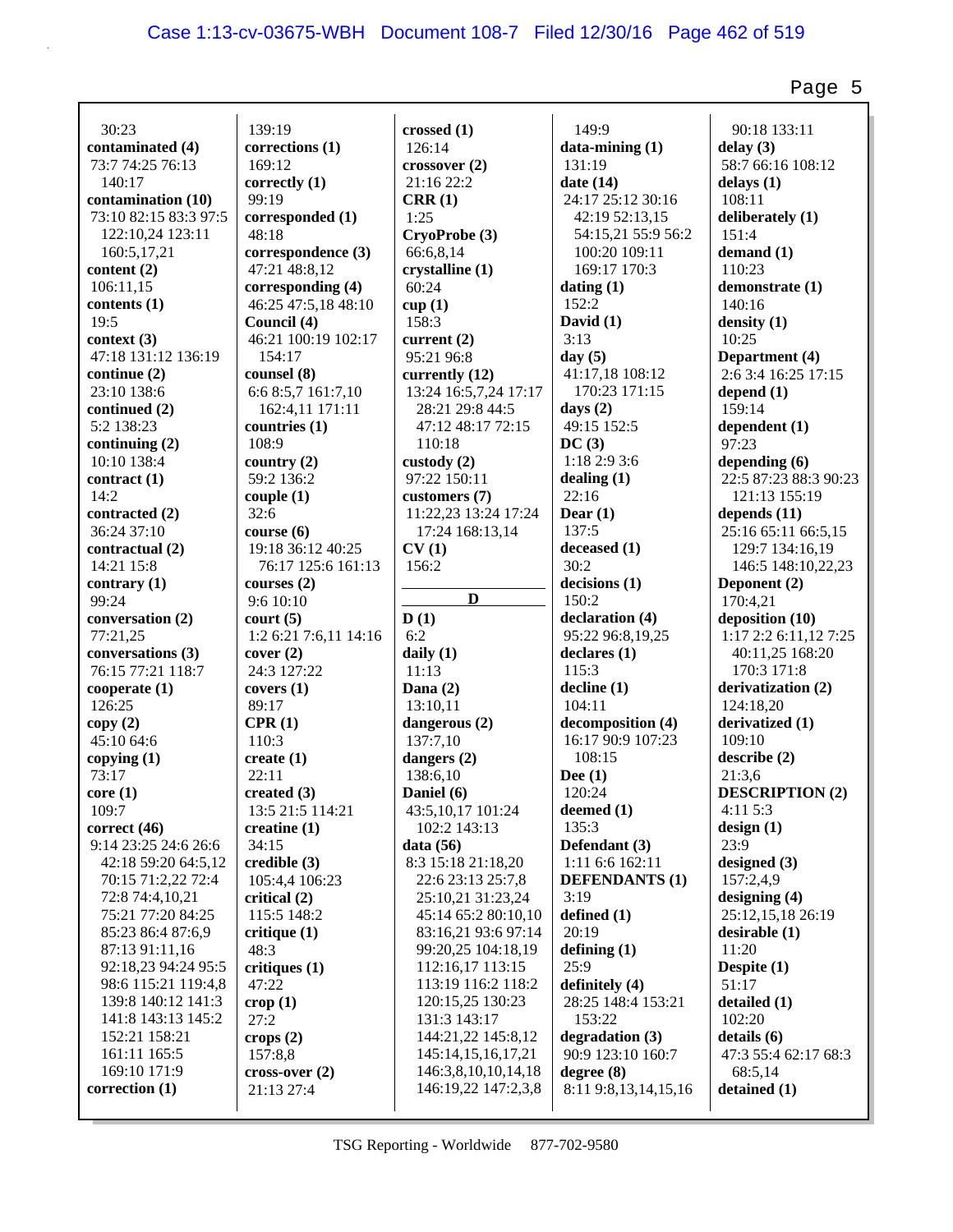| 15:25                               | dialogued (1)                       | discussing (12)                      | 140:19,22 144:3,18                   | 141:11,17,21,22,22           |
|-------------------------------------|-------------------------------------|--------------------------------------|--------------------------------------|------------------------------|
| detect(11)                          | 46:22                               | 5:8 20:9 27:5 47:7                   | 145:14,20 147:8,9                    | 141:24 142:9,11,11           |
| 64:20 83:24 86:3                    | dialoguing (2)                      | 80:9 100:13 101:17                   | 151:12,20,23 152:6                   | 153:16,19,23 154:2           |
| 110:19 134:17                       | 48:17,24                            | 118:11 145:2                         | 152:25 153:6,6                       | 154:8 159:20                 |
| 145:25 148:6,7,10                   | diastereomer (1)                    | 149:23 153:11                        | 159:4, 11, 20, 21, 23                | $dr$ aft $(1)$               |
| 151:20 159:22                       | 152:8                               | 162:24                               | 159:24 160:18                        | 20:4                         |
| detected(15)                        | diastereomers (7)                   | discussion (2)                       | 161:15,22,23,24                      | drafted $(2)$                |
| 64:4 79:19 83:2,10,11               | 109:8,14,19,21 111:8                | 80:8 162:17                          | 162:4,18,22,24                       | 141:21 153:24                |
| 83:13,22 91:22                      | 111:10,12                           | discussions (3)                      | 163:2,3,11,12 164:4                  | drafting $(1)$               |
| 92:22 94:24 95:5,16                 | dietary $(19)$                      | 8:7 49:3 80:6                        | 164:24 165:25                        | 154:3                        |
| 97:12 159:25                        | 5:13 9:2 10:7 20:15                 | disseminating $(1)$                  | 166:9,14,19,20,21                    | draw(1)                      |
| 167:17                              | 21:18 23:22 32:12                   | 102:25                               | 166:23 167:6,8,16                    | 50:9                         |
| detecting $(2)$                     | 32:14 34:17 35:25                   | distillation (6)                     | 167:19,23 168:2                      | drawing $(2)$                |
| 65:14 119:17                        | 36:25 39:23 50:15                   | 87:23 88:3,5,6,7 90:2                | DNA(6)                               | 50:12 100:18                 |
| detection (10)                      | 51:3,4,15 129:3                     | distilled (1)                        | 118:12 119:7,9,10,10                 | dressed (1)                  |
| 64:20 81:18 93:19                   | 130:16 156:11                       | 88:13                                | 119:17                               | 50:14                        |
| 99:23 144:18                        | differ $(1)$                        | distinct (1)                         | dotors(1)                            | dried $(1)$                  |
| 145:18 159:20                       | 82:10                               | 45:24                                | 28:9                                 | 52:17                        |
| 167:16,24 168:3                     | difference (3)                      | distinguish (1)                      | document (17)                        | Drive $(1)$                  |
| detector(1)                         | 26:7 120:21 136:8                   | 41:2                                 | 42:7 62:24 63:7,9,12                 | 3:11                         |
| 134:16                              | different (16)                      | distribute (1)                       | 73:13,15,21 75:9                     | dropped (1)                  |
| detention (4)                       | 11:2 22:21 27:8,9                   | 103:3                                | 79:11 80:17 82:17                    | 114:17                       |
| 15:18,20,21 155:3                   | 49:11 65:5 82:24                    | distribution (1)                     | 99:5 101:11 118:23                   | Drs(13)                      |
| determination (2)                   | 88:18,21,23,24                      | 29:17                                | 142:16 152:15                        | 52:25 67:2,7,14 71:2         |
| 25:22 51:2                          | 120:13 127:15                       | District (5)                         | documents $(3)$                      | 71:15,22 73:5 94:13          |
| determine (13)                      | 150:17,22 155:18                    | 1:2,3 2:21 3:10                      | 8:3 69:2 142:12                      | 108:24 116:16                |
| 8:24 11:19 25:24 73:7               | differential (1)                    | 171:21                               | doing $(14)$                         | 124:7 151:2                  |
| 74:24 94:4,9,14,18                  | 31:14                               | diverse $(1)$                        | 11:21 12:6,8 16:24                   | drug(11)                     |
| 111:24 120:16                       | diluted (1)                         | 20:14                                | 17:11,17 23:7,8                      | 50:14 74:2 112:11            |
| 147:3 152:7                         | 57:22                               | Division $(3)$                       | 26:6 59:15 109:23                    | 135:25 136:5,6,12            |
| determined (2)                      | directly $(6)$                      | 1:4 36:2 69:24                       | 110:5,11 150:7                       | 136:18 138:5                 |
| 38:13 152:6                         | 15:17 26:22 43:8                    | <b>DMAA</b> (141)                    | DoJ(1)                               | 154:15 155:2                 |
| determining $(2)$                   | 57:23 97:21 134:9                   | 1:10 35:7 40:6,7,8,12                | 19:12                                | drugs(6)                     |
| 129:4 150:19                        | director $(3)$                      | 40:15 41:21,24                       | Donovan (4)                          | 135:6,8,10 158:19,19         |
| develop(11)                         | 13:20,22 35:24                      | 42:15 44:10,18,22                    | 1:25 2:19 171:7,20                   | 158:20                       |
| 16:13 17:5 37:12,16                 | directors (2)                       | 46:15 47:2,6,8,19                    | dozen $(3)$                          | $\mathbf{dry}\left(1\right)$ |
| 37:19 38:8,24                       | 13:21 143:11                        | 47:22 48:8,10,12                     | 56:10,14,14                          | 108:13                       |
| 110:11 127:2                        | disclose (1)                        | 50:21 51:11,14                       | Dr(89)                               | DSC(1)                       |
| 128:19,21                           | 46:4                                | 53:11,14 54:21                       | 14:5 47:17,24 48:8,12                | 31:15                        |
| developed (13)                      | disclosed (1)                       | 56:25 59:8 60:20,21                  | 49:13,20,23 50:2                     | due $(1)$                    |
| 20:20,24 21:2 23:4                  | 38:22                               | 63:19 71:16 77:4                     | 52:18,18,21 54:4,4                   | 167:10                       |
| 24:2 37:7 110:16,25                 | discoveries (2)                     | 79:2,19,22 80:7                      | 54:6,8,8 66:20,20                    | duly $(1)$                   |
| 111:3 112:8 113:11<br>129:5 167:20  | 26:3 104:3                          | 81:2 83:2,9,11,24                    | 66:20,20,21 67:25<br>67:25,25 68:9,9 | 6:4                          |
| developing $(5)$                    | discredited (2)                     | 84:3,5 85:11,23                      | 71:24 74:4,24 76:16                  | duration (1)                 |
|                                     | 105:5,13                            | 86:3,7,9 91:22 92:2                  | 76:18,19,22 77:4,4                   | 40:11                        |
| 38:5 110:13 112:25<br>128:14 167:15 | discuss(6)                          | 92:21 93:2,5,14,25                   | 77:6,7,13,14,16,17                   | dysfunction (1)              |
| development (5)                     | 75:3 82:15 96:17,21<br>100:7 163:3  | 94:2,4,9,14,18,24<br>95:5,22 96:8,15 | 77:21 83:18 84:2,5                   | 158:19                       |
| 36:24 110:8,9 128:10                |                                     | 100:11 102:7                         | 84:15 93:5,14,14                     | ${\bf E}$                    |
| 156:10                              | discussed (13)<br>14:6,19 35:8 39:9 | 108:20 109:14,19                     | 94:18,23,24 95:4,4                   | E(5)                         |
| Di(9)                               |                                     | 109:23,25 110:20                     | 95:15,20 96:7                        | 3:2,2 4:10 6:2,2             |
| 4:22 66:21 67:2,25                  | 68:12 92:25 98:2<br>122:14 144:17   | 110:20,22 111:12                     | 112:14,22 117:3,6                    | earlier $(10)$               |
| 73:19 75:21,25 76:4                 | 151:21 152:2 153:9                  | 114:12,15,18 115:8                   | 119:14,14 120:2                      | 9:12 14:5 17:23 21:8         |
| 76:11                               | 159:18                              | 120:5 121:19 122:5                   | 123:20 124:4,18                      | 39:6 40:6 89:7               |
| diabetes $(1)$                      | discusses $(3)$                     | 137:23 138:4                         | 125:25,25,25 126:2                   | 117:24 136:17                |
| 158:19                              | 83:18 119:3,6                       | 139:11 140:7,17,18                   | 126:2 140:21                         | 151:21                       |
|                                     |                                     |                                      |                                      |                              |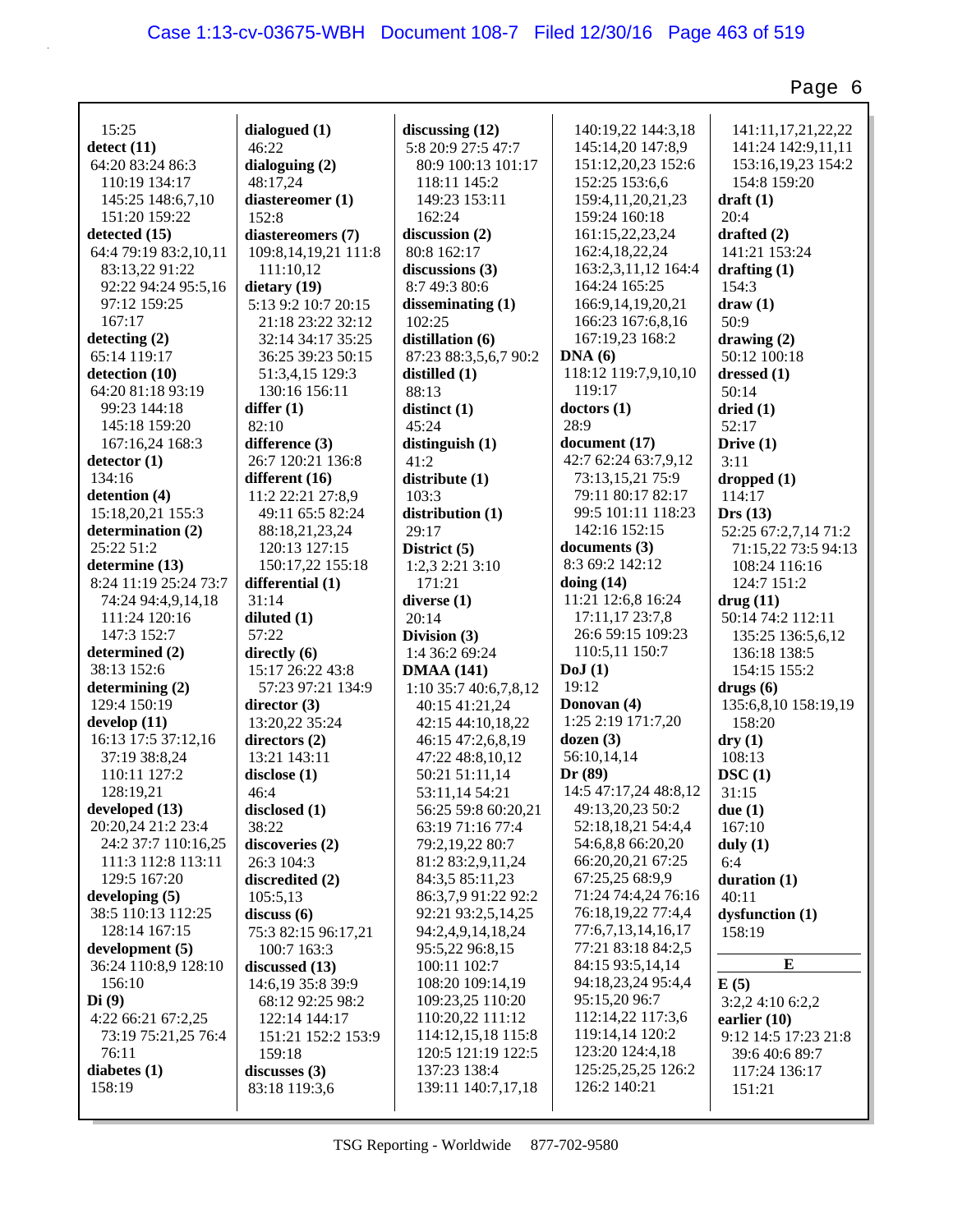| early $(2)$          | 77:9 79:13,17,18         | error(1)              | exactly $(15)$         | 136:25 137:4            |
|----------------------|--------------------------|-----------------------|------------------------|-------------------------|
| 58:8 157:17          | 85:25 86:6 100:8         | 73:17                 | 24:19 25:9 44:20       | 141:16 142:14,19        |
| easier $(1)$         | 101:17,20 102:5,9        | Esq $(3)$             | 46:23 49:14 52:24      | 149:2 152:10,13,18      |
| 40:15                | 103:10,12 109:12         | 3:7,13,23             | 57:4 58:11 61:11       | 153:13 159:7 163:2      |
| easily $(1)$         | 117:13 118:3 137:2       | essential (12)        | 67:17 86:24 116:5      | Exhibits $(3)$          |
| 136:11               | 137:4,5,11 139:3,13      | 10:3,16 11:6,9 12:2,3 | 144:20 145:3           | 5:2 69:6 98:3           |
| economic (1)         | 142:20,24 143:15         | 12:24 55:2 56:22      | 165:17                 | exist(1)                |
| 158:12               | 144:25 145:6             | 58:5 89:18 149:22     | examination (10)       | 84:3                    |
| editor $(1)$         | emailed (1)              | essentially $(2)$     | 4:2,4,5 6:6 8:23 15:20 | expand $(1)$            |
| 112:23               | 35:10                    | 37:22 107:6           | 15:22 22:13 161:7      | 157:2                   |
| editorial (1)        | emails (6)               | establish $(1)$       | 162:11                 | expect (5)              |
| 62:12                | 35:12 45:14,17,22        | 116:5                 | examinations (1)       | 83:12 107:13 113:16     |
| education (1)        | 46:14 77:11              | established (1)       | 25:19                  | 120:10 155:10           |
| 10:10                | embargoed (5)            | 150:5                 | examine (2)            | expected $(1)$          |
| educational (4)      | 143:16,19,22,24          | $\text{ester}(1)$     | 10:19 11:9             | 107:23                  |
| 8:9 24:12 47:16      | 144:25                   | 34:16                 | examined (4)           | expects $(1)$           |
| 102:14               | emerging $(1)$           | esters $(2)$          | 21:25 49:8 151:2       | 155:8                   |
|                      | 22:24                    |                       | 169:9                  |                         |
| effect $(2)$         |                          | 56:24 86:21           |                        | expenses (1)            |
| 133:18 134:2         | emphasize (1)            | estimate (4)          | examining $(2)$        | 29:6                    |
| efficacy $(1)$       | 115:6                    | 56:9 86:16 91:3       | 9:2 10:16              | experience (8)          |
| 157:18               | empirical (1)            | 138:16                | example $(4)$          | 9:20,23,24 23:7 98:10   |
| efforts(1)           | 112:19                   | et(19)                | 27:11 65:18 128:20     | 155:14,21 156:16        |
| 94:7                 | empirically (2)          | 4:16,18,19,20,22 5:4  | 147:8                  | experiment (2)          |
| Egypt $(3)$          | 146:13 147:13            | 5:6,10,15 66:17       | examples (4)           | 65:11 66:15             |
| 12:17 74:16,16       | employed (2)             | 68:24,25 74:4,24      | 163:10 167:16,18       | experimental (2)        |
| Eichner $(5)$        | 156:7 171:12             | 76:11 81:9 85:13      | 168:6                  | 25:12 74:19             |
| 34:19,25 116:21,22   | employee (1)             | 89:12 92:22           | excess(1)              | experiments (3)         |
| 116:23               | 43:20                    | ethanol $(1)$         | 161:24                 | 23:10 25:25 26:19       |
|                      |                          |                       |                        |                         |
| either $(6)$         | employing (1)            | 57:25                 | exclusively (1)        | expert $(43)$           |
| 19:6 25:24 121:14    | 134:20                   | ethyl $(2)$           | 78:20                  | 4:12 8:4 18:21,22       |
| 144:6 152:3 157:17   | enforcement (1)          | 34:15 58:21           | excuse(1)              | 19:9, 12, 21, 23 27: 15 |
| electrophoresis (2)  | 37:12                    | evaluate (4)          | 23:24                  | 27:23 39:24 49:20       |
| 31:16,25             | entirely (1)             | 18:8 100:2 122:23     | executive (1)          | 49:24 50:3 84:15,19     |
| elements (1)         | 146:19                   | 144:22                | 156:6                  | 106:3 115:4,13,18       |
| 120:15               | entity $(2)$             | evaluated (4)         | exhaust (1)            | 115:24 117:4,7,9        |
| ElSohly (39)         | 127:7 165:11             | 83:15 99:20 127:14    | 16:20                  | 123:23 124:2,17         |
| 4:18,19,25 5:9 52:18 | environment (3)          | 160:7                 | exhibit (98)           | 140:21 141:2 142:4      |
| 54:4 66:20,23 67:3   | 125:11,20 160:6          | evaluating $(2)$      | 4:11,12,14,16,18,19    | 142:7 150:5 153:15      |
| 67:13,14 68:9 69:7   | <b>Environmental</b> (1) | 22:17 56:17           | 4:20,22,24 5:3,4,6,8   | 154:14,20,22 155:8      |
| 71:2,16,22 73:5      | 81:24                    | evaluation (2)        | 5:10,12,15,16,18       | 155:10,24 156:14        |
| 76:18,19,22 77:4,6   | EO(2)                    | 20:14 51:9            | 18:11,15,16,18,20      | 161:11 162:14           |
| 77:13,17 89:3 94:13  | 149:13,13                | everybody (1)         | 27:16 41:13 42:6,10    | 163:12                  |
| 98:8 101:23 108:24   | EPA(2)                   | 46:5                  | 42:12,13,14 50:5       | expertise $(3)$         |
| 114:24 116:8,16,17   | 82:8,11                  | everybody's (1)       | 56:7 59:18 61:14       | 62:4 141:4,14           |
| 117:3,12 125:25      | EPA's $(1)$              | 28:10                 | 63:2,6,15 68:18,20     | experts $(8)$           |
| 141:24 144:5,12      | 82:7                     | evidence (9)          | 68:23,24 69:9 70:19    | 69:17,19,20 70:14       |
| ElSohly/Khan (2)     | Epstein $(1)$            | 44:12 83:7 116:3      | 70:24 71:4,4,10,15     | 100:25 127:14           |
| 68:24,25             | 3:20                     | 120:4 152:24 153:6    | 71:20 73:6,6,11,18     | 154:12,18               |
| eluting $(1)$        | equation $(2)$           | 160:4,20 163:11       | 73:24,25 75:4,8,12     | expires $(2)$           |
| 58:8                 | 113:2,23                 | evolving $(1)$        | 77:14 78:3,21,24       | 170:25 171:16           |
| email $(51)$         | erectile $(1)$           | 65:3                  | 79:8 80:12,16,21,25    | explanation (1)         |
| 4:14,24 5:8,16 35:11 | 158:18                   | exact $(12)$          | 93:18 98:17,19 99:3    | 140:25                  |
| 42:15,24 43:3 45:3   | Errata $(2)$             | 24:17 28:23 30:16     | 99:9,12 101:9,14,16    | explore(1)              |
| 45:4,6,8 46:4,5,6,8  | 169:13 170:1             | 44:19 55:9 58:3       | 116:8 117:11           | 123:8                   |
| 50:7,10 51:14 52:13  | erroneous(1)             | 62:17 68:3,5 86:15    | 118:11,18,21 124:9     | explored (1)            |
| 52:15 54:16,21 56:2  | 143:17                   | 156:9 167:3           | 130:2,12 135:12,15     | 160:12                  |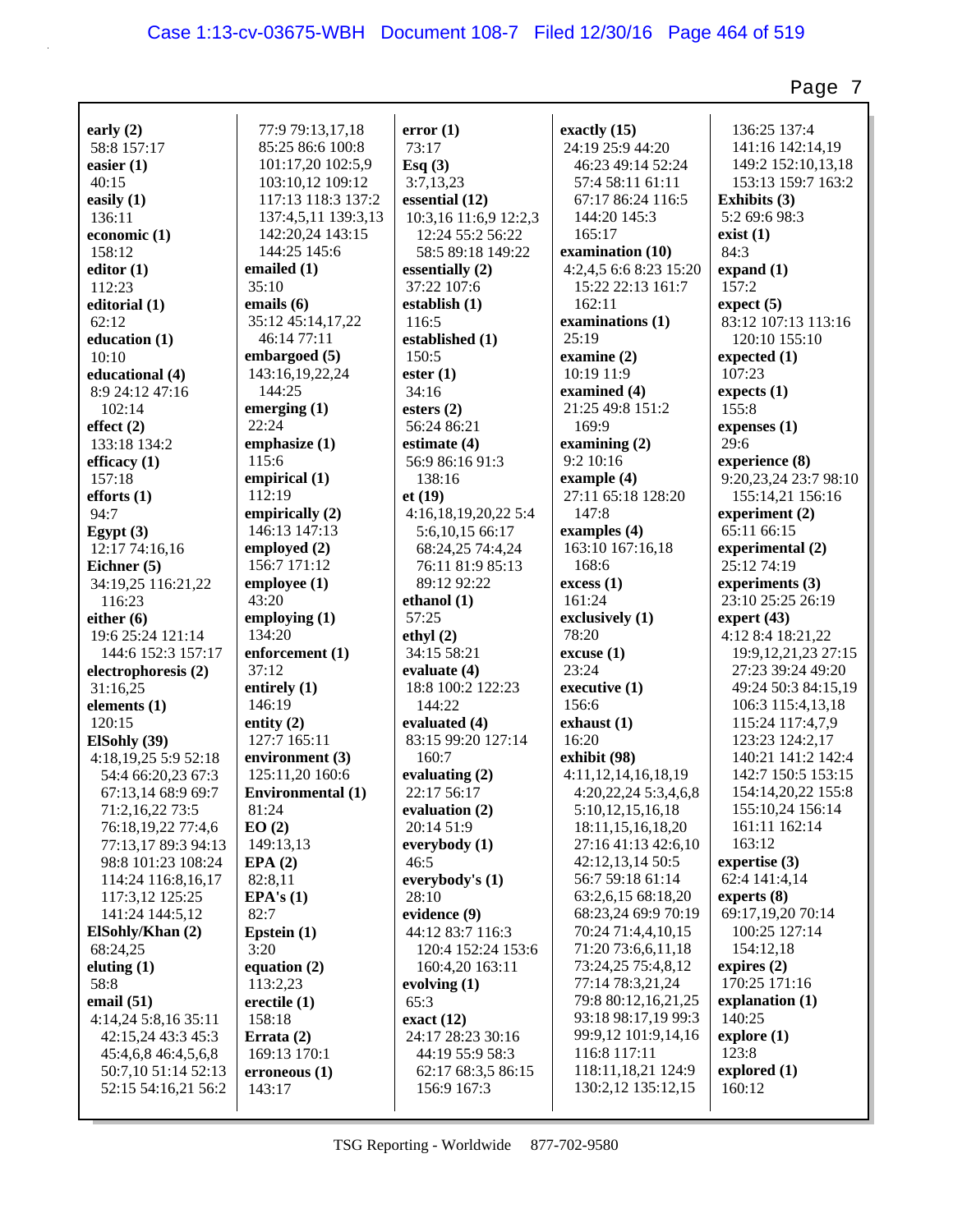| exposé (1)          | factors $(3)$         | 51:5                  | 5:4 52:25 54:8 58:14      | formaldehydes (1)     |
|---------------------|-----------------------|-----------------------|---------------------------|-----------------------|
| 105:2               | 124:24 125:10,23      | fertilizer (15)       | 67:7 81:2,5,9 83:2        | 86:21                 |
| exposed (1)         | facts $(8)$           | 84:7 92:18,23,25 93:5 | 85:13,22 89:12            | formally $(2)$        |
| 90:12               | 82:20,22 84:4 95:3    | 93:24 94:2,4,8,13     | 92:22 93:14 94:24         | 43:21 44:3            |
| expressed (1)       | 114:7 140:16          | 94:19,22 97:4,12      | 95:4 97:21 119:14         | format $(3)$          |
| 120:24              | 150:25 159:23         | 159:22                | 124:7 126:2,8,13          | 45:7,12,13            |
| extensive (2)       | factual $(1)$         | fertilizers (2)       | 139:23 151:2              | formation (2)         |
| 10:9 127:25         | 83:5                  | 84:6 127:23           | 159:25 162:17             | 90:10 107:23          |
| extensively (4)     | fail $(1)$            | field $(4)$           | <b>Fleming/Simone (1)</b> | formed $(1)$          |
| 8:18 10:8 39:19     | 140:3                 | 10:9 20:21 141:14     | 126:19                    | 10:4                  |
| 120:19              | failed $(2)$          | 154:12                | flesh $(1)$               | formerly (2)          |
| external(1)         | 120:2 122:8           | fields $(1)$          | 38:14                     | 43:24 44:4            |
| 70:17               | fair $(1)$            | 25:4                  | flip $(2)$                | formic $(1)$          |
| extra(1)            | 65:25                 | fifth(3)              | 71:14,19                  | 111:21                |
| 108:12              | fall $(1)$            | 2:8 3:5 108:19        | Flora $(18)$              | forms $(1)$           |
| extract $(13)$      | 93:19                 | Figure $(1)$          | 10:4 13:6,7,9,21,23       | 58:23                 |
| 12:10 53:11 55:6    | familiar $(5)$        | 132:3                 | 15:11,14 16:5,23          | formula (8)           |
| 60:24 61:4,6 161:21 | 40:18 103:20,24       | fill(1)               | 17:12,16,20 19:21         | 63:18,24 113:11       |
| 161:23 164:3,14,18  | 104:9 141:13          | 155:25                | 31:19 38:18 110:15        | 121:2 127:23 128:7    |
| 164:23 165:13       | familiarity $(1)$     | final $(4)$           | 168:13                    | 128:9,11              |
| extracted (2)       | 144:3                 | 144:11 145:7,11       | flow $(8)$                | formulation (2)       |
| 58:20 133:7         | far $(9)$             | 160:24                | 23:8,11,12,23 24:4,8      | 21:22 165:18          |
| extracting $(1)$    | 18:25 53:6 57:7 61:9  | finalized (1)         | 24:21 26:16               | forth $(2)$           |
| 53:14               | 81:6 89:20 136:6,24   | 153:25                | focused $(1)$             | 71:20 123:12          |
| extraction (3)      | 138:9                 | finalizing $(1)$      | 20:16                     | Forthane (1)          |
| 53:19 58:21 134:6   | fashion $(1)$         | 154:5                 | folks $(1)$               | 137:23                |
| extracts $(25)$     | 132:10                | Finally $(2)$         | 80:7                      | found $(13)$          |
| 55:4,19,22 56:11    | FDA (30)              | 7:19 139:14           | follow $(4)$              | 25:22 29:24 65:7 79:2 |
| 58:17,25 59:2,6,8   | 8:20 15:15,16 16:2,19 | financial $(1)$       | 25:15 26:5 81:10,13       | 85:23 86:7,19 92:25   |
| 59:14,17,20 60:11   | 17:14 36:5,5 37:5     | 171:12                | followed $(1)$            | 93:5 97:16 113:8      |
| 151:12,16,18,19     | 43:20,25 44:7,24      | find $(7)$            | 82:2                      | 139:15 163:5          |
| 152:7 163:18,24     | 46:9 50:11,24         | 40:15 86:14 88:11     | following (2)             | four $(2)$            |
| 165:23 166:12       | 116:11 127:5,5        | 109:6 140:18,19       | 105:2 142:10              | 78:6 84:10            |
| 167:5 168:6,15      | 128:20 135:10         | 147:8                 | follows $(2)$             | fourth $(3)$          |
| extremely $(3)$     | 136:6 142:25 143:2    | finding $(4)$         | 6:5 131:3                 | 92:17,20,20           |
| 83:11 112:17 113:15 | 154:20 155:5,8,10     | 57:8 84:5 100:2 160:4 | food $(6)$                | fragment $(1)$        |
| eye(1)              | 155:23 156:14         | findings $(3)$        | 20:16 104:13 112:11       | 119:10                |
| 9:4                 | FDA-funded (2)        | 100:13,20 147:12      | 112:13 127:24             | framework (1)         |
|                     | 154:22,24             | fine $(1)$            | 154:14                    | 26:12                 |
| F                   | feasible $(1)$        | 98:14                 | foregoing $(3)$           | France (2)            |
| Fabricant (9)       | 162:2                 | finish $(2)$          | 169:9 171:8,9             | 74:15,16              |
| 43:5,11,17 44:10,18 | features $(1)$        | 7:8,10                | foreign $(1)$             | Frank $(4)$           |
| 44:22 46:9,13       | 70:11                 | first $(15)$          | 118:12                    | 33:11,14 101:24       |
| 143:13              | federal(2)            | 6:4 24:23 25:8 48:5   | forensic (2)              | 102:22                |
| fabricated (3)      | 17:16,19              | 57:20 67:13 78:4      | 8:20 21:18                | free $(1)$            |
| 113:25 114:3,8      | feedback(1)           | 79:9 82:23 96:3       | forget $(1)$              | 51:18                 |
| face $(1)$          | 103:9                 | 102:19 103:19         | 26:20                     | freebase(5)           |
| 14:22               | feel $(1)$            | 120:9 127:19          | forgot $(1)$              | 58:22 92:14 136:7,8   |
| fact $(11)$         | 115:5                 | 139:18                | 52:7                      | 136:10                |
| 44:12 83:23 84:23   | feels $(1)$           | fit(4)                | form $(17)$               | frequencies (1)       |
| 96:20 97:3 109:18   | 116:6                 | 146:20 147:2,4,5      | 22:3 41:22 44:11 52:5     | 147:16                |
| 114:14 115:25       | fellow(1)             | five $(2)$            | 59:21 79:4 85:2           | fresh $(2)$           |
| 140:17 149:17       | 36:22                 | 28:24 138:16          | 86:5 136:8,8,15           | 108:8,10              |
| 160:3               | felt $(1)$            | FLEC(1)               | 137:12 144:19             | Friday $(1)$          |
| factor $(1)$        | 31:5                  | 124:22                | 161:17 162:6              | 1:19                  |
| 92:20               | fence $(1)$           | Fleming $(26)$        | 163:13 166:2              | friends $(1)$         |
|                     |                       |                       |                           |                       |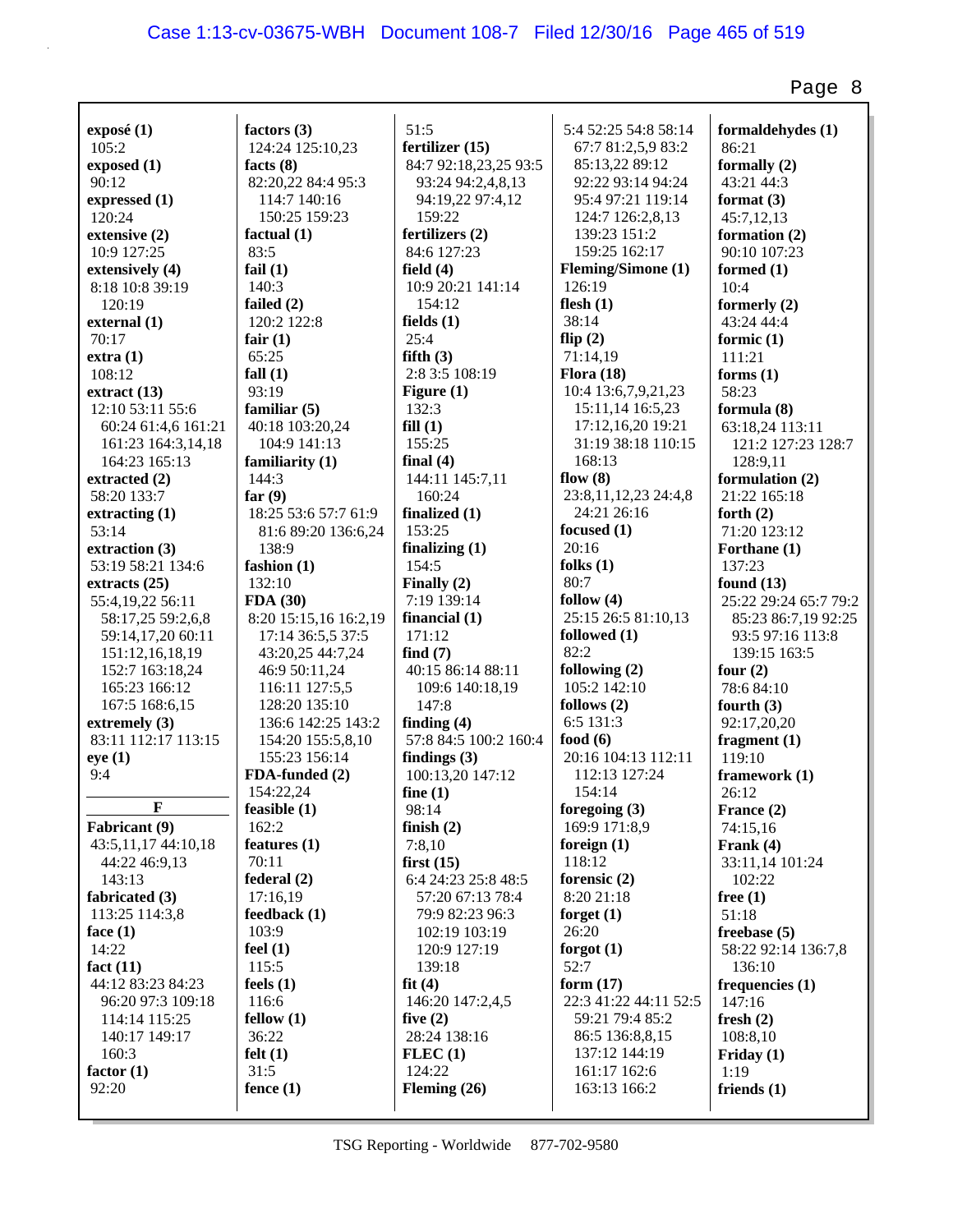|                       |                       |                       |                       | Page 9                  |
|-----------------------|-----------------------|-----------------------|-----------------------|-------------------------|
| 137:6                 | 25:7                  | 48:18 49:16,17        | 4:23                  | guarantee $(1)$         |
| front $(3)$           | GC(11)                | ginseng $(2)$         | GOV-030720 (1)        | 104:25                  |
| 73:24 78:9 99:2       | 57:16,18,19,21 58:19  | 17:10 112:9           | 5:14                  | guess $(4)$             |
| FTIR(1)               | 109:9,15,19 111:8     | give (9)              | GOV-031203 (1)        | 22:25 90:20 125:19      |
| 31:13                 | 111:10 124:20         | 6:15 8:8 9:17 46:6    | 130:20                | 131:21                  |
| full $(1)$            | $GC/MS$ (3)           | 68:14 86:16 113:12    | GOV-031305 (1)        | guidance (3)            |
| 109:9                 | 55:24 58:4 133:11     | 120:13,14             | 5:11                  | 101:7 134:22,24         |
| fully $(1)$           | general (8)           | given (9)             | government (11)       | guideline (2)           |
| 109:8                 | 28:3 72:20,21 134:25  | 16:12 17:5 29:6       | 16:23 17:16,20,25     | 123:2,13                |
| function $(2)$        | 137:15,25 146:22      | 102:19 124:10         | 18:24 19:10 28:17     | guidelines (4)          |
| 112:19 113:10         | 146:24                | 143:24 167:17         | 29:9 94:8 117:8       | 5:12 130:15,17          |
| funded $(6)$          | generally (4)         | 169:11 171:10         | 152:21                | 134:25                  |
| 37:5,9 115:18 116:11  | 70:9 123:7 125:4,5    | global(2)             | government's (1)      | Guido (1)               |
| 155:8,11              | gentlemen (2)         | 20:16 127:18          | 153:5                 | 28:7                    |
| funding $(14)$        | 70:14,15              | go(19)                | governmental (1)      | Gul(1)                  |
| 36:23 37:8,15,19,22   | geographic (3)        | 14:7 20:18 41:8 51:17 | 15:12                 | 116:17                  |
| 38:7,17,19,22 39:4    | 12:15 57:13 58:24     | 53:21 60:10 75:18     | grad(2)               |                         |
| 115:4,14 157:4,9      | Georgia (3)           | 97:13,19 109:3        | 8:11 157:11           | $\bf H$                 |
| further $(18)$        | 1:3 3:10,12           | 112:15 114:10         | graduate (2)          | H(1)                    |
| 25:25 41:8 51:2 83:15 | Geranium (91)         | 118:10 134:10         | 8:11 9:6              | 4:10                    |
| 84:6 91:9 93:3        | 11:7,10 12:11,13 13:2 | 136:25 148:8,17,17    | gram(6)               | half $(1)$              |
| 100:2 114:4 122:23    | 35:7 40:22,23,25      | 154:10                | 93:12 161:25 164:5,6  | 96:12                   |
| 123:8 145:6 146:16    | 41:3,4 47:23 50:23    | goal(5)               | 164:15 165:6          | hand $(2)$              |
| 148:18 161:4          | 51:11,18 53:7,17,23   | 120:16 134:13 148:22  | grams(1)              | 22:6 171:14             |
| 162:10,11 168:15      | 54:15,20,22,25 55:3   | 151:22 166:18         | 65:19                 | handed $(1)$            |
| furtherance (1)       | 55:17,25 57:25        | goes(4)               | grant(8)              | 101:9                   |
| 92:16                 | 58:13 59:17,19        | 116:2 127:13 128:2    | 16:13 17:5 27:18,25   | handled $(5)$           |
| fused $(1)$           | 60:10,23 67:19 74:8   | 136:24                | 28:3 155:20 156:23    | 14:18 90:6 156:3,4,6    |
| 109:7                 | 74:9,9,11,13,20,24    | going (29)            | 156:25                | handling $(4)$          |
| future $(2)$          | 79:2 81:3 83:9,24     | 6:15,16,187:2 15:4,6  | grants(8)             | 90:24 140:12 156:9      |
| 159:11,16             | 84:4,8 85:6,11 86:3   | 16:20 18:14 19:8,19   | 28:20,22 29:4,8       | 160:6                   |
|                       | 86:12,13 87:8,16,21   | 22:4 26:21,22 29:12   | 156:25 157:2,14,16    | Hanner $(1)$            |
| $\mathbf G$           | 89:5,12,14,15,16      | 41:4,17 50:5 63:5     | graveolens (4)        | 118:16                  |
| G(1)                  | 90:17,21 91:4,7,11    | 73:18 80:15 100:14    | 40:19 41:5 89:6,21    | happening $(1)$         |
| 6:2                   | 91:11 93:15 95:16     | 100:22 116:7,18       | $gr(1)$               | 138:21                  |
| gain(2)               | 95:23 96:9 97:16      | 121:13 129:7          | 149:9                 | happens $(1)$           |
| 120:4 157:5           | 100:11 101:8          | 134:10 148:11         | greater(1)            | 72:24                   |
| gained (1)            | 115:21 120:5 121:6    | 150:12                | 164:6                 | happy $(1)$             |
| 9:23                  | 121:10,23 125:24      | good(6)               | Green $(1)$           | 139:18                  |
| Gaithersburg (1)      | 138:5 139:16          | 6:8,9 31:5 123:5      | 3:20                  | hard $(1)$              |
| 156:8                 | 140:23 149:13         | 139:5 150:10          | ground-up (1)         | 108:10                  |
| gallon (1)            | 150:25 151:12,16      | gotten(1)             | 121:10                | harvest $(2)$           |
| 158:3                 | 151:17 152:25         | 53:23                 | group(11)             | 126:16,18               |
| Garden (1)            | 153:7 159:11 160:2    | GOV-004568 (1)        | 47:24 49:4,13 50:3    | harvested (1)           |
| 69:15                 | 161:21,23             | 4:17                  | 71:24 100:16 115:6    | 125:15                  |
| gas(6)                | Geraniums (3)         | GOV-006988 (1)        | 116:3 126:24 143:2    | harvests $(1)$          |
| 8:13 10:20 27:12      | 88:23 89:3,19         | 4:15                  | 143:3                 | 126:4                   |
| 55:23 121:17          | Gestalt (1)           | GOV-007710 (1)        | groups (1)            | hate $(1)$              |
| 132:19                | 133:8                 | 5:17                  | 105:19                | 137:6                   |
| Gateway (1)           | gestures(1)           | GOV-0278669 (1)       | grow(2)               | HCl(1)                  |
| 3:21                  | 7:7                   | 5:5                   | 84:7 125:17           | 1:10                    |
| gather (3)            | getting(6)            | $GOV-027941(1)$       | growing (5)           | head $(3)$              |
| 23:8 25:8 60:10       | 59:18 126:12 133:9    | 5:7                   | 68:6 70:20 71:11 76:8 | 7:7 23:15 69:23         |
| gathered (1)          | 133:13 134:11         | GOV-027962 (1)        | 95:3                  | heading $(1)$           |
| 73:2                  | 137:19                | 4:21                  | $grown$ (4)           | 28:14                   |
| gathering (1)         | ginkgo(3)             | GOV-027966 (1)        | 68:7,12 125:9,12      | <b>Headquarters (1)</b> |
|                       |                       |                       |                       |                         |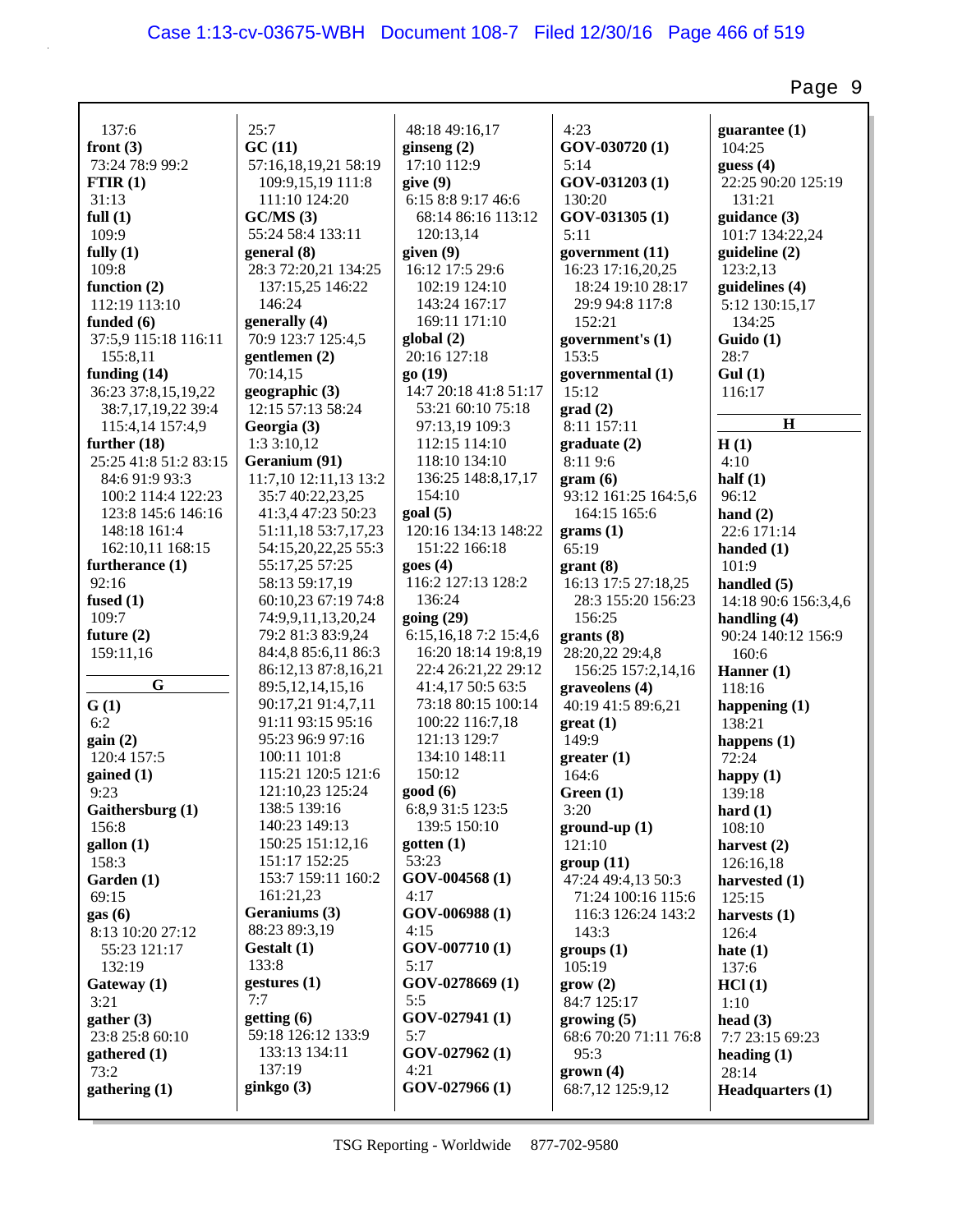|                      |                       |                      |                      | Page 10                  |
|----------------------|-----------------------|----------------------|----------------------|--------------------------|
| 143:5                | hundred (2)           |                      |                      | 7:17                     |
|                      |                       | impart(1)<br>27:3    | industry (18)        |                          |
| Health $(7)$         | 86:17,18              |                      | 17:25 18:2 21:19     | instructions (2)         |
| 16:6 27:18 51:7,7,12 | hybrid $(1)$          | impartially $(2)$    | 24:12 25:4 30:25     | 6:16 7:22                |
| 51:14 154:16         | 88:6                  | 18:5,9               | 33:19 52:2 60:5,11   | instructor $(1)$         |
| hear $(4)$           | hybridization (1)     | import $(2)$         | 100:11,21 101:2      | 36:4                     |
| 6:22,23 147:16,17    | 88:25                 | 15:24,25             | 102:13 103:25        | instrument $(2)$         |
| heard $(5)$          | hydrochloride (2)     | important (7)        | 104:6 109:25 127:3   | 134:12,13                |
| 7:2 35:2 79:25 80:3  | 136:4,13              | 6:21 7:5,8 18:4,8    | infant $(4)$         | Integrative (1)          |
| 129:18               | hydrogen (1)          | 116:5 150:10         | 127:23 128:6,8,11    | 69:14                    |
| held $(2)$           | 120:15                | importer (4)         | informal $(1)$       | intensive (1)            |
| 2:5 76:24            | hydrolysis (1)        | 163:22 164:17,20,25  | 6:19                 | 36:14                    |
| help(9)              | 88:8                  | impossible(1)        | informally (1)       | interacted (1)           |
| 22:3 31:6,7,9 48:25  | hypothesized (1)      | 131:6                | 44:7                 | 37:4                     |
| 49:2 132:12 150:6    | 113:2                 | improve (1)          | information (26)     | interagency $(2)$        |
| 157:4                | hypothetical (2)      | 113:4                | 14:8,14 23:9,9 24:24 | 37:9,15                  |
| helped $(1)$         | 107:5 147:11          | impurities (1)       | 44:10,18,21 51:12    | interest $(8)$           |
| 35:14                |                       | 26:25                | 53:25 68:16 70:16    | 30:12 31:3 32:9,12       |
| helpful $(2)$        | 1                     | impurity (1)         | 71:4 72:13 76:7      | 100:10 102:6             |
| 75:15,23             | i.e $(1)$             | 31:2                 | 78:9 103:9 104:2,21  | 128:13 171:12            |
| helping $(1)$        | 164:9                 | in-depth $(1)$       | 106:3 114:5 120:9    | interested (4)           |
| 115:24               | ice $(1)$             | 157:5                | 140:10 144:16        | 52:4 126:25 165:12       |
| helps $(1)$          | 108:13                | inaccurate (2)       | 162:14 168:12        | 165:14                   |
| 93:18                | identification (17)   | 146:7,9              | infrared $(2)$       | Internal $(2)$           |
| Herbal $(2)$         | 18:12 41:14 63:3      | inappropriate (1)    | 31:13,23             | 129:11,21                |
| 46:20 51:25          | 68:19,21 70:10        | 146:20               | infrastructure (1)   | internally $(1)$         |
| hereunto $(1)$       | 73:12 75:5 78:22      | inarticulate (1)     | 37:23                | 11:23                    |
| 171:14               | 80:13 98:18,20        | 132:10               | ingredient (3)       | <b>International (3)</b> |
| Heuer $(1)$          | 118:19 130:3          | incidental (2)       | 34:18 129:2,16       | 36:21 112:24 154:16      |
| 141:23               | 135:13 142:15         | 119:7,9              | ingredients (6)      | internet $(1)$           |
| Heuer's $(2)$        | 152:11                | include $(2)$        | 8:25 9:2 10:7 20:15  | 74:21                    |
| 141:22 142:11        | identified (16)       | 154:7 162:13         | 33:18 158:17         | interpose (1)            |
| $HI-TECH(1)$         | 84:21,25 95:22 96:9   | included (4)         | inhibitors $(1)$     | 7:15                     |
| 1:13                 | 97:3 106:15 123:17    | 85:15 105:22 106:2,5 | 137:18               | interval (1)             |
| high $(4)$           | 141:8 158:16 159:3    | includes $(2)$       | initial $(1)$        | 11:12                    |
| 62:9 104:14 132:20   | 161:14 162:20,25      | 70:10 127:7          | 133:17               | interview $(1)$          |
| 161:24               | 165:24 166:8 168:7    | including $(2)$      | initially $(1)$      | 155:23                   |
| higher $(2)$         | identifies (2)        | 25:6 65:6            | 10:13                | investigated (1)         |
| 94:2 97:15           | 106:10 146:12         | incorporated (1)     | injected (1)         | 162:20                   |
| history $(2)$        | identify $(5)$        | 24:5                 | 57:23                | investigating $(1)$      |
| 9:18 163:6           | 30:24 31:9 131:7      | incorrect (1)        | input $(5)$          | 29:23                    |
| hits $(1)$           | 140:6 141:11          | 82:12                | 47:15 48:2 102:16    | investigation (2)        |
| 143:17               | identifying $(1)$     | independent (1)      | 103:6 128:25         | 21:20 114:4              |
| holds $(1)$          | 123:6                 | 127:7                | inquire $(1)$        | involve $(3)$            |
| 37:10                | identities (2)        | INDEX $(1)$          | 49:5                 | 74:11 133:11 155:5       |
| honest $(1)$         | 168:12,14             | 4:2                  | Insights $(3)$       | involved (16)            |
| 59:13                | identity $(2)$        | indicate (4)         | 62:15 105:15,25      | 10:3 21:20 29:17         |
| hope $(1)$           | 8:24 17:6             | 71:17 76:10 85:16    | instance $(2)$       | 30:17 31:8,25 32:23      |
| 50:11                | ignoring $(1)$        | 164:8                | 45:25 128:6          | 36:20,22 74:8 78:5       |
| hopefully $(1)$      | 50:13                 | indicated (1)        | institute (13)       | 84:9 92:12,15            |
| 132:11               | Ikhlas (6)            | 91:20                | 32:21 69:14 78:11,16 | 129:22 150:6             |
| hoping $(1)$         | 46:22 101:22 102:21   | indicates (2)        | 78:20,25 79:18,22    | involvement (1)          |
| 50:25                | 116:20 142:9 154:2    | 71:23 78:6           | 86:3 95:8,9 144:18   | 71:25                    |
| HorRat $(1)$         | imagine $(1)$         | indirectly $(1)$     | 154:15               | involving $(2)$          |
| 113:2                | 141:9                 | 27:3                 | Institutes (2)       | 28:2 157:7               |
| Horwitz (3)          | impact $(4)$          | individual (2)       | 16:6 27:17           | ions $(1)$               |
| 112:18,22 113:23     | 62:9 88:8 90:6 104:14 | 14:20 124:15         | instruct $(1)$       | 148:2                    |
|                      |                       |                      |                      |                          |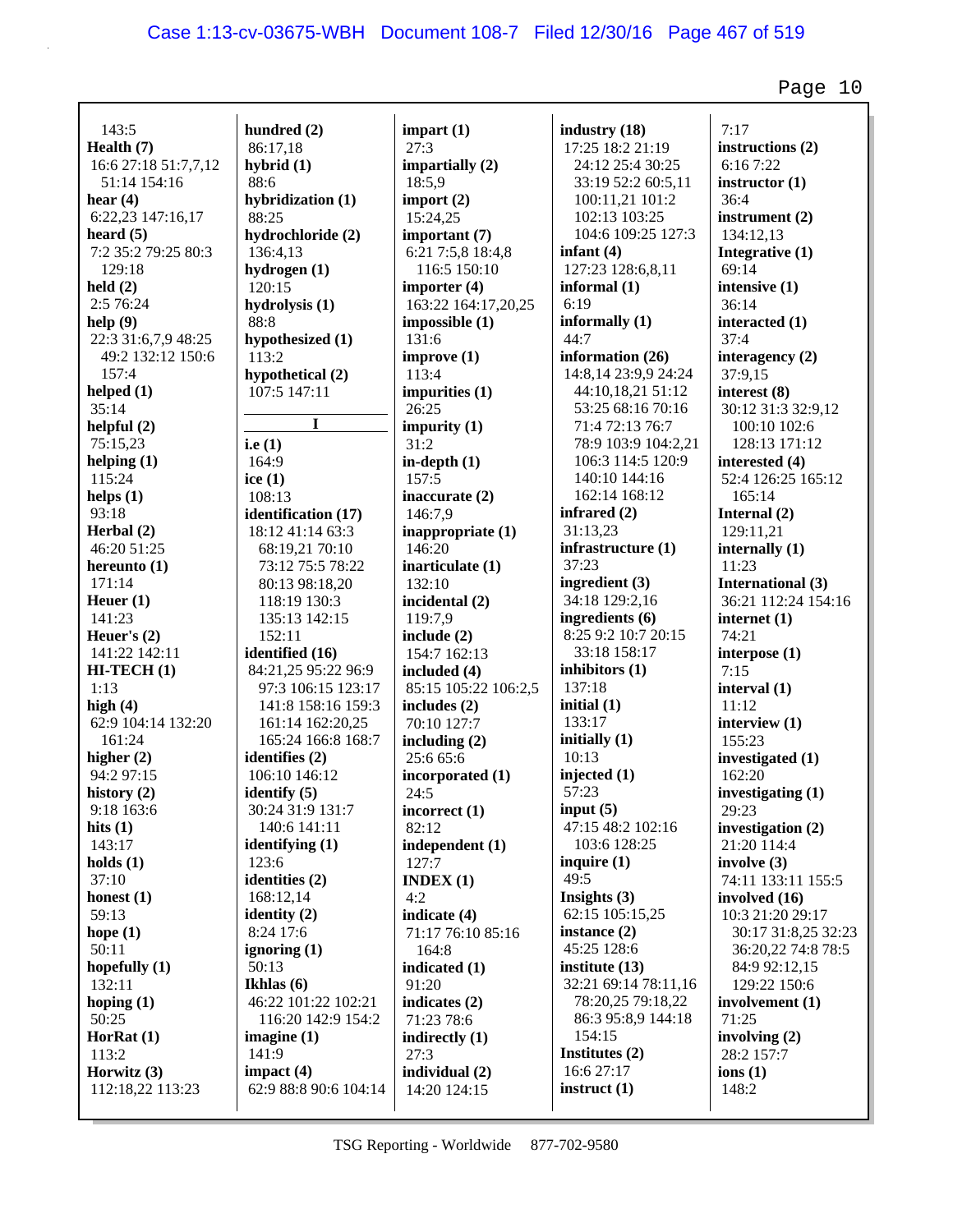| IRMS $(2)$                   | 77:1 78:1 79:1 80:1   | 104:12,22 142:22             | 149:1 150:1 151:1,9  | 104:10 105:8          |
|------------------------------|-----------------------|------------------------------|----------------------|-----------------------|
| 122:17 139:17                | 81:1 82:1 83:1 84:1   | 144:10                       | 152:1 153:1 154:1    | 106:22 109:2 114:2    |
| IRS(3)                       | 85:1 86:1 87:1 88:1   | journals (8)                 | 155:1 156:1 157:1    | 114:17 116:5          |
| 128:25 129:10,18             | 89:1 90:1 91:1 92:1   | 103:25 104:2,11,16           | 158:1 159:1 160:1    | 118:22 127:24         |
| isolated (2)                 | 93:1 94:1 95:1 96:1   | 105:3,6,12,19                | 161:1,9 162:1,13     | 135:11 136:6          |
| 50:22 109:24                 | 97:1 98:1 99:1        | Justice $(2)$                | 163:1 164:1 165:1    | 138:12 141:10         |
| isolating $(2)$              | 100:1 101:1 102:1     | 2:63:4                       | 166:1 167:1 168:1    | 144:3,25 148:20       |
| 121:15,18                    | 103:1 104:1 105:1     |                              | 168:21 169:1,7       | 150:13 151:17         |
| isotope $(13)$               | 106:1 107:1 108:1     | $\mathbf K$                  | 171:1                | 156:4 160:9,14        |
| 120:6, 10, 12, 14, 17        | 109:1 110:1 111:1     | K(5)                         | Kareem (1)           | 164:11 165:17,19      |
| 121:5,8,14,23                | 112:1 113:1 114:1     | 5:12 39:21,22 117:19         | 116:17               | 166:20                |
| 122:13 140:5                 | 115:1 116:1 117:1     | 130:15                       | keep(4)              | knowledge (15)        |
| 151:20 152:4                 | 118:1 119:1 120:1     | Kababick (187)               | 7:5 11:7 12:13 134:7 | 27:3 39:5 67:11 70:18 |
| issue $(8)$                  | 121:1 122:1 123:1     | $1:1,17$ $2:1,3$ $3:1$ $4:1$ | kept(1)              | 84:18 94:22 105:14    |
| 17:9 25:10 26:2 35:15        | 124:1 125:1 126:1     | 4:13 5:1 6:1,3 7:1           | 108:13               | 106:4 117:3,6         |
| 102:7 103:19                 | 127:1 128:1 129:1     | 8:1 9:1 10:1 11:1            | Khan $(35)$          | 121:22 122:6          |
| 137:10 138:13                | 130:1 131:1 132:1     | 12:1 13:1 14:1 15:1          | 46:22 47:17 48:8,12  | 125:23 155:12         |
| issued $(7)$                 | 133:1 134:1 135:1     | 16:1 17:1 18:1,3             | 49:23 52:18 54:4     | 168:5                 |
| 100:16 101:4,6               | 136:1 137:1 138:1     | 19:1 20:1 21:1 22:1          | 66:20,23 67:14 68:9  | known $(3)$           |
| 130:17,18 139:24             | 139:1 140:1 141:1     | 23:1 24:1 25:1 26:1          | 71:2,15,22,24 73:6   | 25:12 52:3 149:25     |
| 141:15                       | 142:1 143:1 144:1     | 27:1 28:1 29:1 30:1          | 76:16 77:4,7,14,16   | Krynitsky (1)         |
| issues $(11)$                | 145:1 146:1 147:1     | 31:1 32:1 33:1 34:1          | 77:21 85:19 89:3     | 112:14                |
| 21:20 22:17 26:8             | 148:1 149:1 150:1     | 35:1 36:1 37:1 38:1          | 94:13 98:7 101:23    |                       |
| 103:15 107:13,20             | 151:1 152:1 153:1     | 39:1 40:1 41:1,20            | 102:22 108:24        | ${\bf L}$             |
| 108:13 137:7,16,24           | 154:1 155:1 156:1     | 42:1,20,21 43:1,9,9          | 116:16,20 117:6      | lab(9)                |
| 163:6                        | 157:1 158:1 159:1     | 44:1 45:1 46:1 47:1          | 124:4 125:25 144:5   | 11:22 38:8,24 72:18   |
| items $(1)$                  | 160:1 161:1 162:1     | 48:1 49:1 50:1 51:1          | Khan's $(6)$         | 72:22 82:4 143:11     |
| 89:8                         | 163:1 164:1 165:1     | 52:1 53:1 54:1 55:1          | 47:24 49:13,20 50:2  | 167:15,20             |
|                              | 166:1 167:1 168:1     | 56:1 57:1 58:1 59:1          | 142:9 154:2          | label $(1)$           |
| $\mathbf{J}$                 | 168:21 169:1,7        | 60:1 61:1 62:1 63:1          | Khan/ElSohly (1)     | 166:20                |
| Jackson (2)                  | 171:1                 | 64:1 65:1 66:1 67:1          | 85:19                | laboratories (3)      |
| 147:17,18                    | January (1)           | 68:1 69:1 70:1 71:1          | $\;$ kind (5)        | 10:5 13:9 78:7        |
| Jaksch (6)                   | 42:17                 | 72:1 73:1 74:1 75:1          | 84:8 134:11 137:21   | laboratory (4)        |
| 33:11,14,20 34:7             | JAREN (1)             | 76:1 77:1 78:1 79:1          | 157:12 165:19        | 21:2 38:18 78:13      |
| 101:24 102:22                | 1:13                  | 80:1 81:1 82:1 83:1          | $\text{kinds}(1)$    | 161:14                |
| <b>James</b> (180)           | Jennings (1)          | 84:1 85:1 86:1 87:1          | 127:22               | $\text{labs}(11)$     |
| $1:1,17$ $2:1,3$ $3:1$ $4:1$ | 8:14                  | 88:1 89:1 90:1 91:1          | knew $(1)$           | 13:6 15:11,19 16:5,23 |
| 4:13 5:1 6:1,3 7:1           | Jersey $(1)$          | 92:1 93:1 94:1 95:1          | 33:22                | 17:12,17,20 65:7      |
| 8:1 9:1 10:1 11:1            | 3:22                  | 96:1 97:1 98:1,22            | know(92)             | 66:11 168:13          |
| 12:1 13:1 14:1 15:1          | $\text{Jim} (2)$      | 99:1 100:1 101:1             | 6:23,25 7:20 11:12   | lack $(1)$            |
| 16:1 17:1 18:1 19:1          | 102:19 117:19         | 102:1,19 103:1               | 12:15,20 14:23 17:8  | 149:11                |
| 20:1 21:1 22:1 23:1          | Job(1)                | 104:1 105:1 106:1            | 19:18 28:15 32:17    | large $(3)$           |
| 24:1 25:1 26:1 27:1          | 1:24                  | 107:1 108:1 109:1            | 33:11,20,24 34:13    | 11:13 50:21 105:2     |
| 28:1 29:1 30:1 31:1          | Joe (2)               | 110:1 111:1 112:1            | 34:15,19,25 35:6,14  | larger(12)            |
| 32:1 33:1 34:1 35:1          | 37:4 101:22           | 113:1 114:1 115:1            | 35:19,21 36:3 41:3   | 62:11 83:7,16,21      |
| 36:1 37:1 38:1 39:1          | John(2)               | 116:1 117:1 118:1            | 43:22 44:9,17 45:10  | 99:24 103:4 116:2     |
| 40:1 41:1 42:1,20            | 101:22 112:14         | 119:1 120:1 121:1            | 46:6,17 48:4,11,21   | 122:18,19 137:25      |
| 42:21 43:1,9,9 44:1          | <b>Johnson</b> $(1)$  | 122:1 123:1 124:1            | 51:9,13 55:5 57:7    | 160:3 162:25          |
| 45:1 46:1 47:1 48:1          | 128:6                 | 125:1 126:1 127:1            | 57:13 59:4 61:11,12  | largest $(8)$         |
| 49:1 50:1 51:1 52:1          | joint $(2)$           | 128:1 129:1 130:1            | 62:13,20 63:19,25    | 13:23 17:24 86:19,20  |
| 53:1 54:1 55:1 56:1          | 29:21 144:4           | 131:1 132:1 133:1            | 67:20,23 68:3,5      | 87:15 91:6,13,15      |
| 57:1 58:1 59:1 60:1          | Joseph $(3)$          | 134:1 135:1 136:1            | 72:9,11 75:2 76:14   | Larry $(2)$           |
| 61:1 62:1 63:1 64:1          | 35:21,24 118:4        | 137:1 138:1 139:1            | 76:19 77:5 79:5,9    | 116:21,24             |
| 65:1 66:1 67:1 68:1          | journal $(13)$        | 140:1 141:1 142:1            | 79:12 85:21 86:15    | Laurie $(4)$          |
| 69:1 70:1 71:1 72:1          | 24:14 62:9,12,16 74:3 | 143:1 144:1 145:1            | 89:2,20 91:8 95:11   | 1:25 2:19 171:7,20    |
| 73:1 74:1 75:1 76:1          | 103:20 104:4,9,12     | 146:1 147:1 148:1            | 97:15 98:9 101:5     | laws(1)               |
|                              |                       |                              |                      |                       |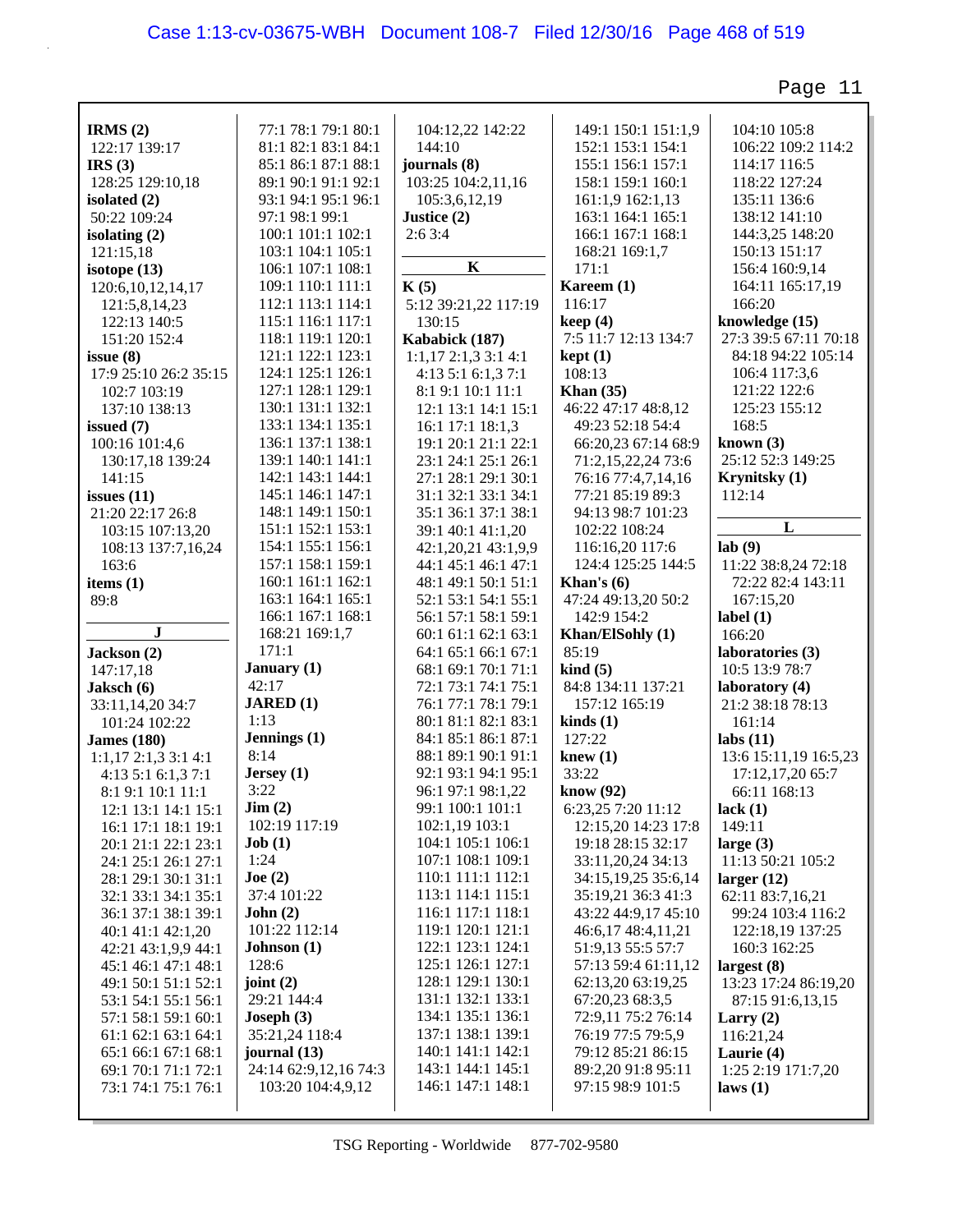|                                       |                                    |                                 |                                           | Page 12                              |
|---------------------------------------|------------------------------------|---------------------------------|-------------------------------------------|--------------------------------------|
|                                       |                                    |                                 |                                           |                                      |
| 158:4                                 | 95:23 96:9                         | looking $(27)$                  | 103:24 168:13                             | 145:16                               |
| laxatives $(1)$                       | limits $(3)$                       | 25:5 26:24 27:15 52:4           | majority $(1)$                            | Materia (1)                          |
| 158:18                                | 64:19 81:19 145:18                 | 56:15,16,18,20 59:7             | 98:4                                      | 78:11                                |
| LC(3)                                 | line $(3)$                         | 59:8 61:12 66:17                | makers $(1)$                              | material (41)                        |
| 124:20 132:22 133:22                  | 11:24,25 12:3                      | 69:9 72:15 85:6                 | 128:6                                     | 21:25 22:18 51:24                    |
| LC/MS(1)                              | linearity $(1)$                    | 100:12 125:3                    | making (7)                                | 52:3,4,14,16,19,22                   |
| 133:11                                | 81:19                              | 131:18 132:14                   | 54:2 128:3 138:7                          | 53:2,5,9,12,13,16                    |
| LCGC(1)                               | link(1)                            | 133:6 137:23                    | 146:6,8,18 150:2                          | 53:18 56:3 60:3,14                   |
| 20:22                                 | 98:9                               | 138:14 141:16                   | Management (2)                            | 60:20,21 61:7 68:12                  |
| LCMS(2)                               | linked $(2)$                       | 143:21 145:15                   | 143:2,5                                   | 73:7 90:6 108:9,10                   |
| 65:6 81:11                            | 119:11 145:5                       | 147:14 148:12                   | manages $(1)$                             | 109:24 111:16,17                     |
| leading $(1)$                         | liquid $(5)$                       | looks $(8)$                     | 127:9                                     | 116:6 122:19,22                      |
| 154:12                                | 16:16 27:11 92:15,15               | 43:13 63:16 101:21              | manner(1)                                 | 134:9 136:9 140:8                    |
| leads $(1)$                           | 111:14                             | 109:12 124:10                   | 14:25                                     | 150:14,19,20,21                      |
| 71:24                                 | Lisi $(7)$                         | 142:20,22,25<br>Lorenzo (9)     | manufacture (1)<br>92:16                  | 161:20                               |
| leaf(1)                               | 4:20 66:20 67:2,25                 |                                 |                                           | materials (14)                       |
| 51:18                                 | 74:4,24 125:25                     | 4:22 66:21 67:2,25              | manufacturer (1)                          | 9:3 21:23 34:17,18                   |
| leave $(1)$                           | list $(3)$                         | 73:19 75:21,25 76:4<br>76:11    | 164:9                                     | 60:18 72:10,11<br>98:11 111:18 115:8 |
| 162:22                                | 74:15 105:25 153:15                |                                 | manufacturers (3)                         | 150:11 151:15                        |
| Leaving $(1)$                         | listed $(4)$                       | loss(5)<br>165:22 166:17 167:2  | 53:10,13 54:2                             | 157:19 162:21                        |
| 122:13                                | 64:4 131:25 132:8                  | 167:4,6                         | manufacturing $(2)$                       |                                      |
| $left(1\right)$                       | 162:4                              |                                 | 27:2 165:12                               | matrix $(2)$<br>112:20 113:10        |
| 163:10                                | lists $(1)$                        | lost(1)                         | March $(1)$                               |                                      |
| let's(7)                              | 105:20                             | 74:18                           | 171:16                                    | matter $(4)$<br>51:2 61:13 62:5      |
| 21:21 68:9 69:16                      | literature (3)<br>24:25 25:5 122:4 | lot(17)<br>10:11 23:5 26:8,9,18 | Mark $(10)$                               | 117:21                               |
| 103:13 118:10                         |                                    | 30:24 31:3 49:4                 | 30:2 39:6,7,17 46:20                      | matters $(3)$                        |
| 136:25 146:24                         | little $(2)$                       | 51:4 80:6 84:23                 | 100:18 101:21,21                          | 47:15 48:21 102:15                   |
| letters $(2)$                         | 15:13 41:19                        | 100:10 102:12,13                | 103:3 117:17                              | Mead(1)                              |
| 40:16 129:15                          | live $(1)$<br>52:16                | 105:6,11 126:11                 | marked (30)                               | 128:6                                |
| level $(10)$                          |                                    | $\text{lots} (1)$               | 18:11,14 27:16 41:13<br>42:5 63:2,5 68:18 | mean $(39)$                          |
| 112:20 128:8 145:24                   | located $(1)$<br>85:17             | 108:8                           |                                           | 10:22 15:22 18:25                    |
| 147:21 148:8,14,14<br>148:15 157:3,12 | long(8)                            | low(9)                          | 68:20,23 73:11 75:4<br>75:7 77:14 78:21   | 19:15 20:11,25 27:7                  |
| levels $(12)$                         | 17:11 30:15 36:11                  | 65:16,17 83:11,14,25            | 80:12,15,20 98:3,17                       | 30:19 34:3 35:5                      |
| 11:19 83:11,14 86:9                   | 107:25 127:4 138:7                 | 86:9 132:16 133:3               | 98:19 99:2,8 114:24                       | 37:25 43:7,23 48:25                  |
| 93:7,14,17 97:12                      | 139:7 152:5                        | 159:19                          | 118:18 130:2                              | 50:18 53:6,12 54:19                  |
| 125:3 148:24                          | longer $(2)$                       | lower $(3)$                     | 135:12 142:14                             | 54:24 61:25 62:7                     |
| 151:24 159:19                         | 167:23,23                          | 58:6 97:15 148:17               | 152:10,13                                 | 65:23 69:25 72:20                    |
| Li(28)                                | look $(38)$                        | Lucas $(1)$                     | markers $(3)$                             | 81:15 88:16 90:16                    |
| 5:6,8 48:5,6 52:21                    | 20:18 33:10 43:3 45:6              | 5:15                            | 56:17,21,21                               | 93:23 103:3 110:10                   |
| 54:6 58:14 66:22                      | 45:13 50:25 53:20                  | luckiest (1)                    | market $(2)$                              | 112:21 124:20                        |
| 67:7 97:20 99:13,14                   | 56:25 58:8 63:6,20                 | 112:16                          | 129:7 149:14                              | 129:10 131:16                        |
| 99:18 101:17                          | 69:6 75:8,23 78:3                  | lunch $(1)$                     | Martin $(1)$                              | 133:16,24 135:9                      |
| 102:21 104:22                         | 78:14 79:8 82:9                    | 98:15                           | 142:25                                    | 154:20 159:5                         |
| 105:9 106:8 107:19                    | 86:24 87:22 91:9                   |                                 | mass (33)                                 | meaning(3)                           |
| 114:7 115:23                          | 92:11 93:8,16,18                   | $\mathbf{M}$                    | 27:12 39:12 55:23                         | 17:12 62:10 119:10                   |
| 119:14 126:2,8                        | 97:10,13 99:3                      | Magazine (1)                    | 57:16,19,21 58:19                         | means $(6)$                          |
| 139:23 151:2                          | 102:18 103:13                      | 20:22                           | 64:2,5 65:4,5,9,16                        | 96:21 133:2 149:11                   |
| 159:25 162:16                         | 106:18 118:21                      | magnetic (1)                    | 65:17,21 66:4 80:9                        | 154:21 160:9,11                      |
| light $(2)$                           | 120:23 143:15                      | 132:15                          | 120:6, 10, 12 121:8                       | measure(1)                           |
| 35:15 90:12                           | 144:22 148:3 149:6                 | main(1)                         | 121:23 122:13                             | 113:5                                |
| likewise (1)                          | 153:22                             | 89:17                           | 132:11,19,22 133:3                        | measured $(1)$                       |
| 7:9                                   | looked $(6)$                       | mainstream (1)                  | 133:22 139:17                             | 113:17                               |
| limit(1)                              | 85:25 113:4 143:23                 | 65:4                            | 140:5 145:16                              | measurement (1)                      |
| 93:20                                 | 145:17 149:2                       | major $(5)$                     | 146:22 151:21                             | 81:7                                 |
| limited $(2)$                         | 153:19                             | 12:19 86:25 91:20               | matching(1)                               | measurements (1)                     |
|                                       |                                    |                                 |                                           |                                      |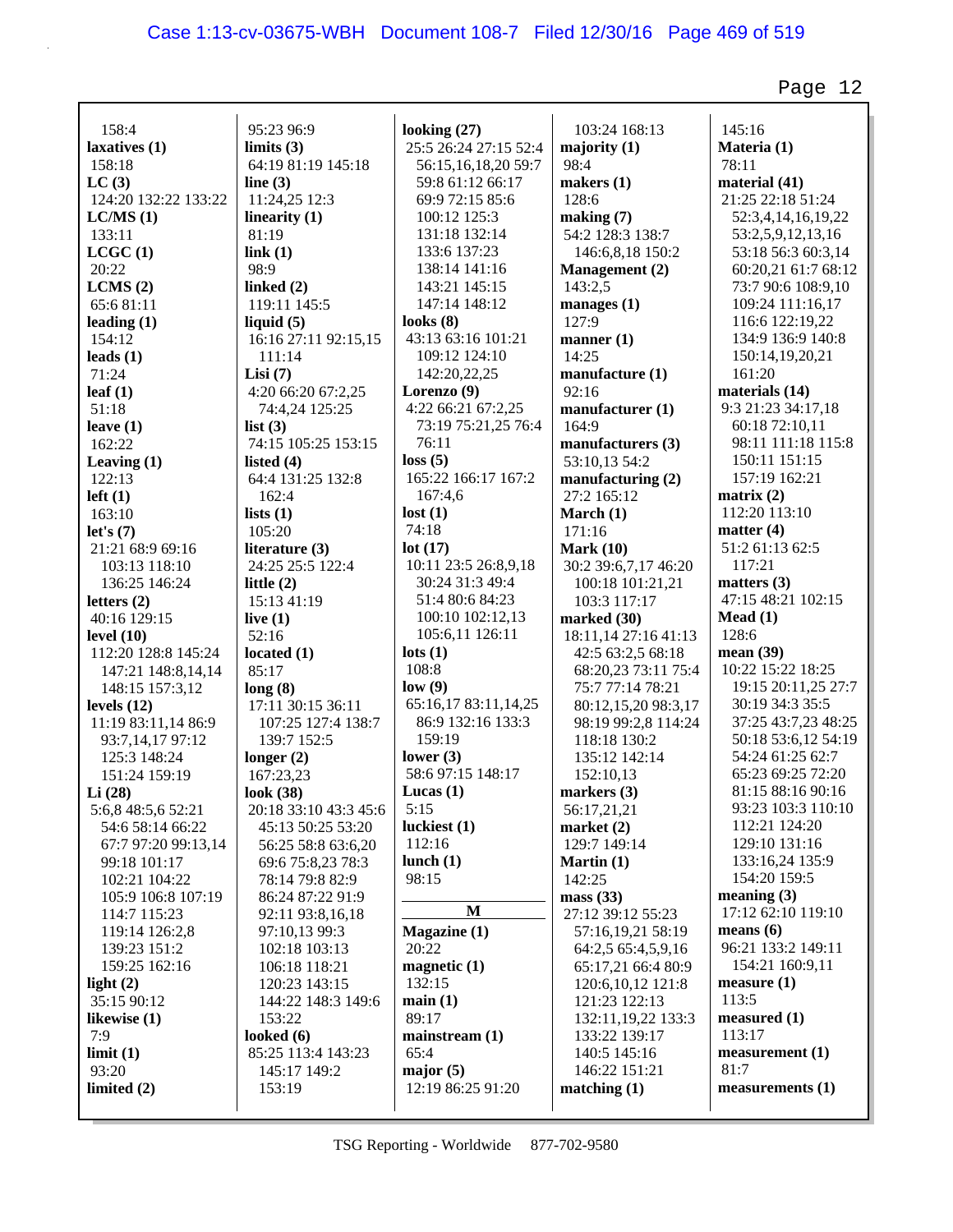| 11:2                  |
|-----------------------|
| mechanism (7)         |
| 37:8,10,23 38:7,20,21 |
| 157:9                 |
| medal (1)             |
| 112:24                |
|                       |
| Medica (1)            |
| 78:11                 |
| medical (1)           |
| 28:9                  |
| Medicinal (1)         |
| 69:15                 |
| Medicine (1)          |
| 69:14                 |
|                       |
| medium (1)            |
| 132:22                |
| meet $(4)$            |
| 127:20 139:25 140:3   |
| 155:22                |
| meetings (1)          |
| 33:25                 |
|                       |
| meets $(1)$           |
| 16:3                  |
| members (2)           |
| 13:7 102:11           |
| membrane (1)          |
| 31:16                 |
| mention $(1)$         |
| 126:3                 |
|                       |
| mentioned (6)         |
| 13:5 37:5 39:6 40:6   |
| 76:18 111:19          |
| mentioning (1)        |
| 96:23                 |
| merely (1)            |
| 162:4                 |
|                       |
| mess(1)               |
| 121:5                 |
| met(3)                |
| 6:10 8:5 76:20        |
| metabolic (5)         |
| 83:19 84:2,13 131:17  |
| 140:22                |
| metabolite (1)        |
| 131:8                 |
|                       |
| metabolites (1)       |
| 131:23                |
| metabolomic (5)       |
| 131:6, 13, 15 132:2   |
| 133:4                 |
| metal(2)              |
| 83:13 92:2            |
| metals $(2)$          |
|                       |
| 91:24,25              |
| method (28)           |
| 22:9 26:5 38:9,11,12  |

38:18,24,24 81:14 82:7,12 110:7,9,11 110:16,25 111:3 128:3,7,11,14,19,21 128:23 145:18 148:16,23 167:19 **methodologies (4)** 22:3 82:5,6 110:13 **methodology (10)** 16:13,14 21:25 81:24 82:2 102:12 112:11 123:2,13 147:13 **methods (41)** 22:18 26:9 35:25 36:23 37:2,6,11,12 37:13,16,19 38:5,9 38:10,11,19 39:23 67:4,9 82:8 112:8 112:23 113:5,6,6 127:2,2,3,10,11,12 127:13,14,19,19,20 127:22 129:5 130:16 133:3 167:15 **methylhexaneamin...** 40:9,13 138:5,10 139:15 **metrics (1)** 99:21 **Michael (2)** 147:17,18 **microgram (2)** 65:21 66:7 **micrograms (2)** 65:20,24 **microscope (2)** 8:24 9:5 **microscopic (1)** 8:23 **microscopist (1)** 21:10 **microscopy (5)** 8:20,21,22 10:6 36:8 **middle (1)** 43:8 **milligrams (5)** 161:25 164:4,6,14 165:6 **mind (6)** 26:17 35:6 96:20 115:12 134:7 136:21 **mine (1)** 64:10 **minimum (1)** 66:3

**minute (1)** 136:25 **minutes (1)** 6:10 **Mischaracterizes (1)** 163:14 **mispronounce (1)** 29:12 **misrepresenting (1)** 146:14 **missing (1)** 148:2 **Mississippi (3)** 68:13 76:24 78:10 **mixed (3)** 124:14 126:13 137:20 **mixing (1)** 124:13 **mixtures (2)** 110:19 114:21 **Mm-hmm (2)** 53:8 81:22 **mobile (1)** 92:15 **modeling (1)** 131:20 **modern (2)** 8:15 128:9 **modifying (1)** 150:21 **moiety (1)** 136:9 **molecular (3)** 63:18,25 136:23 **molecule (2)** 107:9,10 **monitor (1)** 105:19 **monograph (1)** 136:4 **monoterpenes (2)** 87:18 90:21 **morning (9)** 6:8,9 40:6 76:18 132:9 137:2 151:11 159:19 167:14 **moved (1)** 156:21 **multi-centre (6)** 77:15 78:5 79:3 86:2 144:13,15 **multiple (4)** 27:8 122:20 133:8 149:23 **Murphy (1)** 116:18

**N N (2)** 3:2 6:2 **name (13)** 23:16 28:10 30:6 33:7 40:2 52:7 55:12 116:19 147:24 156:20,21 167:3 170:2 **named (3)** 30:23 78:17 147:25 **names (1)** 64:6 **naming (1)** 149:24 **nanograms (1)** 93:12 **National (4)** 16:6 27:17 69:22  $154.15$ **native (3)** 45:7,11 52:5 **natural (25)** 9:20 10:7 20:15 28:2 43:18 57:9 69:22 104:3,4 108:16 115:21 120:19 136:3 139:17 150:3 150:8,8 157:7,15 159:25 162:2 165:24 166:13,16 167:7 **naturally (10)** 50:22 51:11 114:21 123:7 135:6 136:18 140:7 152:25 153:6 163:8 **naturalness (3)** 116:4 120:4 162:18 **nature (5)** 19:4 44:19 49:2 55:7 107:25 **NCNPR (7)** 69:21 71:8,24 72:4,7 78:10 98:8 **Neal (6)** 13:10,11 42:20,21 43:9,9 **near (1)** 164:19 **nearly (2)** 60:25 161:22 **necessarily (1)** 104:17 **necessary (4)** 14:15 122:8,15

151:24 **need (19)** 7:19 9:4 15:18 19:18 22:20 25:24 41:2 66:4,14 105:17 123:14 126:16 128:17,18,21,23 129:5 149:6 155:20 **needed (4)** 38:14 122:9 127:12 127:17 **neither (1)** 171:11 **never (3)** 73:19 104:4 113:8 **New (4)** 3:22 5:18 152:20 153:5 **Newark (1)** 3:22 **newer (2)** 113:5,6 **Newmaster (2)** 5:10 118:15 **next-generation (3)** 119:3,7,15 **NIH (19)** 16:11,20 17:14 28:11 28:14,20,22 29:4 35:24 37:8 38:23 39:4 116:12 128:22 150:5 155:16,19,23 156:14 **NIH/FDA (2)** 37:9,15 **NMR (12)** 30:6 65:10,20 66:4,5 66:7,14 132:11,15 133:2,5,10 **NMRs (1)** 66:9 **nods (1)** 7:7 **noise (4)** 147:15,19,21 148:8 **nominal (1)** 64:2 **nominate (1)** 156:13 **nonroutine (1)** 22:24 **normally (1)** 128:24 **Northern (2)** 1:3 3:10 **notarial (1)**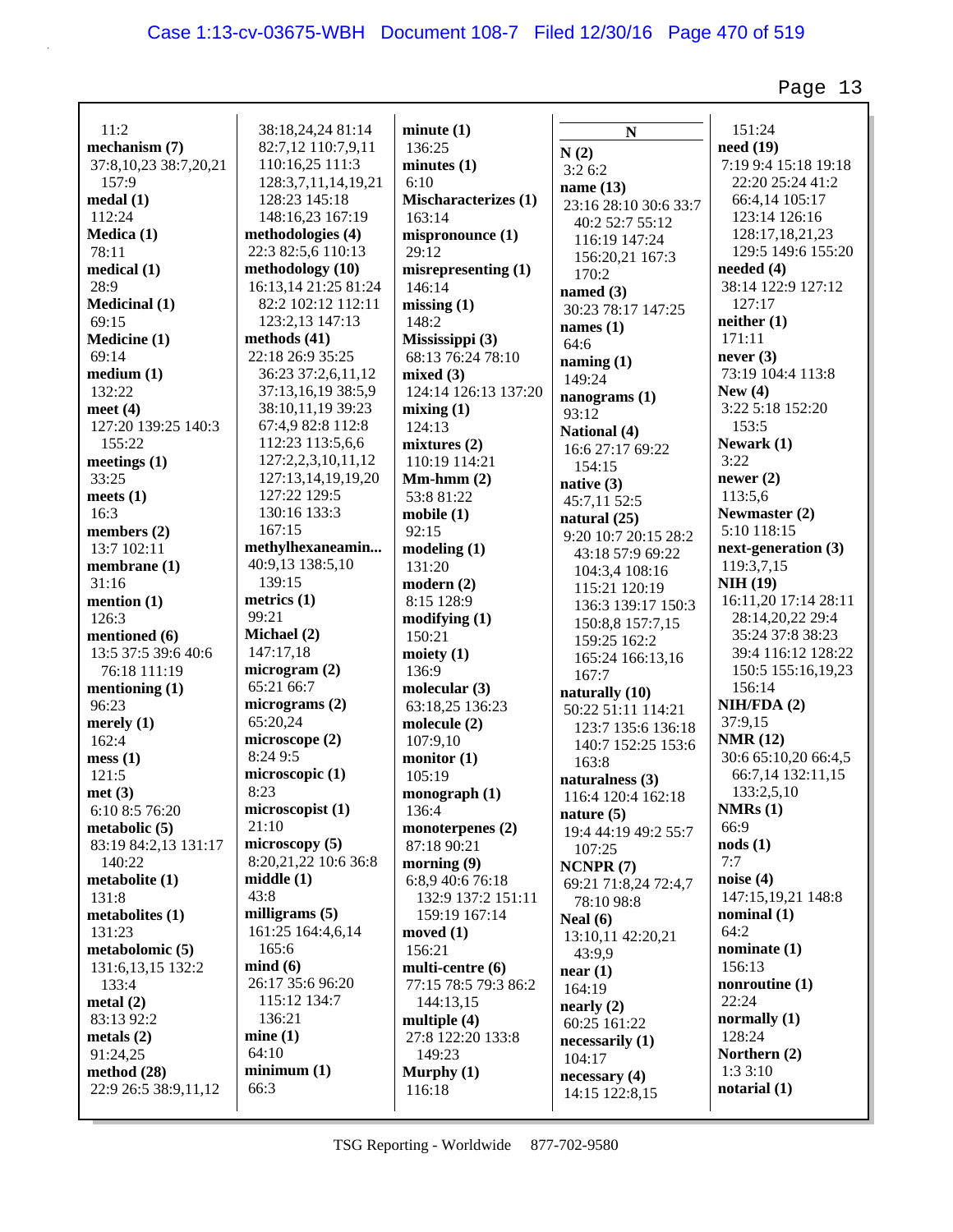|                             |                              |                                         |                               | Page 14                    |
|-----------------------------|------------------------------|-----------------------------------------|-------------------------------|----------------------------|
| 171:14                      | objection (3)                | oil (31)                                | omitting (4)                  | 58:24 74:15                |
| Notary (4)                  | 7:15 161:17 162:6            | 10:25 11:18 12:10                       | 145:21 146:3,18,19            | ORS(1)                     |
| 2:21 170:25 171:6,20        | obligations (2)              | 53:18,24 55:2,5,19                      | once $(2)$                    | 143:2                      |
| notice $(1)$                | 14:22 15:9                   | 55:21 56:18,22                          | 133:9 134:12                  | orthogonal (2)             |
| 2:18                        | obtain $(2)$                 | 57:20 58:5 74:9,9                       | ones $(2)$                    | 22:3 27:6                  |
| November (2)                | 59:19 115:7                  | 74:11,25 86:23 87:5                     | 12:19 78:13                   | outcome(1)                 |
| 1:19 171:15                 | obtained (19)                | 87:9,16,17,21 89:18                     | ongoing $(1)$                 | 171:13                     |
| nuclear $(1)$               | 55:3 68:4 69:11,12,13        | 91:4,7,11,17 106:11                     | 47:23                         | outliers (1)               |
| 132:15                      | 70:25 71:17,21,23            | 122:2 139:16                            | ongoingly (1)                 | 83:15                      |
| Nucleomaxx (1)              | 72:8,18,22 76:5              | oils (33)                               | 47:14                         | outline (1)                |
| 39:11                       | 97:21 98:5,8,11              | 10:3,16,19 11:6,9,13                    | operating (4)                 | 24:23                      |
| number $(18)$               | 110:2,3                      | 12:2,4,9,14,16,24                       | 22:12 133:25 134:4            | outreach (1)               |
| 4:14,16,25 5:5,6,16         | obtaining (1)                | 56:5,14 57:8,10,14                      | 161:13                        | 102:14                     |
| 10:9 11:14 22:14            | 53:6                         | 58:13 59:20 60:10                       | opines $(1)$                  | outside (4)                |
| 86:15 91:10 95:23           | obviously (1)                | 74:13,20 86:14,19                       | 83:19                         | 12:17 19:21 26:12          |
| 96:9 104:12 107:11          | 35:5                         | 90:15,21,25 106:15                      | opining (6)                   | 166:21                     |
| 109:3,5 163:4               | occasion(1)                  | 115:7 149:12,18,22                      | 67:7 82:11,25 139:11          | outside-the-box (1)        |
| numbers $(1)$               | 11:5                         | 149:24                                  | 139:12 162:16                 | 26:17                      |
| 71:7                        | occasionally (2)             | okay (104)                              | opinion (8)                   | overall (3)                |
| nursery $(1)$               | 34:12,16                     | 6:17 8:6 11:4 12:6                      | 82:23 84:2,15 92:21           | 64:20 83:10 104:19         |
| 76:6                        | occur(1)                     | 13:20 14:4,11 15:2                      | 123:3 143:18                  | overload (1)               |
| Nutraceuticals (1)          | 152:25                       | 17:3 24:4 26:14                         | 159:20,24                     | 107:15                     |
| 33:8                        | occurring (6)                | 27:15 29:11 30:22                       | opportunity (1)               | owned $(2)$                |
| <b>Nutraingredients (1)</b> | 51:11 123:7 135:7            | 34:19 40:24 41:5,6                      | 143:24                        | 13:9,17                    |
| 33:5                        | 136:18 140:8 163:8           | 41:8 42:8,14 45:16                      | opposed (6)                   | owners $(1)$               |
| nutrient $(1)$              | occurs(1)                    | 46:6 48:23 50:8                         | 12:9 44:2 70:16 77:9          | 13:7                       |
| 128:8                       | 153:7                        | 53:21 63:11,18,22                       | 96:21 149:19                  | ownership (2)              |
| nutrients (3)               | offer $(5)$                  | 64:11 65:9 66:25                        | opt(1)                        | 32:9,11                    |
| 70:21 71:12 76:8            | 110:14,16,18 111:5           | 69:3,5 70:7,12,19                       | 148:17                        | oxidative (1)              |
| nutrition $(2)$             | 114:13                       | 72:6,13 74:8,23                         | <b>ORA</b> (1)                | 90:8                       |
| 33:6 112:14                 | offered $(1)$                | 75:10,15,18 76:21<br>77:8 79:12,16 81:4 | 143:10                        | oxygen(1)                  |
| NW(2)                       | 110:15                       | 81:21 84:10,13                          | ORAHQ(1)                      | 120:16                     |
| 2:83:5                      | offering (2)                 | 85:20,25 86:9 88:10                     | 143:2                         | oxygenated (2)             |
| $\mathbf 0$                 | 52:16 167:23<br>offers $(2)$ | 90:19 91:6 92:9,17                      | order(5)<br>14:9 129:4 133:18 | 56:23 86:20                |
| O(1)                        | 51:17,23                     | 95:11,15 99:6                           | 134:2 155:23                  | P                          |
| 6:2                         | offhand (15)                 | 101:12,14 103:13                        | organic $(1)$                 | P(178)                     |
| O'Neal(31)                  | 28:16 35:20 48:22            | 107:11 108:15,19                        | 92:12                         | $1:1,17$ $2:1,3$ $3:1,2,2$ |
| 3:13 4:5 7:14 14:11         | 49:19 57:4 60:16             | 109:5 111:7 114:6                       | organization (5)              | 4:1,13 5:1 6:1,2 7:1       |
| 14:17 41:22 43:23           | 61:3 63:20 67:17             | 114:10 116:8,15                         | 37:23,25 127:9 156:8          | 8:1 9:1 10:1 11:1          |
| 44:6,11 59:21 63:8          | 71:13 78:2,20 80:2           | 118:10,24 122:25                        | 156:12                        | 12:1 13:1 14:1 15:1        |
| 63:11 79:4 85:2             | 123:15 167:9                 | 124:9,16 125:22                         | organization's (1)            | 16:1 17:1 18:1 19:1        |
| 86:5 98:14 126:7            | office $(4)$                 | 126:20 128:20                           | 81:14                         | 20:1 21:1 22:1 23:1        |
| 129:14,20 130:8             | 3:9 19:19 35:25 143:4        | 129:9 130:19                            | organizations (1)             | 24:1 25:1 26:1 27:1        |
| 137:12 142:3                | officer $(1)$                | 134:22 135:19                           | 134:23                        | 28:1 29:1 30:1 31:1        |
| 144:19 160:25               | 171:8                        | 136:16 138:3,20,23                      | organized (2)                 | 32:1 33:1 34:1 35:1        |
| 161:6,8,18 162:9            | offices $(1)$                | 139:8 142:24                            | 23:7 32:24                    | 36:1 37:1 38:1 39:1        |
| 163:13 166:2                | 2:5                          | 143:10 144:24                           | orient $(1)$                  | 40:1 41:1 42:1 43:1        |
| 168:17                      | official (7)                 | 148:6 150:24                            | 97:10                         | 44:1 45:1 46:1 47:1        |
| oath $(3)$                  | 36:23 37:6,11 112:23         | 152:16 156:22                           | origin $(3)$                  | 48:1 49:1 50:1 51:1        |
| 6:5,19 98:24                | 127:9,11,19                  | 157:21 160:23,25                        | 57:13 59:3 74:14              | 52:1 53:1 54:1 55:1        |
| Object $(10)$               | oh(9)                        | 162:9 168:17                            | original $(3)$                | 56:1 57:1 58:1 59:1        |
| 41:22 44:11 59:21           | 34:8 74:19 75:18             | older $(1)$<br>113:5                    | 45:14 53:21 134:2             | 60:1 61:1 62:1 63:1        |
| 79:4 85:2 86:5              | 96:12 117:17 131:2           | omitted (1)                             | originally (3)                | 64:1 65:1 66:1 67:1        |
| 137:12 144:19               | 132:4 138:18                 | 163:2                                   | 10:2 13:18 127:4              | 68:1 69:1 70:1 71:1        |
| 163:13 166:2                | 147:16                       |                                         | origins $(2)$                 | 72:1 73:1 74:1 75:1        |
|                             |                              |                                         |                               |                            |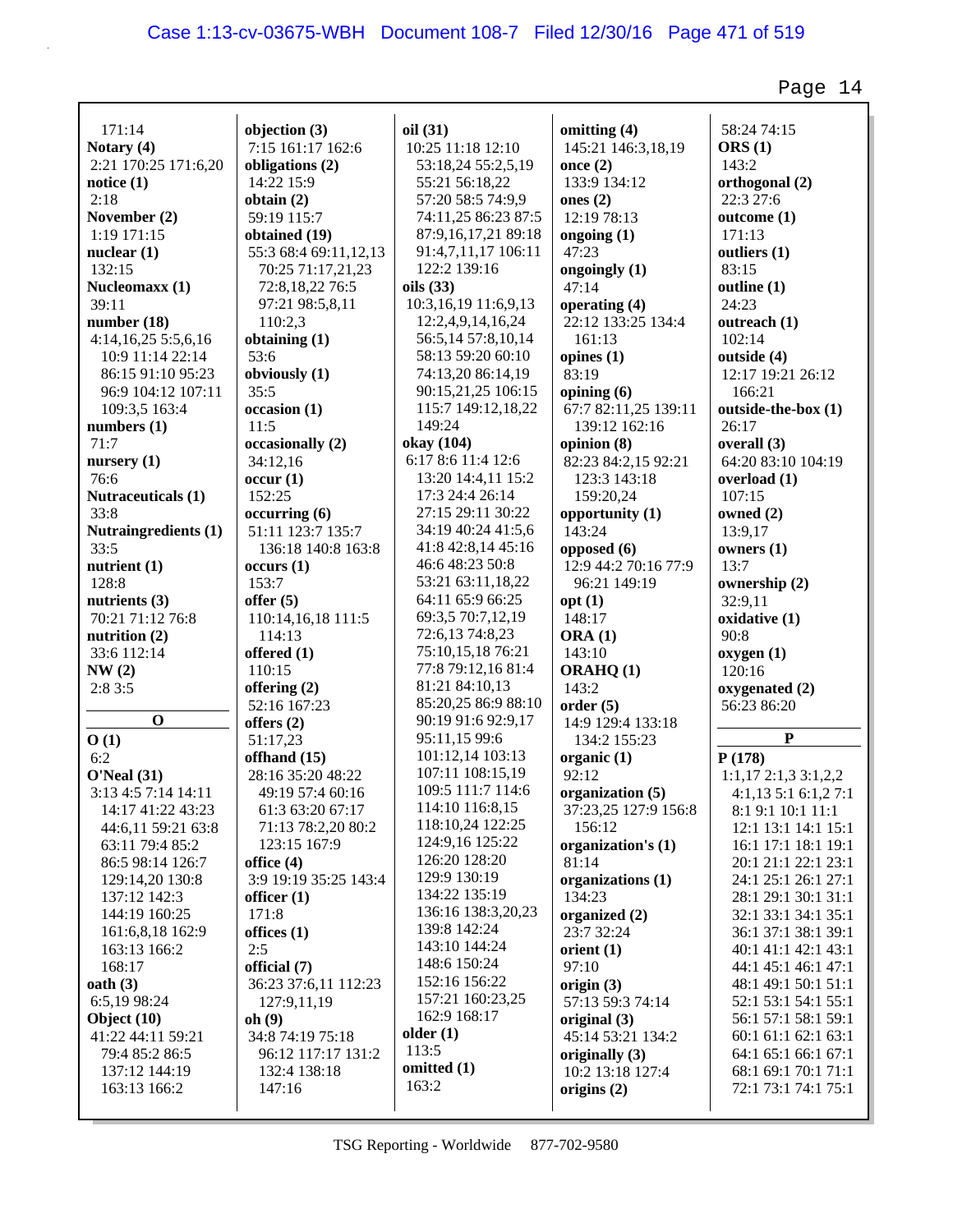| 72:1 73:1 74:1 75:1   | 48:5,6 51:10 62:23  | participated (1)          | Pelargoniums (1)      | Ph.Ds $(2)$           |
|-----------------------|---------------------|---------------------------|-----------------------|-----------------------|
| 76:1 77:1 78:1 79:1   | 63:17 64:5,12 66:24 | 10:11                     | 88:17                 | 69:25 70:4            |
| 80:1 81:1 82:1 83:1   | 67:16 68:15 70:8,16 | participating (4)         | pending(1)            | pharma(1)             |
| 84:1 85:1 86:1 87:1   | 72:14 73:14,19 74:2 | 37:3 78:7,13 79:3         | 7:21                  | 127:25                |
| 88:1 89:1 90:1 91:1   | 74:6,7,8 75:16,19   | particular (11)           | people $(12)$         | pharmaceutical (3)    |
| 92:1 93:1 94:1 95:1   | 75:21 76:7,10 77:22 | 12:12 25:14 75:19         | 7:12 19:4,11,18 26:19 | 50:14 135:10 136:15   |
| 96:1 97:1 98:1 99:1   | 78:14,17 81:2,8     | 81:13 87:24 100:16        | 31:19 38:10 45:8      | PHARMACEUTIC          |
| 100:1 101:1 102:1     | 85:19,19 89:13 95:7 | 122:25 123:13             | 46:15,17 102:5        | 1:13                  |
| 103:1 104:1 105:1     | 96:18,25 98:7 99:13 | 137:14 145:13             | 103:7                 | pharmacological (1)   |
| 106:1 107:1 108:1     | 99:14,18,20 100:3,6 | 159:5                     | percent (8)           | 157:18                |
| 109:1 110:1 111:1     | 101:18 102:21       | parties (9)               | 87:2,5,11 106:10,15   | Pharmacopeia (7)      |
| 112:1 113:1 114:1     | 103:16 104:16,22    | 45:23 70:25 71:21         | 106:24,24 111:21      | 23:22 29:23 30:4      |
| 115:1 116:1 117:1     | 104:24 106:19       | 97:23 98:5,11             | percent-percent (1)   | 46:20 51:25 136:5     |
| 118:1 119:1 120:1     | 115:3 116:16        | 126:25 157:16             | 120:25                | 154:17                |
| 121:1 122:1 123:1     | 118:15 119:3 124:8  | 171:12                    | percentage (7)        | Pharmacy (1)          |
| 124:1 125:1 126:1     | 126:4,7,9,13,19     | partly(1)                 | 86:23,25 87:20 90:22  | 78:12                 |
| 127:1 128:1 129:1     | 139:16 141:25       | 134:21                    | 91:13,15 122:19       | phenomenon (1)        |
| 130:1 131:1 132:1     | 142:6 143:16,19,22  | partner(1)                | percentage-wise (1)   | 108:17                |
| 133:1 134:1 135:1     | 143:23 144:2,4,25   | 13:10                     | 86:22                 | phosphodiesterase (   |
| 136:1 137:1 138:1     | 145:8, 12, 22 146:4 | parts(1)                  | percentages (1)       | 137:17                |
| 139:1 140:1 141:1     | 146:19 168:9        | 136:2                     | 91:3                  | photocopies (1)       |
| 142:1 143:1 144:1     | papers (29)         | party(5)                  | performance (2)       | 73:20                 |
| 145:1 146:1 147:1     | 8:2 12:23 33:2 39:7 | 45:23 72:8,18,22 73:2     | 113:13 127:21         | photooxidative (1)    |
| 148:1 149:1 150:1     | 39:19 47:16 48:2    | passed (1)                | performed (1)         | 90:12                 |
| 151:1 152:1 153:1     | 49:6 61:15,22,25    | 167:11                    | 66:19                 | physical (3)          |
| 154:1 155:1 156:1     | 66:22 68:11 100:12  | patents (2)               | performing (3)        | 10:24 15:20,22        |
| 157:1 158:1 159:1     | 100:23,24 105:2,3   | 40:2,4                    | 81:14,15 133:17       | physician (2)         |
| 160:1 161:1 162:1     | 117:25 126:12,15    | path(8)                   | period(2)             | 139:8,9               |
| 163:1 164:1 165:1     | 139:23 140:6,13,14  | 23:8,11,12,24 24:4,8      | 36:13 61:10           | physics (1)           |
| 166:1 167:1 168:1     | 142:13 144:7        | 24:21 26:16               | permission (1)        | 158:4                 |
| 168:21 169:1,7        | 149:23 162:17       | pathway(5)                | 102:20                | physiochemical (2)    |
| 171:1                 | paragraph (33)      | 84:3,3,20 131:13          | permitted (1)         | 10:21,22              |
| p.m(1)                | 20:8 27:16 50:10    | 159:21                    | 51:15                 | phytochemical (1)     |
| 168:22                | 61:14,18 62:22      | pathways (12)             | person(4)             | 34:17                 |
| packages (1)          | 66:25 75:24 95:19   | 83:19 84:14,16,19,24      | 28:13,14 139:18       | phytochemistry (1)    |
| 15:18                 | 96:4 97:2,8,9,10,19 | 85:6 131:18,22            | 156:9                 | 27:23                 |
| page (19)             | 106:22 107:22       | 140:23 141:3,7,12         | personally (2)        | phytoforensic (9)     |
| 4:3,11 5:3 40:10 43:4 | 108:19 109:5        | PAUL(1)                   | 31:18,22              | 20:10,11,13,19 21:12  |
| 50:10 74:19 89:24     | 111:20 112:4,15     | 6:3                       | personnel (1)         | 21:15 22:10,13        |
| 102:19 114:24         | 118:11 119:25       | Paula (2)                 | 28:18                 | 23:19                 |
| 117:12,13,15          | 122:7 130:23 138:3  | 32:17,20                  | peruses(16)           | pick(1)               |
| 130:20,22 131:24      | 152:24 154:11       | pay-to-publish (3)        | 42:7 62:24 63:7,12    | 104:14                |
| 152:23 153:14         | 156:22 158:11       | 105:3,5,12                | 69:2 73:13,21 75:9    | picked (1)            |
| 154:10                | 161:10 162:5        | Pee $(1)$                 | 79:11 80:17 82:17     | 67:19                 |
| paid(1)               | paragnhs(1)         | 120:24                    | 99:5 101:11 118:23    | picture (2)           |
| 156:6                 | 82:14               | peer $(4)$                | 142:16 152:15         | 22:4 162:25           |
| Palli(1)              | paraphrasing (1)    | 47:14 104:19,21,24        | pesticide (4)         | pieces $(1)$          |
| 28:7                  | 106:8               | peer-review $(2)$         | 83:12 92:5 112:5,6    | 52:17                 |
| panels $(4)$          | Pardon (2)          | 144:2,6                   | pesticides (1)        | pigeonholed (1)       |
| 10:12 39:25 102:11    | 42:11 105:23        | peer-reviewed (9)         | 91:23                 | 26:20                 |
| 150:5                 | part(15)            | 61:15, 16, 19, 21, 21, 25 | PETER (1)             | Ping $(9)$            |
| paper $(95)$          | 25:2,2 26:16 37:18  | 62:14,20 105:9            | 6:3                   | 4:16 51:9 62:23 63:16 |
| 4:16 5:9 23:13,16,17  | 39:13 42:15 43:13   | peers $(3)$               | Petra $(1)$           | 64:5,12 139:16        |
| 24:9,13 31:10 33:8    | 66:18 70:5 73:15    | 25:3 26:10 62:4           | 120:18                | 157:22,25             |
| 35:2,4,5,7,8,13,16    | 80:8 124:16,16      | Pelargonium (4)           | Pg(1)                 | pioneered (2)         |
| 39:13 47:22 48:3,4    | 127:5 128:17        | 40:19 41:5 89:6,19        | 170:5                 | 8:15 20:21            |
|                       |                     |                           |                       |                       |

TSG Reporting - Worldwide 877-702-9580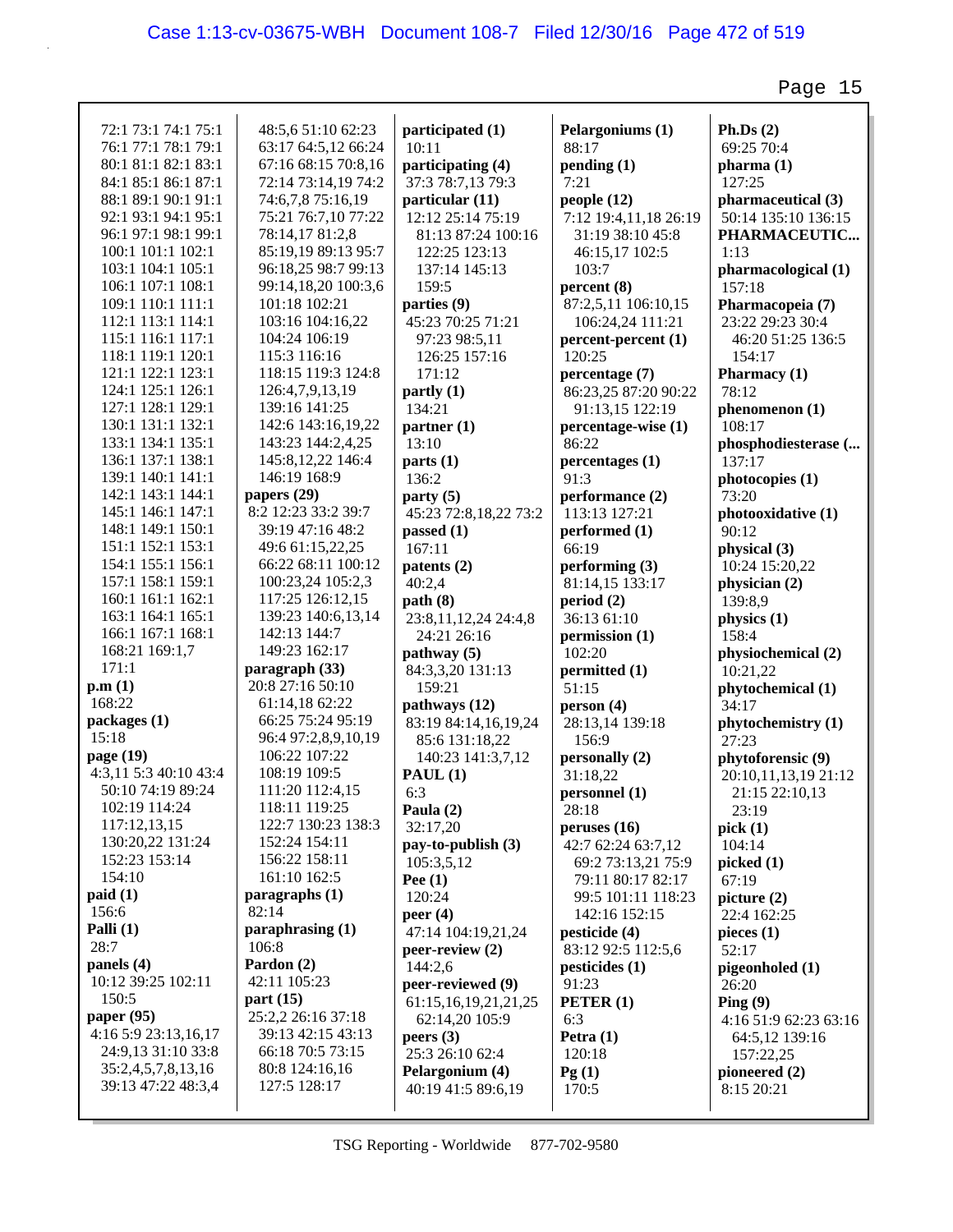| piqued $(1)$                        | 137:7,24                          | 123:2                          | 23:10 25:14 26:25       | 66:17                                   |
|-------------------------------------|-----------------------------------|--------------------------------|-------------------------|-----------------------------------------|
| 31:3                                | points $(3)$                      | prescription (3)               | 62:14 104:21            | provide (3)                             |
| place $(2)$                         | 25:23 113:15 126:20               | 135:25 136:12,17               | 108:16 121:11           | 24:3 26:23 52:16                        |
| 14:9 74:19                          | polymerization (1)                | presence $(4)$                 | 127:16 144:10           | provided (13)                           |
| placed (1)                          | 90:10                             | 110:19 140:6 160:18            | 150:18,21 156:3         | 12:9,14 14:8 37:16,21                   |
| 58:21                               | population (2)                    | 163:12                         | processed $(1)$         | 47:14 68:16 71:22                       |
| Plaintiff (3)                       | 122:18,19                         | present(5)                     | 125:10                  | 115:3,13 142:8                          |
| 1:7 3:3 161:7                       | position (8)                      | 100:24 107:9 145:15            | processing (1)          | 144:21 163:21                           |
| planet <sub>(1)</sub>               | 51:7,8 85:10 104:7                | 146:11 150:13                  | 90:25                   | provides (2)                            |
| 84:21                               | 139:19,23 140:23                  | presentations (1)              | produced (2)            | 26:11 33:16                             |
| plans $(2)$                         | 155:19                            | 156:17                         | 88:18 131:23            | providing(1)                            |
| 159:10,12                           | possibility $(2)$                 | presented (4)                  | producers (1)           | 115:17                                  |
| plant $(52)$                        | 118:12 159:21                     | 8:3 23:20,21 146:5             | 57:12                   | province $(3)$                          |
| 12:10 52:16,19,21                   | possible $(5)$                    | presenting (1)                 | producing (1)           | 12:19 59:4 85:16                        |
| 53:2,5 54:22,25                     | 83:20 93:2 114:20                 | 146:8                          | 89:18                   | provinces $(1)$                         |
| 56:3 68:7 69:11,15                  | 117:20 160:11                     | preservative (1)               | product (18)            | 12:20                                   |
| 69:23 70:4,10 71:5                  | possibly (3)                      | 16:18                          | 15:23 21:22 39:10       | psychiatric (1)                         |
| 73:7 76:3,5,12                      | 107:14 117:21 142:23              | preserves (1)                  | 54:23,25 123:8          | 158:20                                  |
| 79:20,22 83:20 84:6                 | poster $(8)$                      | 45:14                          | 133:17 136:3            | psychology (1)                          |
| 84:21 85:12 86:11                   | 23:18,19,24 24:2,6,10             | pres(1)                        | 161:22 164:22           | 9:11                                    |
| 86:12 90:17 91:11                   | 24:15 39:13                       | 143:25                         | 165:15,16,20,24         | psychopharmacolo                        |
| 91:18,19 95:16                      | pot(1)                            | pretty $(4)$                   | 166:17 167:2,4,6        | 8:10 9:7                                |
| 115:23 118:12                       | 95:13                             | 26:4 66:10 103:24              | production (4)          |                                         |
|                                     |                                   |                                | 27:2 68:12 90:5.5       | public (4)                              |
| 120:17,22 121:6,10<br>123:10 124:15 | potential (7)<br>38:12 90:8 96:17 | 127:25                         | products $(26)$         | 2:21 170:25 171:6,20<br>publication (8) |
| 131:17,23 134:9                     |                                   | previous <sub>1</sub><br>162:3 | 9:20 10:7 20:15 28:2    |                                         |
|                                     | 138:9 141:11 160:5                |                                | 43:18 50:21 69:22       | 24:5,9 33:7 62:14                       |
| 140:11,11,12 147:8                  | 160:8                             | previously (4)                 |                         | 104:25 106:10                           |
| 147:9 151:16,18                     | potted (1)                        | 14:19 38:22 102:21             | 90:13 104:3,5           | 152:20 153:5                            |
| 160:2                               | 95:7                              | 161:9                          | 114:18 120:19           | publications (12)                       |
| plant-derived (1)                   | powder(1)                         | Priestley (1)                  | 150:8,9 157:7,15        | 25:6 33:9 61:16,19,21                   |
| 122:9                               | 60:24                             | 112:24                         | 158:17 159:3            | 62:2,3,6,8 67:12,13                     |
| plants $(49)$                       | powders (1)                       | primary $(1)$                  | 161:14,19 165:25        | 106:2                                   |
| 11:7,10 54:15,20                    | 55:6                              | 144:10                         | 166:9, 13, 16 167: 7, 7 | publish (6)                             |
| 55:17 56:2 59:20                    | PowerPoint (6)                    | printed $(1)$                  | professional (3)        | 35:16 104:15,16                         |
| 60:10 67:19,22 70:2                 | 23:20,24 24:2,6,10,16             | 64:9                           | 2:19 126:23 171:7       | 134:23 139:19,22                        |
| 70:25 71:12 72:3,7                  | practice (4)                      | prior $(4)$                    | proffered (1)           | published (13)                          |
| 72:21,25 76:9 79:2                  | 45:17 123:6 146:23                | 47:13 144:9 154:3,4            | 109:25                  | 30:19 35:2,4 39:7,19                    |
| 81:3 83:25 84:4,8                   | 146:25                            | priority $(2)$                 | program (3)             | 49:6 66:22 78:15                        |
| 84:16,24 85:7,11,21                 | preceding(1)                      | 37:12 129:4                    | 47:9,11 101:7           | 99:15 103:20 104:5                      |
| 85:22 86:3 89:12                    | 138:24                            | private(6)                     | project(1)              | 104:9,22                                |
| 90:14,16 93:15                      | precision(8)                      | 8:17 9:25 15:19 17:24          | 128:18                  | publishing (1)                          |
| 94:23 95:4,8 97:17                  | 64:19,23 81:19                    | 18:2 157:15                    | projects $(2)$          | 49:5                                    |
| 121:24 124:13.25                    | 112:19 113:3,7,9,14               | privatized (1)                 | 47:25 48:9              | pulse(1)                                |
| 125:24 140:16                       | predicted $(1)$                   | 127:6                          | promulgate $(1)$        | 66:16                                   |
| 141:7 150:25                        | 113:22                            | probably $(3)$                 | 127:3                   | purchased (6)                           |
| 151:13 153:2,7                      | prefers (1)                       | 46:22 77:22 102:3              | properly $(2)$          | 34:4,15 74:20 95:17                     |
| 159:11                              | 7:13                              | problem(5)                     | 90:11 149:18            | 108:20,25                               |
| played(1)                           | preparation $(2)$                 | 23:6 25:13,17 119:6,9          | properties $(1)$        | pure $(16)$                             |
| 139:6                               | 124:17 131:4                      | problems $(2)$                 | 10:25                   | 29:13,16,20,22 30:8                     |
| please $(2)$                        | prepare (4)                       | 107:14,20                      | $\text{protect} (1)$    | 30:12,20 32:5,9                         |
| 44:14 153:14                        | 7:24 24:15 121:12,14              | procedure (5)                  | 46:2                    | 60:25 161:22 164:4                      |
| pleased (2)                         | prepared $(2)$                    | 22:12 81:11 88:4,5             | Protection (2)          | 164:19,19,22,24                         |
| 145:7,11                            | 134:5 153:20                      | 123:13                         | 2:7 81:24               | purifying $(1)$                         |
| point $(3)$                         | preparing $(3)$                   | proceed $(3)$                  | protocol (1)            | 121:15                                  |
| 65:25 115:24 137:11                 | 18:22,25 19:25                    | 6:16 14:13 118:22              | 81:9                    | $p$ urport $(1)$                        |
| pointing $(2)$                      | prescribes (1)                    | process(12)                    | proton(1)               | 163:24                                  |
|                                     |                                   |                                |                         |                                         |

TSG Reporting - Worldwide 877-702-9580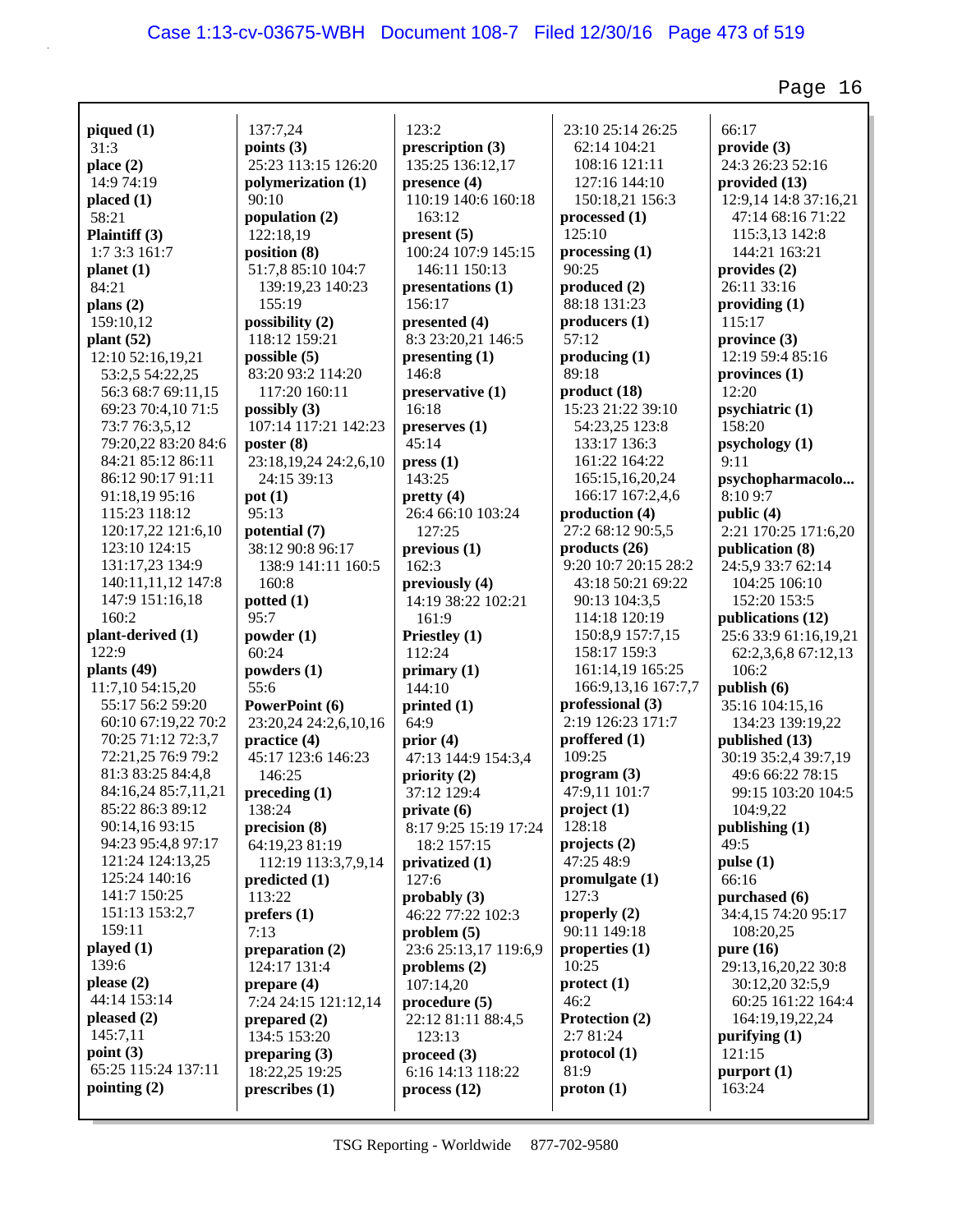|                                     |                                 |                                   |                                           | Page 17                            |
|-------------------------------------|---------------------------------|-----------------------------------|-------------------------------------------|------------------------------------|
|                                     |                                 |                                   |                                           |                                    |
| purported (1)                       | 67:24 78:24 130:6               | 74:7 140:20                       | 42:14 63:15 69:6                          | region $(4)$                       |
| 164:23                              | 132:10 161:5                    | reads $(2)$                       | 73:25 135:16                              | 85:12,22 122:21                    |
| purportedly (1)                     | 162:10 168:16                   | 60:2 170:5                        | 154:25                                    | 124:11                             |
| 165:25                              | quick $(1)$                     | ready $(2)$                       | recognized (8)                            | regions $(1)$                      |
| purpose (2)                         | 41:9                            | 98:22 118:22                      | 37:11 62:5 103:25                         | 12:16                              |
| 99:22 102:25                        | quickly $(1)$                   | real $(1)$<br>41:9                | 127:10 135:10                             | <b>Registered (2)</b>              |
| $p$ urposes $(1)$<br>67:13          | 16:21                           |                                   | 136:6 154:14,19                           | 2:19 171:7                         |
|                                     | quite $(3)$<br>12:21 37:4 39:17 | really $(6)$<br>22:22 51:19 64:22 | recollection (5)<br>77:20 80:4 139:5      | regroup(1)<br>25:23                |
| pursuant (2)                        |                                 | 66:15 115:22 116:4                | 149:3 153:18                              |                                    |
| $2:18$ 14:8<br>pursue(1)            | $\bf R$                         | Realtime (2)                      | record $(2)$                              | regulatory (2)<br>128:17 143:4     |
| 114:18                              | R(2)                            | 2:20 171:7                        | 63:8 171:9                                | reimbursement (1)                  |
| put $(11)$                          | 3:26:2                          | rearranged (1)                    | recovery(2)                               | 29:6                               |
| 37:3 51:24 60:6 65:12               | R15(4)                          | 129:6                             | 65:16,17                                  | related $(12)$                     |
| 99:2 101:7 127:2                    | 27:18 156:24,25,25              | reason(9)                         | redevelop $(1)$                           | 9:2 13:2 48:21 102:16              |
| 134:8,13 158:2                      | R21(3)                          | 23:4 41:2 45:23,24                | 148:16                                    | 104:3,5 133:4                      |
| 162:19                              | 27:18 156:24 157:14             | 53:4,22 110:21                    | reduced $(1)$                             | 137:17 142:12                      |
| putting $(2)$                       | racemic $(1)$                   | 141:5 170:5                       | 171:10                                    | 157:6 166:19                       |
| 25:10 100:19                        | 114:21                          | reasons $(1)$                     | refer $(11)$                              | 171:11                             |
| puzzle(1)                           | radio $(1)$                     | 104:12                            | 21:14 23:12 40:11,21                      | relation $(1)$                     |
| 25:2                                | 147:15                          | rebuttal $(3)$                    | 40:24 75:24 89:9,13                       | 157:6                              |
|                                     | Ragupathy (1)                   | 4:12 18:21,22                     | 93:6 104:23 124:8                         | relationship (2)                   |
| $\mathbf{o}$                        | 118:16                          | recall $(76)$                     | reference $(3)$                           | 98:9 102:4                         |
| qualifications (1)                  | ran $(2)$                       | 17:18,22 28:12,16,18              | 61:15 71:16 81:23                         | relative $(2)$                     |
| 20:9                                | 58:5 168:2                      | 28:19,23 39:15 43:2               | referenced (2)                            | 21:18 159:6                        |
| qualifying $(1)$                    | range $(2)$                     | 44:19,23 45:3 46:14               | 71:8 133:5                                | relaxation $(1)$                   |
| 21:22                               | 83:12 91:22                     | 46:23 47:3 48:22                  | references (1)                            | 66:16                              |
| quality $(3)$                       | Ranking (2)                     | 49:19 51:16 52:15                 | 20:22                                     | release $(1)$                      |
| 20:17 56:18 62:11                   | 129:2,16                        | 52:20,23 54:5,7,13                | referred $(2)$                            | 144:9                              |
| quantification (3)                  | rapid $(2)$                     | 54:23 55:4,7,9 56:4               | 48:4 96:3                                 | relevance (1)                      |
| 114:11 167:24,25                    | 104:25 127:17                   | 56:12 57:4,6,7 58:3               | referring $(2)$                           | 115:12                             |
| quantify (2)                        | rapidly $(2)$                   | 58:11,16 59:12,13                 | 108:16 122:15                             | relevant $(1)$                     |
| 114:14 131:7                        | 114:17 138:21                   | 60:16 61:3,8 62:21                | refers $(2)$                              | 46:2                               |
| quantifying $(3)$                   | rate $(2)$                      | 67:17 68:17 74:7                  | 40:8 126:15                               | reliable $(2)$                     |
| 16:15 110:20,22                     | 66:16 88:8                      | 77:5,11,17 79:13                  | refrain $(1)$                             | 62:6,7                             |
| <b>QUANTITIES (1)</b>               | rating $(2)$                    | 80:2 84:12 95:18                  | 7:16                                      | relying $(4)$                      |
| 1:9                                 | 62:10 104:14                    | 97:18 101:8 103:11                | refresh $(2)$                             | 82:22 141:4,14                     |
| quantity (1)                        | ratio $(13)$                    | 106:20 109:17                     | 149:2 153:18                              | 159:24                             |
| 65:14                               | 120:6, 10, 12, 17 121:5         | 118:9 123:15 124:3                | refuse $(1)$                              | remaining $(1)$                    |
| question (42)                       | 121:8,14,23 122:13              | 126:6 139:2,4 143:8               | 15:5                                      | 137:6                              |
| 7:2,9,10,15,18,20                   | 140:5 151:21 152:4              | 143:22 147:14                     | regard $(8)$                              | remarkable (1)                     |
| 15:6,7 22:19 26:23                  | 152:8                           | 149:5,7 152:19                    | 47:8 55:6 81:18 84:13                     | 109:7                              |
| 29:11 36:10 44:14                   | ratios $(3)$                    | 153:8,11 156:8,20                 | 85:9 111:11 151:4                         | remember $(23)$                    |
| 45:15 53:22 58:17                   | 88:14 120:13,21                 | 156:21 167:3,12                   | 151:19                                    | 23:14 24:17,21,22                  |
| 59:23 60:8 66:2                     | raw $(2)$                       | recalling $(2)$                   | regarding $(32)$                          | 28:10 30:5,16 33:7                 |
| 67:14 81:17 87:7                    | 144:22 161:20                   | 80:5 167:9<br>receive $(3)$       | 5:19 12:23 19:4,7                         | 47:20,21 48:13                     |
| 96:2 97:7,11 114:11                 | reaching $(1)$                  | 36:7 38:19 61:6                   | 24:14 30:22 42:15                         | 49:14 51:12 61:9                   |
| 115:15 123:12                       | 25:3<br>read $(19)$             | received (2)                      | 44:22 46:14 47:2,11                       | 62:17 77:24 80:8,9<br>80:10 143:21 |
| 131:21 132:4,12<br>133:24 136:16,20 | 47:22 59:24 74:6                | 37:19 38:23                       | 47:19,24 48:8,12,14<br>48:18,19 49:6,7,11 | 144:21 151:14                      |
| 141:5 146:2,3,15,16                 | 79:13 99:14,18                  | recess(5)                         | 67:25 77:9 78:15                          | 165:21                             |
| 146:17 166:4,7                      | 123:23 130:5                    | 41:11 98:15 119:20                | 81:2 86:2 100:20                          | remembered (1)                     |
| questionable (1)                    | 141:16,18,20,23,24              | 151:6 161:2                       | 106:20 132:5 133:2                        | 166:12                             |
| 106:2                               | 142:7,10,10 168:17              | recognition $(1)$                 | 143:9 158:8                               | remembering $(1)$                  |
| questions (11)                      | 169:8 170:5                     | 62:10                             | Regardless (1)                            | 99:19                              |
| 6:18,22 26:2 49:7                   | reading $(2)$                   | recognize (6)                     | 145:7                                     | removal (1)                        |
|                                     |                                 |                                   |                                           |                                    |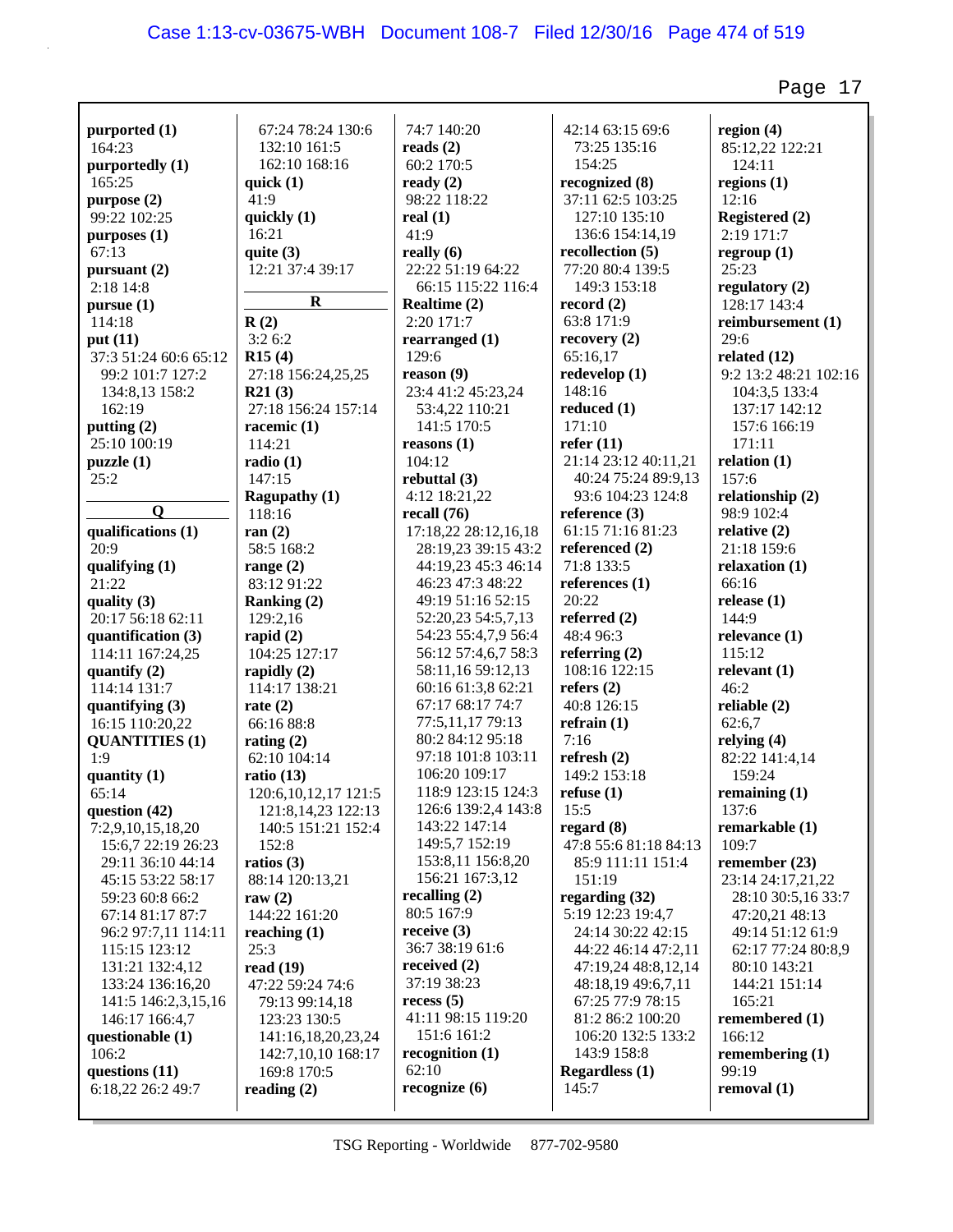| 114:18                                | 60:3 166:25                              | restroom(1)                           | rotation $(1)$                     | 85:12,15,18 93:22                      |
|---------------------------------------|------------------------------------------|---------------------------------------|------------------------------------|----------------------------------------|
| repeat $(2)$                          | requirement (2)                          | 41:9                                  | 11:2                               | 95:23 96:10 98:10                      |
| 6:24 59:23                            | 140:2,4                                  | result(2)                             | roughly $(1)$                      | 115:7 118:12 120:5                     |
| rephrase (6)                          | requirements (2)                         | 83:3 90:9                             | 86:22                              | 121:6 122:18,20,21                     |
| 6:25 36:9 45:15 60:8                  | 127:21 154:22                            | resulting $(1)$                       | rounded $(1)$                      | 122:22 124:11,12                       |
| 66:2 81:17                            | requires $(1)$                           | 16:17                                 | 22:21                              | 131:5 140:12                           |
| replicate $(5)$                       | 131:4                                    | results $(5)$                         | routes $(1)$                       | 150:16,17 155:3                        |
| 58:14 107:18 157:21                   | research (39)                            | 57:6 59:9 78:15 114:7                 | 160:11                             | 162:15 167:11                          |
| 157:23,24                             | 10:4 11:24 13:6,8,9                      | 149:19                                | routine $(4)$                      | satisfied (1)                          |
| replicated (1)                        | 13:21 15:11,14 16:5                      | resume(1)                             | 22:18,23 23:3 66:10                | 154:21                                 |
| 58:4                                  | 16:23 17:2,4,12,17                       | 98:22                                 | routinely $(1)$                    | saw $(3)$<br>79:22 96:4 143:17         |
| replicates (3)                        | 17:20 18:5,8 19:21                       | retention $(1)$                       | 65:7                               |                                        |
| 122:20 124:6,7                        | 26:6 28:2 29:21,22                       | 111:25                                | Roy(1)                             | saying $(18)$<br>70:3 82:13 83:6 92:24 |
| report $(71)$<br>4:12 8:4 18:21,23    | 31:6,19 32:3 38:19                       | Revenue (2)                           | 46:19                              | 96:14,24 100:23,24                     |
|                                       | 49:5 69:21,22 72:19<br>73:3 104:5 113:19 | 129:11,21                             | RPR(1)<br>1:25                     | 128:21 137:5                           |
| 19:2,5,25 20:4,8<br>21:14 27:15 29:15 | 128:18 149:22                            | review $(27)$<br>11:6 20:4 21:17 23:9 |                                    | 145:23 146:11                          |
| 49:21,24 50:3 62:23                   | 150:7 157:5,11,14                        | 24:24 25:9 28:20,22                   | rule $(2)$<br>4:12 122:10          | 147:12,16 153:5                        |
| 66:25 74:20 75:24                     | Research's (1)                           | 29:8 37:21 38:13                      | ruled $(3)$                        | 159:2,13 166:8                         |
| 82:14 83:8,17,18                      | 13:23                                    | 39:25 47:14 49:20                     | 51:14 84:9 163:9                   | says $(17)$                            |
| 93:8,9 95:19 97:2                     | researched (1)                           | 67:11,16 82:8 99:20                   | run $(9)$                          | 42:20 43:10 72:10,10                   |
| 97:20 105:22 106:3                    | 72:23                                    | 104:21 122:4                          | 54:14 66:4 111:14                  | 76:5 78:19 102:19                      |
| 106:7,23 117:10                       | researcher $(1)$                         | 124:17 143:16,24                      | 119:13 121:2,5,8,22                | 116:13 117:19                          |
| 118:10 119:23                         | 31:3                                     | 154:4 155:6,20                        | 168:15                             | 118:4 130:23                           |
| 123:23 124:2,17                       | researchers (4)                          | 160:24                                | running $(1)$                      | 132:14,20,22                           |
| 140:21,22 141:15                      | 97:22 98:4 115:8                         | reviewed (11)                         | 120:10                             | 143:15 145:7                           |
| 141:17,18,19,21                       | 150:6                                    | 8:2,4 62:4 66:18,22                   | runs $(1)$                         | 152:24                                 |
| 142:8,9 153:14,15                     | residue(1)                               | 142:11 144:8,12,15                    | 33:14                              | scanning $(1)$                         |
| 153:16,19,20,23,24                    | 112:5                                    | 153:25 154:3                          |                                    | 31:14                                  |
| 153:25 154:2,2,3,5                    | residues (3)                             | reviewer $(2)$                        | S                                  | scent $(1)$                            |
| 154:11 158:11                         | 83:12 112:7,9                            | 144:10,11                             | S(3)                               | 88:21                                  |
| 159:2,5,7 160:4                       | resolution (3)                           | reviewers (2)                         | 3:2 4:10 6:2                       | scents $(1)$                           |
| 161:11 162:14,19                      | 107:13,20 109:9                          | 104:19,24                             | $S11-1(1)$                         | 88:18                                  |
| 162:23 163:4,12                       | resolve(6)                               | reviewing (7)                         | 93:21                              | schedule (1)                           |
| reported $(10)$                       | 14:24 25:25 109:8,13                     | 25:21 27:24,25 29:4                   | safety $(5)$                       | 130:9                                  |
| 1:25 81:16 84:5 93:11                 | 109:18 111:12                            | 83:17 98:2 149:4                      | 20:16 112:13 137:24                | scheduled (1)                          |
| 93:15,17,25 94:2                      | resolved (2)                             | revise $(1)$                          | 139:11,12                          | 135:25                                 |
| 151:16 164:16                         | 109:15,21                                | 81:12                                 | salt $(2)$                         | school (3)                             |
| reporter $(8)$                        | resolving $(2)$                          | right $(24)$                          | 136:9,14                           | 8:11 78:11 157:12                      |
| 2:20,20 7:6,11 60:2                   | 111:8,9                                  | 23:15 43:7 62:22                      | salts $(1)$                        | science (10)                           |
| 171:6,7,8                             | resonance(1)                             | 64:24 65:25 72:5                      | 158:20                             | 8:14,18 9:10,11,21                     |
| reporting $(3)$                       | 132:15                                   | 74:17 75:20 105:7                     | sample $(22)$                      | 20:13 70:10 104:15                     |
| 79:19 81:18 99:23                     | resources $(4)$                          | 110:20,23 111:6                       | 52:21 60:19 65:18,19               | 157:3,13                               |
| reports $(5)$                         | 20:23 24:3,13,25                         | 118:3,16 125:21                       | 65:21 66:4,14 71:16                | scientific (18)                        |
| 137:23 141:20,23<br>142:4,7           | respect $(1)$                            | 130:23 131:2                          | 108:25 121:9,10,11                 | 8:2 10:11 23:19 25:4                   |
| represent $(1)$                       | 71:20                                    | 134:21 135:22<br>147:10 150:22        | 121:12 131:3,8                     | 25:5 26:5 36:21<br>47:13 62:4,6,7 81:8 |
| 14:20                                 | responded (1)<br>52:13                   | 160:10 165:5 168:9                    | 133:7,7 164:8,11                   | 83:7 102:11 116:3                      |
| represented (1)                       | responds $(1)$                           | rigorous $(1)$                        | 165:3,6 168:3                      | 123:5 126:23 160:4                     |
| 59:17                                 | 133:10                                   | 36:9                                  | samples $(51)$<br>15:18 32:6 58:20 | scientifically (2)                     |
| reprints $(2)$                        | response $(2)$                           | role(1)                               | 59:10,11,12,16,19                  | 145:19 147:23                          |
| 48:2 49:7                             | 127:17 162:3                             | 27:21                                 | 60:10 66:7 67:15                   | scientist (14)                         |
| request $(5)$                         | responses $(3)$                          | Roman $(5)$                           | 68:4,6 69:11,11                    | 18:4,8 20:10,12,19                     |
| 52:10,14 128:22                       | 7:6 103:10,11                            | 30:2 39:6,8,15 101:21                 | 70:24 71:5,21 72:17                | 32:20 34:22 69:21                      |
| 144:8 168:12                          | rest(1)                                  | rose $(5)$                            | 74:25 76:3,12 79:20                | 69:23 106:23                           |
| requested $(2)$                       | 163:3                                    | 88:19 89:4,14,15,16                   | 79:22 81:16 83:9,13                | 115:22 116:23,25                       |
|                                       |                                          |                                       |                                    |                                        |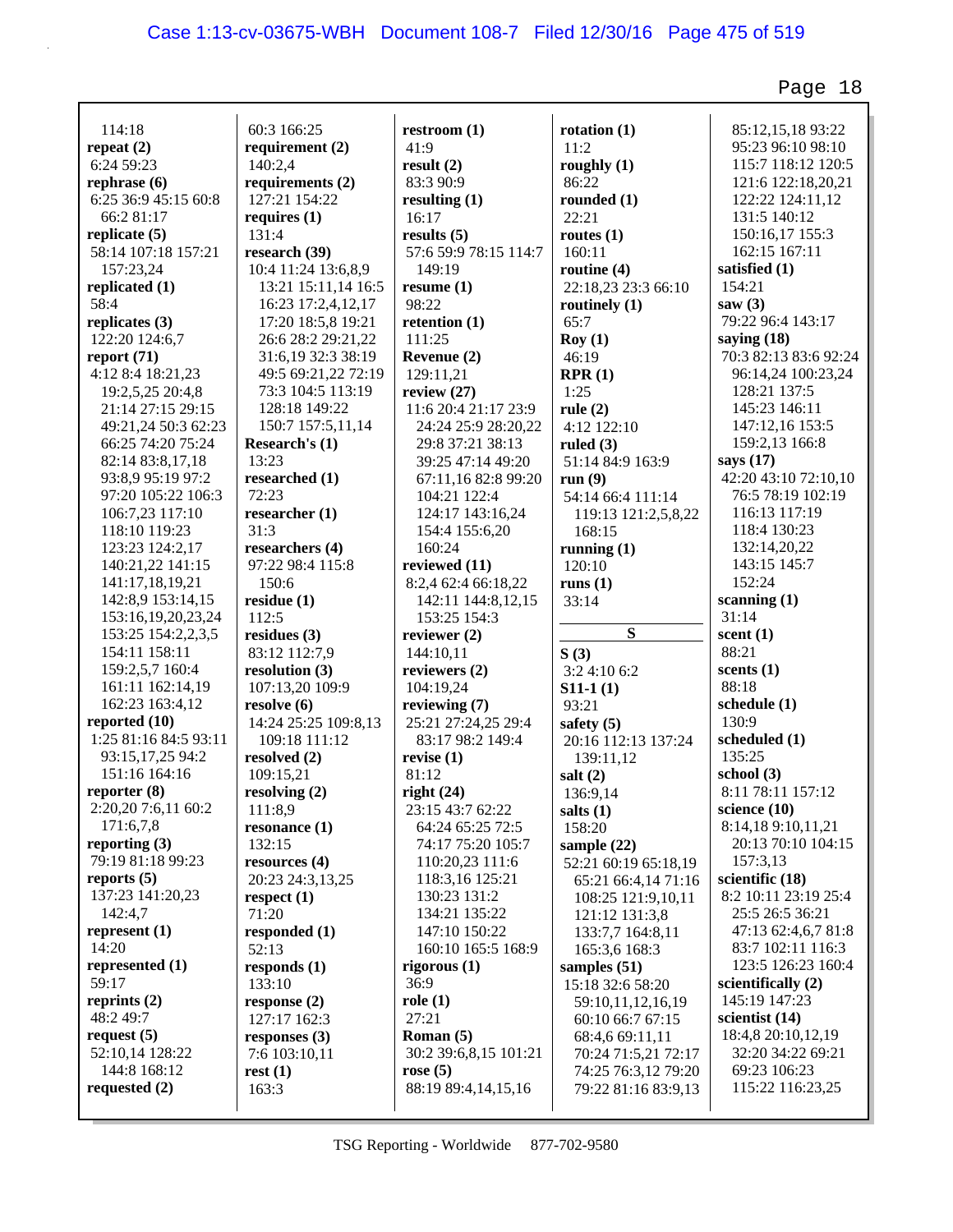| 156:19                                | 149:12,15 151:23                      | 133:12,15,18 134:3             | 160:21 163:5                     | 150:24 159:15             |
|---------------------------------------|---------------------------------------|--------------------------------|----------------------------------|---------------------------|
| scientists (10)                       | 152:23 153:15<br>158:14               | 134:14,15                      | shown $(2)$                      | 160:13                    |
| 26:5 33:23 62:11<br>102:6 105:4,6     | seeing $(4)$                          | sequencing $(3)$<br>119:4,7,15 | 51:20 80:20<br>shows $(3)$       | sitting $(1)$<br>62:19    |
| 126:24 127:7                          | 134:12 148:13,14,15                   | serious $(1)$                  | 112:18 119:10,11                 | situation (2)             |
| 147:22 156:16                         | seek $(1)$                            | 103:15                         | Sibutramine (2)                  | 147:11 159:14             |
| scope $(3)$                           | 100:15                                | serve $(3)$                    | 137:18,19                        | skill $(1)$               |
| 148:11,23 166:22                      | seeking $(2)$                         | 28:5 154:22 155:8              | $\rm$ sic $(1)$                  | 157:5                     |
| Scott $(3)$                           | 47:25 102:16                          | served $(3)$                   | 43:21                            | societies (1)             |
| 3:7 14:6,19                           | seen $(16)$                           | 27:17 39:20,24                 | side $(1)$                       | 102:12                    |
| scrutiny $(2)$                        | 18:16 42:10,12 75:12                  | serves $(1)$                   | 131:2                            | society $(4)$             |
| 62:12 105:6                           | 79:9 80:23 91:19                      | 32:22                          | Sigma $(2)$                      | 10:11 36:21 126:24        |
| se $(1)$                              | 99:4,10 101:14                        | service (4)                    | 108:21 110:3                     | 127:5                     |
| 159:12                                | 104:4 113:21                          | 66:11 114:12 129:11            | Sigma-Aldrich (1)                | software (1)              |
| seal $(1)$                            | 130:12 142:19                         | 129:21                         | 71:18                            | 65:3                      |
| 171:14                                | 149:22 152:18                         | services (7)                   | sign(1)                          | soil $(8)$                |
| searching $(1)$                       | selective (1)                         | 17:2 33:17,18 110:8            | 168:18                           | 68:6,14 70:21 71:11       |
| 25:6                                  | 134:8                                 | 110:10 115:4,13                | signal $(2)$                     | 76:8 95:7,12 125:17       |
| season $(1)$                          | sell $(1)$                            | sesquiterpenoids (3)           | 133:10 147:20                    | sold $(1)$                |
| 125:14                                | 50:13                                 | 56:23 87:18 90:20              | signals $(1)$                    | 51:15                     |
| seasonal $(1)$                        | selling $(1)$                         | set $(5)$                      | 145:17                           | sole $(1)$                |
| 126:16                                | 165:12                                | 42:19 58:10 123:12             | Signature (3)                    | 13:20                     |
| seasons $(1)$                         | send (10)                             | 157:5 171:14                   | 168:19 169:17 170:21             | solely $(2)$              |
| 126:18                                | 42:24 45:17 52:10                     | setting $(2)$                  | signed $(1)$                     | 141:13 149:17             |
| second $(7)$                          | 60:14,18 67:22                        | 6:20 121:15                    | 169:13                           | solicited (1)             |
| 50:10 58:6,10 71:15                   | 102:20 128:14,20                      | Shanghai (7)                   | significance (1)                 | 33:21                     |
| 87:15 96:12 106:6                     | 128:22                                | 78:11,12,15,25 79:18           | 115:16                           | solution (1)              |
| sector $(3)$                          | sending $(5)$                         | 86:2 144:17                    | significant $(1)$                | 134:10                    |
| 8:17 9:25 157:15                      | 44:10,18 45:22 46:14                  | share $(1)$                    | 99:25                            | solvent (7)               |
| sedatives $(1)$                       | 128:3                                 | 103:8                          | similar $(2)$                    | 57:22,24 58:7 92:7,8      |
| 158:20                                | sense $(3)$                           | sharing $(1)$                  | 134:23 155:17                    | 92:10 134:6               |
| see (84)                              | 63:23 129:13 137:25                   | 46:5                           | similarly $(1)$                  | solvents $(2)$            |
| 9:4,5 14:7,13,24                      | sensitive (3)                         | shed $(1)$                     | 14:13                            | 83:13 91:23               |
| 20:21 22:7 26:18                      | 65:9 67:4,9                           | 35:14                          | Simone $(15)$                    | somebody (3)              |
| 27:19 31:9 33:6                       | sensitivity $(5)$                     | sheet $(2)$                    | 52:25 54:8 84:5 92:24            | 38:7 67:21 79:21          |
| 42:22 43:6,12 45:7                    | 132:16,20,23 133:2,3                  | 169:13 170:1                   | 93:5,14 94:18,23                 | somewhat (1)              |
| 49:8 50:16 51:18,21                   | sent $(22)$<br>42:15 43:14 44:21      | Sheila (1)                     | 95:4,15,20 96:7                  | 134:8                     |
| 52:2 60:13 61:16,23<br>67:569:1671:13 |                                       | 3:23                           | 120:2 124:7 126:13               | song $(2)$                |
| 72:10,16 74:12,18                     | 45:3,3 46:8,13<br>60:19 72:18,22 73:2 | shift $(1)$<br>111:25          | Simone's (4)<br>124:18 141:21,22 | 147:17,18<br>sorry $(16)$ |
| 75:14 76:12 78:14                     | 102:21 109:11                         | shipped $(2)$                  | 142:11                           | 18:19 21:11 24:7          |
| 78:19 82:16 84:8                      | 142:21,24,25                          | 108:9,13                       | simple $(2)$                     | 28:13 59:22 71:19         |
| 85:14 86:24 89:9                      | 143:10 151:15                         | shipping $(1)$                 | 11:7 134:5                       | 73:17 81:12 87:7          |
| 93:7,16 95:25 96:11                   | 164:17,18,20,24                       | 160:6                          | simply $(5)$                     | 97:7 100:18 115:15        |
| 97:6,24 102:23                        | sentence (4)                          | short $(4)$                    | 15:5 27:7 123:3                  | 117:15 132:4 152:5        |
| 103:7,17 105:20                       | 96:4,6,13 149:10                      | 41:11 119:20 151:6             | 134:24 146:17                    | 156:21                    |
| 106:12,19 107:2,16                    | separate $(3)$                        | 161:2                          | single $(4)$                     | sort $(2)$                |
| 107:19 108:2,5,22                     | 31:17 64:20 131:7                     | shorthand (2)                  | 38:8,18,24 84:20                 | 22:11 27:12               |
| 111:22 113:3                          | separated $(2)$                       | 41:17 171:6                    | $s$ it $(22)$                    | source $(12)$             |
| 115:10 116:6                          | 121:16 133:13                         | show $(8)$                     | 15:10 39:15 45:2                 | 53:13,16 71:5 97:4        |
| 117:19 118:3,13                       | separates $(1)$                       | 16:3 18:14 42:5 63:5           | 46:18 54:14 85:20                | 109:22 111:16             |
| 120:7 122:11,18                       | 134:17                                | 75:7 80:15 115:23              | 94:21 95:2 104:20                | 115:21 120:18,18          |
| 123:25 126:14,16                      | separating $(2)$                      | 122:9                          | 105:8,11 114:6                   | 122:23 136:9 162:2        |
| 130:25 131:9                          | 8:18 133:21                           | showing $(7)$                  | 121:4 125:22                     | sources $(8)$             |
| 132:17 137:8                          | separation (10)                       | 75:12 83:22 99:8               | 139:10 140:9,15                  | 38:6 69:13 70:17          |
| 139:20 145:4,6,9                      | 8:14,18 9:21 109:6                    | 135:15 152:13                  | 144:24 148:25                    | 72:11 122:10 160:5        |
|                                       |                                       |                                |                                  |                           |

TSG Reporting - Worldwide 877-702-9580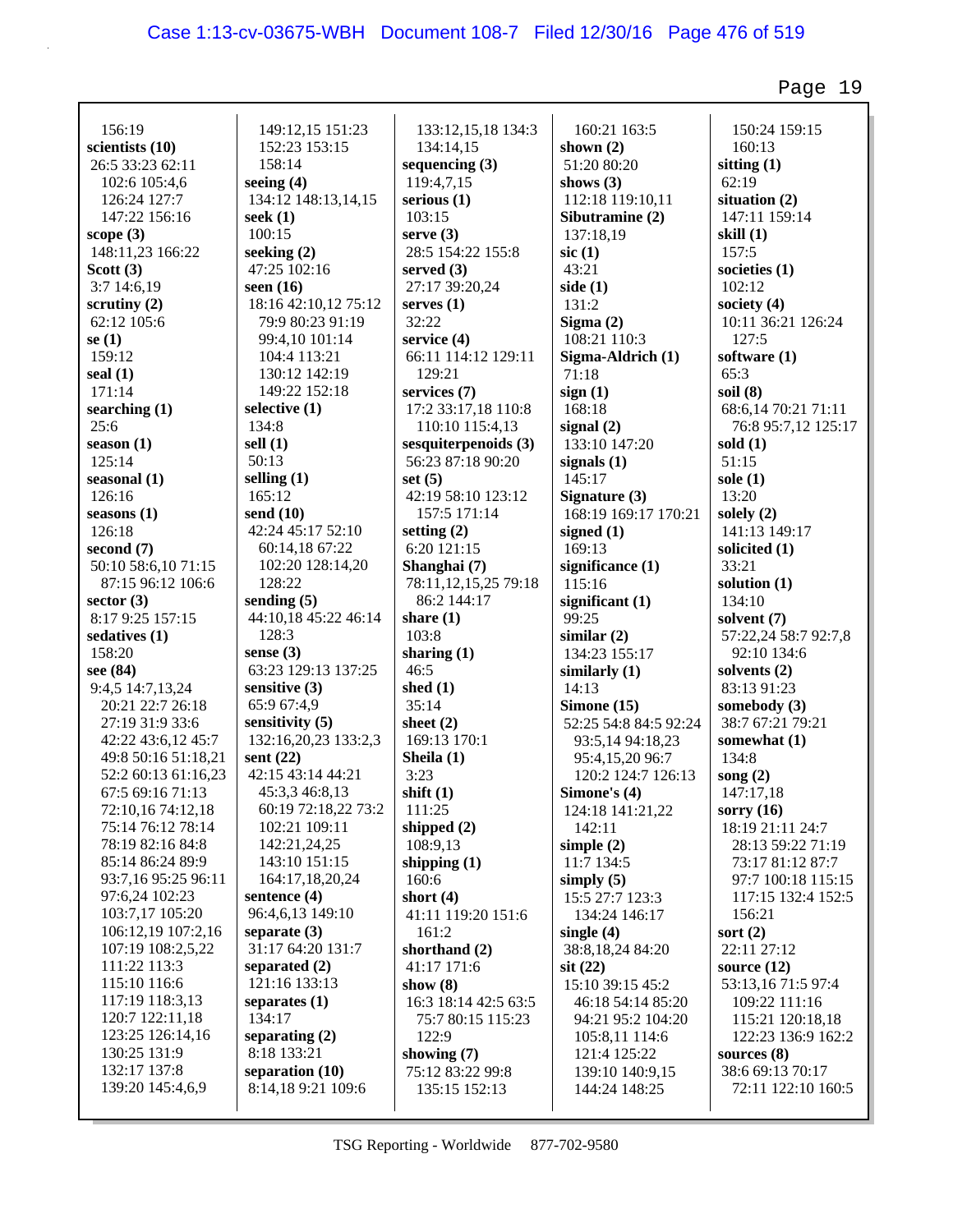| 160:16,21                       | 85:5                        | 162:20                    | students (2)                         | substances (1)        |
|---------------------------------|-----------------------------|---------------------------|--------------------------------------|-----------------------|
| SPA(1)                          | spiked (8)                  | states $(19)$             | 157:5,10                             | 162:22                |
| 21:16                           | 158:18 159:3 162:15         | 1:2,6 3:9 14:7 15:12      | studied (10)                         | substrate (2)         |
| speak $(6)$                     | 162:21 165:25               | 15:24 16:22 19:16         | 8:13 71:6 72:25 85:13                | 133:18 134:2          |
| 18:23 19:4 26:13 35:3           | 166:9,14 167:8              | 20:5 23:21 29:9,23        | 89:3,12 90:22 93:3                   | suggest $(3)$         |
| 49:23 50:2                      | spiking $(1)$               | 94:8 95:17 107:5          | 120:5 125:24                         | 14:12 114:7 150:25    |
| speaking $(8)$                  | 163:11                      | 117:7 136:5 140:21        | studies $(33)$                       | suggested (3)         |
| 12:11 55:15 64:17               | SPM(1)                      | 154:16                    | 12:23 39:9 54:15,19                  | 84:6 117:20 145:14    |
| 77:17 106:19 125:5              | 127:21                      | statistical (1)           | 58:15 66:19 68:10                    | suggests $(5)$        |
| 137:14 146:21                   | spoke $(3)$                 | 113:19                    | 69:7 83:24 84:7                      | 97:4 138:24 147:9     |
| spec $(16)$                     | 34:6 76:22 77:3             | statistician (1)          | 85:9,18 92:25 97:20                  | 152:24 153:6          |
| 57:16,19,21 58:19               | spoken $(7)$                | 112:22                    | 98:3 113:19,21                       | sulphate $(2)$        |
| 65:9,21 132:11,20               | 19:20,23 32:24 49:10        | statisticians (1)<br>28:9 | 119:13,19 122:8,15<br>123:3 124:4,18 | 29:18 30:25           |
| 132:22 133:3,22<br>139:17 140:5 | 77:6,13,16<br>sponsor $(1)$ | statuses (1)              | 131:13,16 140:18                     | summer $(1)$<br>126:3 |
| 145:16 146:22                   | 128:15                      | 127:15                    | 140:19 148:9 157:7                   | supervision $(1)$     |
| 151:21                          | sponsored (1)               | steam $(1)$               | 157:18 159:16,22                     | 171:11                |
| special $(1)$                   | 128:10                      | 88:6                      | study $(36)$                         | supplement $(12)$     |
| 112:8                           | sports $(1)$                | stem $(3)$                | 24:5 37:21 38:23                     | 21:19 32:12 36:25     |
| species $(5)$                   | 165:22                      | 51:18 53:17,23            | 39:10 59:20 68:24                    | 50:15 51:3,4,15       |
| 86:11 89:17,19                  | spur $(1)$                  | stenographically (1)      | 68:25 69:10,10                       | 130:16 137:7,10,16    |
| 119:12 137:20                   | 157:12                      | 171:10                    | 75:25 76:4 77:15                     | 156:11                |
| specific $(11)$                 | staff $(5)$                 | step $(2)$                | 78:5 79:3 81:5,5                     | supplements (11)      |
| 10:25 12:13 21:3 47:3           | 19:18 31:25 156:6,6,7       | 25:8 131:4                | 83:2 86:2 95:20,21                   | 5:13 16:16 23:22      |
| 54:17 64:17 82:9                | stakeholders (6)            | steps $(18)$              | 96:8 107:19 115:5                    | 32:15 35:25 37:13     |
| 110:11 125:2                    | 21:21 23:5 100:11,21        | 14:15 15:6 22:14          | 115:14,17,19 116:9                   | 39:24 74:9,12         |
| 138:12 160:20                   | 128:5,13                    | 23:14 24:21,22            | 116:11 121:21                        | 127:24 129:3          |
| specifically (19)               | stand $(1)$                 | 25:24 58:18 74:23         | 144:12,13,16                         | supplying $(1)$       |
| 16:16 20:16 22:16,19            | 83:15                       | 75:2 76:11 100:3          | 148:17 149:20                        | 34:3                  |
| 31:11 36:6 56:15,25             | standard (9)                | 123:14,16,18,21           | 157:22,25                            | support $(5)$         |
| 85:14 103:12                    | 22:18 23:23 60:22           | 139:2 141:10              | studying (1)                         | 37:22 51:6,10 85:10   |
| 106:19,21 117:12                | 71:18 108:20 110:2          | sticks (1)                | 131:17                               | 143:18                |
| 139:4 146:22                    | 110:3 127:21                | 35:5                      | Subcommittee (2)                     | supported (4)         |
| 153:11 157:2,4                  | 131:25                      | stimulants $(1)$          | 129:2,17                             | 116:13 146:7,9        |
| 167:12                          | standardized (7)            | 158:18                    | subject $(9)$                        | 147:13                |
| specifications (1)              | 21:12,15,24 22:9,10         | stipulate $(1)$           | 15:24,25 24:8 35:11                  | supports $(2)$        |
| 16:3                            | 23:2,18                     | 129:20                    | 39:11 62:5 80:11                     | 83:21 140:23          |
| specifics $(6)$                 | standards (8)               | stored $(2)$              | 84:14 168:11                         | suppose $(1)$         |
| 47:20 54:23 55:5 68:4           | 33:17,22 34:3,4,10,13       | 90:11 125:9               | subjects $(1)$                       | 55:12                 |
| 68:17 80:2                      | 36:2 108:25                 | storing $(1)$             | 44:25                                | supposed $(2)$        |
| specimens $(3)$                 | start $(4)$                 | 90:16                     | submission (1)                       | 60:23 161:21          |
| 97:21 98:5 124:15               | 11:6 137:5 158:24           | straightforward (1)       | 104:15                               | sure $(48)$           |
| spectral $(1)$                  | 164:21                      | 41:19                     | submit $(2)$                         | 6:22 9:25 14:17 15:7  |
| 145:15                          | started $(4)$               | Street $(3)$              | 38:10 156:2                          | 15:14 24:7,19 33:10   |
| spectrometers (1)               | 10:5 33:21 138:13,13        | 2:8 3:5 142:22            | submitted (4)                        | 34:16 37:14 40:17     |
| 65:6                            | starting $(1)$              | strike $(10)$             | 15:19 57:11 163:20                   | 41:10 44:16 45:9      |
| spectrometry (12)               | 58:6                        | 12:7 46:13 76:16          | 164:2                                | 46:16,22 52:11 56:8   |
| 27:12 39:12 55:24               | starts $(1)$                | 82:20 86:12 91:14         | submitting $(1)$                     | 63:21 65:22 71:25     |
| 65:4 80:9 120:6,11              | 117:13                      | 101:19 110:15             | 24:13                                | 73:9 78:12 79:24      |
| 120:12 121:5,9,23               | state $(1)$                 | 158:23 159:9              | <b>SUBSCRIBED (1)</b>                | 85:3 89:23 101:24     |
| 122:14                          | 121:16                      | string $(1)$              | 170:22                               | 105:16,17 106:16      |
| spectroscopist (1)              | statement $(12)$            | 50:12                     | Subsequent (1)                       | 107:8 117:5 123:9     |
| 30:6                            | 70:13 100:16,20             | structure (2)             | 83:17                                | 123:22 124:5          |
| spectroscopy $(2)$              | 101:3,6 106:9               | 136:14,24                 | substance (4)                        | 133:19,20 141:25      |
| 17:7 31:14                      | 117:20,23 118:5             | stuck $(1)$               | 22:13 35:12 77:24                    | 142:2 143:21          |
| spent $(1)$                     | 131:11 154:13               | 26:11                     | 114:15                               | 144:20 145:4          |
|                                 |                             |                           |                                      |                       |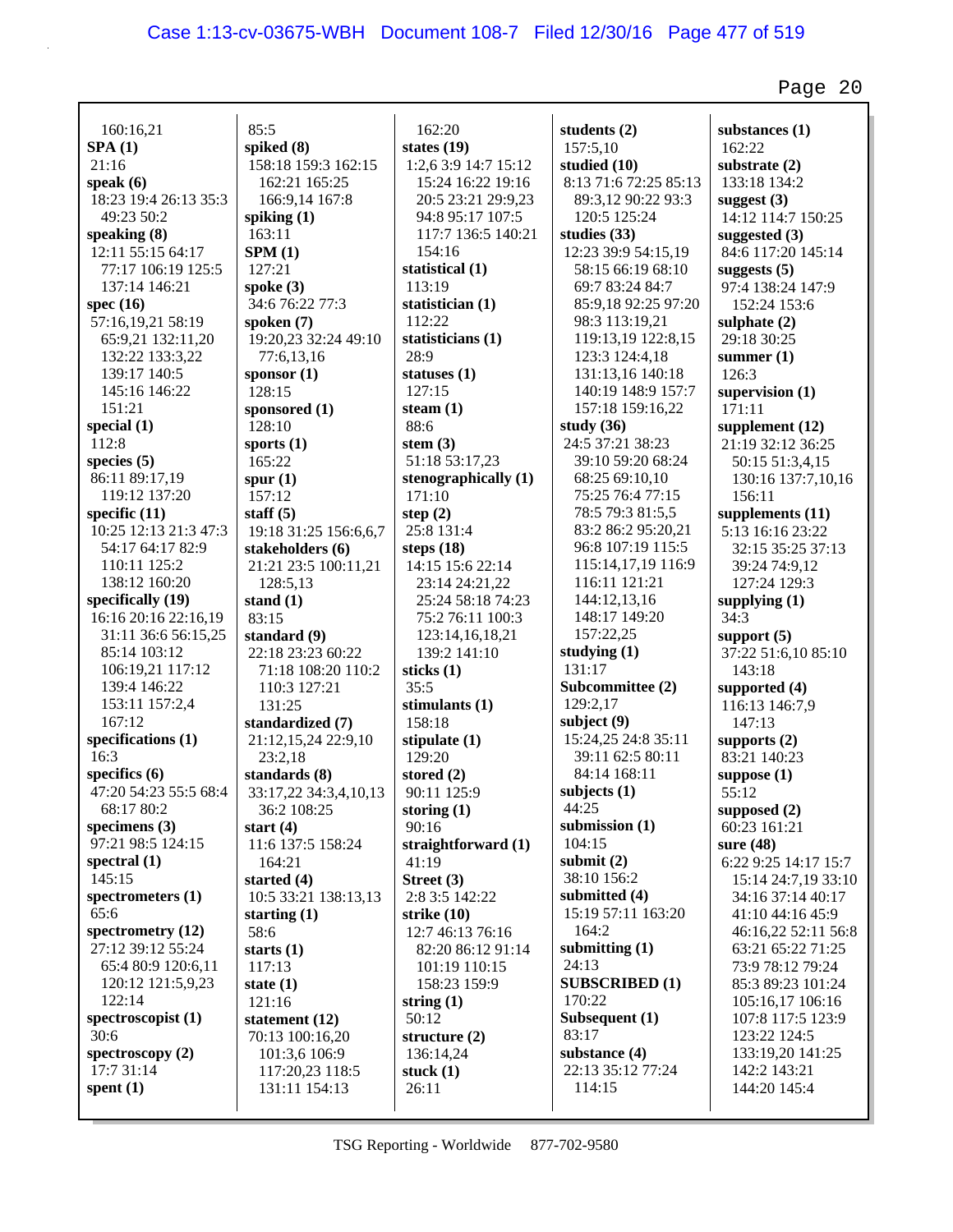|                        |                           |                                         |                                       | Page 21                              |
|------------------------|---------------------------|-----------------------------------------|---------------------------------------|--------------------------------------|
| 146:21 148:20          | talking $(20)$            | terms(6)                                | 138:18 141:24                         | 150:24 152:18                        |
| 150:7 151:17 166:3     | 7:12 22:10 41:4,5         | 61:20,23 64:19 65:12                    | 142:5 145:3,21,23                     | 159:15 160:13                        |
| 168:10                 | 46:9 60:22 88:12,15       | 65:14 90:24                             | 146:3,15,17 149:18                    | today's $(1)$                        |
| sworn $(2)$            | 90:19,24 121:19           | terpenes $(2)$                          | 150:9 156:23                          | 149:13                               |
| 6:4 170:22             | 131:14 133:15,21          | 56:23 90:21                             | 160:23                                | $t$ old $(6)$                        |
| symposia (2)           | 136:12 142:3              | test $(14)$                             | thinking (4)                          | 19:11,13 63:22 165:3                 |
| 32:24 37:3             | 143:19 156:22             | 16:13,14 25:16,18,19                    | 26:17,20 141:25                       | 165:9 167:22                         |
| synthesis $(2)$        | 158:12 161:10             | 25:20 31:7 61:4                         | 142:6                                 | top(2)                               |
| 92:12 118:2            | Tampa (3)                 | 127:11 166:13,18                        | third $(12)$                          | 23:14 43:3                           |
| synthetic (3)          | 29:22,25 31:8             | 166:23 167:6 168:3                      | 50:10 70:25 71:21                     | $top-down(2)$                        |
| 56:19 120:22 149:25    | tampered $(3)$            | tested $(9)$                            | 72:8,18,22 73:2                       | 131:12,15                            |
| synthetically (1)      | 150:14 151:3,4            | 83:9 85:23 124:11                       | 86:10 91:6 97:23                      | toxic $(1)$                          |
| 120:20                 | tampering $(2)$           | 161:20,22 164:23                        | 98:5,11                               | 137:20                               |
| Synutra (9)            | 150:17,20                 | 167:8,18,19                             | thought $(4)$                         | trace(6)                             |
| 29:13,16,19,21 30:7    | tapping $(1)$             | testified (4)                           | 86:7 103:7 105:4                      | 65:14,15 91:24,25                    |
| 30:12,20 32:5,9        | 24:25                     | 6:4 21:8 141:6 151:11                   | 162:8                                 | 92:2 112:9                           |
| system (1)             | target(1)                 | testimony $(8)$                         | thoughts $(1)$                        | Tracing (1)                          |
| 16:18                  | 26:22                     | 9:13 52:12 151:14                       | 103:8                                 | 131:22                               |
| systematic (1)         | targeted $(1)$            | 163:14 169:9,11                         | thousands $(1)$                       | trade(5)                             |
| 21:17                  | 130:7                     | 171:9,10                                | 167:11                                | 33:7 53:10,12 109:24                 |
|                        | teach $(1)$               | testing $(11)$                          | three $(5)$                           | 111:17                               |
| T                      | 10:12                     | 10:7 16:2 36:25 37:13                   | 24:18 34:9 111:18                     | trained $(5)$                        |
| T(1)                   | team $(1)$                | 73:9 74:3 81:25                         | 126:18 167:16                         | 8:10,17,19 21:9 36:4                 |
| 4:10                   | 49:10                     | 127:24 149:12                           | tight $(2)$                           | training $(5)$                       |
| table (10)             | technique (8)             | 151:12 163:21                           | 112:17 113:15                         | 10:10 36:6,11,12,15                  |
| 64:6 74:17 93:20       | 16:15 21:13,16 22:2       | tests $(4)$                             | tighter $(1)$                         | transcript $(1)$                     |
| 130:23 131:25          | 87:24 88:10 128:10        | 25:13,15 81:15                          | 113:6                                 | 171:9                                |
| 132:3,7,12,14 133:2    | 132:15                    | 168:15                                  | time(35)                              | transcription (1)                    |
| take (26)              | techniques (14)           | Thank $(2)$                             | 7:12,14,14,20 16:10                   | 169:11                               |
| 6:11 7:7,11,19,21      | 10:6,18 17:6 20:14        | 41:7 52:9                               | 28:23 30:3 34:6                       | transferred (2)                      |
| 9:12 14:14,15,22       | 21:17 27:4,8,9            | thing $(9)$                             | 36:5,13 49:12 51:13                   | 95:6,8                               |
| 15:6 55:15,18 58:18    | 120:3 131:5 132:2,8       | 24:23 27:13 40:18                       | 56:6,7 61:10,12                       | travel $(3)$                         |
| 63:6 67:12 74:24       | 155:13,14                 | 92:17 130:5 137:14                      | 76:21 77:3,22 84:12                   | 29:6 107:25 130:9                    |
| 75:8 76:12 86:23       | technologically (1)       | 137:21 148:15                           | 85:5 99:15 109:13                     | treatment $(1)$                      |
| 99:3 103:13 118:21     | 131:7                     | 152:4                                   | 113:4 127:4,16                        | 140:11                               |
| 121:4 136:10           | technology (2)            | things $(26)$                           | 129:6 138:13,14,22                    | tremendously (1)                     |
| 151:25 158:5           | 32:21 113:3               | 21:23 22:22,24 26:18                    | 141:17 159:17                         | 125:6                                |
| taken (15)             | Ted(1)                    | 26:25 32:24 33:25                       | 167:10 168:2,8                        | trial $(1)$                          |
| 2:18 6:12 10:9 25:24   | 3:11                      | 41:18 48:2 49:8,9                       | times $(4)$                           | 39:12                                |
| 41:12 98:16 100:4      | tell(14)                  | 49:11 65:7 81:19                        | 26:8,18 76:17 111:25                  | tried $(3)$                          |
| 119:21 123:14          | 8:6 9:23 15:10 19:8       | 84:11 87:19,24                          | $\lim_{t \to \infty}$ (1)             | 60:5 109:18 157:24                   |
| 127:15 139:3 151:7     | 55:12 60:16 64:24         | 90:23 127:22 129:8                      | 139:6                                 | trouble(1)                           |
| 161:3 171:8,10         | 70:20 71:10 72:14         | 142:13 150:22                           | Timothy (1)                           | 116:18                               |
| takers (1)             | 78:3 79:24 99:3           | 157:7,17 159:18                         | 116:18                                | true(4)                              |
| 51:19                  | 138:15                    | 163:5                                   | to-from $(1)$<br>43:10                | 90:14 91:18 169:10                   |
| talk (6)               | temperature $(2)$         | think $(45)$                            |                                       | 171:9                                |
| 26:24 31:2 62:23       | 58:7,9                    | 14:17 21:9 26:12 27:5<br>34:8 37:6 44:6 | today $(32)$                          | truth $(3)$                          |
| 107:11 111:20<br>112:4 | ten(8)                    | 48:19 50:13 52:23                       | 6:11,167:25 15:10<br>18:16 39:16 45:2 | 60:17 79:24 138:15                   |
| talked (19)            | 17:21 28:24,25 65:19      | 54:7,18 62:15 67:18                     | 46:18 54:14 56:7                      | try $(3)$<br>15:6 31:6 41:18         |
| 16:19,19 21:11 26:14   | 65:19,23 124:14<br>138:17 | 67:21 74:7 75:14                        | 62:19 79:23 85:20                     |                                      |
| 32:4,4 41:16 76:25     | tens(1)                   | 77:20 91:23 92:17                       | 94:21 95:2 102:13                     | trying $(11)$<br>30:24 33:6 41:21,23 |
| 89:7,25,25 92:18       | 167:11                    | 92:20 93:9 96:22                        | 104:20 105:8,11                       | 48:19 65:23 132:9                    |
| 100:17 117:24          | term(8)                   | 102:2 116:4 118:4,8                     | 114:6 121:4 125:22                    | 137:11 148:24                        |
| 124:6 126:11,20        | 20:18,19,20,24 21:5       | 124:22 129:23                           | 126:21 139:10                         | 156:20 158:2                         |
| 137:2 167:13           | 40:8,19 138:23            | 135:16,22 137:13                        | 140:9,15 144:17,24                    | turn(6)                              |
|                        |                           |                                         |                                       |                                      |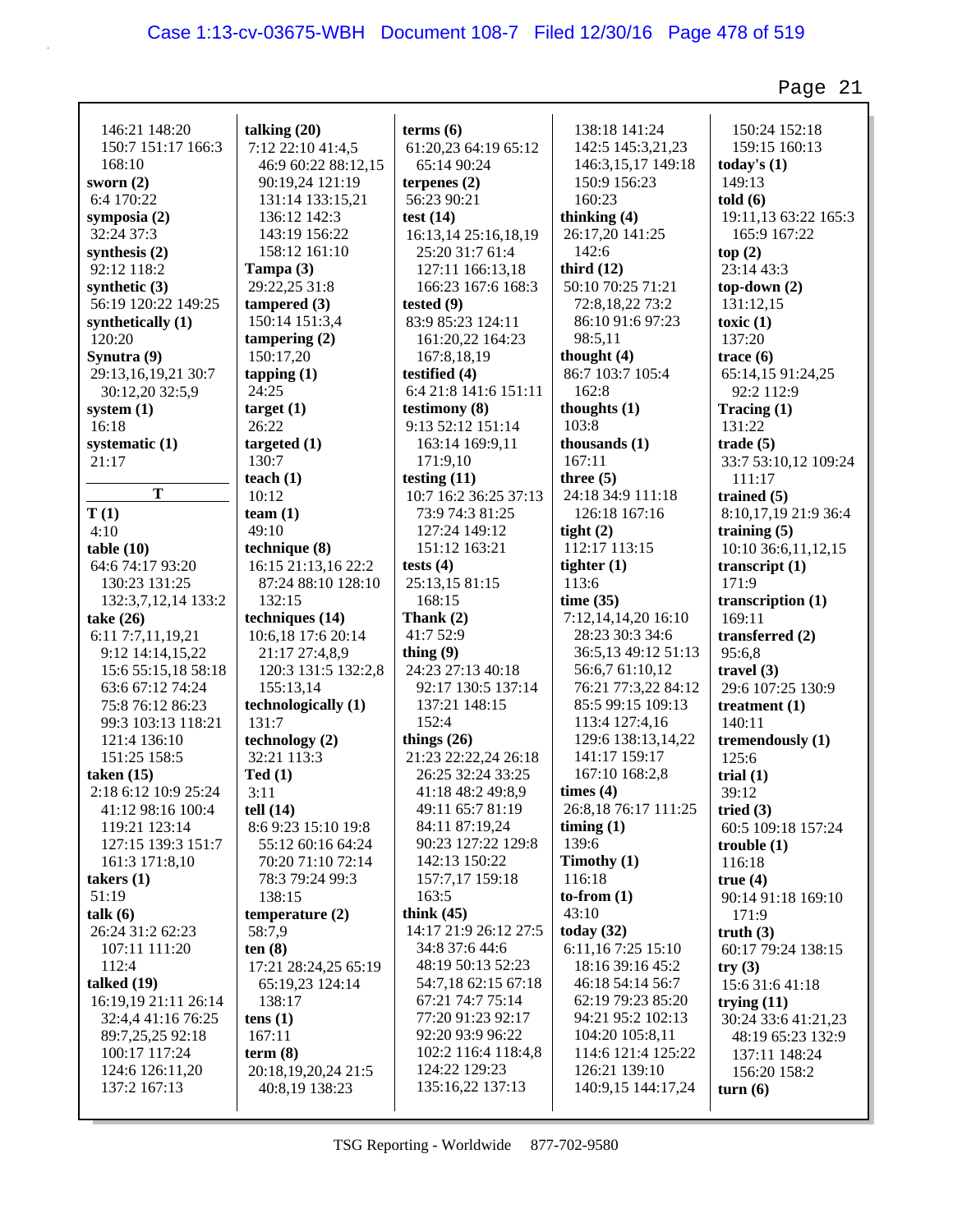| 117:11 130:19         | unified $(1)$        | vacuum $(1)$          | 38:12                 | 133:5,25 140:3        |
|-----------------------|----------------------|-----------------------|-----------------------|-----------------------|
| 131:24 136:13         | 128:7                | 88:7                  | view $(1)$            | 146:6 155:18 160:9    |
| 139:14 153:13         | unique $(1)$         | valid $(3)$           | 22:22                 | 160:14,15             |
| Turner $(1)$          | 21:3                 | 81:7 145:19 147:3     | violate $(1)$         | ways $(3)$            |
| 3:11                  | United (17)          | validated (4)         | 15:8                  | 22:21 38:15 64:25     |
| two(24)               | 1:2,6 3:9 14:7 15:11 | 38:8 67:3,8 81:5      | vitamins $(2)$        | WBH-JCF $(1)$         |
| 7:11 13:13,16 21:17   | 15:23 16:22 19:16    | validation (4)        | 127:23 128:8          | 1:9                   |
| 24:18 34:8 46:2       | 20:5 23:21 29:9,23   | 38:18 81:21 99:21     | vocabulary $(1)$      | we'll $(9)$           |
| 56:10,14 93:11,25     | 94:8 95:17 117:7     | 155:14                | 16:20                 | 11:6,7 14:14 40:24    |
| 124:11,14 141:23      | 136:5 154:16         | validity (1)          | volatile (2)          | 55:15 67:12 129:20    |
| 142:7 143:17          | universities $(1)$   | 100:3                 | 87:17 121:16          | 130:8 168:17          |
| 150:22 163:10,18      | 66:10                | value(1)              | volunteer $(2)$       | we're $(12)$          |
| 165:23 166:11         | university (6)       | 14:23                 | 29:5 37:20            | 6:10,19 15:6 17:10    |
| 167:5,18 168:6        | 10:12 28:7 68:13     | values $(3)$          | vs(1)                 | 22:16 40:10 41:4,5    |
| type(3)               | 69:15 76:24 78:10    | 81:16 106:24 113:22   | 1:8                   | 46:8 89:23 110:20     |
| 66:5 89:16 94:22      | unknown(1)           | variables $(1)$       |                       | 136:12                |
| types $(6)$           | 23:6                 | 125:8                 | $\mathbf W$           | we've(8)              |
| 41:3 65:5 88:21 89:14 | unknowns $(1)$       | variation (1)         | W(2)                  | 16:19 27:16 32:4      |
| 89:15 155:20          | 22:17                | 91:2                  | 101:24 102:2          | 48:17 77:14 80:15     |
| typewriting $(1)$     | unscientifically (2) | varieties (2)         | $W-E-I-G-O(1)$        | 126:11,20             |
| 171:11                | 146:7,9              | 88:20,23              | 30:9                  | weather $(1)$         |
| typically $(1)$       | unsure $(1)$         | variety $(7)$         | waived $(1)$          | 125:19                |
| 104:2                 | 26:11                | 38:6,15 88:17 124:13  | 168:20                | week $(2)$            |
|                       | unusual (4)          | 131:18 157:16,17      | walk $(1)$            | 14:5 36:14            |
| $\mathbf U$           | 72:17 108:4,6 113:18 | various (20)          | 22:14                 | Weerasooriya (1)      |
| $U-S-A-D-A(1)$        | uptake $(1)$         | 32:22 36:23 37:6      | Wall $(1)$            | 116:19                |
| 34:23                 | 84:8                 | 39:24 44:25 47:15     | 142:22                | weight $(6)$          |
| U.S(4)                | Upton $(2)$          | 47:24 48:14 56:17     | Walter $(1)$          | 63:25 165:22 166:17   |
| 2:6 3:4 30:4 116:13   | 46:19,25             | 69:13 80:7 98:3       | 8:14                  | 167:2,4,6             |
| ultra-complexity (1)  | Urbana-Champaig      | 100:12 102:15         | want $(6)$            | Weigo $(1)$           |
| 131:5                 | 28:8                 | 103:6 117:25          | 35:6 89:23 98:13      | 30:9                  |
| unable $(3)$          | USADA(5)             | 126:20 132:7          | 114:10 121:20         | went $(6)$            |
| 13:25 115:9 146:12    | 34:22,24 116:23      | 155:15 162:22         | 148:19                | 8:12 43:5 44:20 67:18 |
| uncertified (1)       | 117:2,4              | vary $(5)$            | wanted $(10)$         | 143:25 146:16         |
| 110:4                 | use $(15)$           | 82:6 87:23 88:3 90:23 | 46:2 50:24 53:15,18   | weren't $(2)$         |
| undergraduate (4)     | 31:4 40:8 41:17,18   | 125:6                 | 97:9 100:2 103:6      | 119:17 124:14         |
| 9:8,9 157:3,10        | 50:21 57:25 61:23    | vast $(1)$            | 128:7 129:9 148:20    | what-have-you (1)     |
| undergraduates (1)    | 67:8,8 82:5,11       | 98:4                  | wanting $(1)$         | 88:19                 |
| 28:3                  | 88:10 138:23 140:5   | vendor $(2)$          | 46:4                  | WHEAT (1)             |
| understand (20)       | 160:8                | 61:2,3                | Waseem $(1)$          | 1:13                  |
| 6:22,24 7:22 15:4     | useful $(2)$         | vendors (3)           | 116:17                | <b>WHEREOF (1)</b>    |
| 22:7 24:7 31:7        | 118:5,8              | 60:13,15 61:7         | <b>Washington (3)</b> | 171:14                |
| 37:14 40:12 45:9      | USP(2)               | verbal $(2)$          | 1:18 2:9 3:6          | white $(1)$           |
| 65:22 84:18 104:23    | 30:20 31:8           | 7:6 77:10             | wasn't $(3)$          | 60:24                 |
| 106:7,8,16 133:19     | USPlabs(1)           | verify $(1)$          | 104:8 151:24 166:24   | widely $(1)$          |
| 147:12 166:4,6        | 115:20               | 39:3                  | watchdog $(1)$        | 87:23                 |
| understanding (9)     | usually $(3)$        | version $(1)$         | 105:19                | wider $(1)$           |
| 24:20 25:3,11 70:6,7  | 49:4 57:25 108:11    | 63:9                  | water $(7)$           | 103:2                 |
| 83:21 132:25 133:6    | utilize $(2)$        | versus $(4)$          | 70:21 71:12 76:9      | wife $(3)$            |
| 135:24                | 22:3 120:3           | 65:19 90:15 132:11    | 95:12 127:24 158:3    | 13:11 32:8,11         |
| understood (1)        | utilized $(1)$       | 133:3                 | 160:6                 | William $(1)$         |
| 7:3                   | 22:5                 | vetted $(1)$          | way $(21)$            | 142:25                |
| undertake (2)         | utilizing $(3)$      | 155:4                 | 14:18 15:8 26:12,21   | window $(2)$          |
| 159:10,16             | 8:23 81:23 165:14    | vetting $(2)$         | 65:13 73:8 75:17      | 113:12 138:14         |
| UNDETERMINED          |                      | 154:21 155:16         | 76:13 82:24 88:12     | winter $(1)$          |
| 1:9                   | V                    | viable $(1)$          | 90:7 92:13 108:14     | 126:4                 |
|                       |                      |                       |                       |                       |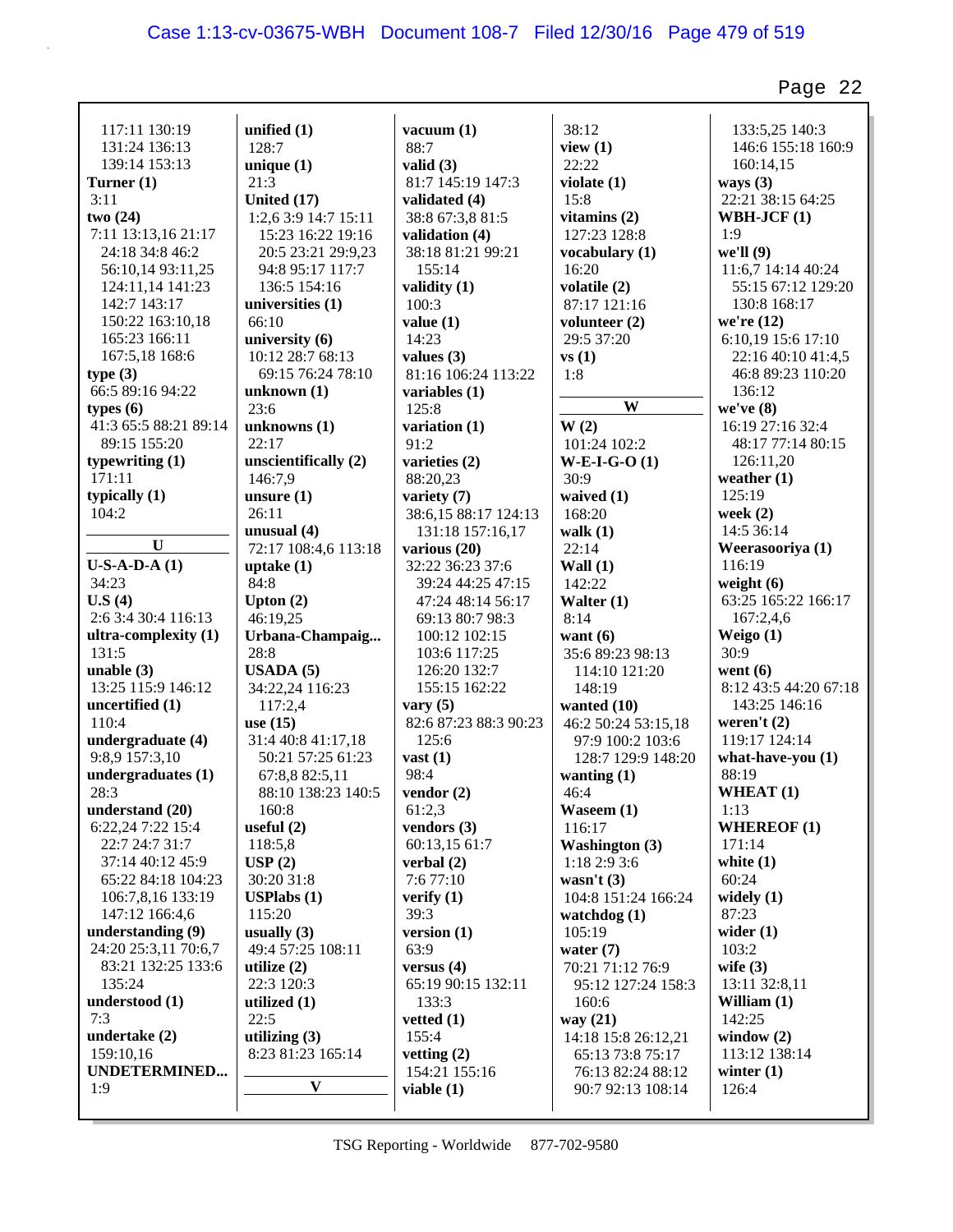| wires $(1)$             | 111:11,24 112:6,18   | 141:23 142:20          | 87:4,8 106:10,15,24   | 42:14 50:5 56:7       |
|-------------------------|----------------------|------------------------|-----------------------|-----------------------|
| 126:14                  | 112:25 114:4,16      | 148:4 149:21           | 161:25 164:4,6,14     | 59:18 61:14 74:19     |
| witness $(59)$          | 128:15 154:25        | 151:15 152:4           | 165:6                 | 131:25 132:3,3,7      |
| 19:9,12 41:23 42:7,8    | 156:17 158:8         | 156:25 162:7           | 11(7)                 | 136:25 137:4          |
| 43:25 44:4,13 59:22     | 162:25               | year $(1)$             | 5:8 98:19 101:9,14,16 | 20(1)                 |
| 60:4 62:24,25 63:7      | worked $(12)$        | 76:23                  | 112:4 117:11          | 64:16                 |
| 63:12,13 69:2,3         | 7:17 9:25 10:8,13    | years $(25)$           | 114994(1)             | 2006(2)               |
| 73:13, 14, 21, 22 75: 9 | 22:23 33:23 36:16    | 9:19,22 17:13,21 23:7  | 1:24                  | 16:12 39:2            |
| 75:10 79:5,11,12        | 39:10,19 102:12,13   | 24:18 28:24,24 29:2    | 115(2)                | 2011(1)               |
| 80:17,18 82:17,18       | 108:8                | 34:8,9 39:18 41:20     | 64:2,5                | 4:20                  |
| 85:3 86:6 99:5,6        | workforce (1)        | 50:19 61:19 64:16      | 118(1)                | 2012(14)              |
| 101:10,11,12 115:4      | 8:12                 | 80:7 113:18 127:6      | 5:11                  | 4:18,22 42:17 61:10   |
| 115:25 117:4,7          | working $(10)$       | 138:16,17 149:23       | 12(4)                 | 68:24 69:7,9 73:14    |
| 118:23,24 126:8         | 17:10 32:2 48:9      | 156:17 168:4,7         | 5:10 118:18,21        | 95:20,21 96:8         |
| 129:16,23 130:10        | 100:25 112:4         | yesterday (1)          | 120:14                | 109:12 116:9 168:9    |
| 137:13 142:5,16,17      | 113:16 116:3 134:9   | 8:4                    | 12:25(1)              | 2014(4)               |
| 144:20 152:15,16        | 165:18 166:22        | yielded (1)            | 98:12                 | 4:19 68:25 69:7 77:15 |
| 162:7 163:15 166:3      | Workshop (1)         | 114:4                  | 13(4)                 | 2015(1)               |
| 169:6 171:14            | 23:22                | yohimbine (5)          | 5:12 120:14 130:2,12  | 77:23                 |
| witnesses $(1)$         | world $(4)$          | 135:20 136:4,7,7,10    | 130(2)                | 2016(3)               |
| 115:18                  | 33:8 127:8,12 163:23 | Yunnan $(1)$           | 5:14 113:18           | 1:19 170:23 171:15    |
| Wong $(1)$              | worse $(1)$          | 12:18                  | 135(1)                | 2021(1)               |
| 112:14                  | 65:20                |                        | 5:15                  | 171:16                |
| Woolson (60)            | worth $(1)$          | $\mathbf{z}$           | 14(5)                 | 20530(2)              |
| 3:23 4:4 6:7 14:4,12    | 96:22                | Zealand (3)            | 5:15 120:14 135:12    | 2:9 3:6               |
| 15:2,3 18:13 41:10      | worthy $(1)$         | 5:18 152:21 153:5      | 135:15 152:2          | 21(2)                 |
| 41:15 42:2,9 44:2,8     | 104:8                | zero $(1)$             | 140(1)                | 97:3,9                |
| 44:15 59:24 60:7        | wouldn't $(3)$       | 106:24                 | 113:18                | 22(1)                 |
| 63:4,10,14 68:22        | 148:19 159:13 163:15 | Zhang $(4)$            | 142(1)                | 95:19                 |
| 69:4 73:16,23 75:6      | write $(1)$          | 66:20,24 67:2,25       | 5:17                  | 2267(1)               |
| 75:11 78:23 79:7,15     | 31:10                |                        | 14th(1)               | 4:25                  |
| 80:14,19 82:19 85:4     | wrong $(2)$          | $\bf{0}$               | 171:16                | 23(3)                 |
| 86:8 98:12,21 99:7      | 137:20 139:14        | 01(2)                  | 15(5)                 | 9:19,22 97:19         |
| 101:13 118:20           | wrote $(5)$          | 30:23,23               | 5:16 62:22 142:14,19  | 23rd(1)               |
| 119:2,22 126:10         | 23:13 33:5,8 96:5    | 07102(1)               | 149:2                 | 171:15                |
| 129:18 130:4,11         | 135:20               | 3:22                   | 152(1)                | 24(4)                 |
| 135:14 138:2            |                      |                        | 5:20                  | 158:11 161:10 162:5   |
| 142:18 144:23           | $\mathbf X$          | 1                      | 16(6)                 | 163:4                 |
| 151:8 152:12,17         | X(2)                 | 1(14)                  | 5:18 66:25 75:24      | 25(1)                 |
| 160:23 161:4,17         | 4:10 128:22          | 4:12 18:11,15,16,18    | 152:10,14,18          | 119:25                |
| 162:6,12 163:17         |                      | 18:20 20:8 27:16       | 161(1)                | 26(1)                 |
| 166:5 168:11            | Y                    | 93:21 111:21           | 4:5                   | 4:12                  |
| word $(2)$              | Y(1)                 | 118:11 141:16          | 162(1)                | 2626(1)               |
| 27:6 160:8              | 128:23               | 153:13 159:7           | 4:4                   | 5:9                   |
| work (60)               | yeah $(41)$          | 1,3-dimethylamyla      | 17(1)                 | 2630(1)               |
| 9:18 15:11,14,16,17     | 13:18 19:17,17 25:16 | 1:95:20                | 153:14                | 114:24                |
| 16:4,6,10,24 17:12      | 27:9 34:4 35:10      | $1,3$ -DMAA $(2)$      | 18(3)                 | 2633(2)               |
| 17:17,21 19:7,21,24     | 43:8,25 45:11 64:6   | 95:16 124:19           | 1:19 4:13 82:14       | 117:12,16             |
| 29:3,25 30:7,10,15      | 68:3 72:15,24 74:16  | $1,4$ -DMAA $(4)$      | 19(2)                 | 2634(1)               |
| 30:18,19,24 31:11       | 77:11 81:23 87:14    | 97:3,12 124:19 158:9   | 82:14 118:11          | 117:14                |
| 31:18,19,20 32:5        | 88:25 89:8 91:25     | $1:13$ -cv-13675 $(1)$ | 1996(3)               |                       |
| 36:25 37:21 38:4,13     | 93:11 96:12,13       | 1:8                    | 64:12,16,25           | $\mathbf{3}$          |
| 38:25 39:8,14,17        | 100:17 106:4         | 10(6)                  |                       | 3(7)                  |
| 47:10 59:14 66:7,18     | 117:25 119:9         | 5:6 65:21 98:17 99:3   | $\boldsymbol{2}$      | 4:16 63:2,6,15 107:11 |
| 70:5 94:12,17 104:5     | 121:20 126:12,18     | 99:9,12                | 2(17)                 | 152:23 154:10         |
| 109:20,23 110:5,10      | 126:19 128:24        | 100(10)                | 4:14 41:13 42:6,10,12 | 3:27(1)               |
|                         |                      |                        |                       |                       |

4:14 41:13 42:6,10,12 **3:27 (1)**